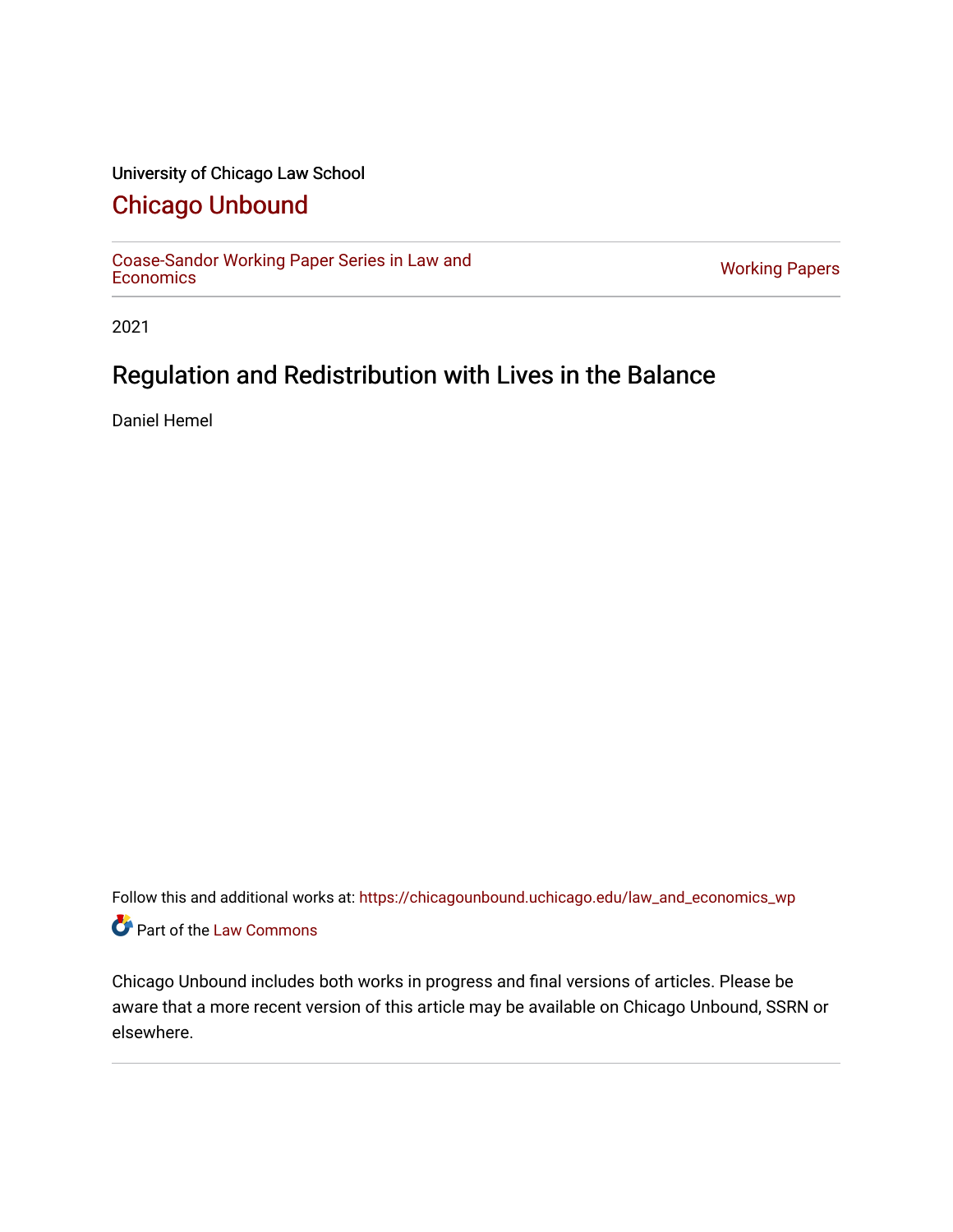#### **Regulation and Redistribution with Lives in the Balance**

Daniel Hemel\* *University of Chicago Law Review* (forthcoming) March 2, 2021  $-$  DRAFT  $-$ 

#### **Abstract**

*A central question in law and economics is whether non-tax legal rules should be designed solely to maximize efficiency or whether they also should account for concerns about the distribution of income. This question takes on particular importance in the context of cost-benefit analysis. Federal agencies apply cost-benefit analysis when writing regulations that generate multibillion dollar impacts on the US economy and profound effects on millions of Americans' lives. In the past, agency cost-benefit analyses typically have ignored the income-distributive consequences of those regulations. That may soon change: On his first day in office, President Biden instructed his Office of Management and Budget to propose procedures for incorporating distributive considerations into cost-benefit analysis, thus bringing renewed relevance to a longrunning law-and-economics debate.* 

*This article explores what it might mean in practice for agencies to incorporate distributive considerations into cost-benefit analysis. It uses, as a case study, a 2014 rule promulgated by the National Highway Traffic Safety Administration (NHTSA) requiring new motor vehicles to have rearview camerasthat reduce the risk of backover crashes. As with most major federal regulations that impose large dollar costs, the principal benefit of the rear visibility rule is a reduction in premature mortality. Quantitative cost-benefit analysis typically translates mortality reductions into dollar terms based on the "value of a statistical life," or VSL. Any distributive evaluation of the rule will depend critically on a parameter known as the "income elasticity of the VSL," which reflects the relationship between an individual's income and her willingness to pay for mortality risk reductions. Although agency cost-benefit analyses use the same VSL for all individuals regardless of income, the Department of Transportation—of which NHTSA is a part—has issued guidance on the income elasticity of the VSL for other purposes. When this article applies the Department of Transportation's income-elasticity guidance in its distributive analysis, the rear visibility rule appears to be "regressive": it generates net costs for lower-income groups and net benefits for higher-income groups. Rerunning the distributive analysis with equal dollar VSLs at all income levels, the rule appears to be "progressive": lower-income individuals are the primary beneficiaries and higher-income individuals are the losers. The article goes on to explain why* 

<sup>\*</sup> Professor of Law and Ronald H. Coase Research Scholar, University of Chicago Law School. For helpful comments on earlier drafts, the author thanks Yochai Benkler, Ben Eidelson, Lee Fennell, John Goldberg, Eric Hemel, Kristin Hickman, Shishene Jing, Louis Kaplow, Hajin Kim, Anna Lvovsky, Jonathan Masur, Jennifer Nou, Martha Nussbaum, Lisa Larrimore Ouellette, Eric Posner, Richard Revesz, Kathy Spier, Matthew Stephenson, Cass Sunstein, David Weisbach, and workshop participants at Harvard Law School, the University of Chicago Law School, and the University of San Diego School of Law.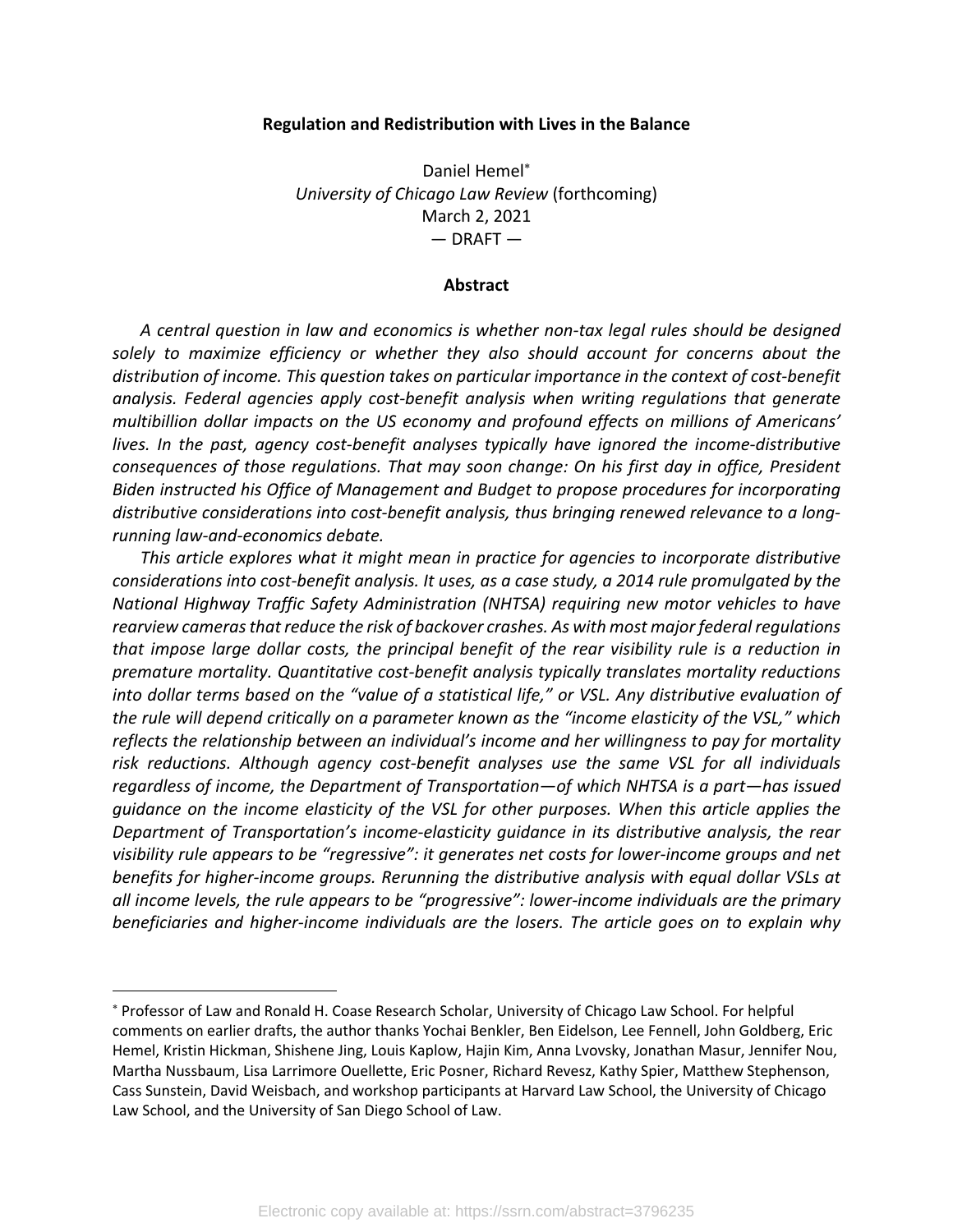*assumptions about the relationship between income and the VSL will have important implications for distributive analyses of other lifesaving regulations.*

*The article then asks what agencies ought to do: should they incorporate distributive objectives into cost-benefit analysis by assigning greater weight to dollars in lower-income individuals' hands, and should they assign different dollar VSLs to individuals with different incomes? The two questions are closely linked. Incorporating distributive objectives into costbenefit analysis of lifesaving regulations while maintaining equal dollar VSLsfor rich and poor will potentially produce perverse outcomes that—according to standard economic thinking—actually redistribute from poor to rich. After canvassing options, this article ultimately concludes that the status quo approach—equal weights for low-income and high-income individuals' dollars, equal dollar VSLs for low-income and high-income individuals—makes practical sense in light of expressive concerns, informational burdens, and institutional constraints. The article ends by reflecting on the case study's lessons for broader debates over legal system design, and it explains why the issues that arise in the rear visibility case study are likely to affect other efforts to redistribute through non-tax legal rules.*

## **Table of Contents**

| C. Weighted Cost-Benefit Analysis with Income-Elastic Values of a Statistical Life 24 |  |  |  |
|---------------------------------------------------------------------------------------|--|--|--|
| D. Weighted Cost-Benefit Analysis with Equal Dollar Values of a Statistical Life27    |  |  |  |
|                                                                                       |  |  |  |
|                                                                                       |  |  |  |
|                                                                                       |  |  |  |
|                                                                                       |  |  |  |
|                                                                                       |  |  |  |
|                                                                                       |  |  |  |
|                                                                                       |  |  |  |
|                                                                                       |  |  |  |
|                                                                                       |  |  |  |
|                                                                                       |  |  |  |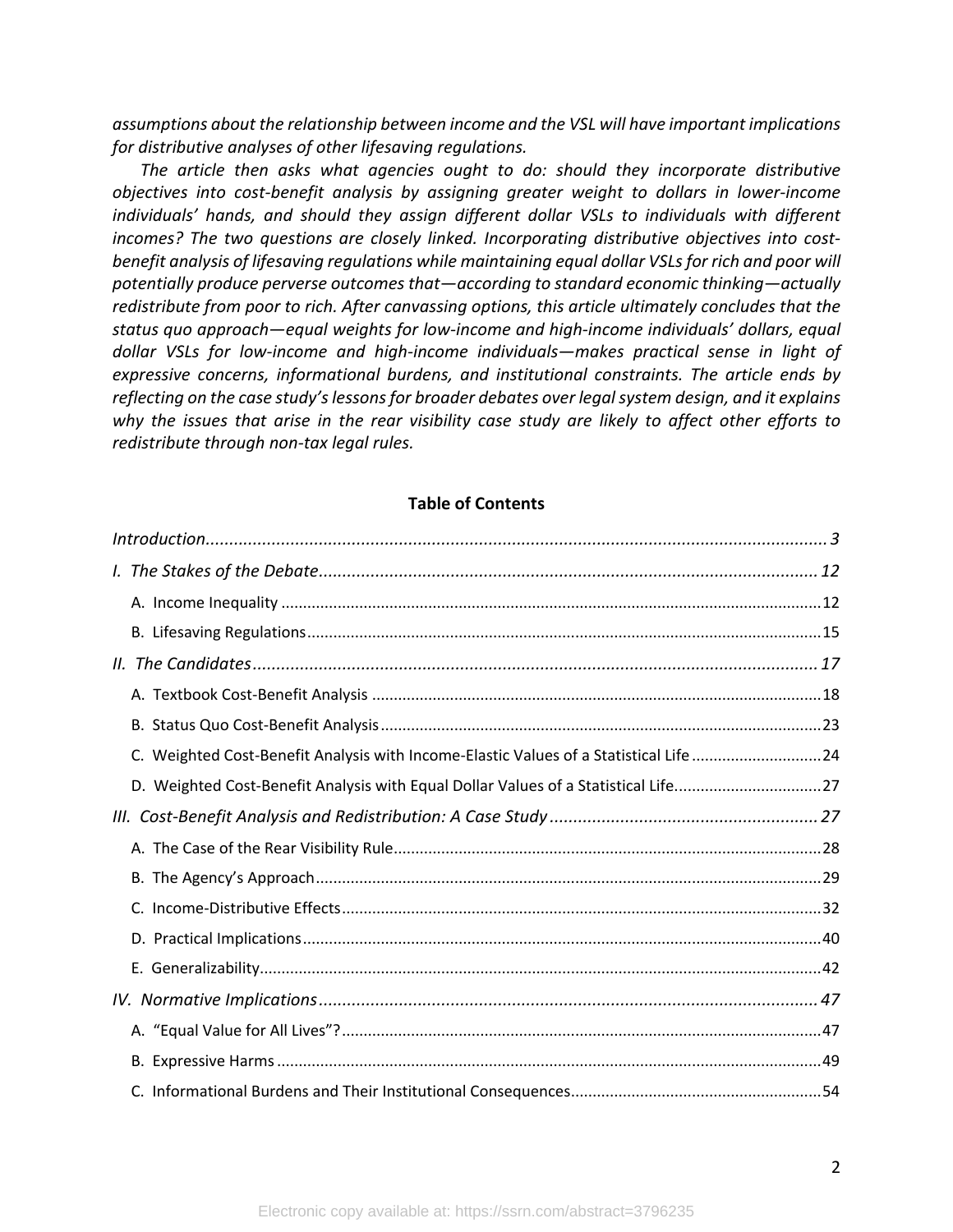#### **Introduction**

Cost-benefit analysis (CBA) is the standard method of policy evaluation across U.S. federal executive branch agencies. Executive Order 12866, promulgated by President Clinton in 1993, requires agencies to quantify the costs and benefits—"to the extent feasible"—of all regulatory actions likely to have an annual effect on the economy of \$100 million or more<sup>1</sup> and to favor regulations for which benefits justify costs.<sup>2</sup> Executive Order 12866 now has survived four presidential administrations—two of each party—and has come to shape the way that agencies across the executive branch craft their rules.<sup>3</sup> These rules, in turn, profoundly affect large swaths of the American economy and American life. Today, CBA exerts enormous influence over the food we eat,<sup>4</sup> the cars we drive, and the air we breathe.<sup>5</sup>

Since long before CBA became standard practice across the executive branch, scholars of the subject have argued that traditional CBA suffers from a serious flaw: it fails to account for the distribution of income.<sup>6</sup> This criticism has gained greater force in an age of widening income and wealth inequality. Traditional CBA accords the same weight to a dollar in the hands of Amazon CEO Jeff Bezos and to a dollar in the hands of a struggling single parent living at the poverty line, even though virtually everyone agrees that the single parent has greater need for, or derives greater "utility" from, a dollar than Bezos. Especially as the "top 1 percent" and "top 0.1 percent" capture an increasing share of national income, $<sup>7</sup>$  how can CBA continue to justify its indifference</sup> toward matters of distribution?

Responding to CBA's perceived "distributive deficit,"8 scholars have proposed several ways to incorporate redistributive priorities into policy evaluation. The most developed of these proposals involves the application of "distributional weights" that reflect the different social-

<sup>1</sup> Exec. Order 12866, §§ 3(f)(1), 6(a)(3)(C) (1993), 58 Fed. Reg. 51,735, 51,738, 51,741 (Oct. 4, 1993).  $2$  Id. § 1(b)(6).

<sup>&</sup>lt;sup>3</sup> On the influence of CBA, see generally Cass R. Sunstein, The Cost-Benefit Revolution (2018).

<sup>4</sup> See, e.g., Prevention of Salmonella Enteritidis in Shell Eggs During Production, Storage, and Transportation: Final Rule, 74 Fed. Reg. 33,029, 33,050-33,087 (July 9, 2009) (summarizing results of cost-benefit analysis that supported rule); Food Labeling; Gluten-Free Labeling of Foods: Final Rule, 78 Fed. Reg. 47,154, 47,155 (Aug. 5, 2013) (same); Food Labeling; Nutrition Labeling of Standard Menu Items in Restaurants and Similar Retail Food Establishments: Final Rule, 79 Fed. Reg. 71,155, 71,158-71,159 (Dec. 1, 2014) (same).

<sup>&</sup>lt;sup>5</sup> On the influence of CBA over federal motor vehicle safety standards and air quality standards, see infra Section I.B.

<sup>6</sup> For an early and influential statement, see Burton A. Weisbrod, Income Redistribution Effects and Cost-Benefit Analysis, in Problems in Public Expenditure Analysis 177, 178-184 (Samuel B. Chase ed., 1968). Accord Amartya Sen, The Discipline of Cost-Benefit Analysis, 29 J. Legal Studies 931, 945-46 (2000).  $7$  See infra notes 40-45 and accompanying text.

<sup>&</sup>lt;sup>8</sup> Cf. Lee Anne Fennell & Richard H. McAdams, The Distributive Deficit in Law and Economics, 100 Minn. L. Rev. 1051, 1069 n.56 (2016) (criticizing law and economics generally for failing to take distributive concerns into account, and citing CBA specifically as an area in which this "deficit" manifests).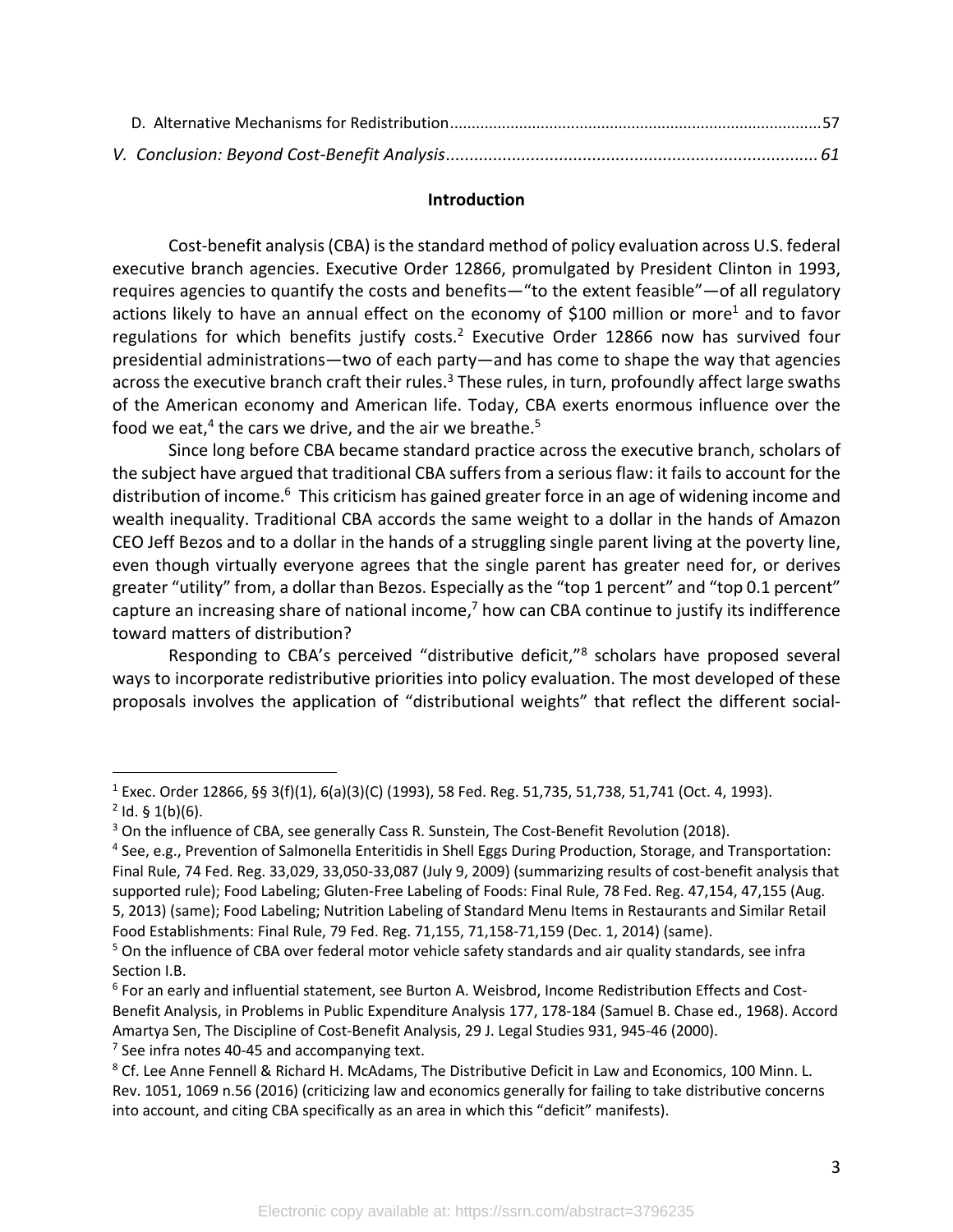welfare value of dollars in different individuals' hands.<sup>9</sup> Distributionally weighted CBA typically tallies costs and benefits in dollar or other monetary terms for each individual or income group and then applies a greater weight to costs and benefits incurred by lower-income individuals or groups. It then recommends the policy that yields the greatest weighted welfare gains overall.<sup>10</sup> An alternative approach, which aims to arrive at the same result by less formal means, estimates costs and benefits for each income group and then places greater qualitative emphasis on costs and benefits incurred by lower-income groups.<sup>11</sup> Under this latter approach, the fact that a regulation redistributes from rich to poor is a "soft" variable weighing in its favor, and the fact that a regulation redistributes from poor to rich would be a strike against.<sup>12</sup> (I will use the term "hard weighted CBA" to refer to the version that assigns formal numerical weights to individuals or income groups, "soft weighted CBA" to refer to the version that considers redistributive effects as a qualitative factor in CBA, and "unweighted CBA" to refer to the traditional distributionneutral approach.)

Support for distributionally weighted CBA in the academy is growing.<sup>13</sup> And interest in weighted CBA extends well beyond the ivory tower. President Biden, on his first day in office,

and Wider Cost-Benefit Analysis, 150 U. Pa. L. Rev. 1489, 1499-1500 (2002).

<sup>9</sup> For an introduction to distributional weights, see David A. Weisbach, Distributionally Weighted Cost-Benefit Analysis: Welfare Economics Meets Organizational Design, 7 J. Legal Analysis 151 (2015). My argument here is informed by countless hours of conversation with Weisbach, and we both come down against distributional weights for (different) institutional reasons, though we disagree on the use of equal dollar vs. income-elastic values of a statistical life. See id. at 168-69 (arguing that agencies should assign different values of a statistical life based on income).

<sup>&</sup>lt;sup>10</sup> See, e.g., Kenneth J. Arrow, Social Choice and Individual Values 46-60 (1st ed. 1951); Weisbrod, supra note 6, at 190-208; Partha Dasgupta, Amartya Kumar Sen & Stephen A. Marglin, Guidelines for Project Evaluation (1972); Ian Malcolm David Little & James A. Mirrlees, Project Appraisal and Planning for Developing Countries (1974); Richard Layard, On the Use of Distributional Weights in Social Cost-Benefit Analysis, 88 J. Pol. Econ. 1041 (1980); Robert J. Brent, Use of Distributional Weights in Cost-Benefit Analysis: A Survey of Schools, 12 Pub. Fin. Q. 213 (1984); Matthew D. Adler, Benefit-Cost Analysis and Distributional Weights: An Overview, 10 Rev. Envtl. Econ. & Pol'y 264 (2016); Marc Fleurbaey & Rossi Abi-Rafeh, The Use of Distributional Weights in Benefit-Cost Analysis: Insights from Welfare Economics, 10 Rev. Envtl. Econ. & Pol'y 286 (2016).<br><sup>11</sup> See Robert W. Hahn & Cass R. Sunstein, A New Executive Order for Improving Federal Regulation? Deeper

<sup>&</sup>lt;sup>12</sup> See, e.g., Weisbrod, supra note 6, at 185-90; Anthony E. Boardman, David H. Greenberg, Aidan R. Vining & David L. Weimer, Cost-Benefit Analysis: Concepts and Practice 464-65 (2d ed. 2001); Richard Williams & James Broughel, Principles for Analyzing Distribution in Regulatory Impact Analysis (2015),

https://www.mercatus.org/system/files/Williams-Analyzing-Distribution-RIA-MOP.pdf. In an important recent contribution, Richard Revesz argues that "agencies should report distributional inequities to OIRA *alongside* conventional cost-benefit analysis results." A rule that meets a threshold inequity level would then trigger either a rule change or "mitigating measures." Richard L. Revesz, Regulation and Distribution, 93 N.Y.U. L. Rev. 1489, 1570-71 (2018).

<sup>&</sup>lt;sup>13</sup> For recent endorsements of hard weighted CBA, see, for example, Matthew D. Adler, Measuring Social Welfare: An Introduction (2019); Robin Boadway, Cost-Benefit Analysis, in The Oxford Handbook of Well-Being and Public Policy 47 (Matthew D. Adler & Marc Fleurbaey eds., 2016); Anthony E. Boardman, David H. Greenberg, Aidan R. Vining & David L. Weimer, Efficiency without Apology: Consideration of the Marginal Excess Tax Burden and Distributional Impacts in Benefit–Cost Analysis, 11 J. Benefit-Cost Anal. 457 (2020); and Marc Fleurbaey & Rossi Abi-Rafeh, The Use of Distributional Weights in Benefit–Cost Analysis: Insights from Welfare Economics, 10 Rev. Envtl. Econ. & Pol'y 286 (2016). For a creative and detailed proposal to incorporate a form of soft weighted CBA into regulatory review, see Revesz, supra note 12.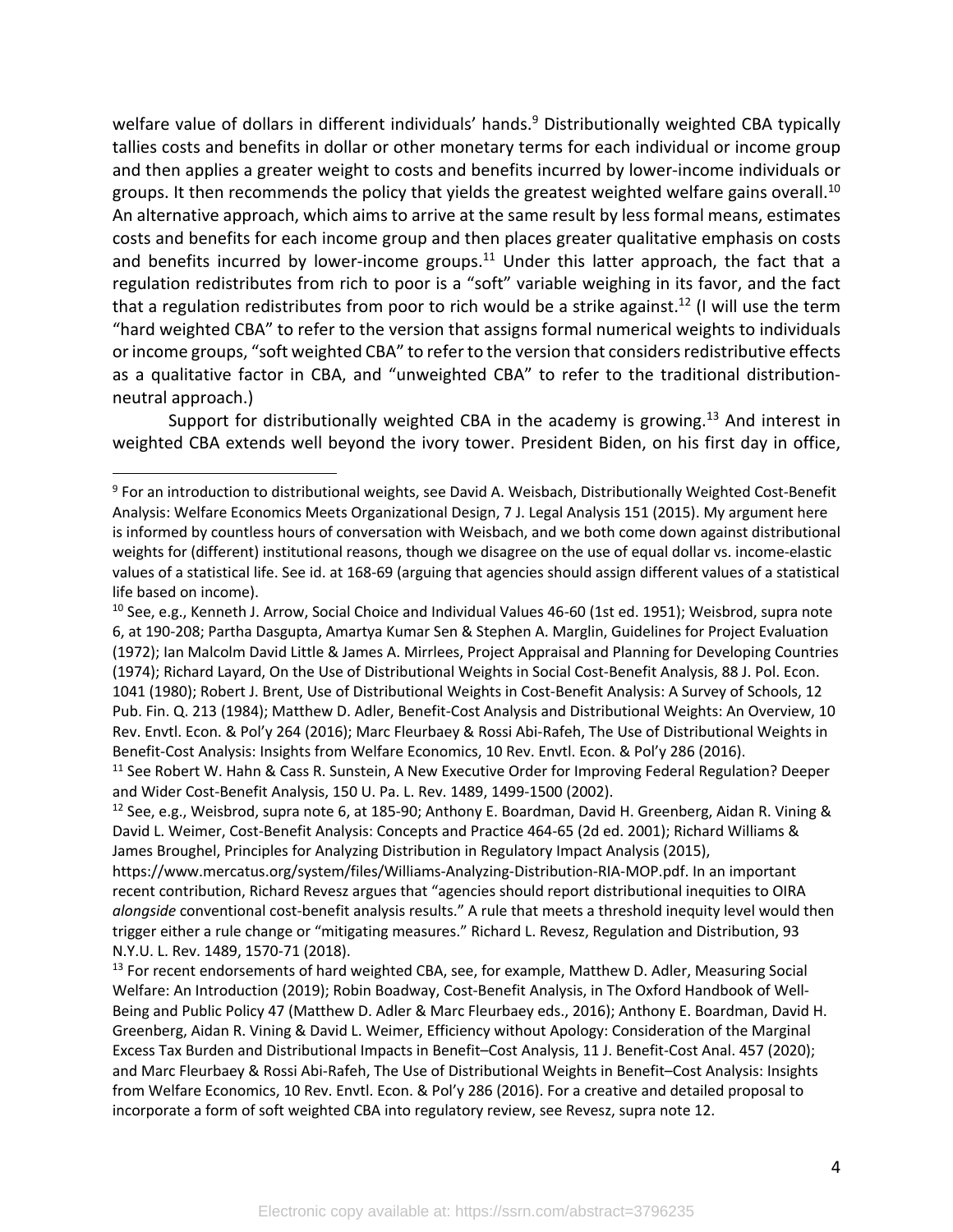directed the Office of Management and Budget to "propose procedures that take into account the distributional consequences of regulations."<sup>14</sup> Presidents Clinton and Obama took the more modest step of allowing (but not requiring) agencies to engage in soft weighted CBA.<sup>15</sup> The Trump administration, for its part, emphasized the distributional effects of federal regulations in its public statements—in particular, arguing for the repeal of environmental, health, and safety regulations on the ground that they impose a "disproportionate burden" on lower-income individuals.<sup>16</sup> Indeed, President Trump told supporters in 2020 that his administration had cut a record number of regulations "because regulation is stealth taxation, especially on the poor."17 Although no administration has incorporated hard or soft distributional weights into agency CBAs on a wide scale,<sup>18</sup> and although Republican and Democratic Presidents don't see eye to eye on what exactly distributional analysis would entail, they appear to agree-in theory-that regulatory choices should account for distributive concerns.<sup>19</sup>

Apart from these high-profile statements, the idea of incorporating income-distributive concerns into CBA will likely have intuitive appeal to many readers. Income inequality is a serious problem—"the defining challenge of our time," in President Obama's words.<sup>20</sup> Federal

<sup>&</sup>lt;sup>14</sup> See Memorandum for the Heads of Executive Departments and Agencies: Modernizing Regulatory Review, The White House (Jan. 20, 2021), https://www.whitehouse.gov/briefing-room/presidential-

actions/2021/01/20/modernizing-regulatory-review. The full instruction tells OMB that the procedures should "propose procedures that take into account the distributional consequences of regulations, including as part of any quantitative or qualitative analysis of the costs and benefits of regulations, to ensure that regulatory initiatives appropriately benefit and do not inappropriately burden disadvantaged, vulnerable, or marginalized communities." Id. It remains to be seen whether OMB's proposed procedures will focus on broad income-distributive effects or specifically on effects on particular racial and ethnic communities. This article focuses primarily on the income-distributive dimension.<br><sup>15</sup> See Exec. Order 12866, § 1(a), (b)(5), 58 Fed. Reg. at 51,735-36.

<sup>&</sup>lt;sup>16</sup> See, e.g., White House Council of Economic Advisers, The Growth Potential of Deregulation 7 (Oct. 2, 2017),

https://www.whitehouse.gov/sites/whitehouse.gov/files/documents/The%20Growth%20Potential%20of%20 Deregulation\_0.pdf ("[T]he burden of government regulation falls most heavily on low-income Americans, who spend a larger proportion of their income on regulated goods, including transportation, gasoline, utilities, food, and heath care."). For a further argument to this effect by the former White House Council of Economic Advisers chief economist, see Casey B. Mulligan, Trumping Poverty: The President's Rollback of Onerous Regulations Has Helped Low-Income Americans, City J. (Apr. 23, 2020), https://www.cityjournal.org/costs-of-revival-of-regulatory-state.

<sup>17</sup> See, e.g., Remarks by President Trump at the 2020 Conservative Political Action Conference, National Harbor, MD (Feb. 29, 2020), https://www.whitehouse.gov/briefings-statements/remarks-president-trump-2020-conservative-political-action-conference-national-harbor-md (describing regulation as "stealth taxation, especially on the poor").

<sup>&</sup>lt;sup>18</sup> See Lisa A. Robinson, James K. Hammitt & Richard J. Zeckhauser, Attention to Distribution in U.S. Regulatory Analyses, 10 Rev. Envtl. Econ. & Pol'y 308 (2016).

 $19$  Across the Atlantic, Her Majesty's Treasury has already adopted hard weighted CBA as a permissible approach to policy evaluation. HM Treasury, The Green Book: Central Government Guidance on Appraisal and Evaluation 80 (2018). The World Bank explicitly adopted hard weighted CBA for project appraisal in 1980, though implementation was somewhat scattershot. I. M. D. Little & J. A. Mirrlees, Project Appraisal and Planning Twenty Years On, 4 World Bank Rev. 351, 359 (1991).

<sup>20</sup> White House Office of the Press Sec'y*,* Remarks by the President on Economic Mobility (Dec. 4, 2013), https://obamawhitehouse.archives.gov/the-press-office/2013/12/04/remarks-president-economic-mobility.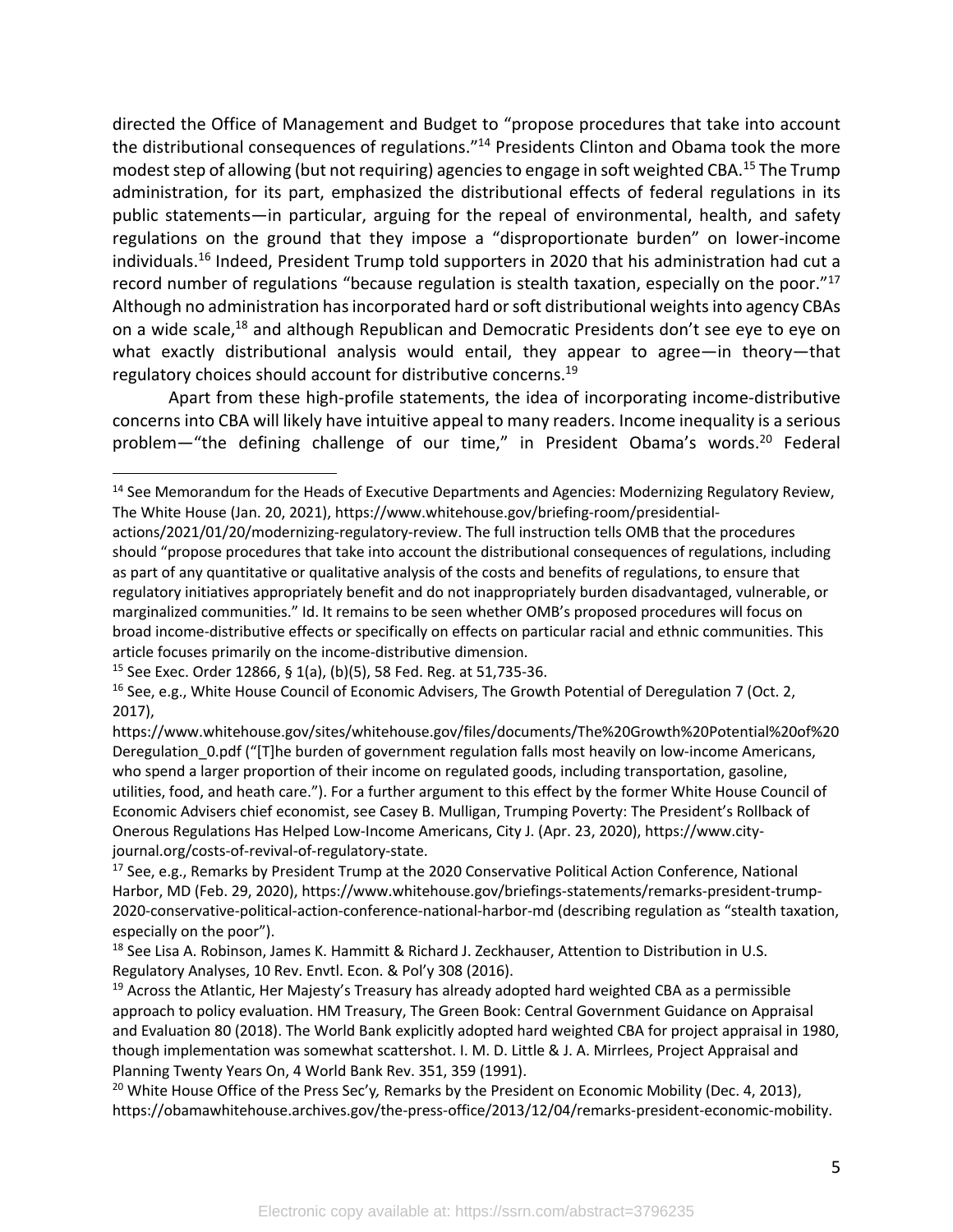regulations often impose costs and generate benefits in the billions of dollars.<sup>21</sup> When deciding whether and how to regulate, why shouldn't agencies consider whether these billions of dollars of benefits and burdens will be incurred by the rich or by the poor?

The case for distributionally weighted CBA encounters significant complications, however, in the context of environmental, health, and safety regulations—by far the most expensive categories of regulations that the modern administrative state imposes. The challenge is this: CBA requires us to decide how many dollars we are willing to spend in order to save a life. CBA as practiced by federal agencies accords equal value to everyone's dollars and equal dollar value to all lives.<sup>22</sup> Thus, CBA as practiced by federal agencies recommends the same dollars-forlives tradeoffs no matter whose dollars and whose lives are at stake. Distributionally weighted CBA typically does something different. It recognizes that low-income individuals and highincome individuals make different dollars-for-lives tradeoffs—not because low-income people value their lives less, but because they value their dollars more. The way that weighted CBA typically reflects this recognition is by assigning a lower dollar value to low-income individuals' lives but then assigning a higher welfare weight to low-income individuals' dollars.<sup>23</sup> This combination of moves does not necessarily mean that low-income individuals' lives carry less social value, but it does mean that distributionally weighted CBA will often recommend different dollars-for-lives tradeoffs for low-income people and for high-income people.

To illustrate: Imagine that the National Highway Traffic Safety Administration (NHTSA), a federal agency within the Department of Transportation (DOT), is deciding whether to adopt a new federal motor vehicle safety standard that will impose a cost of \$9 per vehicle and save one life per million vehicles sold. Assume, as appears to be the case, $24$  that motor vehicle manufacturers pass costs along to consumers roughly dollar for dollar. Also assume that NHTSA uses a \$10 million value of a statistical life, or VSL. (It actually uses a slightly higher figure,<sup>25</sup> but \$10 million has the virtue of making the math a lot easier.) Under the status-quo approach of unweighted CBA, NHTSA would compare the \$9 per vehicle cost against the \$10 benefit (i.e., 1 life/1 million cars x \$10 million/life). Since dollarized benefits exceed dollarized costs, unweighted CBA would favor the regulation.

Weighted CBA in its typical form would not do that. If \$10 million is the populationaverage VSL, weighted CBA in its typical form will assign a VSL of less than \$10 million to lowerincome individuals. For many lower-income individuals, the VSL will be less than the \$9 million necessary to render the safety standard breakeven. There are two potential practical implications. First, weighted CBA might recommend weaker safety standards for vehicles purchased by lower-income individuals than for vehicles purchased by higher-income individuals. Alternatively, either because of statutory constraints or out of concern for expressive harms,

<sup>21</sup> See infra Table 1.

<sup>22</sup> More precisely, CBA as practiced by federal agencies accords equal value to all *American* lives. See Eric A. Posner & Cass R. Sunstein, Dollars and Death, 72 U. Chi. L. Rev. 537, 580 (2005). This paper will focus on within-country income-distributive consequences, though it is worth emphasizing that air quality and fuel economy regulations would likely look much more progressive if we properly accounted for the interests of very low-income individuals abroad.

<sup>&</sup>lt;sup>23</sup> See, e.g., Robin Boadway, Principles of Cost-Benefit Analysis, 2 Pub. Pol'y Rev. 1, 3-4, 26 (2006).

<sup>&</sup>lt;sup>24</sup> See infra note 125 and accompanying text.

 $25$  See infra note 113 and accompanying text.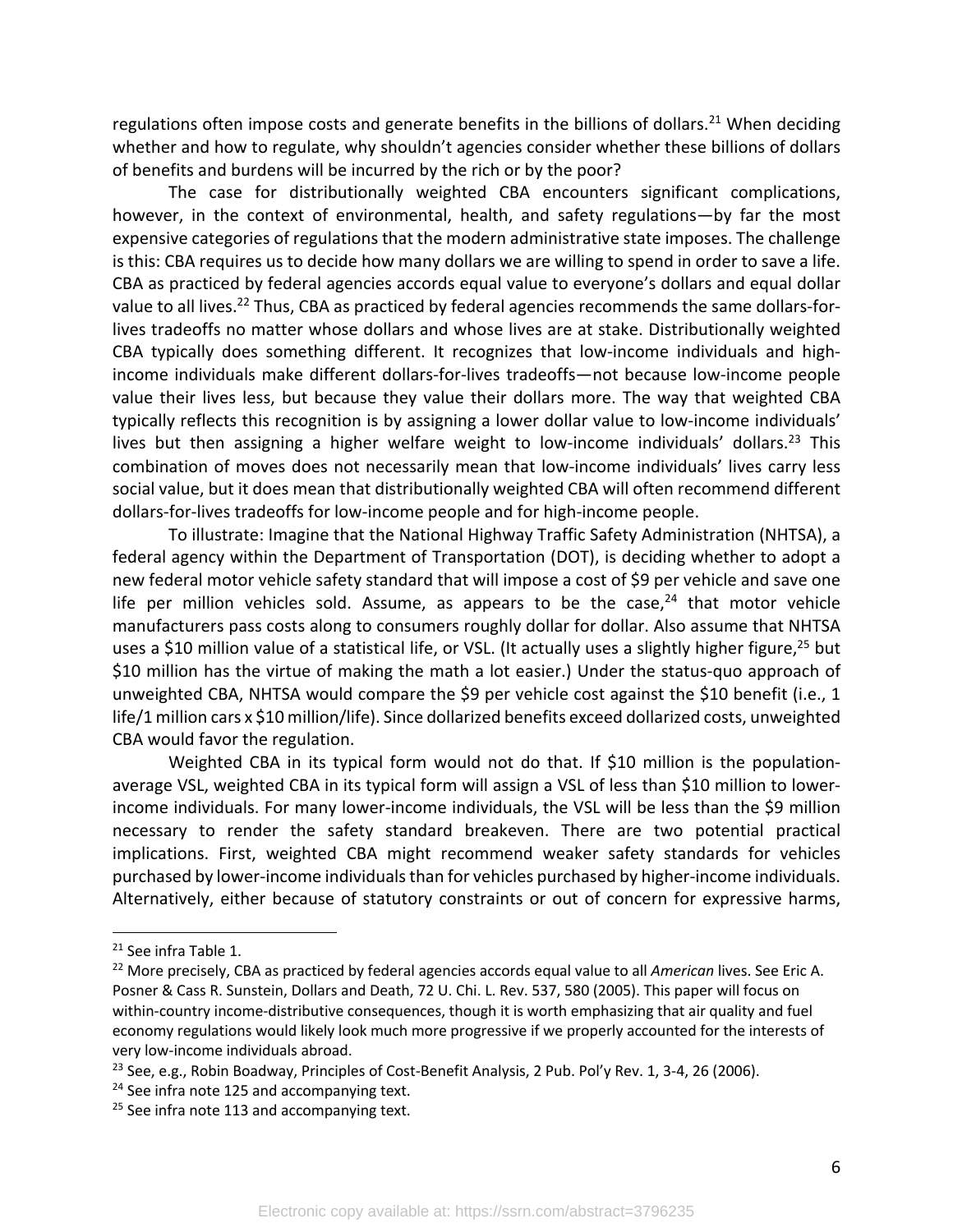practitioners of weighted CBA might seek to reflect the (supposed<sup>26</sup>) interests of lower-income individuals by adopting lower safety standards for everyone. Whatever one thinks of either outcome as a normative matter, this is probably not what most people have in mind when they first hear the argument that CBA should account for distributive concerns.

The challenge of valuing lives in weighted CBA is not a small wrinkle in an odd corner of the administrative state that addresses life-and-death issues. Lifesaving regulations are not an administrative-state sideshow—they are the main act. Really expensive regulations generally do one of three things. They (a) reduce the risk of death or serious illness from air pollution, (b) reduce the risk of death or serious injury from motor vehicle traffic crashes, and/or (c) reduce greenhouse gas emissions.27 Note that a primary—probably *the* primary—reason why we worry about greenhouse gas emissions is that global warming will lead to death and serious illness on a vast scale, so (c) is largely subsumed by (a).<sup>28</sup> Moreover, in most of these cases, costs and benefits fall on broad swaths of the population—rich and poor—so the challenges emphasized in the previous paragraphs are front and center.

This article seeks to clarify the stakes of the issue and illuminate its implications through a case study of a real-world lifesaving regulation. It focuses on NHTSA's 2014 "rear visibility rule," which requires new vehicles starting in 2018 to include rearview cameras expected to reduce the number of deaths and serious injuries resulting from backovers.<sup>29</sup> One upside of focusing on the rear visibility rule is that all of the basic inputs into a distributive analysis can be gleaned from NHTSA's own evaluation of the rule as well as DOT data and directives.<sup>30</sup> Most importantly, DOT has adopted department-wide guidance regarding the *income elasticity of the value of a statistical life* (IEVSL), or the percent change in the VSL for a percent change in income.<sup>31</sup> Agencies within DOT rely on this guidance to make year-to-year updates to the VSL in light of overall income growth, which they then apply across the board—they do *not* draw individual-level

<sup>&</sup>lt;sup>26</sup> As Jeremy Horpedahl notes, there is relatively little evidence that lower-income Americans actually want lower product safety standards. See Jeremy Horpedahl, Do the Poor Want To Be Regulated? Public Opinion Surveys on Regulation in the United States, 1981-2002, 180 Pub. Choice 27 (2019). Analyzing responses to surveys administered from 1981 and 2002 regarding regulatory policy, Horpedahl finds that, contrary to what one might expect on the basis of economic theory, lower-income individuals often express greater support for health and safety regulations than higher-income individuals do. See id. at 30 tbl.1. The environment is a notable exception, where support for stronger regulation is slightly higher among higher-income individuals—though remarkably robust across the board. See id.

<sup>&</sup>lt;sup>27</sup> See infra Table 1.

<sup>&</sup>lt;sup>28</sup> See, e.g., Tamma A. Carleton et al., Valuing the Global Mortality Consequences of Climate Change: Accounting for Adaptation Costs and Benefits 36 (Nat'l Bureau of Econ. Research, Working Paper No. 27599, July 2020), http://www.nber.org/papers/w27599 (indicating that mortality risk accounts for half or more of climate-change costs).

<sup>&</sup>lt;sup>29</sup> Federal Motor Vehicle Safety Standards; Rear Visibility, 79 Fed. Reg. 19,178 (Apr. 7, 2014).

<sup>&</sup>lt;sup>30</sup> See infra Section III.C.

<sup>&</sup>lt;sup>31</sup> For the most recent version, see Memorandum from Molly J. Moran, Acting General Counsel, & Carlos Monje, Assistant Secretary for Transportation Policy, Office of the Secretary of Transportation, Department of Transportation, Guidance on Treatment of the Economic Value of a Statistical Life (VSL) in U.S. Department of Transportation Analyses—2016 Adjustment (Aug. 8, 2016),

https://www.transportation.gov/sites/dot.gov/files/docs/2016%20Revised%20Value%20of%20a%20Statistic al%20Life%20Guidance.pdf.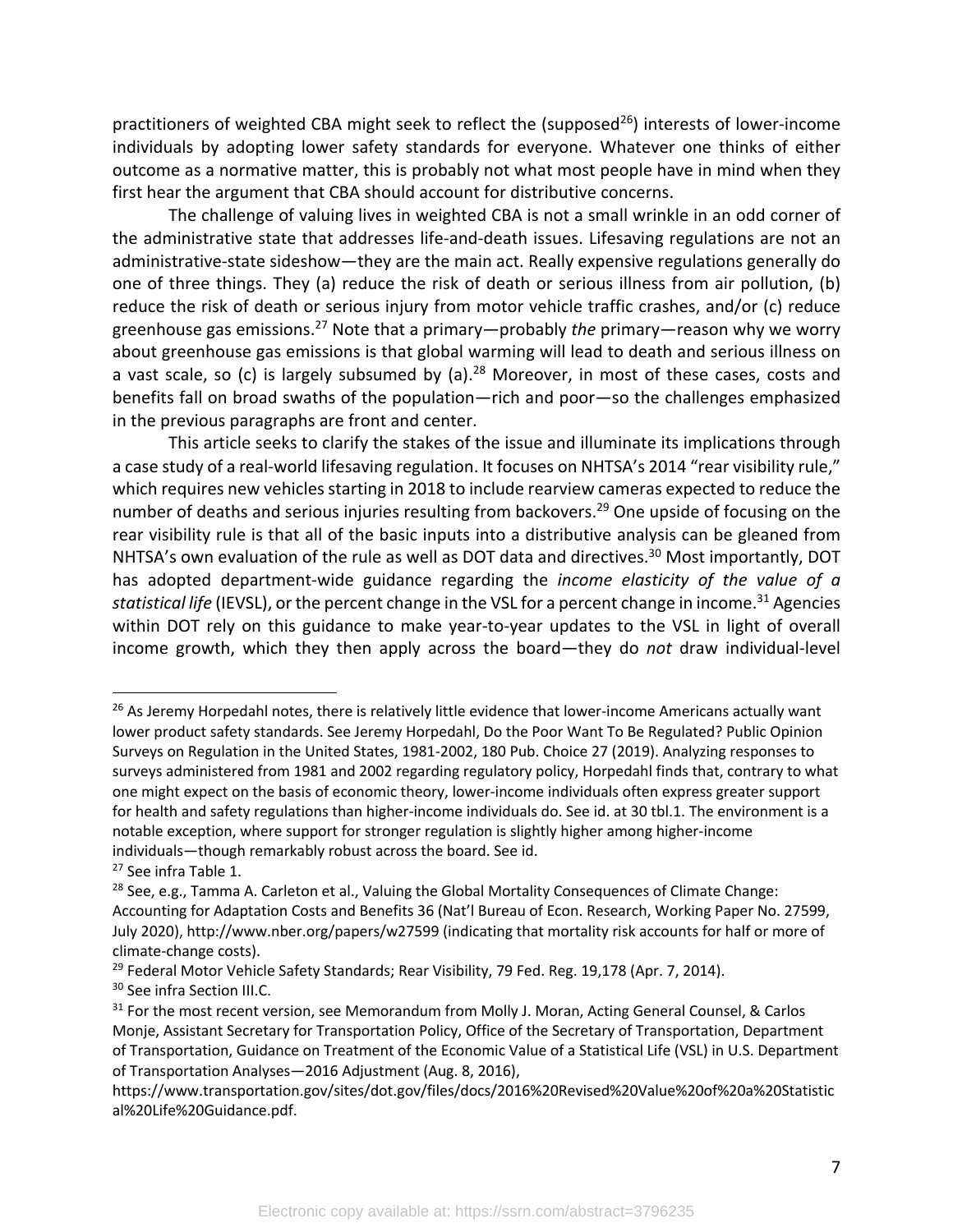income distinctions in their unweighted CBAs. Nonetheless, DOT's income-elasticity guidance allows us to see how NHTSA's distributive analysis would turn out if the agency used the same income-elasticity parameter for weighted CBA that it already uses for other purposes.

The case study of the rear visibility rule highlights a number of general points. The first is that the income elasticity of the VSL matters enormously to whether a rule survives distributionally weighted CBA. Based on DOT's income-elasticity figure, the rear visibility rule appears to be "regressive"<sup>32</sup>: it imposes net costs on lower-income individuals and yields net benefits for higher-income individuals. Using equal dollar VSLs for everyone, the conclusions flip: the rear visibility rule appears to be quite progressive. Equal dollar VSLs in the weighted CBA context likely can't be justified on economic or ethical grounds, but the 180-degree reversal of results serves to underscore the practical importance of assumptions about the income-VSL relationship. Another takeaway is that distributionally weighted CBA with different dollar VSLs for high-income and low-income individuals will make it much harder for policymakers to justify lifesaving motor vehicle safety standards—and will potentially have a similar effect in other areas of regulation where lives are on the line. The case study helps us to see what exactly turns on the debate over distributionally weighted CBA and why the resolution of this debate will have profound implications for the administrative state.

After laying out the various approaches and showing how they play out in the rear visibility case, this article offers a tentative defense of status quo CBA—both its commitment to equal dollar VSLs for all individuals regardless of income and its default approach of distribution neutrality. That defense cannot rest entirely on efficiency grounds: status quo CBA's commitment to equal dollar VSLs is inconsistent with conventional notions of efficiency. Nor can the defense of status quo CBA rest on purely moral or ethical grounds. I will assume (at least for purposes of this article) that it is a bedrock moral principle that the government should assign equal value to all lives regardless of income.<sup>33</sup> But that bedrock moral principle does not tell us whether "value" should be defined in dollars or in units of welfare. As this article illustrates, approaches to CBA that assign equal welfare-unit values to all lives nonetheless will produce different dollar VSLs, and approaches that assign equal dollar VSLs to all lives may correspond to unequal welfare-unit values. So although the principle that all lives have equal value is powerful, that principle alone won't resolve our challenge.

Instead, this article offers a pragmatic defense of status quo CBA. I argue that the status quo approach—which assigns the same value to the lives and dollars of high-income and lowincome individuals alike—makes practical sense for US federal agencies even if its theoretical foundations are somewhat shaky. The pragmatic defense emphasizes three points:

<sup>&</sup>lt;sup>32</sup> There is much discussion in tax scholarship about what precisely it means for a policy to be "regressive" or "progressive." See, e.g., David Kamin, Note, What Is a Progressive Tax Change: Unmasking Hidden Values in Distributional Debates, 83 N.Y.U. L. Rev. 241 (2008); Daniel Hemel & Kyle Rozema, Inequality and the Mortgage Interest Deduction, 70 Tax L. Rev. 667 (2017). For present purposes, we can define "regressive" as imposing net costs on low-income individuals and yielding net benefits for high-income individuals, and we can define "progressive" as the opposite. This leaves out, of course, policies that result in net benefits or net costs across the board. As discussed in Section III.E, it is not always so clear what scholars of regulation mean when they say a particular rule or family of rules is "regressive."

<sup>&</sup>lt;sup>33</sup> For an argument against the equal-value-for-all-lives principle, see Cass R. Sunstein, Valuing Life: A Plea for Disaggregation, 54 Duke L.J. 385, 389-90 (2004).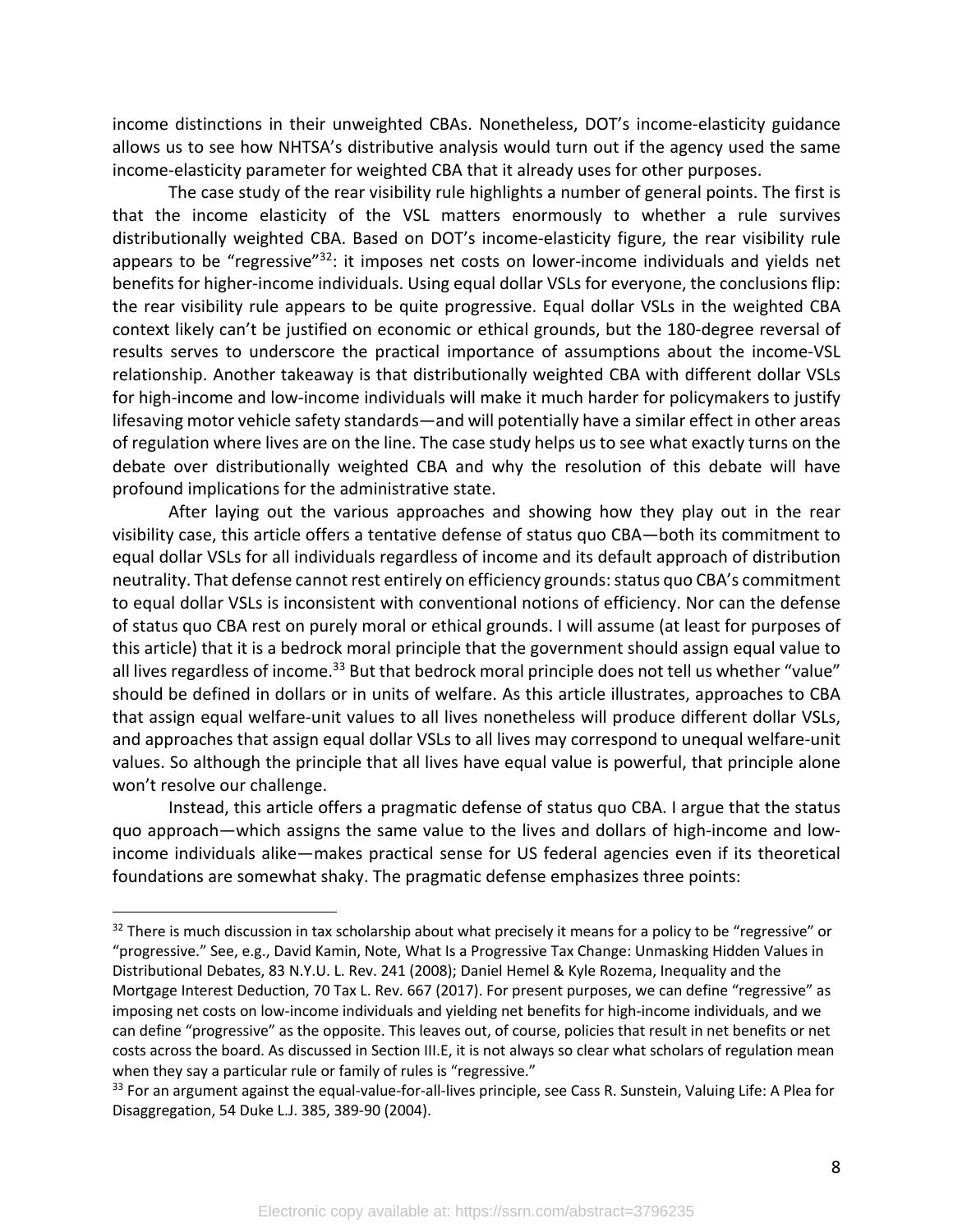*First*, approaches to CBA that assign different dollar VSLs to rich and poor individuals raise real concerns about expressive harms. If we were to try to assign dollar VSLs that accurately reflect willingness to pay for mortality risk reduction, we would likely end up with VSLs for individuals in the top 1 percent of the income distribution that are somewhere between 9 and 18 times the VSLs of other Americans.<sup>34</sup> This doesn't mean that top 1 percenters are 9 to 18 times as valuable as average Americans in a moral sense, but it's not hard to imagine that VSL differentials of that magnitude might be interpreted as implying that the federal government cares many times more about high-income Americans than about others. Bad optics are not necessarily a reason for the government to reject a policy, but the concern here is not only about optics. It is also a concern about the harmful—though not easily quantifiable—effects of agency procedures and policies that predictably send a message to some Americans that their lives are worth less.

*Second*, alternatives to the status quo—whether they use different dollar VSLs for highincome and low-income individuals, different distributional weights for high-income and lowincome individuals' dollars, or both—entail significant informational burdens. In some cases, these burdens will simply raise data-gathering costs for agencies—making life more difficult for agency employees but not inflicting any grievous injury. In other cases, though, the cost and complexity of these approaches may come into conflict with other values that CBA vindicates. In particular, the large number of degrees of freedom available to practitioners of distributionally weighted CBA will increase the risk that cognitive biases, illegitimate preferences, and interest group pressures may shape agency decisionmaking.

*Third*, the case for distributionally weighted CBA encounters an awkward tension between the problem it diagnoses and the solution it prescribes. The case for distributionally weighted CBA depends upon the (likely correct) assumption that the tax system doesn't do enough to redistribute from rich to poor. But for distributionally weighted CBA to become executive branch policy, it would need the support of the President. And if the President agrees with advocates for distributionally weighted CBA that the tax system doesn't do enough to redistribute from rich to poor, the President could very likely use the tax system to redistribute more. This doesn't necessarily depend upon congressional buy-in (though, as the article explains, institutional features of the tax legislative process make it much easier for the President to push her tax agenda through Congress than to enact non-tax legislation). Even without Congress, the President can shift significant amounts of money across income groups through tax regulation and tax enforcement. If we could persuade the President to accept the key predicate for distributionally weighted CBA—that the federal government should redistribute more from rich to poor—then presumably we also would want to tell her that she has much better tools at her disposal to accomplish this goal than distributionally weighted CBA. This doesn't defeat the case for distributionally weighted CBA as an nth-best redistributive mechanism, but it deprives the argument of much of its force.

This article's tentative defense of equal dollar VSLs and distribution neutrality are related though distinct. One could agree that distributionally weighted CBA ought not be used for lifesaving regulations—where it likely will require different dollar VSLs for rich and poor—but continue to believe that weighted CBA remains appropriate for the relatively small set of high-

<sup>&</sup>lt;sup>34</sup> See infra notes 40-45 and accompanying text.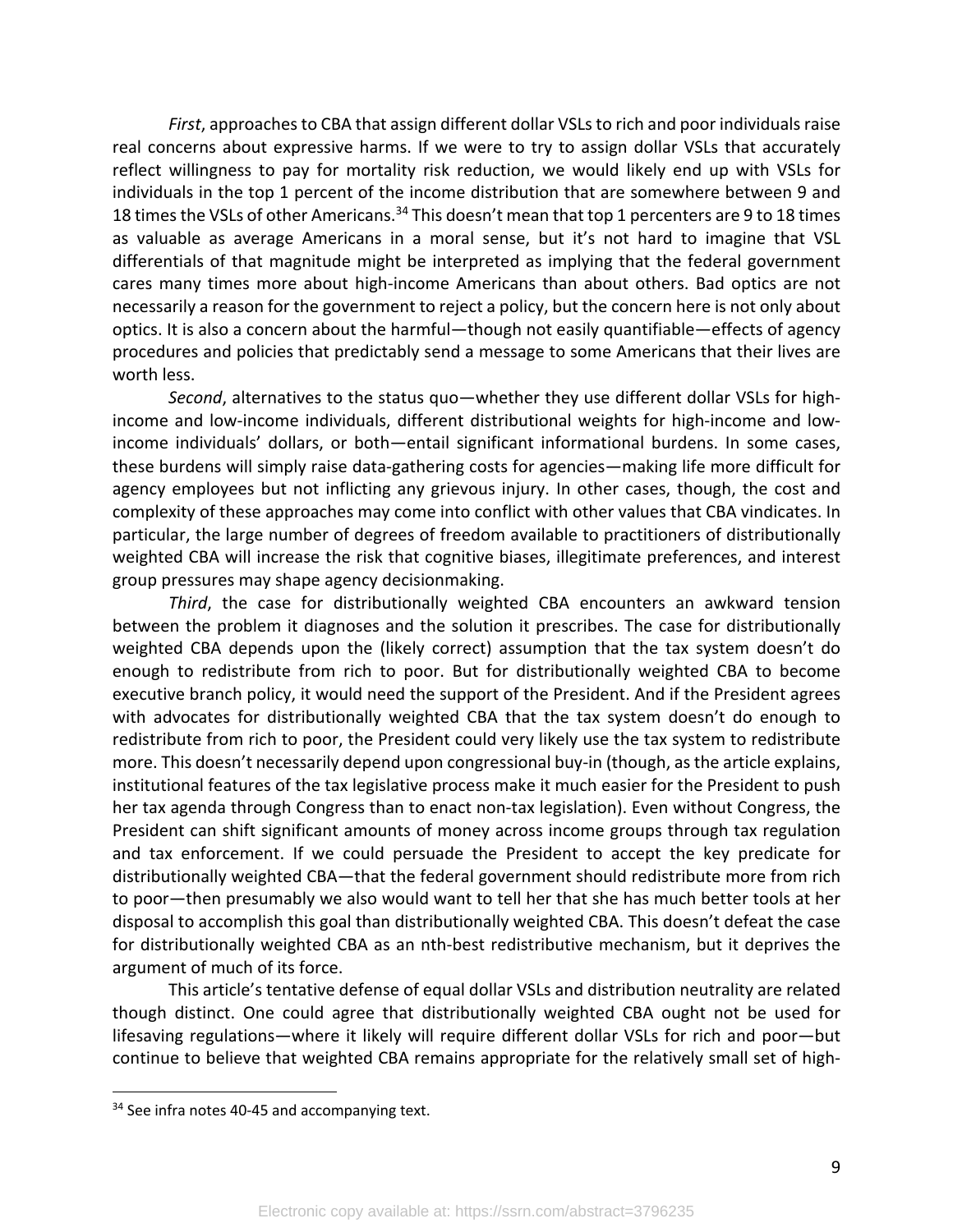cost regulations that don't affect mortality and morbidity. Alternatively, one might think it is totally fine for regulators to prescribe different dollar VSLs for high-income and low-income individuals yet still conclude that executive branch agencies should practice unweighted CBA. Still, how we resolve the weighted-versus-unweighted CBA question will have important implications for how we assign VSLs (and vice versa). And working through the mechanics of unweighted and weighted CBA in a representative real-world context—with both dollars and lives hanging in the balance—will give greater clarity to the practical consequences of the different approaches and cast the status quo in new and more favorable light.

The rest of the article proceeds in five parts. Part I briefly summarizes the stakes. The argument for distributionally weighted CBA responds to the stark reality of wide wealth and income inequality. The problems that executive branch agencies address through their most expensive regulations—road deaths, air pollution, and global warming—are also clearly quite serious challenges, and the noble aspiration of CBA is to guide agencies toward the most effective methods of tackling those challenges. None of this tells us whether agencies should or shouldn't pursue distributionally weighted CBA or whether they should use the same or different VSLs for individuals at different income levels. It does serve to remind us—if such a reminder were needed—that much rides on these questions.

Part II introduces the candidates. CBA can accord the same weight to everyone's dollars or it can give greater weight to lower-income individuals' dollars. It can assign the same VSL to everyone or different VSLs to people of different incomes. A simple two-by-two matrix setting out the basic options serves to clarify the choices policymakers face. One of these approaches, distributionally weighted CBA with equal dollar VSLs, lacks any normative foundation and produces perverse results in real-world applications. The difficult decision is whether to use unweighted CBA with different VSLs for rich and poor (textbook CBA), unweighted CBA with the same VSL for everyone (status quo CBA), or distributionally weighted CBA with higher dollar VSLs for higher-income individuals (standard weighted CBA).

Part III presents the article's case study of the 2014 rear visibility rule. After laying out the agency's approach, Part III considers how the rule would have fared under other forms of CBA. It then goes on to explain why distributionally weighted CBA with different VSLs for rich and poor might be expected to pose problems for other motor vehicle safety standards and for health and safety regulations more generally.

Part IV shifts from quantitative to normative analysis. It takes up two questions: (1) should CBA continue to assign the same dollar value to everyone's life?; and (2) should CBA continue to assign the same weight to everyone's dollars? It emphasizes expressive concerns regarding income-differentiated VSLs as well as information-cost concerns that apply to all the alternatives to the status quo. Part IV also highlights institutional details of the tax legislative, regulatory, and enforcement processes that make it possible for Presidents to accomplish substantial amounts of redistribution without relying on redistributive non-tax rules. Part IV does not go far as to argue that agencies are morally or ethically required to stick with the status quo—the decision depends instead upon context-contingent grounds. But in the particular context of agency rulemaking in the US federal executive branch, the case for the status quo approach (unweighted CBA with equal dollar VSLs) makes a lot of practical sense.

Part V zooms out from the regulatory context, situating the choice between distributionally unweighted and weighted CBA and the question of income-variant VSLs within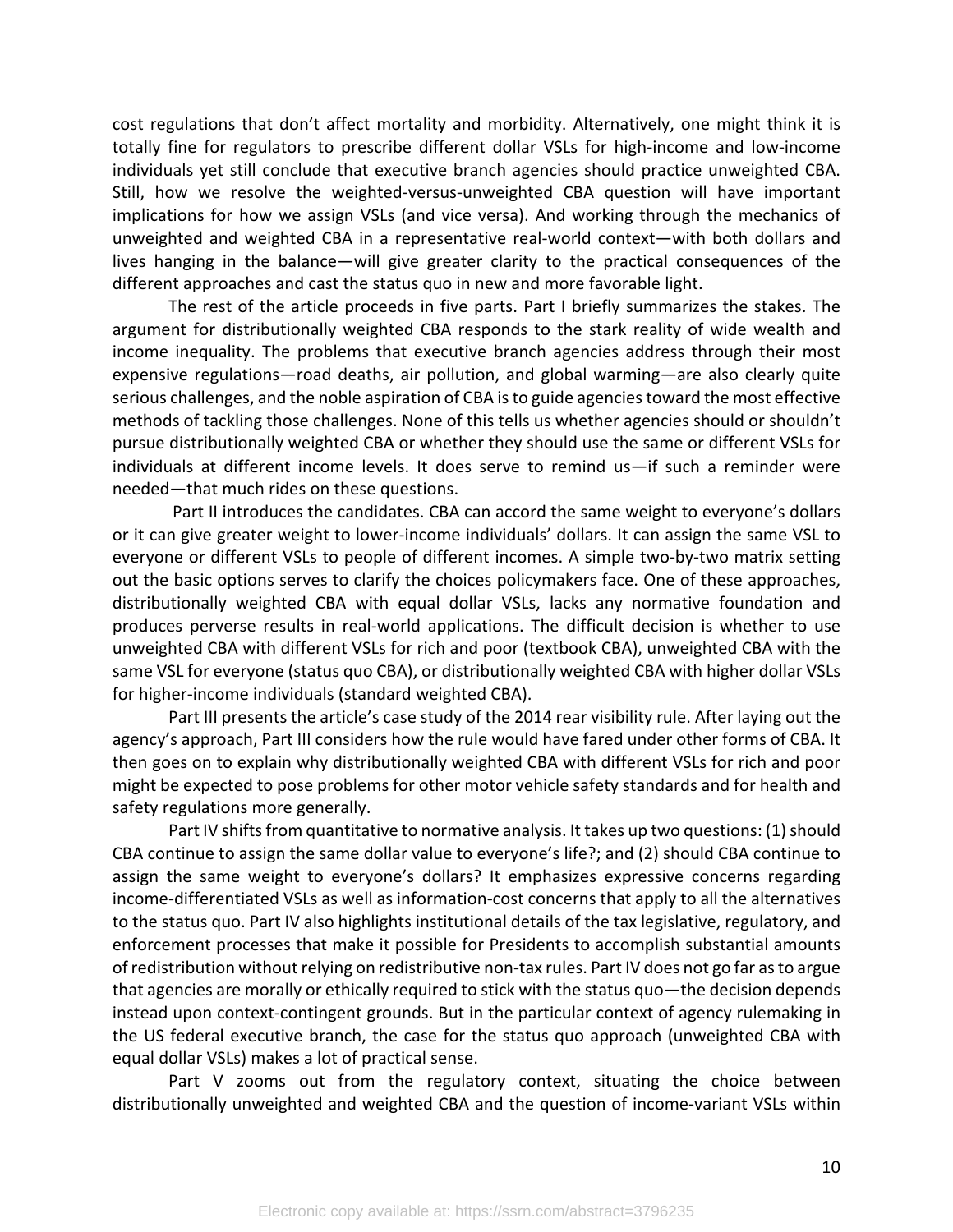the broader debate over the role of non-tax legal rules in redistributing income. In an influential 1994 article, Louis Kaplow and Steven Shavell argued that redistribution through non-tax legal rules is typically less efficient than redistribution through income taxes, and as a result, redistributive efforts should be channeled through the tax system.<sup>35</sup> That article unleashed a flood of responses proposing a range of behavioral, institutional, and political reasons why notwithstanding Kaplow and Shavell's formal proof—policymakers nonetheless might favor redistribution through non-tax legal rules.<sup>36</sup> The analysis in this article does not resolve that debate—indeed, if there is any crisp takeaway, it is that the choice between non-tax legal rules and the income tax system as channels for redistribution depends upon situational details that defy one-size-fits-all summary. But the expressive, informational, and institutional considerations that arise in the rear visibility case are not sui generis, and the analysis here points to some of the challenges that arguments for redistributive legal rules will need to confront.

Before launching into that analysis, one prefatory point merits mention. To limit this article's already expansive scope, I will bracket the question of whether agencies should use different VSLs for individuals of different ages. Cass Sunstein, among others, has argued that agencies should make life-and-death decisions based on the value of a statistical life year (VSLY) rather than VSL.<sup>37</sup> (Several agencies within the Department of Health and Human Services already have made this shift at least in part.<sup>38</sup>) I think the case for VSLYs is overwhelmingly persuasive,

<sup>&</sup>lt;sup>35</sup> Louis Kaplow & Steven Shavell, Why the Legal System Is Less Efficient than the Income Tax in Redistributing Income, 23 J. Legal Studies 667 (1994).

<sup>36</sup> See, e.g., Christine Jolls, Behavioral Economics Analysis of Redistributive Legal Rules, 51 Vand. L. Rev. 1653, 1656 (1998) (arguing that redistributive legal rules may distort work incentives less than redistributive taxes due to the way that individuals respond to uncertainty and due to the phenomenon of mental accounting); Chris Sanchirico, Taxes versus Legal Rules as Instruments for Equity: A More Equitable View, 29 J. Legal Studies 797, 802-07 (2000) (arguing that non-tax legal rules should redistribute on dimensions other than income that are observable to legal system but not to tax system); Ronen Avraham, David Fortus & Kyle Logue, Revisiting the Role of Legal Rules and Tax Rules in Income Redistribution: A Response to Kaplow & Shavell, 89 Iowa L. Rev. 1125, 1130 (2004) (arguing that the tax-and-transfer adjustments envisioned in Kaplow and Shavell's formal proof would be "virtually impossible to implement"); Fennell & McAdams, supra note 8, at 1054-55 (arguing that redistribution through non-tax legal rules may entail lower "political action costs" than redistribution through income taxes); Zachary Liscow, Is Efficiency Biased?, 85 U. Chi. L. Rev. 1649, 1654, 1657 (2018) (arguing that economic analysis should take account of the distributive consequences of non-tax legal rules when those consequences are likely to be "sticky"); see also Louis Kaplow & Steven Shavell, Should Legal Rules Favor the Poor? Clarifying the Role of Legal Rules and the Income Tax in Redistributing Income, 29 J. Legal Studies 821, 827-32 (2000) (responding to Sanchirico's critique); David A. Weisbach, Should Legal Rules Be Used to Redistribute Income?, 70 U. Chi. L. Rev. 439 (2003) (arguing against use of redistributive non-tax legal rules).

 $37$  Cass R. Sunstein, Lives, Life-Years and Willingness to Pay, 104 Colum. L. Rev. 205 (2004).

<sup>&</sup>lt;sup>38</sup> See Prevention of Salmonella Enteritidis in Shell Eggs During Production, Storage, and Transportation: Final Rule, 74 Fed. Reg. 33,030, 33,055 (July 9, 2009); Labeling and Effectiveness Testing; Sunscreen Drug Products for Over-the-Counter Human Use: Final Rule, 76 Fed. Reg. 35,620, 35,655 (June 17, 2011); Required Warnings for Cigarette Packages and Advertisements: Final Rule, 76 Fed. Reg. 36,628, 36.708 (June 22, 2011); Use of Materials Derived From Cattle in Human Food and Cosmetics: Final Rule, 81 Fed. Reg. 14,718, 14,729-14,730 (Mar. 18, 2016); Medicare and Medicaid Programs; Regulatory Provisions To Promote Program Efficiency, Transparency, and Burden Reduction; Fire Safety Requirements for Certain Dialysis Facilities; Hospital and Critical Access Hospital (CAH) Changes To Promote Innovation, Flexibility, and Improvement in Patient Care: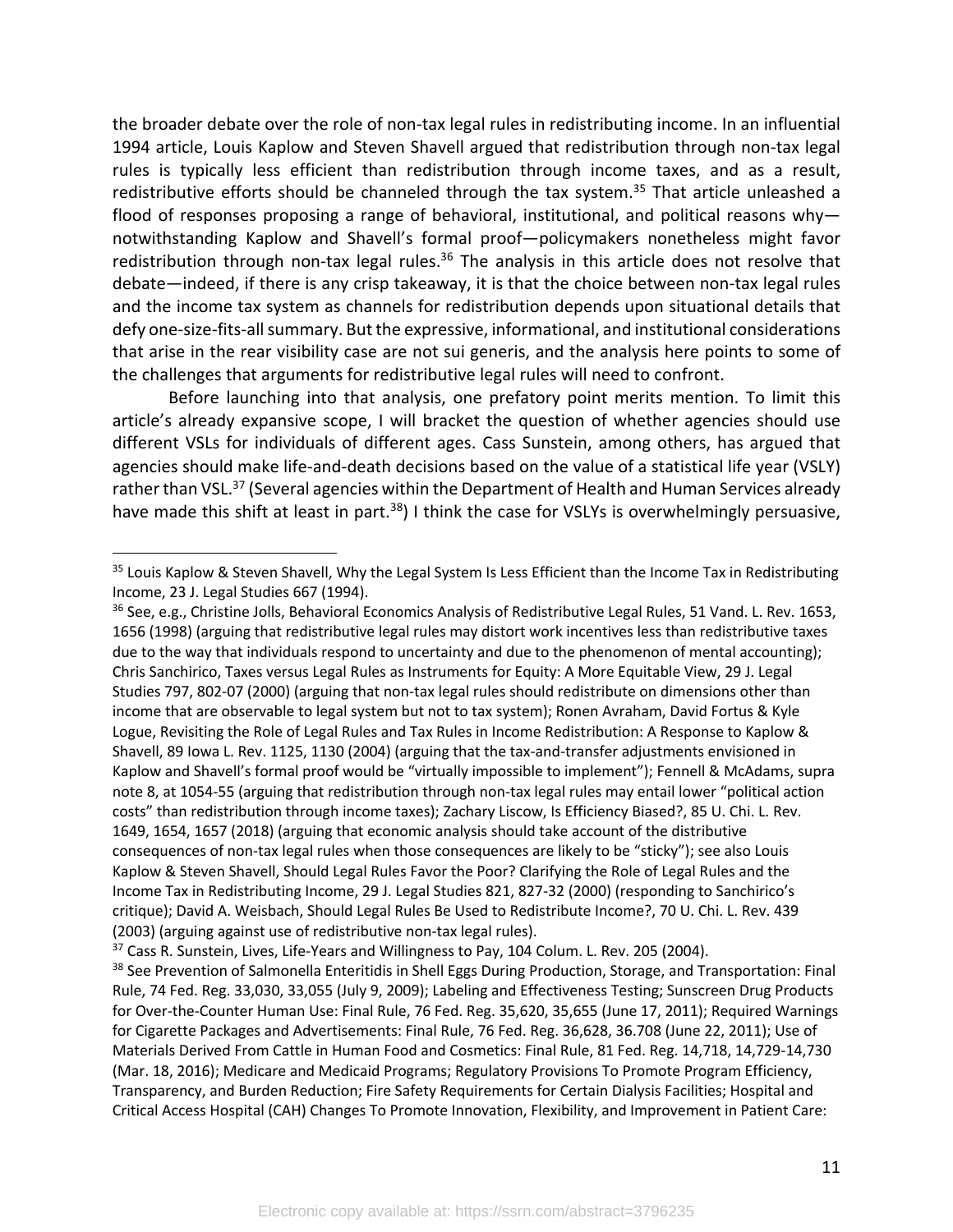and this article's use of VSL terminology is purely for expositional ease. Importantly, the article's central arguments about redistribution and VSL all apply with equal force to VSLY. Whether agencies use VSL or VSLY, any attempt to use distributional weights will come into tension with equal dollar values for safety gains to rich and poor. And whether agencies use VSL or VSLY, a similar set of expressive, informational, and institutional arguments will favor an unweighted approach that doesn't adjust VSL or VSLY on the basis of income.

## **I. The Stakes of the Debate**

This part summarizes the stakes of the debate. Section I.A offers a bird's-eye view of income inequality in the United States. Section I.B surveys the most expensive regulations promulgated by federal executive branch agencies in recent years and underscores the severity of the problems that they address. The purpose of this part is to clarify the challenge that subsequent segments will wrestle to resolve. We want to transfer resources from rich to poor. We also want to save lives and prevent serious illness/injury from air pollution and motor vehicle crashes. The question facing practitioners of CBA is how to balance these objectives when they come into conflict.

## **A. Income Inequality**

Proposals for distributionally weighted CBA long preceded the late-20th century uptick in U.S. pre-tax income inequality.<sup>39</sup> The case for weighted CBA, however, gains greater strength given the widening gap between rich and poor. The extent of income inequality also raises the justificatory burden for defenders of unweighted (i.e., distribution-neutral) CBA.

Just how much the gap between rich and poor has widened in recent years is a subject of considerable controversy among economists. Thomas Piketty, Emmanuel Saez, and Gabriel Zucman (PSZ) estimate that the share of national income after taxes and transfers accruing to the top 1 percent rose from 9.1 percent in 1979 to 15.7 percent in 2014.<sup>40</sup> The Congressional Budget Office (CBO) estimates that the top 1 percent's share of income after taxes and transfers rose from 7.4 percent to 13.5 percent over the same time period.<sup>41</sup> Gerald Auten of the Treasury Department's Office of Tax Analysis and David Splinter of the Joint Committee on Taxation (AS) estimate that the top 1 percent's share of income after taxes and transfers rose much more

Final Rule, 84 Fed. Reg. 51,732, 51,799-51,800 (Sept. 30, 2019) (citing Sunstein, Lives, Life-Years, and Willingness to Pay, supra note 37); Medicare and Medicaid Programs; Organ Procurement Organizations Conditions for Coverage: Revisions to the Outcome Measure Requirements for Organ Procurement Organization: Proposed Rule, 84 Fed. Reg. 70,628, 70,658 (Dec. 23, 2019); Medicare and Medicaid Programs, Clinical Laboratory Improvement Amendments (CLIA), and Patient Protection and Affordable Care Act; Additional Policy and Regulatory Revisions in Response to the COVID-19 Public Health Emergency: Interim Final Rule, 85 Fed. Reg. 54,820, 54,864 (Sept. 2, 2020).

 $39$  See, e.g., Arrow, supra note 10; Weisbrod, supra note 6.

<sup>40</sup> Thomas Piketty, Emmanuel Saez & Gabriel Zucman, Simplified Distributional National Accounts, 109 AEA Papers & Proc. 289 (2019) (see supplemental data; equal-split post-tax income shares).

<sup>&</sup>lt;sup>41</sup> Congressional Budget Office, The Distribution of Household Income, 2017 (Oct. 2020) (see data underlying exhibit 20).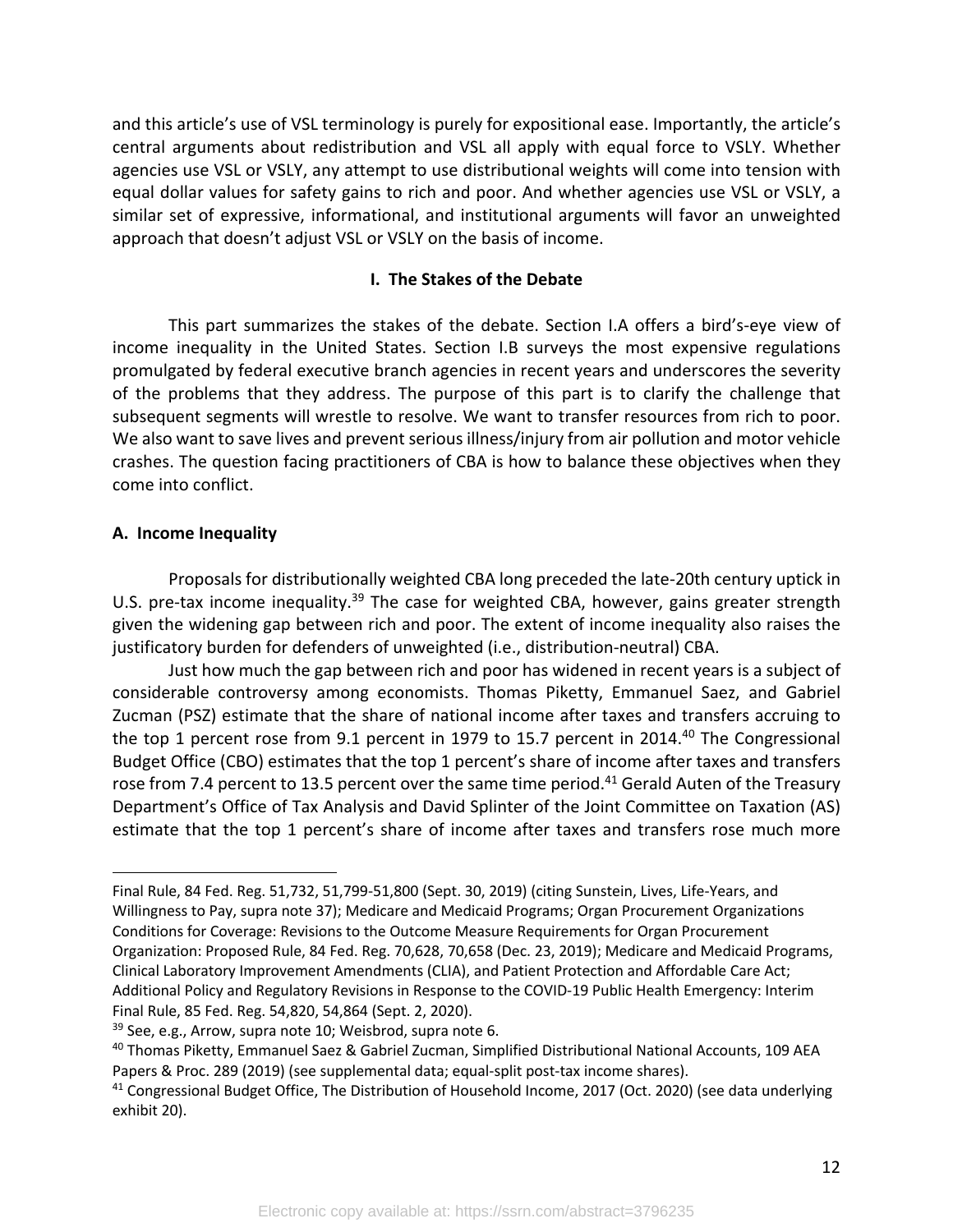modestly from 7.2 percent in 1979 to 8.6 percent in 2014.<sup>42</sup> Other estimates—including from economists at the Federal Reserve<sup>43</sup> and the Commerce Department's Bureau of Economic Analysis44—generally fall somewhere in between AS on the low end and PSZ on the high side.

The divergence among estimates is due to a number of methodological differences discussed in the margin.<sup>45</sup> This methodological dispute is hugely important to the understanding of economic inequality in the United States. To identify the drivers of income inequality, we need to know how income inequality has evolved over time. The methodological dispute is, however, largely orthogonal to the policy debate over cost-benefit analysis and income redistribution. By any measure, the richest Americans have vastly more money than their compatriots. Auten and Splinter's estimates would suggest that households in the top 1 percent have, on average, more than 9 times the after-tax-and-transfer income of households in the other 99 percent—CBO's estimates place that at more than 15 times and PSZ's estimates at more than 18 times. Whether it is a ninefold difference or a fifteen-fold difference or an eighteen-fold difference, the gap is clearly very large.

The tax-and-transfer system is the primary mechanism through which the United States strives to close this gap. PSZ, the CBO, and AS all agree that taxes and transfers substantially reduce the income of the top percentile and raise the incomes of those lower down. For example, the CBO estimates that taxes and transfers in 2014 reduced average incomes of households in the top percentile by about a third and raised average incomes of households in the bottom quintile by more than 60 percent.<sup>46</sup> Notwithstanding high-profile examples of individuals with nine-digit incomes paying three-digit sums in federal income taxes, $47$  the U.S. tax-and-transfer system does accomplish quite a bit of redistribution.

<sup>&</sup>lt;sup>42</sup> Gerald Auten & David Splinter, Top 1 Percent Income Shares: Comparing Estimates Using Tax Data, 109 AEA Papers & Proc. 307, 308 & tbls.1-2 (2019).

<sup>&</sup>lt;sup>43</sup> See Jesse Bricker, Alice Henriques, Jacob Krimmel & John Sabelhaus, Measuring Income and Wealth at the Top Using Administrative and Survey Data, Brookings Papers on Econ. Activity, Spring 2016, at 261 (top 1 percent's share of pre-tax income rose from around 15 percent in 1988 to approximately 18 percent in 2012). <sup>44</sup> See Dennis Fixler, Marina Gindelsky & David Johnson, Improving the Measure of the Distribution of Personal Income, 109 AEA Papers & Proc. 302 (2019) (top 1 percent's share of household income rose from 12.5 percent in 2007 to 13.3 percent in 2012).

<sup>&</sup>lt;sup>45</sup> For example, unlike in PSZ, the income measure employed by the CBO and AS includes Social Security and Medicare benefits. AS additionally include employer-provided health insurance. PSZ, the CBO, and AS also take different approaches toward the allocation of business income—an issue that is particularly significant because much of the business income that would have appeared on corporate income tax returns in earlier decades now appears as passthrough income on individual returns. And they take different approaches to the allocation of underreported income. Unlike the other studies, AS allocate underreported income based on detailed IRS audit data, which has the effect of reducing the top 1 percent's share. See Gerald Auten & David Splinter, Top 1 Percent Income Shares: Comparing Estimates Using Tax Data, 109 AEA Papers & Proc. 307, 307-09 (2019).

<sup>&</sup>lt;sup>46</sup> See Congressional Budget Office, The Distribution of Household Income, 2014 (Mar. 2018) (data underlying figs. 1 and 8).

<sup>47</sup> See Russ Buettner, Mike McIntire, Susanne Craig & Keith Collins, Trump Paid \$750 in Federal Income Taxes in 2017. Here's the Math, N.Y. Times (Sept. 29, 2020), https://www.nytimes.com/2020/09/29/us/trump-750 taxes.html.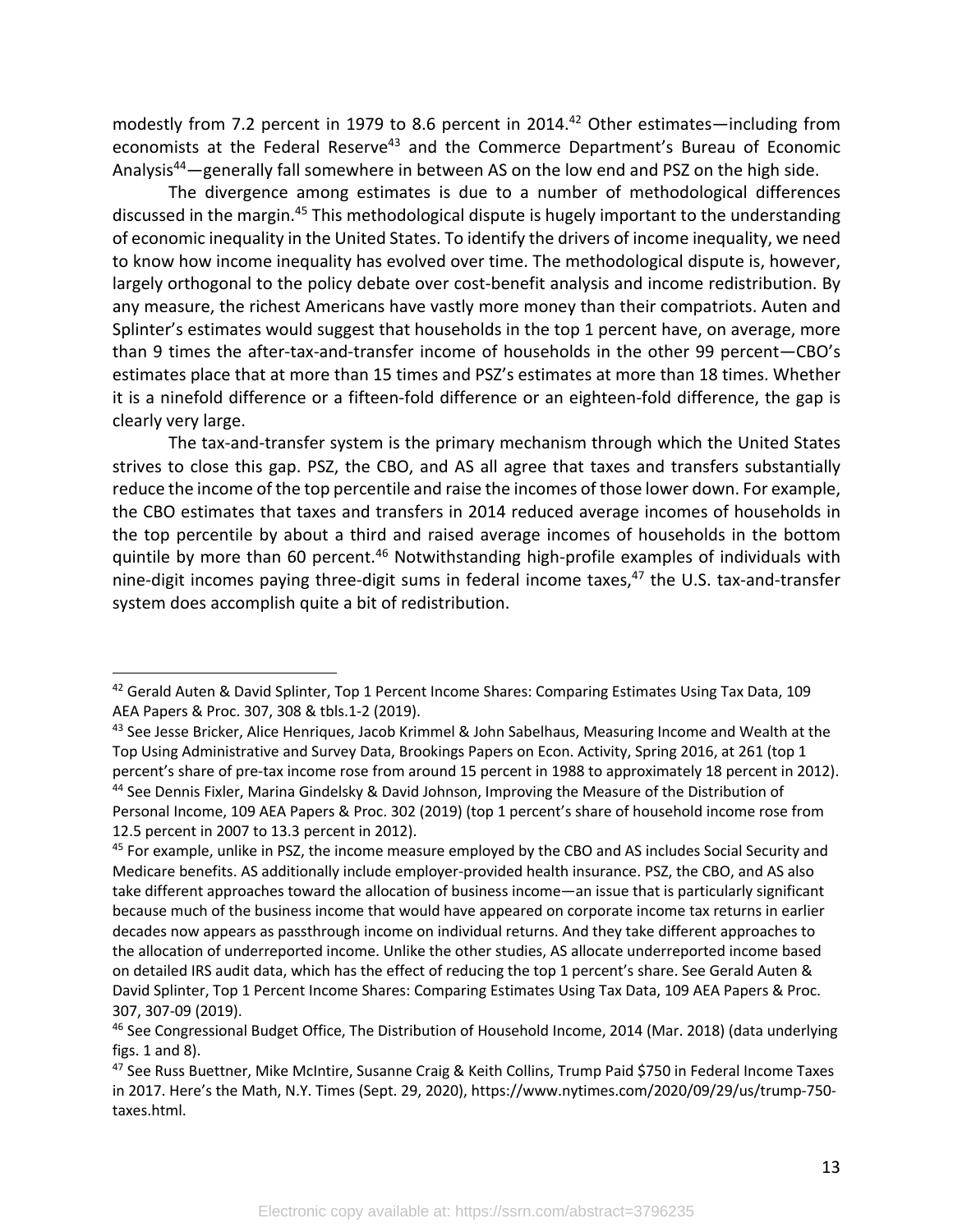The general view in welfare economics holds that the tax system is the optimal mechanism for redistributing from rich to poor.<sup>48</sup> Many (probably most) economists who study the subject would say, though, that the current US income tax system does not redistribute as much as it ought to. For example, Peter Diamond and Emmanuel Saez observe that with a midrange estimate of the elasticity of taxable income and relatively standard assumptions about individual utility functions, the optimal marginal income tax rate on the top percentile of the income distribution in the United States would be 73 percent.<sup>49</sup> (The current all-in top labor income tax rate is 53.3 percent in California and 52.7 percent in New York City, though substantially lower in most other states. $50$ )

Supporters of weighted CBA typically concede the point that the tax system is the optimal redistributive mechanism but argue that, in the absence of an optimal tax system, non-tax regulations should serve as a redistributive supplement. This is the sort of second-best argument that many of us accept in other contexts. For example, supporters of the Deferred Action for Childhood Arrivals (DACA) program concede that comprehensive legislation is the optimal mechanism for immigration reform but argue that, in the absence of legislative action, measures like DACA are appropriate. The case for weighted CBA proceeds on similar lines, and it raises the justificatory burden for defenders of the unweighted (i.e., distribution-neutral) status quo. Defenders of unweighted CBA need to show not only that redistribution via taxation is optimal, but also that—given the options actually available to the executive branch—agencies should refrain from pursuing redistribution through non-tax rules. I think defenders of distributionneutral CBA can carry that burden, but it is a heavier lift than merely showing that the tax-andtransfer system is the optimal redistributive tool.

<sup>48</sup> See, e.g., Aanund Hylland & Richard Zeckhauser, Distributional Objectives Should Affect Taxes but Not Program Choice or Design, 81 Scan. J. Econ. 264 (1979); Steven Shavell, A Note on Efficiency vs. Distributional Equity in Legal Rulemaking: Should Distributional Equity Matter Given Optimal Income Taxation?, 71 Am. Econ. Rev.: Papers & Proc. 414 (1981).

<sup>49</sup> See Peter Diamond & Emmanuel Saez, The Case for a Progressive Tax: From Basic Research to Policy Recommendations, 25 J. Econ. Perspectives 165, 171 (2011). Diamond and Saez also note that elasticity estimates in a different paper by one of the authors would suggest an optimal top tax rate of 54 percent given the current base, which is only slightly above the current California and New York City maximum. See id. at 173 (citing Jonathan Gruber & Emmanuel Saez, The Elasticity of Taxable Income: Evidence and Implications, 84 J. Pub. Econ. 1 (2002)).

<sup>&</sup>lt;sup>50</sup> The top federal statutory income tax rate is 37 percent from 2018 through 2025 (returning to 39.6 percent starting in 2026). I.R.C. § 1(j)(2). That rate does not include an additional 3.8 percent in Medicare and Affordable Care Act-related taxes on top incomes. See I.R.C. § 1401(b) (self-employment tax); § 1411(a) (net investment income tax); § 3101(b) (hospital insurance tax on employees); § 3111(b) (hospital insurance tax on employers). The top tax rate in California is 13.3 percent; the top rate in New York State is 8.82 percent; New York City adds 3.876 percent. See Tax Foundation, Taxes in California,

https://taxfoundation.org/state/california (last visited Oct. 17, 2020); New York State Department of Taxation and Finance, 2019 Tax Tables (Jan. 28, 2020), https://www.tax.ny.gov/pit/file/tax\_tables.htm. This would add up to 54.1 percent in California and 53.5 percent in New York, which are the correct figures for the net investment income tax but not for taxes on labor income. The slightly lower numbers in body text reflect the fact that the employer hospital insurance tax and a portion of the self-employment tax are calculated on a tax-exclusive base.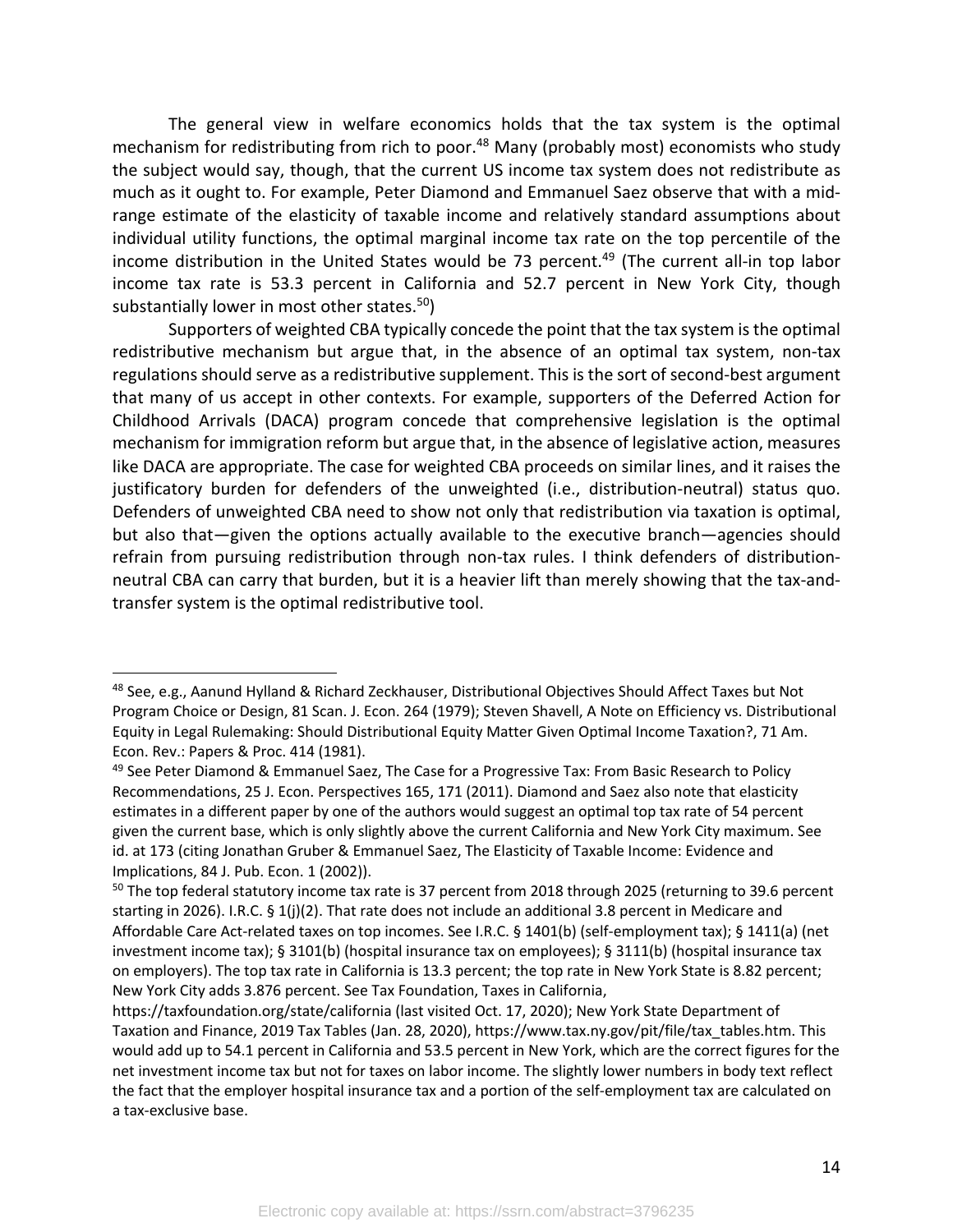## **B. Lifesaving Regulations**

Debates over distributionally weighted CBA are sometimes pitched in highly abstract or stylized terms.<sup>51</sup> For example, one illustration of weighted CBA imagines a hypothetical policy that "produces a single outcome: fewer pet illnesses."52 Potentially lost in translation is what weighted CBA would mean for the most important real-world regulations.<sup>53</sup> This section seeks to concretize the debate by way of a brief overview of the most expensive federal regulations—the ones for which distributive consequences are most likely to matter in the grand scheme of things.

Table 1 lists the 23 major rules promulgated by federal agencies subject to Executive Order 12866 from October 2001 until September 2018 for which cost ranges crossed the \$1 billion threshold (in 2001 dollars).<sup>54</sup> A momentary glance at this list reveals that two agencies the Environmental Protection Agency (EPA) and the Department of Transportation (DOT)—are responsible for the lion's share of high-dollar-cost regulations (19 of the 23). When we talk about redistribution through regulation—and when we focus on the highest-stakes regulations for which the distributive consequences are likely to be most profound—we are largely talking about air pollution, greenhouse gas emissions, and vehicle safety standards. As the bandit Willie Sutton said when asked why he robbed banks, that's where the money is.

<sup>51</sup> An important exception is Matthew D. Adler, What Should We Spend To Save Lives in a Pandemic? A Critique of the Value of a Statistical Life, 33 Covid. Econ. 1 (2020). Adler's conclusion—that weighted CBA with a utilitarian or prioritarian social welfare function will lead to substantially less investment in safety than the status quo—is consistent with the analysis in Part III. See id. tbl.10.

<sup>52</sup> See Williams & Broughel, supra note 12, at 3.

<sup>53</sup> I will note that I actually think a regulation that reduces pet illnesses is an *important* regulation because the social welfare function ought to include animal welfare too. The regulation in Williams & Broughel, supra note 52, is not an "important real-world regulation" because it is not a real-world regulation. (If it were, it might well be an important one.)

<sup>54</sup> See Office of Management & Budget: Reports: OIRA Reports to Congress,

https://www.whitehouse.gov/omb/information-regulatory-affairs/reports (last visited Oct. 8, 2020).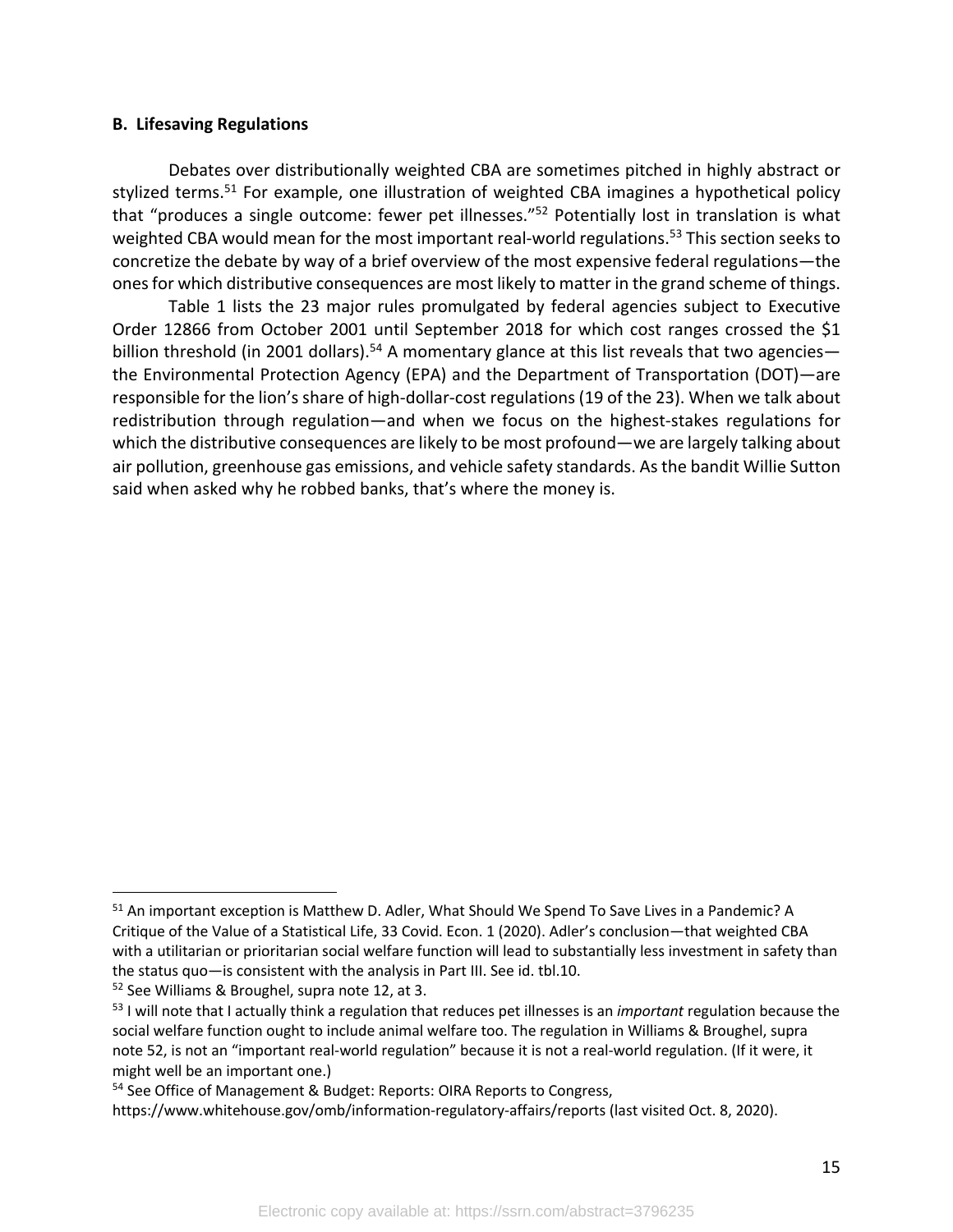| Agency     | Year | Rule                                                  | Benefits (2001\$)  | Costs (2001\$)      |
|------------|------|-------------------------------------------------------|--------------------|---------------------|
| EPA/DOT    | 2012 | 2017 and Later Model Year Light Duty                  | \$21.22b-\$28.82b  | \$5.31b-\$8.83b     |
|            |      | Vehicle GHG and CAFE Standards                        |                    |                     |
| EPA        | 2012 | Mercury and Air Toxics Standards                      | \$28.14b-\$76.75b  | \$8.19b             |
| EPA        | 2007 | Clean Air Fine Particle Implementation Rule           | \$18.83b-\$167.41b | \$7.32b             |
| EPA/DOT    | 2010 | Light-Duty Greenhouse Gas (GHG) and                   | \$3.9b-\$18.2b     | \$1.7b-\$4.7b       |
|            |      | Corporate Average Fuel Economy (CAFE)                 |                    |                     |
|            |      | Standards                                             |                    |                     |
| Labor      | 2011 | <b>Statutory Exemption for Provision of</b>           | \$5.79b-\$15.13b   | \$1.57b-\$4.22b     |
|            |      | <b>Investment Advice</b>                              |                    |                     |
| <b>EPA</b> | 2015 | Stationary-Source CO <sub>2</sub> Emission Guidelines | \$12.74b-\$22.09b  | \$2.48b-\$2.64b     |
| <b>DOT</b> | 2005 | <b>Tire Pressure Monitoring Systems</b>               | \$1.01b-\$1.32b    | \$938m-\$2.28b      |
| <b>EPA</b> | 2008 | National Ambient Air Quality Standards for            | \$455m-\$5.20b     | \$113m-\$2.24b      |
|            |      | Lead                                                  |                    |                     |
| <b>EPA</b> | 2010 | National Ambient Air Quality Standards for            | \$2.81b-\$38.63b   | \$334m-\$2.02b      |
|            |      | Sulfur Dioxide                                        |                    |                     |
| <b>DOT</b> | 2001 | <b>Advanced Air Bags</b>                              | \$140m-\$1.60b     | \$400m-\$2.00b      |
| <b>DOT</b> | 2009 | CAFE Model Year 2011                                  | \$857m-\$1.91b     | \$650m-\$1.91b      |
| EPA        | 2005 | Clean Air Interstate Rule                             | \$11.95b-\$151.77b | \$1.72b-\$1.89b     |
| <b>HHS</b> | 2009 | <b>Updates to Electronic Transactions</b>             | \$1.11b-\$3.19b    | \$661m-\$1.45b      |
| <b>DOT</b> | 2011 | <b>Ejection Mitigation</b>                            | \$1.50b-\$2.38b    | \$419m-\$1.37b      |
| EPA        | 2013 | Hazardous Air Pollutants-Boilers                      | \$21.10b-\$56.56b  | \$1.18b-\$1.35b     |
| EPA        | 2004 | Control of Emissions from Nonroad Diesel              | \$6.85b-\$59.40b   | \$1.34b             |
|            |      | <b>Engines and Fuel</b>                               |                    |                     |
| <b>DOT</b> | 2003 | Hours of Service of Drivers                           | \$690m             | \$1.32 <sub>b</sub> |
| Energy     | 2011 | <b>Energy Efficiency Standards for</b>                | \$1.66b-\$3.03b    | \$803m-\$1.28b      |
|            |      | Refrigerators/Freezers                                |                    |                     |
| <b>DOT</b> | 2010 | <b>Positive Train Control</b>                         | \$34m-\$37m        | \$519m-\$1.26b      |
| <b>DOT</b> | 2009 | Roof Crush Resistance                                 | \$374m-\$1.16b     | \$748m-\$1.19b      |
| Energy     | 2010 | <b>Energy Efficiency Standards for Pool</b>           | \$1.27b-\$1.82b    | \$975m-\$1.12b      |
|            |      | <b>Heaters</b>                                        |                    |                     |
| EPA        | 2014 | Tier 3 Motor Vehicle Emission and Fuel                | \$3.20b-\$10.64b   | \$1.06b             |
|            |      | Standards                                             |                    |                     |
| <b>DOT</b> | 2007 | Side Impact Protection Upgrade                        | \$736m-\$1.06b     | \$401m-\$1.05b      |

**Table 1. Annual Benefits and Costs of Major Federal Rules with Costs >\$1 Billion, 2001-2018**

Mortality and morbidity reductions generally comprise the bulk of benefits for EPA and DOT rules other than fuel economy standards. For example, EPA estimated that the 2012 Mercury and Air Toxics Standards (MATS) rule would avert 4200 to 11,000 premature air pollution-related deaths per year; these mortality benefits accounted for more than 90 percent of the estimated monetized benefits of the rule.<sup>55</sup> DOT estimated that its ejection mitigation rule

<sup>55</sup> 77 Fed. Reg. 9303, 9306 tbl.2, 9429 tbl.9 (Feb. 16, 2012). According to EPA, these mortality benefits would be attributable almost exclusively to reduced emissions of fine particulate matter rather than from a reduction in mercury and air toxics levels specifically. The Supreme Court, in Michigan v. EPA, 135 S. Ct. 2699 (2015), found the rule to be arbitrary and capricious. As a practical matter, though, the rule largely had its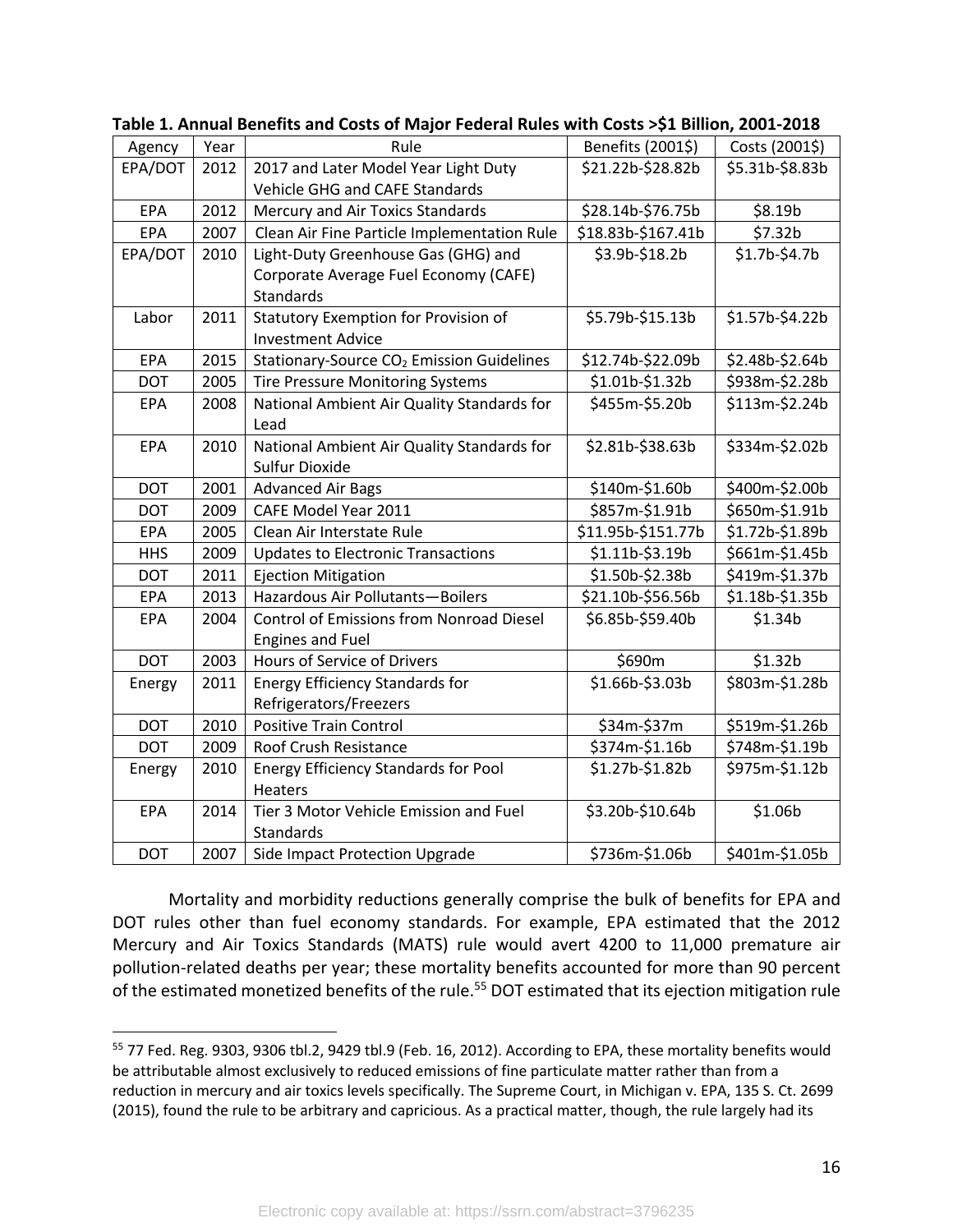would prevent about 373 fatalities and 476 serious injuries per year; these safety gains were the only benefits considered in the agency's CBA.<sup>56</sup> Fuel economy standards serve a wider range of purposes—including fuel savings and energy security—though reduced carbon dioxide emissions constitute an important portion of benefits<sup>57</sup> and, as noted above, mortality and morbidity are significant elements of the social cost of carbon.<sup>58</sup>

The fact that so many high-dollar-cost rules focus on air pollution and vehicle safety should not, on reflection, be terribly surprising. Reducing deaths from air pollution and motor vehicle traffic crashes are urgent policy priorities. By one estimate, nearly 200,000 excess deaths in the United States each year are attributable to just one air pollutant, fine particulate matter  $(PM<sub>2.5</sub>)$ .<sup>59</sup> Motor vehicle traffic crashes killed more than 36,000 Americans in 2019,<sup>60</sup> and cars are by far the leading cause of death among children and adolescents.<sup>61</sup> We incur enormous costs to address these problems because they are enormous problems.

The point here is not that air pollution and motor vehicle crashes are larger problems than income inequality or vice versa. The size of a problem is not something we can measure in diameter. The point is that tradeoffs between efficiency and distribution have real-world implications that abstract terms can occlude. Perhaps our judgments on these subjects shouldn't ultimately turn on the particulars. But when deciding whether we should adopt an inefficient rule in order to advance redistributive goals, most of us would very much like to know what the inefficiency looks like in the real world. Does it mean that cars will have inefficiently small trunks or that an inefficiently large number of passengers will die in crashes? Decisions about agency CBA procedures shouldn't be made just in order to achieve outcomes that we subjectively prefer, but the debate will be much enriched by attention to its practical consequences.

## **II. The Candidates**

This part introduces four candidate approaches to CBA, which vary in their answers to two questions. First, should everyone's dollars count the same (unweighted CBA) or should dollars in lower-income individuals' hands count more (weighted CBA)? Second, should the dollar value of a statistical life depend on a person's income or should the dollar VSL for everyone be the same? The four approaches lend themselves to a simple two-by-two matrix (see Table 2).

intended effect, since most affected power plants chose to comply with it while the litigation winded through court. See Coral Davenport, E.P.A. To Reconsider Obama-Era Curbs on Mercury Emissions by Power Plants, N.Y. Times (Aug. 29, 2018), https://www.nytimes.com/2018/08/29/climate/epa-mercury-emissions.html.

<sup>&</sup>lt;sup>56</sup> 76 Fed. Reg. 3211, 3214 tbl.1, 3293 tbl.42 (Jan. 19, 2011).<br><sup>57</sup> See, e.g., 77 Fed. Reg. 62,624, 62,944-45 tbl. III-105 (Oct. 15, 2012).

<sup>58</sup> See Carleton et al., supra note 28.

<sup>&</sup>lt;sup>59</sup> Benjamin Bowe, Yan Xie & Yan Yan, Burden of Cause-Specific Mortality Associated With PM<sub>2.5</sub> Air Pollution in the United States, JAMA Network Open 2(11):e1915834 (2019).

<sup>&</sup>lt;sup>60</sup> Press Release, National Highway Traffic Safety Administration, Early Estimates of 2019 Motor Vehicle Traffic Data Show Reduced Fatalities for Third Consecutive Year (May 5, 2020), https://www.nhtsa.gov/pressreleases/early-estimates-traffic-fatalities-2019.

<sup>61</sup> See Rebecca M. Cunningham, Maureen A. Walton & Patrick M. Carter, The Major Causes of Death in Children and Adolescents in the United States, 379 New Eng. J. Med. 2468, 2469 tbl.1 (2018).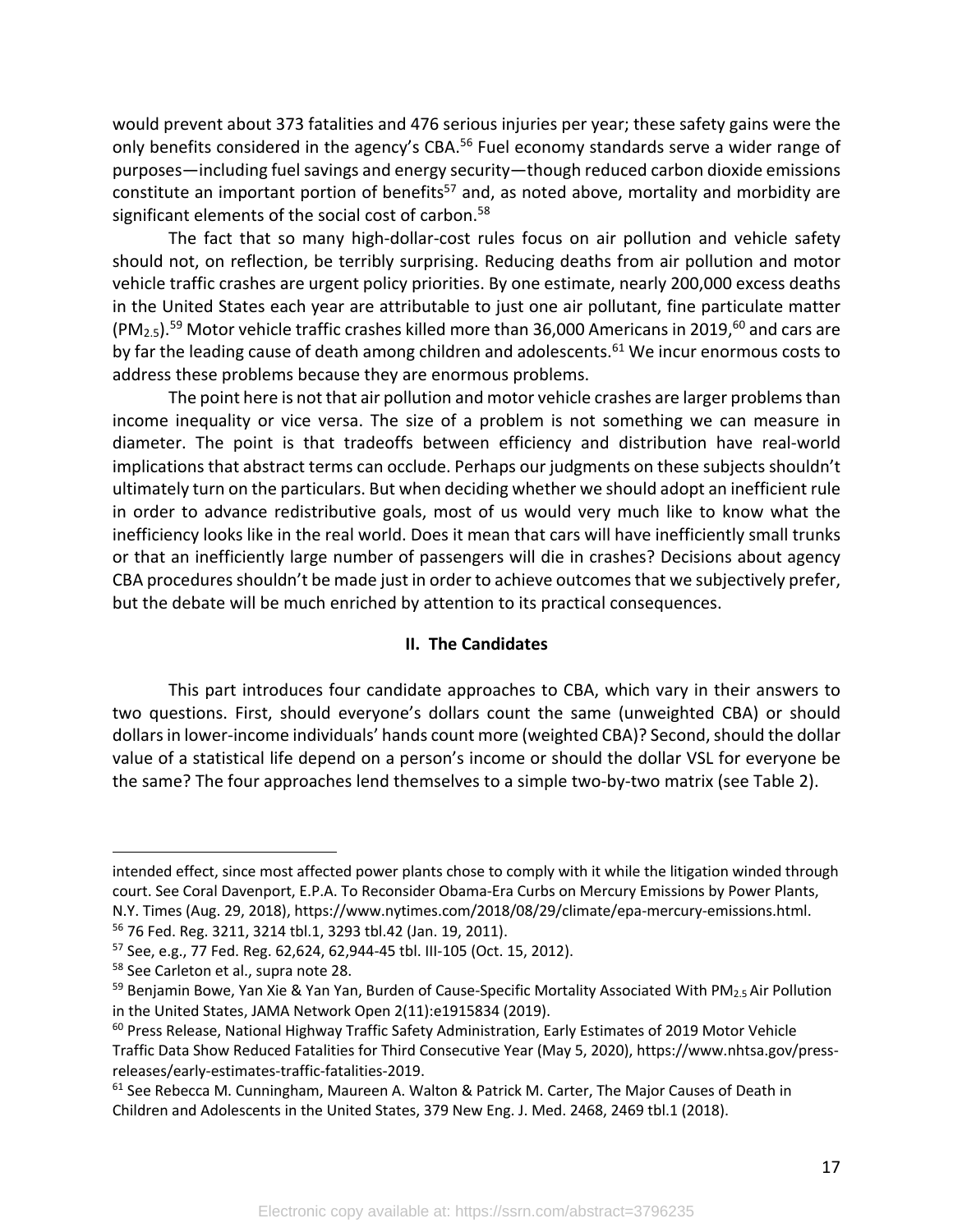|                                 | <b>Income-Elastic Value of a</b> | <b>Equal Dollar Value of a</b> |  |
|---------------------------------|----------------------------------|--------------------------------|--|
|                                 | <b>Statistical Life</b>          | <b>Statistical Life</b>        |  |
| <b>Unweighted (Distribution</b> | Unweighted CBA with              | Unweighted CBA with equal      |  |
| <b>Neutral</b> )                | income-elastic VSLs              | dollar VSLs                    |  |
|                                 | (textbook CBA)                   | (status quo CBA)               |  |
| <b>Distributional Weights</b>   | Weighted CBA with income-        | Weighted CBA with equal        |  |
|                                 | elastic VSLs (standard           | dollar VSLs                    |  |
|                                 | weighted CBA)                    |                                |  |

**Table 2. Four Approaches to Cost-Benefit Analysis**

As will become clearer in the sections that follow, the two-by-two matrix doesn't exhaust the full range of policy choices. Within each of the bottom two boxes, there is the additional choice of whether to pursue "hard" weighted CBA (with formal distributional weights) or "soft" weighted CBA (which incorporates distribution as a qualitative variable). Moreover, while I will focus on one standard way to assign weights to different income groups, there are—in theory an infinite number of possible sets of weights. Still, any approach to CBA for lifesaving regulations will need to answer the pair of questions that the matrix highlights. And the consequences of those two answers are likely to be far-reaching.

## **A. Textbook Cost-Benefit Analysis**

The top left box, unweighted CBA with income-elastic VSLs, is sometimes called "textbook" CBA. $^{62}$  It is often equated with "wealth maximization," $^{63}$  though textbook CBA and wealth maximization are *not* the same. This point is not purely a pedantic one: the difference between textbook CBA and wealth maximization is central to the debate over distributionally weighted CBA. This section seeks to clarify the distinction.

The key difference between textbook CBA and wealth maximization is that textbook CBA excludes changes in total wealth that arise purely from changes in redistribution. To illustrate the point using an example from economists Robin Boadway and Michael Keen,<sup>64</sup> consider a society

<sup>&</sup>lt;sup>62</sup> See, e.g., Matthew D. Adler & Eric A. Posner, Rethinking Cost-Benefit Analysis, 109 Yale L.J. 165, 172, 174 (1999); David A. Hoffman & Michael P. O'Shea, Can Law and Economics Be Both Practical and Principled?, 53 Ala. L. Rev. 335, 357 (2002).

<sup>63</sup> See, e.g., Richard A. Posner, Cost-Benefit Analysis: Definition, Justification, and Comment on Conference Papers, 29 J. Legal Stud. 1153, 1154 (2000) (equating "cost-benefit analysis" with the "Kaldor-Hicks" principle and describing the Kaldor-Hicks principle as "wealth maximization"); Lewis A. Kornhauser, Preference, Well-Being, and Morality in Social Decisions, 32 J. Legal Stud. 303, 304 (2003) (describing "cost-benefit analysis" as a "form of wealth maximization"); Lisa Heinzerling, The Accidental Environmentalist: Judge Posner on Catastrophic Thinking, 94 Geo. L.J. 833, 836 (2006) (reviewing Richard A. Posner, Catastrophe: Risk and Response) ("cost-benefit analysis incorporates both the economic method and the criterion of wealth maximization").

<sup>&</sup>lt;sup>64</sup> Robin Boadway & Michael Keen, Public Goods, Self-Selection and Optimal Income Taxation, 34 Int'l Econ. Rev. 463 (1993). The Boadway-Keen article is just one of several to make a similar point. See Hylland & Zeckhauser, supra note 48; Vidar Christiansen, Evaluation of Public Projects Under Optimal Taxation, 48 Rev. Econ. Studies 447 (1981). On the lineage of this argument, see Louis Kaplow, The Theory of Taxation and Public Finance 193 (2008).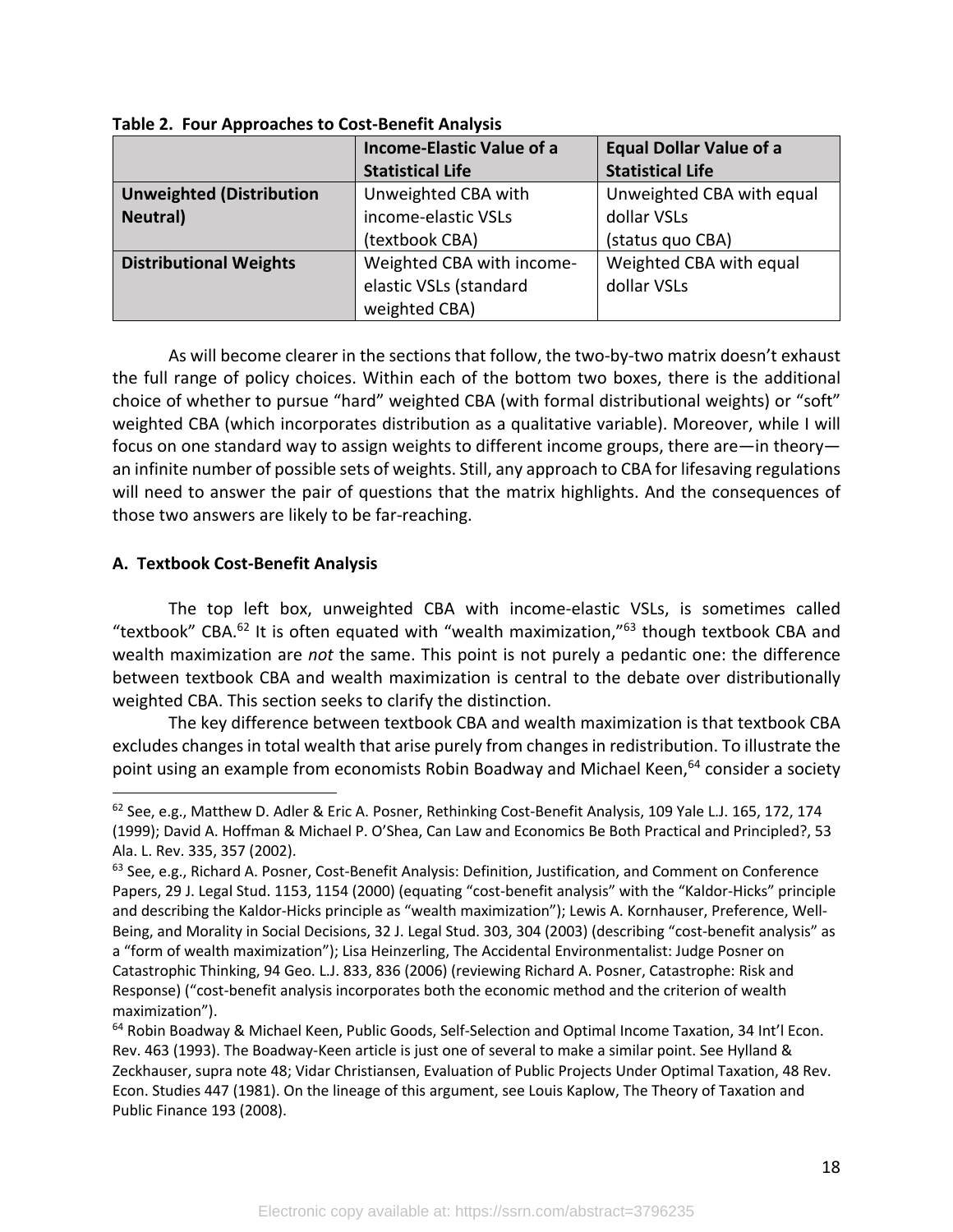in which the government redistributes from rich to poor via income taxation. Individuals choose their jobs and hours (i.e., their labor output) so as to maximize the total value of the consumption they can afford and leisure they can enjoy. "Leisure" refers to any activity that isn't labor including activities we might not think of as "leisure" like caring for a child or an elderly dependent.<sup>65</sup> Imagine that there are two levels of income-earning ability (high and low) and two levels of income (high and low). Low-ability individuals always end up in jobs that yield low income. High-ability individuals can choose between high-income jobs with less leisure or lowincome jobs with more leisure. Note that "ability" here refers to income-earning ability, not innate ability. A highly capable individual may be "low ability" in Boadway and Keen's terminology—i.e., only able to take the low-paying job—for no reason other than labor market discrimination. (A world with two "ability" levels and two pay levels is obviously an oversimplification, but the same logic will hold with an infinite number of ability levels and pay levels. The oversimplification is for expositional ease, but the model's applicability is quite general.)

The income tax causes some high-ability individuals to choose low-income jobs, which means they have less money with which to purchase private goods but more time for leisure. When individuals reduce their labor supply in response to a distortionary income tax, total wealth declines. This phenomenon is the familiar "deadweight loss" of income taxation. Ideally we would tax people based on their income-earning ability rather than their actual income, but the government can't observe income-earning ability, so it is relegated to redistributing on the basis of actual income.

Now imagine that the government is deciding whether to impose a regulation that will generate more of a public good—say, clean air. The regulation will raise costs for power plants, which will push up the price of electricity, which in turn will leave individuals with less money for consumption of private goods. Textbook CBA recommends the regulation if the total benefits calculated on the basis of individuals' willingness to pay for cleaner air—exceed the costs of compliance. Textbook CBA ignores distributive effects (i.e., whether benefits and costs accrue to high-income or low-income individuals).

Boadway and Keen (like several before them) observe that when a policy alters the value of the public good/private good bundle associated with a given amount of income, individuals may alter their labor-leisure choices.<sup>66</sup> For example, let's say that low-income individuals are disproportionately harmed by air pollution (e.g., because they lack air conditioners and so need to keep their windows open in the summer).<sup>67</sup> A regulation that results in cleaner air will thus increase the value of the public good/private good bundle for low-income individuals. A high-

<sup>&</sup>lt;sup>65</sup> See Daniel J. Hemel & David A. Weisbach, The Behavioral Elasticity of Tax Revenue, 13 J. Legal Analysis (forthcoming 2021), https://ssrn.com/abstract=3462705.

<sup>&</sup>lt;sup>66</sup> See Boadway & Keen, supra note 64, at 469.

<sup>&</sup>lt;sup>67</sup> See Mercedes Medina-Ramón, Antonella Zanobetti & Joel Schwartz, The Effect of Ozone and PM10 on Hospital Admissions for Pneumonia and Chronic Obstructive Pulmonary Disease: A National Multicity Study, 163 Am. J. Epidemiology 579, 583 (2006) (finding that relationship between particulate matter exposure and hospital admissions is stronger in high-poverty areas but that association disappears once central air conditioning is added as a control variable); Michelle L. Bell, Keita Ebisu, Roger D. Peng & Francesca Dominici, Adverse Health Effects of Particulate Air Pollution: Modification by Air Conditioning, 20 Epidemiology 682 (2009) (finding that access to air conditioning reduces vulnerability to particulate matter).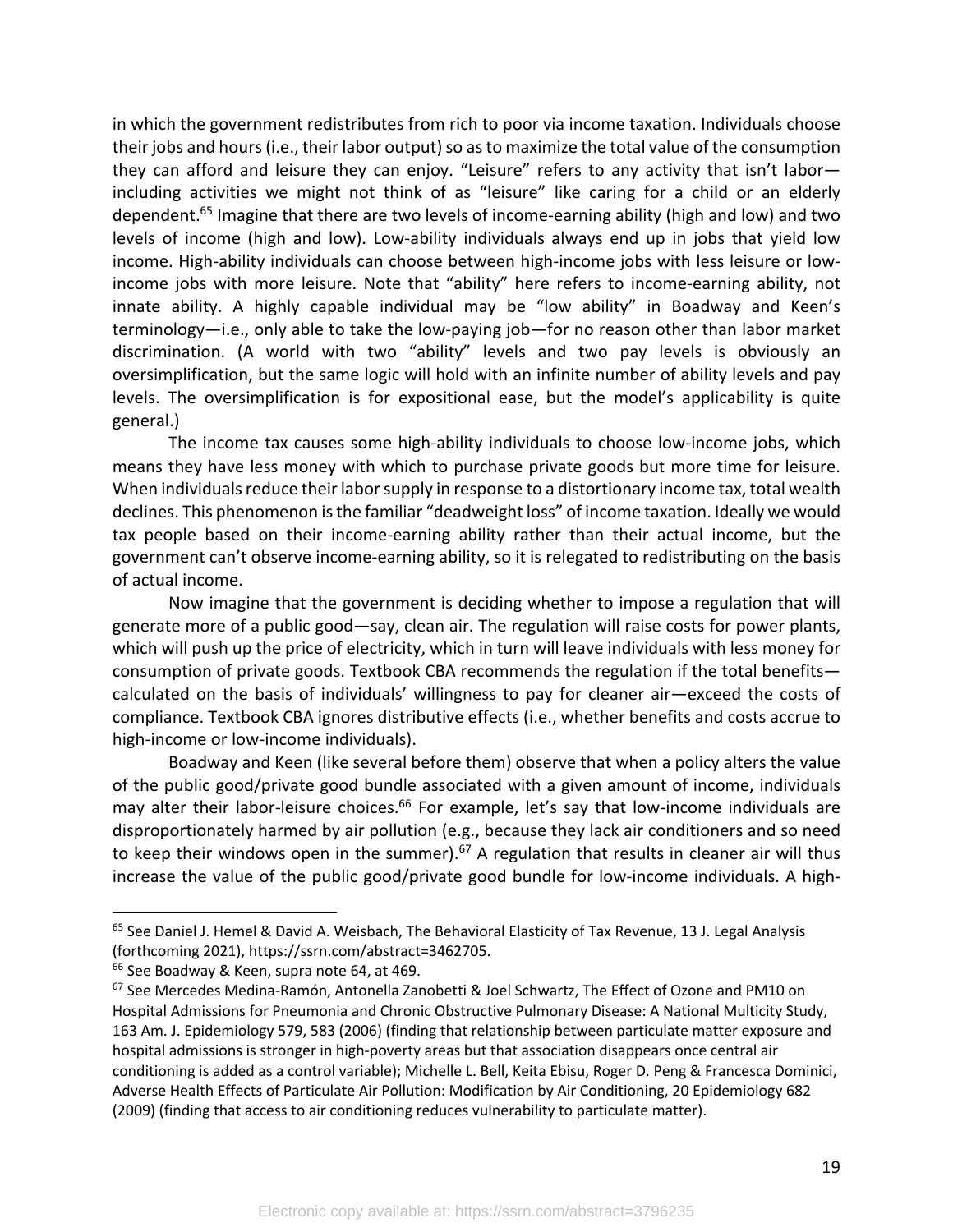ability person who is choosing between (a) a high-income job with less leisure and (b) a lowincome job with more leisure will be somewhat more likely to choose (b) when the air is cleaner. The lower-income job leaves the person with less money to purchase private goods such as air conditioning, but living without air conditioning is somewhat more pleasant now that the air is cleaner.

When some individuals switch from labor to leisure in the presence of a distortionary tax, total wealth goes down. But textbook CBA doesn't count that decline in total wealth as a cost. Textbook CBA implicitly recognizes that we can almost always increase total wealth by redistributing less. Since textbook CBA doesn't account for changes in redistribution, it also doesn't count changes in total wealth resulting purely from changes in redistribution. In this sense, textbook CBA is *symmetrical*: it applies the same treatment to the benefits of redistribution and the costs of redistribution (which is to say, it ignores both).

But this raises the question: what exactly is textbook CBA measuring? It's not measuring the change in total wealth as a result of the regulation, because the change in total wealth would include changes in deadweight loss due to changes in redistribution. It's also not measuring the change in total welfare, because the change in total welfare would depend on distributive effects, which textbook CBA also ignores. It's often said to be measuring "efficiency,"<sup>68</sup> but what is efficiency if not wealth maximization or welfare maximization?<sup>69</sup>

Louis Kaplow, in a series of papers, has proposed a conceptual tool that clarifies what exactly textbook CBA measures.<sup>70</sup> Kaplow suggests the following: Imagine that, upon implementing the air pollution regulation, the government also adjusts the tax schedule so that everyone's utility is the same as it had been immediately prior to the regulation. So, for example, if the regulation yields benefits for low-income individuals, the government will raise taxes on (or reduce transfers to) low-income individuals such that they are just as well off as before. At the end of the day, after all of these benefit-offsetting tax adjustments, the value of the public good/private good bundle for low-income individuals will not have changed. Thus, labor

<sup>&</sup>lt;sup>68</sup> See Aidan R. Vining & David L. Weimer, Efficiency and Cost-Benefit Analysis, in Handbook of Public Policy 417 (B. Guy Peters & Jon Pierre eds., 2006).

 $69$  Defining the efficiency objective of textbook CBA as "Kaldor-Hicks efficiency" still leaves the question of what Kaldor and Hicks meant. See, e.g., Liscow, Is Efficiency Biased?, supra note 36, at 1652. Nicholas Kaldor's three-page paper in the September 1939 issue of *The Economic Journal* does not address the treatment of deadweight loss from redistribution. Nicholas Kaldor, Welfare Propositions of Economics and Interpersonal Comparisons of Utility, 49 Econ. J. 549 (1939). John Hicks actually did anticipate the problem on the last page of his contribution to the same journal's December 1939 issue, but he did not propose a solution. See J. R. Hicks, The Foundations of Welfare Economics, 49 Econ. J. 696, 712 (1939) ("Since almost every conceivable kind of compensation (re-arrangement of taxation, for example) must itself be expected to have some influence on production, the task of the welfare economist is not completed until he has envisaged the total effects of both sides of the proposed reform; he should not give his blessing to the reform until he has considered these total effects and judged them to be good. If, as will often happen, the best methods of compensation feasible involve some loss in productive efficiency, this loss will have to be taken into account.").

 $^{70}$  See Louis Kaplow, The Optimal Supply of Public Goods and the Distortionary Cost of Taxation, 49 Nat'l Tax J. 513 (1996); Louis Kaplow, On the (Ir)relevance of Distribution and Labor Supply Distortion to Government Policy, 18 J. Econ. Perspectives 159 (2004); Louis Kaplow, A Unified Perspective on Efficiency, Redistribution, and Public Policy, 73 Nat'l Tax J. 429 (2020).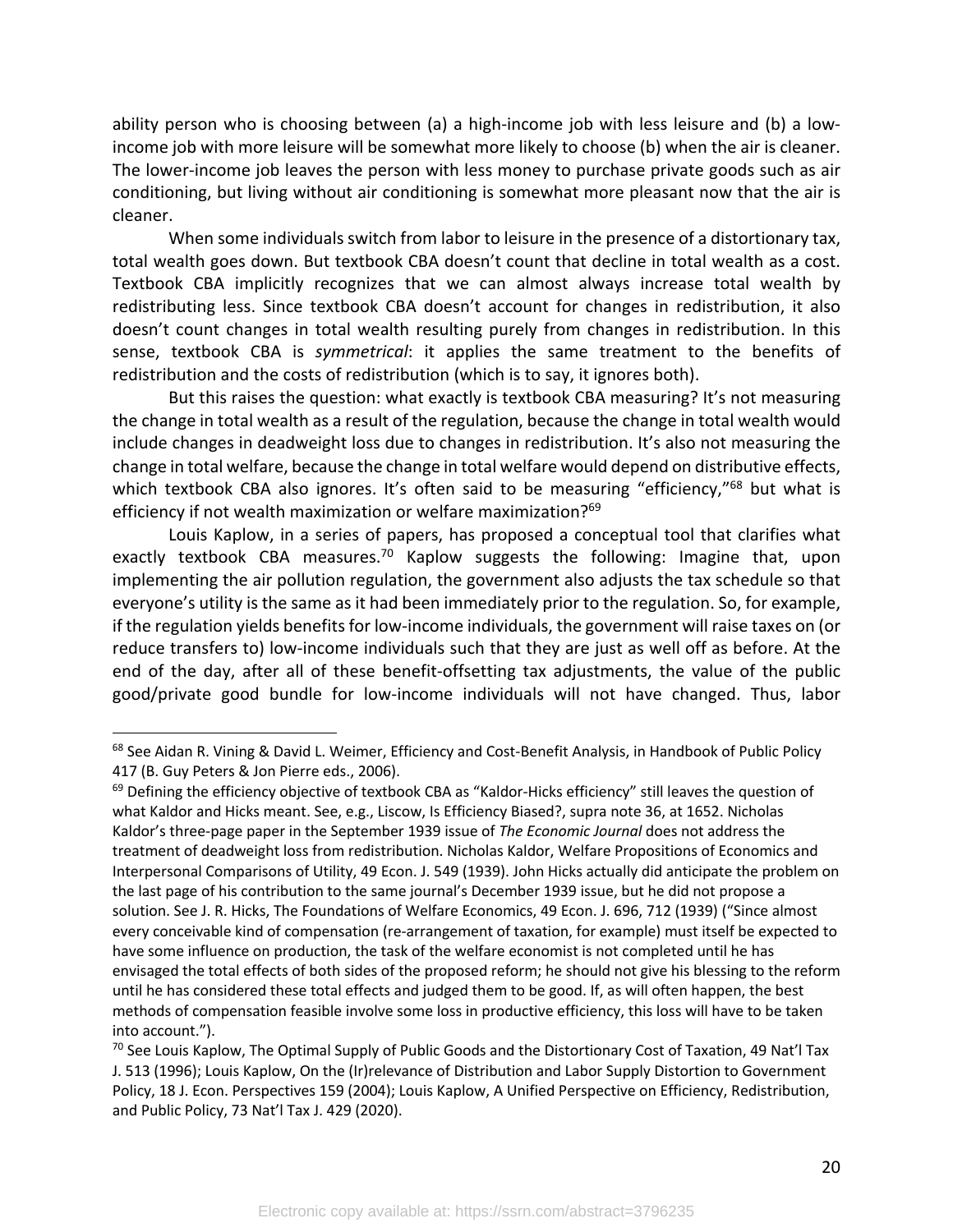incentives will not have changed: high-ability individuals face the same tradeoff between more income versus more leisure as before. If the rule's benefits (cleaner air) exceed its costs (more expensive electricity)—that is, if the rule generates positive net benefits overall—then the benefit-offsetting tax adjustments will leave the government with more revenue. If the rule's costs exceed benefits, then the benefit-offsetting tax adjustments will leave the government with less revenue. By looking at the change in government revenue after the hypothetical benefitoffsetting tax adjustment, we can determine whether the rule passes textbook CBA.

Importantly, no part of this analysis depends on whether benefit-offsetting tax adjustments actually occur. I will relegate to the margin a discussion of whether, when, and why we might expect them to occur or not to occur.<sup>71</sup> For the sake of argument, let's stipulate that they do not. The primary purpose here of the benefit-offsetting tax adjustment construct is not to predict political outcomes or to provide a normative justification for textbook CBA. It is simply to explain what counts as a "cost" or "benefit" in textbook CBA and what does not. The benefitoffsetting tax adjustment gives us a way to describe textbook CBA regardless of whether there are benefit-offsetting tax adjustments—in much the same way as, say, per capita gross domestic

A reason to think that adjustments might *not* occur is that redistribution itself affects the political system's responsiveness to changes in demand for redistribution. When the rich have a disproportionate share of resources, they are likely to wield a disproportionate share of political power, thus allowing them to push back forcefully against redistributive efforts. Under these circumstances, the political system is less likely to respond to redistributive demands. When the distribution of resources is less lopsided, then the rich may exert less political power, and demands for redistribution may be more likely to succeed. Thus, a reduction in redistribution may make it more difficult to redistribute, and an increase in redistribution may beget more redistribution.

Which of these two stories is correct? Both arguments are plausible in theory and both are likely true to some extent. But once more, nothing about the argument for distribution-neutral CBA depends upon the assumption that benefit-offsetting tax adjustments occur. Cf. Shavell, note 48, at 417 ("Now, of course, no one would really expect the income tax structure to be adjusted in response to each and every change in legal rules (much less to individual changes in other domains), for this would be impractical."). The construct of the benefit-offsetting tax adjustment serves to illustrate the important point that textbook CBA is symmetrical (i.e., textbook CBA ignores both the benefits and costs of changes in redistribution). This important point remains true as a description of textbook CBA regardless of how redistribution evolves in the real world.

 $71$  Much of the criticism of distribution-neutral CBA sets its target on the assumption that benefit-offsetting tax adjustments will occur. See, e.g., Avraham, Fortus & Logue, supra note 36; Lee Anne Fennell & Richard H. McAdams, Inversion Aversion, 86 U. Chi. 797, 806 (2019); Zachary Liscow, Are Court Orders Sticky? Evidence on Distributional Impacts from School Finance Litigation, 15 J. Empirical Legal Stud. 4, 37 (2018); Liscow, Is Efficiency Biased?, supra note 36, at 1654 (arguing that non-tax legal rules should diverge from Kaldor-Hicks efficiency when "distributional impacts stick"). As emphasized in text, the argument for distribution neutrality does not depend on this assumption. Still, it is interesting to consider whether benefit-offsetting tax adjustments might happen.

One reason to think that rough adjustments might occur in the aggregate and in the long run—i.e., that more redistribution through one channel might lead to less redistribution through another—is that demand for redistribution depends upon the extent of income inequality. In a perfectly egalitarian society, there would be no demand for redistribution, since there would be no inequality for redistribution to address. As we move toward (away from) egalitarianism, demand for redistribution decreases (increases). Thus, additional redistribution may reduce demand for redistribution.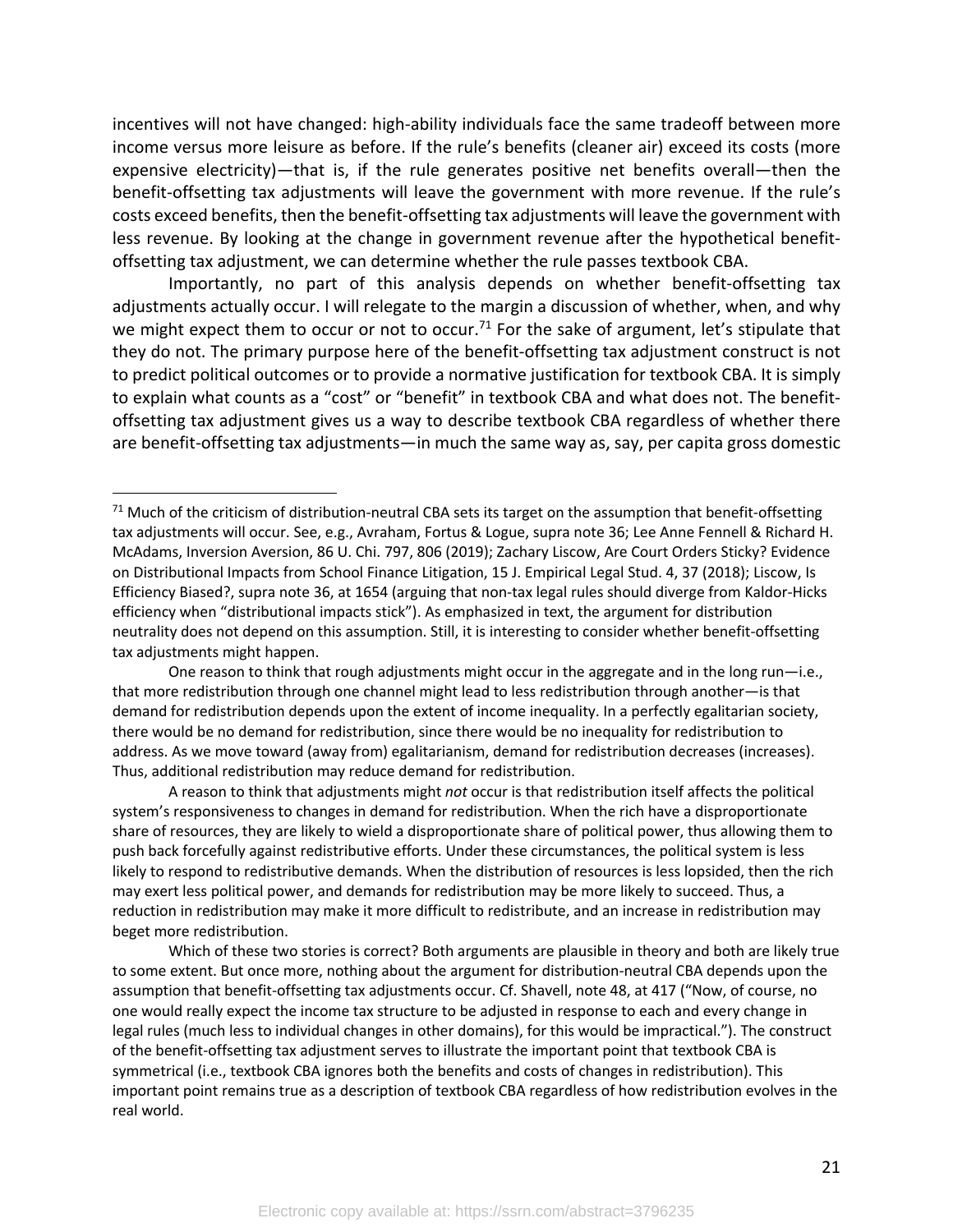product gives us a way to describe a country's wealth even though countries don't really split up their wealth on a per-capita basis.

Three other observations about textbook CBA merit mention. The first observation—and a key implication of Boadway and Keen's model—is that when the income tax system is optimal, textbook CBA gives us not only the efficiency-maximizing policy prescription but the welfaremaximizing policy prescription (subject to one caveat addressed in a moment).<sup>72</sup> The "optimal" tax system is one that redistributes from rich to poor up to the point that the welfare gains from additional redistribution equal the welfare losses from additional labor-leisure distortion (i.e., deadweight loss). When the tax system is optimal, society as a whole is indifferent between (a) a little bit more redistribution with a concomitant increase in deadweight loss and (b) a little bit less redistribution with a corresponding reduction in deadweight loss. If an air pollution regulation increases the value of the public good/private good bundle available to low-income individuals, then it will cause some high-ability individuals to choose to work less. But instead of trying to calculate the benefit of additional redistribution and the cost of deadweight loss, we can ignore both (because if the tax system is optimal, we're indifferent to sufficiently small changes in redistribution and deadweight loss).

Second—and this is the crucial caveat to Boadway and Keen's conclusion—this equation between textbook CBA and welfare maximization depends on the assumption that individuals with the same income assign the same value to clean air regardless of their income-earning ability. In technical terms, this assumption holds that utility is "weakly separable" between leisure and private and public goods.<sup>73</sup> Although this weak-separability assumption is unlikely to be correct in 100 percent of cases, deviations from weak separability don't disprove the general case for textbook CBA.

To see why, imagine that the public good in question is not cleaner air but better public transit. The government decides that since low-income individuals ride public transit more often, it will redistribute from rich to poor by using tax dollars to improve buses and subways. Say that low-ability individuals with low incomes assign greater value to public transit than high-ability individuals with low incomes (e.g., because high-ability individuals with low incomes don't work as much, so they commute less). Providing better public transit adds to the public good/private good bundle of low-ability individuals with low incomes, but it doesn't add much to the public good/private good bundle of high-ability individuals with low incomes, so it doesn't cause many high-ability individuals to reduce their labor supply. Thus, improving public transit doesn't give rise to as much deadweight loss as, say, monetary transfers to low-income individuals.

Or imagine the reverse: Say that the government decides that since high-income people are exercising on their Pelotons while low-income people are out on the bike paths, it will redistribute from rich to poor by using tax dollars to improve bike paths. Let's say that low-ability individuals with low incomes assign *less* value to bike paths than high-ability individuals with low incomes (e.g., because members of the former group have less leisure time for cycling outside). So improving bike paths doesn't do as much to reach the people to whom we want to redistribute—low-ability individuals with low incomes—but it causes some high-ability individuals to reduce their labor supply. High-ability individuals who switch to the low-income

<sup>&</sup>lt;sup>72</sup> See Boadway & Keen, supra note 64, at 469.

<sup>73</sup> See id. at 471 & n.9.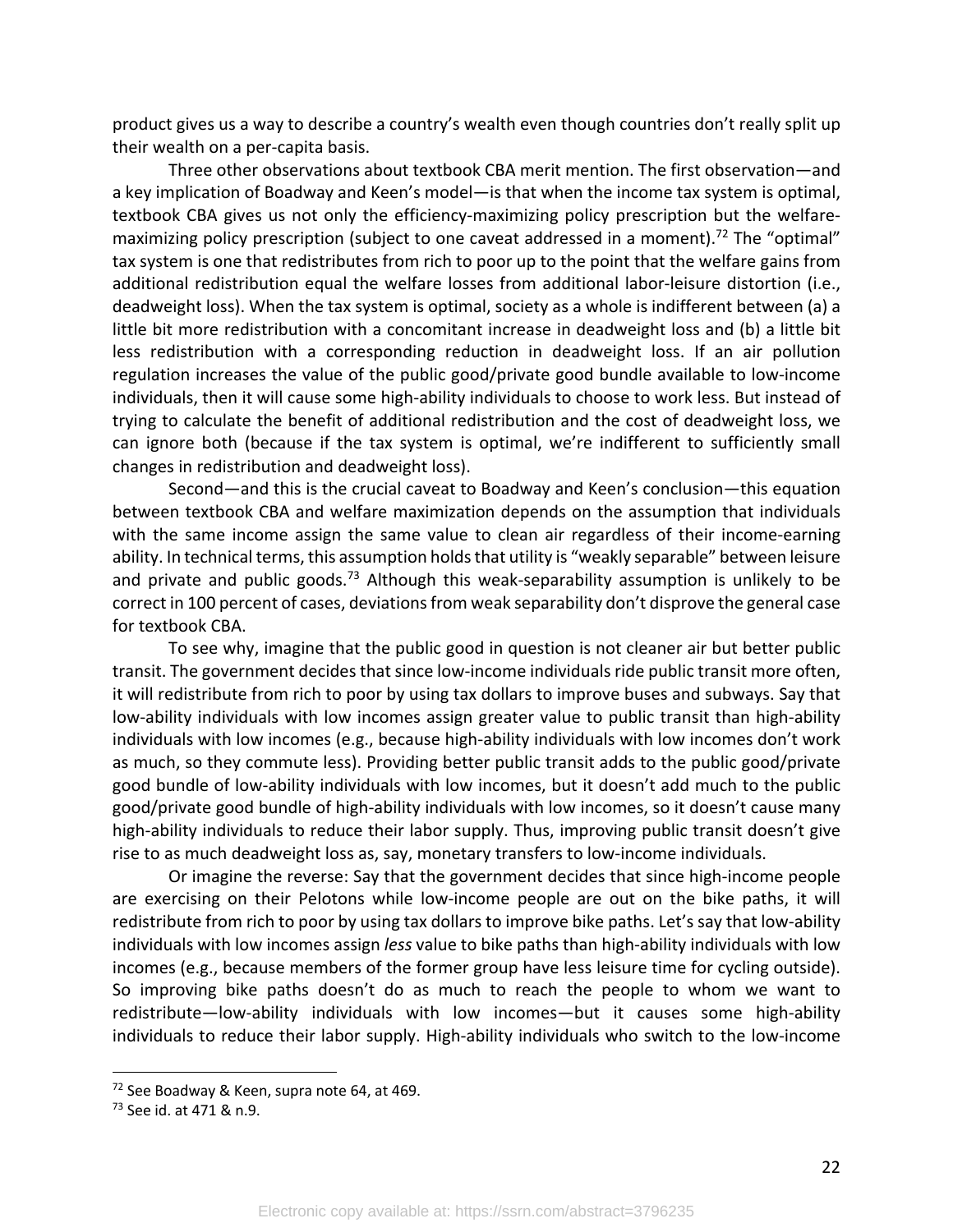job might not be able to afford Pelotons any longer, but they would prefer more leisure time with scenic bike paths rather than less leisure time plus Pelotons.

Summing up, there may be instances in which providing low-income individuals with public goods (e.g., better public transit) leads to less deadweight loss than simply transferring cash, and there may be instances in which providing low-income individuals with public goods (e.g., public bike paths) leads to more deadweight loss than cash transfers. The advocate for textbook CBA can accept this caveat and say that, as a practical matter, textbook CBA still provides a good first cut in the benchmark case. That is, we can assume that if a regulation redistributes from high-income individuals to low-income individuals, it generates the same deadweight loss as tax-system redistribution (and, vice versa, if it redistributes from low-income individuals to high-income individuals, it yields the same *reduction* in deadweight loss as a tax cut would). Moreover, when the weak separability assumption does not apply—when public goods are like public transit (complementary to labor) or public bike paths (complementary to leisure) the result could be that we should choose more redistributive policies than textbook CBA suggests or that we should choose less redistributive policies. And often, it will be ambiguous whether a particular public good is a complement to labor or leisure, in which case we have no reason to deviate either way from textbook CBA's prescription.74

A third and final observation about textbook CBA bears emphasis. Textbook CBA relies on individuals' own dollar valuations of the public good. In the example above, the public good is clean air, and the principal benefit of the public good is that breathing cleaner air reduces the probability of death from pneumonia, chronic obstructive pulmonary disease, heart attack, stroke, and other causes.<sup>75</sup> Individual dollar valuations of the public good will therefore be based on willingness to pay for mortality risk reduction. As discussed at greater length in Section III.C, higher-income individuals typically are willing to pay more for mortality risk reductions than lower-income individuals.<sup>76</sup> Textbook CBA therefore assigns higher values to mortality benefits when those benefits accrue to higher-income individuals. It uses income-elastic VSLs rather than equal dollar VSLs for everyone.

## **B. Status Quo Cost-Benefit Analysis**

Status quo cost-benefit analysis, or real-world cost-benefit analysis, tracks textbook CBA in all respects except one. Status quo CBA also eschews the use of distributional weights, and it also is symmetrical (i.e., it ignores both the welfare benefits and deadweight loss of redistribution). But whereas textbook CBA values benefits and costs based on willingness to pay, status quo CBA assigns the same dollar VSL to everyone regardless of income.

 $74$  For a suggestion that clean air is complementary to leisure, and thus that we should provide less of it than textbook CBA would prescribe, see Christos Makridis, The (Non)Separability of Air Quality: Evidence from Millions of Households Across the United States (Stanford Institute for Economic Policy Research, SIEPR Discussion Paper No. 15-020, 2015), https://siepr.stanford.edu/research/publications/elasticity-air-qualityevidence-millions-households-across-united-states.

 $75$  See Bowe, Xie & Yan, supra note 59, at 10.

<sup>&</sup>lt;sup>76</sup> See Thomas J. Kneisner, W. Kip Viscusi & James P. Ziliak, Policy Relevant Heterogeneity in the Value of Statistical Life: New Evidence from Panel Data Quantile Regressions, 40 J. Risk & Uncertainty 15, 28 tbl.2 (2010).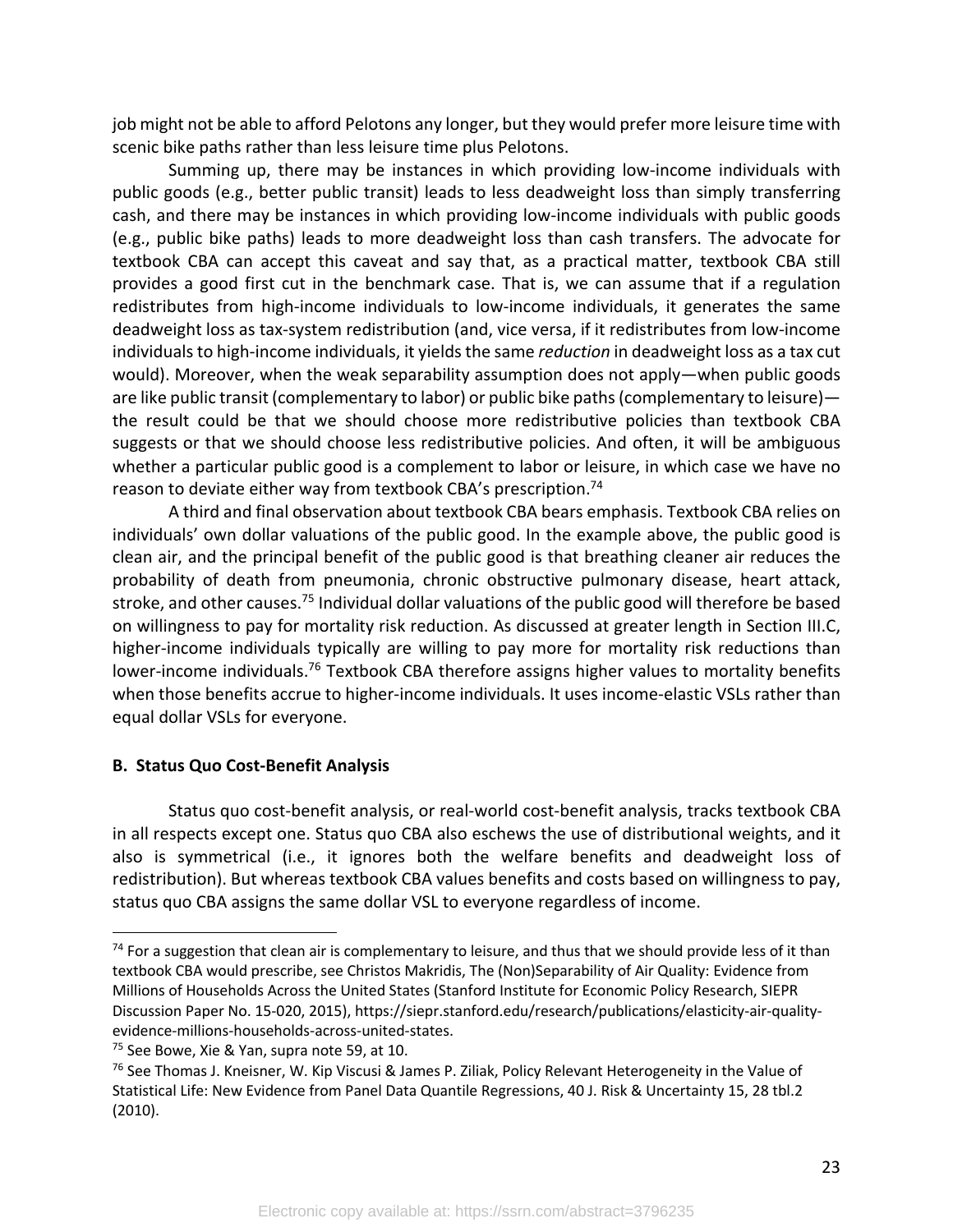Agencies typically derive VSLs from hedonic wage studies, which seek to estimate "compensating wage differentials" for jobs with different levels of fatality risk.77 Say that a job in logging carries with it an 0.1 percent annual risk of death while an otherwise equivalent job in roofing carries an 0.05 percent annual risk of death. Let's say the job in logging will (all else equal) pay an extra \$5000 per year over and above roofing.<sup>78</sup> The VSL is the wage differential divided by the risk differential—in this example, \$5000/0.05% = \$10 million. Recent agency rulemakings use VSLs slightly above \$10 million.79

Status quo CBA's equal-VSL-for-all approach may strike many readers as sensible (subject, perhaps, to the caveat regarding lives vs. life-years at the outset<sup>80</sup>). And as I argue in Part IV, it *is* sensible (subject, again, to the lives vs. life-years caveat). But it creates a conceptual problem for which status quo CBA doesn't have a good solution.

The problem is this: Status quo CBA doesn't correspond to any obvious normative principle. Textbook CBA can be described as a measure of efficiency, with efficiency defined through the benefit-offsetting tax adjustment construct. But status quo CBA can't be characterized that way. Efficiency depends on income-elastic VSLs, and status quo CBA ignores the income elasticity of the VSL. Status quo CBA also can't be characterized as a welfare measure. Welfare depends upon distribution, and status quo CBA ignores distribution. To be sure, the task of federal agencies isn't to implement abstract theories of the good; it is to adopt procedures and policies that work well in the real world. So status quo CBA's lack of conceptual clarity is not necessarily a fatal flaw. But defenders of status quo CBA do start out on shaky theoretical ground, whether or not they ultimately can win an argument pitched in pragmatic terms.<sup>81</sup>

## **C. Weighted Cost-Benefit Analysis with Income-Elastic Values of a Statistical Life**

A third general approach to CBA involves the use of distributional weights and incomeelastic VSLs. As noted at the outset, distributional weights can be applied qualitatively ("soft" weighted CBA) or quantitatively ("hard" weighted CBA). I will focus first on the hard weighted approach and then discuss the softer iteration.

<sup>77</sup> See Lisa A. Robinson, How U.S. Agencies Value Mortality Risk Reductions, 1 Rev. Envtl. Econ. & Pol'y 283, 284 (2007).

 $78$  The figures for logging and roofing are very close to reality. See U.S. Bureau of Labor Statistics, Civilian Occupations with High Fatal Work Injury Rates, 2018, https://www.bls.gov/charts/census-of-fataloccupational-injuries/civilian-occupations-with-high-fatal-work-injury-rates.htm (last visited Oct. 12, 2020) (click "Show table" at bottom to see figures). Logging is remarkably dangerous.

 $79$  See Medicare and Medicaid Programs, Clinical Laboratory Improvement Amendments (CLIA), and Patient Protection and Affordable Care Act; Additional Policy and Regulatory Revisions in Response to the COVID-19 Public Health Emergency: Interim Final Rule (Sept. 2, 2020) (\$10.1 million); The Safer Affordable Fuel-Efficient (SAFE) Vehicles Rule for Model Years 2021-2026 Passenger Cars and Light Trucks: Final Rule, 85 Fed. Reg. 24,174, 24,827 (Apr. 30, 2020) (\$10.4 million).

<sup>80</sup> See supra note 37-38 and accompanying text.

<sup>81</sup> For a criticism of status quo CBA along these lines, see Adler, What Should We Spend To Save Lives in a Pandemic?, supra note 51, at 32-33.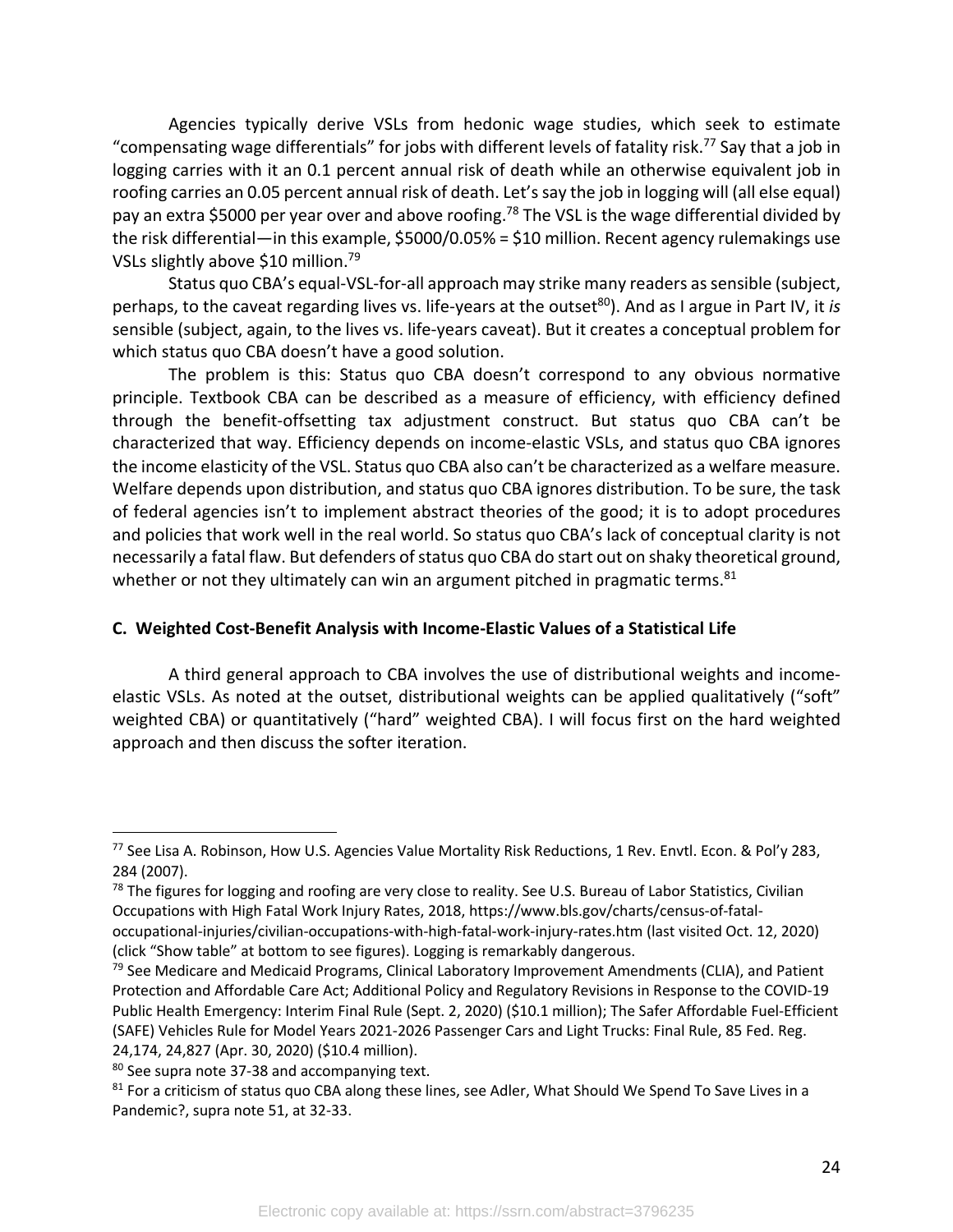Hard weighted CBA derives distributional weights from a social welfare function.<sup>82</sup> The social welfare function most commonly used in academic versions of hard weighted CBA is based on utilitarianism.<sup>83</sup> (This is also the approach recommended by the UK Treasury.<sup>84</sup>) With a utilitarian social welfare function, the social value of an additional dollar in a person's hands depends on that person's marginal utility of income. A utilitarian approach to weighted CBA will assign distributional weights that correspond to the marginal utility of income.

Studies of labor market behavior<sup>85</sup> and self-reports of personal wellbeing<sup>86</sup> suggest that the relationship between utility and income is roughly logarithmic (i.e., the utility of income is the natural log of income). This assumption has the virtue of arithmetic convenience as well as empirical support. The first derivative of the natural log of *y* is equal to 1/*y* (a fact that many of us learned in high school but since have banished to the recesses of our memory). Thus, if person A earns 10 times as much as person B, the marginal utility of income to person A is 1/10 the marginal utility of income to person B. If distributional weights are based on a utilitarian social welfare function with logarithmic utility of income, then an individual's weight will straightforwardly be the inverse of her income (or in some iterations, the inverse of her income multiplied by the population mean income).

To illustrate how the utilitarian version of hard weighted CBA might work, imagine that Jeff Bezos's income is 100,000 times the average American's. (This is likely an underestimate.<sup>87</sup>) Thus, if the average American's distributional weight is 1, Jeff Bezos's distributional weight will be 1/100,000. Now let's say that a regulation yields a benefit worth \$1 to a single average American and imposes a cost of \$90,000 on Jeff Bezos. The total welfare-unit effect would be 1  $x$  \$1 = 1 welfare unit for the average American and  $1/100,000$  x -\$90,000 = -0.9 welfare units for Bezos, or (positive) 0.1 welfare units in total. The regulation would narrowly pass hard weighted CBA, though it would flunk unweighted CBA by an \$89,999 margin.

Logarithmic utility of income also has important implications for the income elasticity of the VSL. If Jeff Bezos derives the same utility from his own life as the average American derives from her life, but Bezos derives only 1/100,000th as much utility from his marginal dollar as the average American derives from her marginal dollar, then—at the margin—Bezos should be willing to pay 100,000 times as much as the average American would pay for an equivalent reduction in fatality risk. More generally, if everyone values their own life equally in utility terms and the marginal utility of income is inverse to income, then VSLs will be proportional to income. A percent increase in income will lead to an equal percent increase in VSL. That is, the income elasticity of the VSL (IEVSL) will be one.

<sup>82</sup> Some scholars use the term "SWF framework" to describe what I refer to as "weighted CBA" and use "CBA" to refer exclusively to unweighted CBA. See, e.g., Adler, supra note 13, at 7.

<sup>83</sup> See Michael W. Jones-Lee & Graham Loomes, Discounting and Safety, 47 Oxford Econ. Papers 501, 505 (1995); Christian Azar, Weight Factors in Cost-Benefit Analysis of Climate Change, 13 Envtl. & Resource Econ. 249 (1999); Adler, supra note 13, at 10.

<sup>84</sup> See HM Treasury, supra note 19, at 78-79 (distributional weights based on marginal utility of income).

<sup>&</sup>lt;sup>85</sup> See Raj Chetty, A New Method of Estimating Risk Aversion, 96 Am. Econ. Rev. 1821, 1830 (2006).

<sup>86</sup> See Néstor Gandelman & Rubén Hernández-Murillo, Risk Aversion at the Country Level, 97 Fed. Reserve Bank of St. Louis Rev. no. 1, at 53 (2015).

<sup>87</sup> See Prachi Bhardwaj, Jeff Bezos Got So Rich in 2018 That He Now Makes More Per Minute Than You Do in a Year, Money.com (Dec. 18, 2018), https://money.com/jeff-bezos-net-worth-amazon-2018.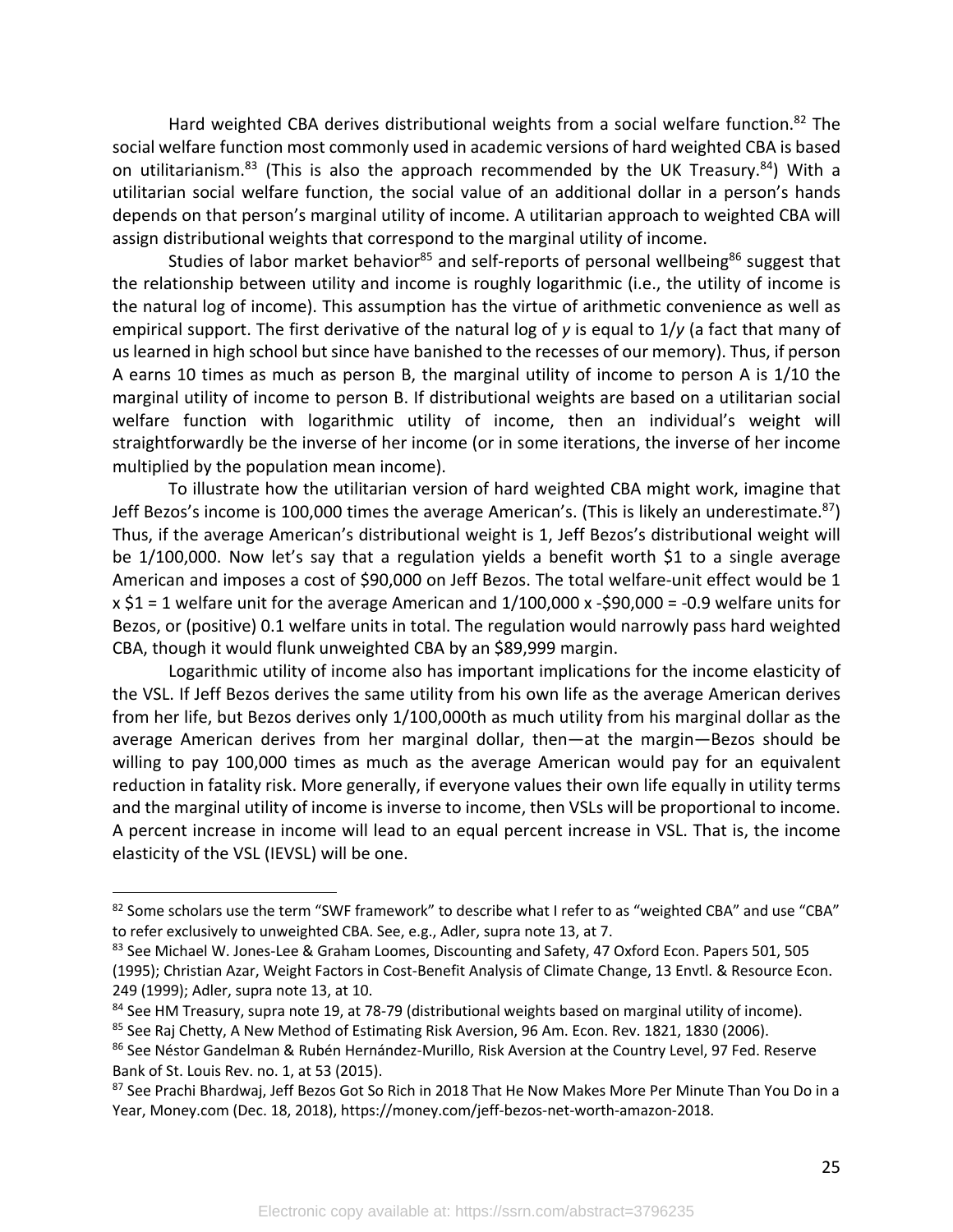One convenient feature of hard weighted CBA with weights inverse to income and an IEVSL of one is that even though it assigns different dollar VSLs to different individuals' lives based on their income, it assigns the same welfare-unit weight to everyone's life regardless of income. If the average American's VSL is \$10 million, and Bezos's income is 100,000 times the average American's, then Bezos's income-elastic VSL will be \$1 trillion. If the average American's distributional weight is one, Bezos's weight will be 1/100,000. So hard weighted CBA would assign a value of 10 million welfare units to the average American's life and 1/100,000 x \$1 trillion welfare units to Jeff Bezos's life. Not coincidentally, 1/100,000 x \$1 trillion = 10 million. In welfareunit terms, every life is valued equally.<sup>88</sup>

In the discussion that follows, I will refer to hard weighted CBA with weights inverse to income and an IEVSL equal to one as "standard hard weighted CBA." Standard hard weighted CBA means that when a person's income doubles, that person's VSL also doubles and the distributional weight assigned to that person declines by half. Standard hard weighted CBA reflects only one of an infinite number of assumptions we might make about distributional weights and IEVSLs,<sup>89</sup> though—as will become clearer below—it has particularly attractive arithmetic and normative properties.

Finally, hard weighted CBA must decide how to handle deadweight loss resulting from increases in redistribution.<sup>90</sup> Conceptually, the answer seems clear enough: If deadweight loss is the byproduct of redistribution, and hard weighted CBA counts an increase in redistribution as a welfare gain, then hard weighted CBA should acknowledge the corresponding increase in deadweight loss as a welfare loss. Otherwise, hard weighted CBA is having its proverbial cake and eating it too: counting the benefits of redistribution but not the costs. Somewhat surprisingly, even highly sophisticated applications of hard weighted CBA to risk analysis generally do not account for deadweight loss resulting from redistribution. <sup>91</sup> They are, in this sense, *asymmetrical*, including only the benefits of redistribution and not the costs.<sup>92</sup> This might be justifiable if one assumes that deadweight loss does not matter at all in the real world, but that assumption would

<sup>88</sup> See Rachel Baker, Susan Chilton, Michael Jones-Lee & Hugh Metcalf, Valuing Lives Equally: Defensible Premise or Unwarranted Compromise?, 36 J. Risk & Uncertainty 125 (2008); Matthew D. Adler, James K. Hammitt & Nicolas Treich, The Social Value of Mortality Risk Reduction: VSL Versus the Social Welfare Function Approach, 35 J. Health Econ. 82, 90 (2014).

<sup>&</sup>lt;sup>89</sup> For a comprehensive and insightful overview of potential social welfare functions, see Adler, supra note 13, ch. 3.

 $90$  See supra notes 64-67 and accompanying text.

<sup>&</sup>lt;sup>91</sup> See HM Treasury, supra note 19, at 78-79; Adler, Measuring Social Welfare, supra note 13, at 172-192; Adler, What Should We Spend To Save Lives in a Pandemic?, supra note 51; cf. John Bronsteen, Christopher Buccafusco & Jonathan S. Masur, Well-Being Analysis vs. Cost-Benefit Analysis, 62 Duke L.J. 1603, 1639-45 (2013) (noting direct effect of regulation on involuntary employment but omitting effect on labor-leisure tradeoff in wellbeing-unit analysis of EPA regulation).

 $92$  Nathaniel Hendren proposes a method for distributional weights that would restore symmetry on the assumption that the existing tax system is optimal. See Nathaniel Hendren, Measuring Economic Efficiency Using Inverse-Optimum Weights, 189 J. Pub. Econ. (forthcoming 2020),

https://scholar.harvard.edu/files/hendren/files/eww\_jpubec\_vround2\_vfinal.pdf. As Hendren notes, his approach would converge to textbook CBA when weak separability applies. See id. (manuscript at 57-58). Thus the prescriptions it yields would not be redistributive in a conventional sense (i.e., would not necessarily shift resources from rich to poor and might do the reverse).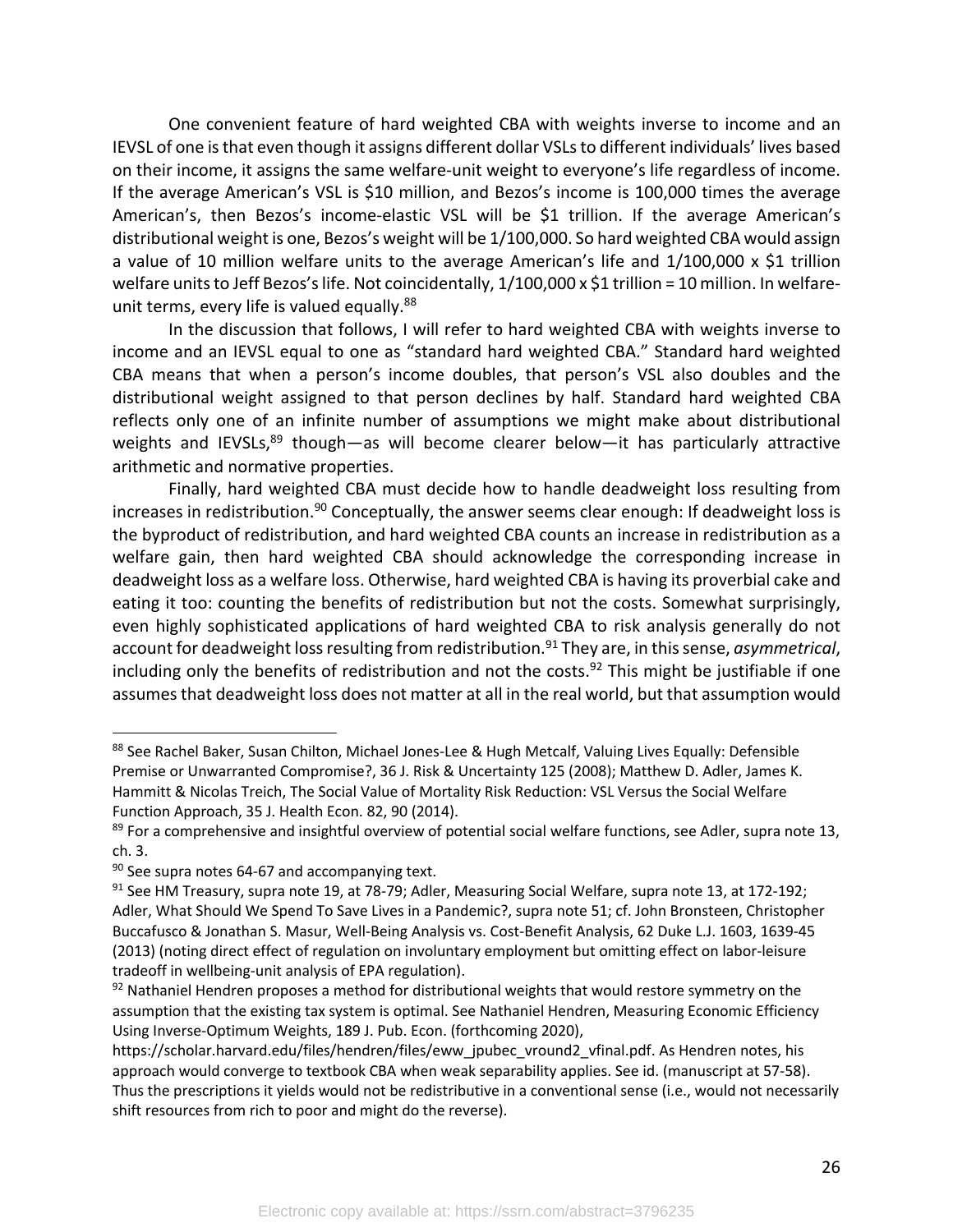be hard to sustain. We have increasingly compelling evidence that individuals adjust their labor supply in response to redistribution (though how *much* they adjust their labor supply is a subject of fierce debate).<sup>93</sup> And the more explicitly that agencies seek to redistribute from rich to poor, the more likely it is that individuals will adjust their income-earning and income-reporting behavior.

Soft weighted CBA seeks to push policy in the direction of hard weighted CBA without explicit use of distributional weights. Practitioners of soft weighted CBA thus would compare net benefits and costs across the income distribution and favor policies with larger net benefits for lower-income individuals. The rationale for doing this qualitatively rather than quantitatively is, presumably, that it makes the math easier—though as illustrated below, soft weighted CBA with income-elastic VSLs may entail *greater* informational burdens in some cases than the hard weighted approach.

## **D. Weighted Cost-Benefit Analysis with Equal Dollar Values of a Statistical Life**

The option in the bottom right box, weighted cost-benefit analysis with equal dollar values of a statistical life, is presented primarily for completeness. As noted above and explored in greater detail in Parts III and IV, the rationale for weighted CBA with equal dollar VSLs is elusive. If we thought that lower-income individuals were irrationally assigning too low a value to fatality risk reduction, then perhaps there would be a paternalistic case for weighted CBA with equal dollar VSLs. But it is entirely rational to assign a higher value to one's dollars when one has fewer dollars, and that means that lower-income individuals really should be less willing than higherincome individuals to part with their dollars in exchange for equivalent safety improvements. It is, by the same token, entirely rational for readers of this article to be unwilling to pay for fatality risk reductions that Jeff Bezos would very happily purchase, and few of us would think we are better off if compelled to follow Bezos's preferences in our own lives.

Weighted CBA with equal dollar VSLs may push policymakers toward regulations that lower-income individuals would rationally reject. Weighted CBA with equal dollar VSLs also will encounter further ethical quandaries in Part IV. For now, weighted CBA with equal dollar VSLs serves as a placeholder, but it will not be a serious candidate by the end.

## **III. Cost-Benefit Analysis and Redistribution: A Case Study**

To see what these various approaches to CBA might mean in the real world, it will be helpful to work through a concrete example. For that purpose, I will use the National Highway Traffic Safety Administration's "rear visibility" rule, finalized in 2014. Section III.A provides an overview of that rule. Section III.B discusses NHTSA's approach. Section III.C considers the rule's distributive effects and how those distributive effects might be incorporated into CBA. Section

<sup>93</sup> See, e.g., Raj Chetty, Adam Guren, Day Manoli & Andrea Weber, Are Micro and Macro Labor Supply Elasticities Consistent? A Review of Evidence on the Intensive and Extensive Margins, 101 Am. Econ. Rev.: Papers & Proceedings 417, 474 (2011); Raj Chetty, Bounds on Elasticities with Optimization Frictions: A Synthesis of Micro and Macro Evidence on Labor Supply, 80 Econometrica 969 (2012). For an impressively thorough overview of the literature, see Michael P. Keane, Labor Supply and Taxes: A Survey, 49 J. Econ. Lit. 961 (2011).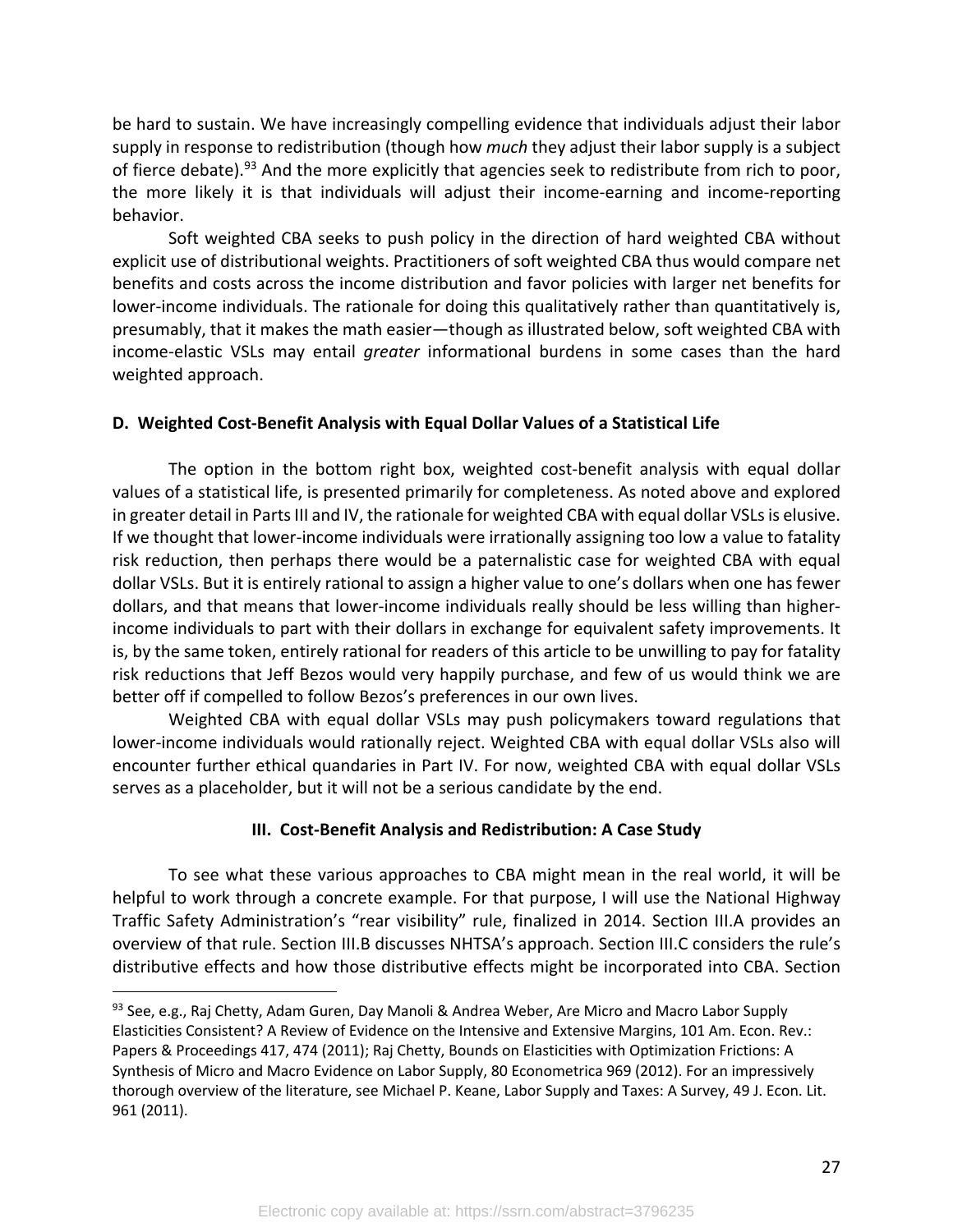III.D then imagines how NHTSA might implement the results of distributionally weighted CBA for the rear visibility rule. Section III.E assesses the generalizability of these results.

## **A. The Case of the Rear Visibility Rule**

In 2008, Congress passed and President Bush signed the Cameron Gulbransen Kids Transportation Safety Act, which instructed NHTSA to promulgate rear visibility requirements that "reduce death and injury resulting from backing accidents, particularly incidents involving small children and disabled persons."94 The statute did not tell the agency precisely *how* to carry out this task, but instead authorized the agency to "prescribe different requirements for different types of motor vehicles."<sup>95</sup> It also urged the agency to consider mirrors, sensors, and other technologies, as well as backup cameras.<sup>96</sup>

The statute started a lengthy rulemaking process that culminated in 2014.<sup>97</sup> In April of that year, NHTSA promulgated a new federal motor vehicle safety standard—the rear visibility rule—requiring motor vehicles manufactured after 2018 to be equipped with cameras allowing drivers to see behind them. $98$  The rule applies to all passenger cars, trucks, multipurpose passenger vehicles, buses, and low-speed vehicles weighing less than 10,000 pounds.<sup>99</sup> The rule generally requires new vehicles to display a real-time image covering a 10-foot by 20-foot area behind the rear bumper.<sup>100</sup>

The rule provides a particularly apt example to illustrate the relationship between CBA and income redistribution for several reasons. First, the rule is broadly representative of the sorts of high-cost regulations that federal agencies impose. It generates monetary costs (here, the additional cost of equipping new motor vehicles with cameras) in exchange for health and safety benefits (here, fewer deaths and injuries from backovers). Although not above the \$1 billion threshold for Table 1, it is similar to other high-cost regulations promulgated by DOT and EPA, the two agencies that account for the lion's share of total regulatory costs.<sup>101</sup>

Second, the rule was a close call. Although NHTSA found that monetized costs exceeded benefits, the agency said that it considered there to be "significant unquantifiable considerations" that nonetheless justified the rule—in particular, "the young age of many victims and the fact that many drivers involved in backover crashes are relatives or caretakers of the victims."102 Those unquantifiable considerations tipped the balance in favor of the camera

<sup>94</sup> Cameron Gulbransen Kids Transportation Safety Act, Pub. L. No. 110-189, § 2(b), 122 Stat. 639, 639-40 (2007).

 $95$  Id.

<sup>96</sup> Id.

 $97$  The agency published its proposed rule at 75 Fed. Reg. 76,186 (Dec. 7, 2010).

<sup>98 79</sup> Fed. Reg. 19,178 (Apr. 7, 2014). For a detailed and informative account, see Cass R. Sunstein, Rear Visibility and Some Unresolved Problems with Economic Analysis (with Notes on Experience Goods), 10 J. Benefit Cost Anal. 317 (2019).

<sup>99 79</sup> Fed. Reg. at 19,243.

<sup>100</sup> See id. at 19,189-90, 19,195.

<sup>&</sup>lt;sup>101</sup> See supra Table 1.

 $102$  79 Fed. Reg. at 19,184. In theory, NHTSA could have tried to quantify those benefits too (e.g., by using a higher dollar value of a statistical life when the lives saved are children, or using the value of a statistical life-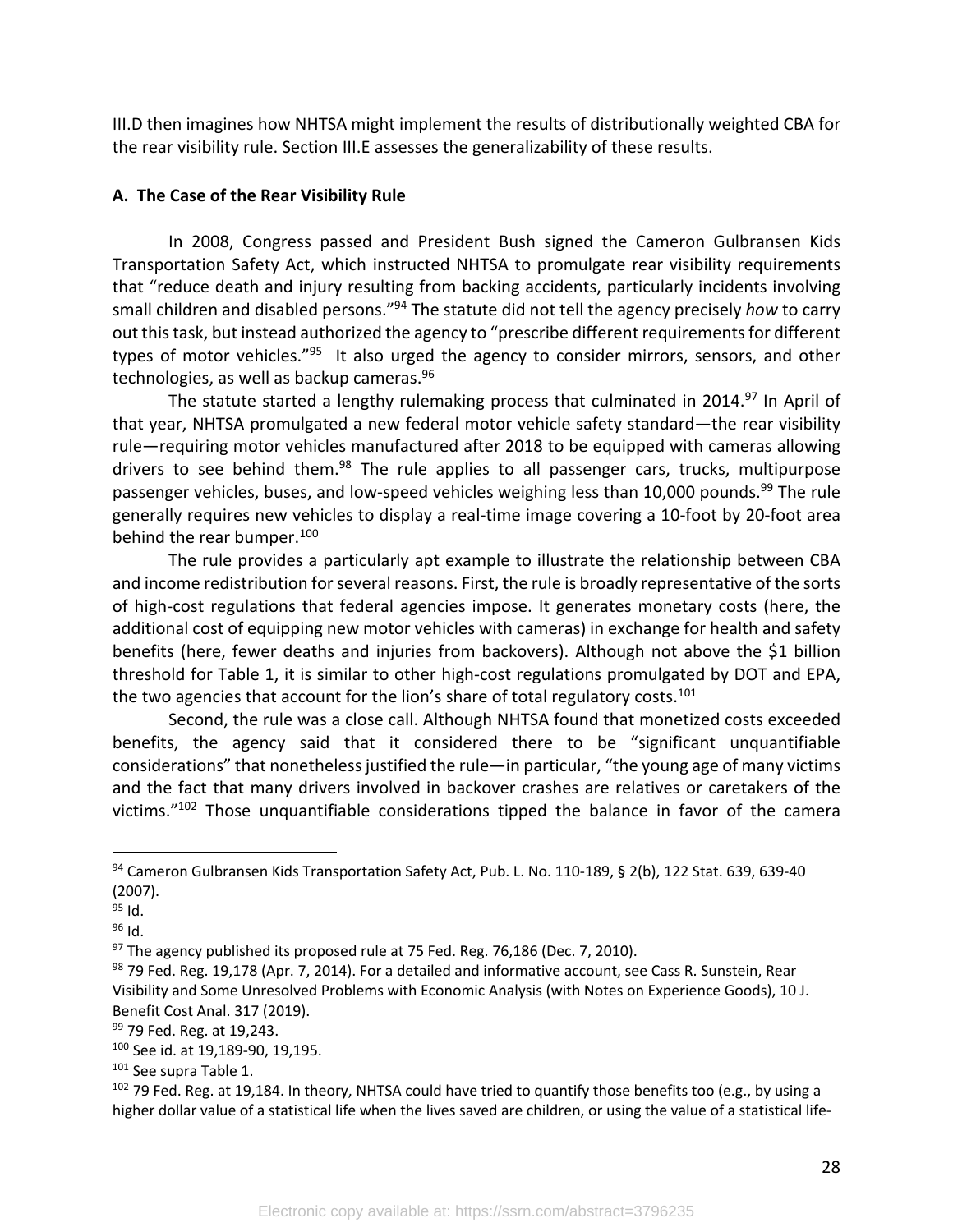requirement. If the agency had considered the rule's income-distributive effects, that consideration plausibly could have tipped the balance back.

Third, the costs and benefits of the rule are costs and benefits that distributive analysis is reasonably well equipped to address. Most of the people affected by the rule are alive today or will be not too long from now. The rule therefore does not raise the sorts of difficult questions regarding obligations to future generations that might be implicated by a rule regarding, say, radioactive nuclear waste storage. It actually does raise difficult questions about obligations to non-human beings—since some of the avoided backovers would have involved dogs, cats, and other domesticated and wild animals—but I will set aside that (important<sup>103</sup>) consideration for present purposes.

Fourth, the rule is familiar. Most of us have likely traveled in cars equipped with rearview cameras required by the rule. (Though the rule applies to all vehicles manufactured on or after May 1, 2018, carmakers were required to install cameras in a percentage of their vehicles starting in 2016.<sup>104</sup>) Many of us have likely read about the rule in newspapers<sup>105</sup> — or, perhaps, in law reviews.<sup>106</sup> We can comprehend, analyze, and argue about the various moving pieces without becoming experts on a totally new subject.

Fifth and finally, the rule is one that several scholars have identified as a "regressive" regulation. Economists James Bailey, Diana Thomas, and Joseph Anderson characterize the rear visibility rule as a regulation "designed to achieve an outcome higher-income households desire," while imposing costs on all income groups.<sup>107</sup> Thomas, in a separate piece, cites the rule as an example of a regulation that "imposes the preferences of the rich on lower-income households and forces them to share in the cost of risk reduction they are unlikely to pursue privately."<sup>108</sup> We can withhold judgment about the rule's regressivity for a moment, but Bailey, Thomas, and Anderson's claims suggest that the rule is—at least plausibly—one with meaningful and worrisome redistributive effects.

## **B. The Agency's Approach**

*year* to account for the age distribution of avoided deaths). See Sunstein, supra note 98, at 333. That it did not is somewhat surprising. Sunstein, who was head of OIRA at the time of the proposed rule, explains that "within the Obama Administration, there was general agreement that this approach was sufficient for a proposed rule, designed for public comment." Id.

<sup>&</sup>lt;sup>103</sup> For a thoughtful discussion of CBA and nonhuman animals, see Andrew Stawasz, Why and How to Value Nonhuman Animals in Cost-Benefit Analysis (2020) (unpublished manuscript).

<sup>104</sup> 79 Fed. Reg. at 19,181.

<sup>&</sup>lt;sup>105</sup> See, e.g., David Undercoffler, Backup Cameras To Be Required in All New Vehicles, Starting in 2018, L.A. Times (Mar. 31, 2014), https://www.latimes.com/business/autos/la-fi-hy-autos-nhtsa-backup-camera-20140331-story.html.

<sup>106</sup> See, e.g., Jerry L. Mashaw & David L. Harfst, From Command and Control to Collaboration and Deference: The Transformation of Auto Safety Regulation, 34 Yale J. on Reg. 167, 214-15 (2017); Eric A. Posner & Cass R. Sunstein, Moral Commitments in Cost-Benefit Analysis, 103 Va. L. Rev. 1809, 1815-16 (2017); Sunstein, supra note 98.<br><sup>107</sup> James W. Bailey, Diana W. Thomas, Joseph R. Anderson, Regressive Effects of Regulation on Wages, 180

Pub. Choice 91, 92 (2019).

<sup>&</sup>lt;sup>108</sup> Diana W. Thomas, Regressive Effects of Regulation, 180 Pub. Choice 1, 6-7 (2019).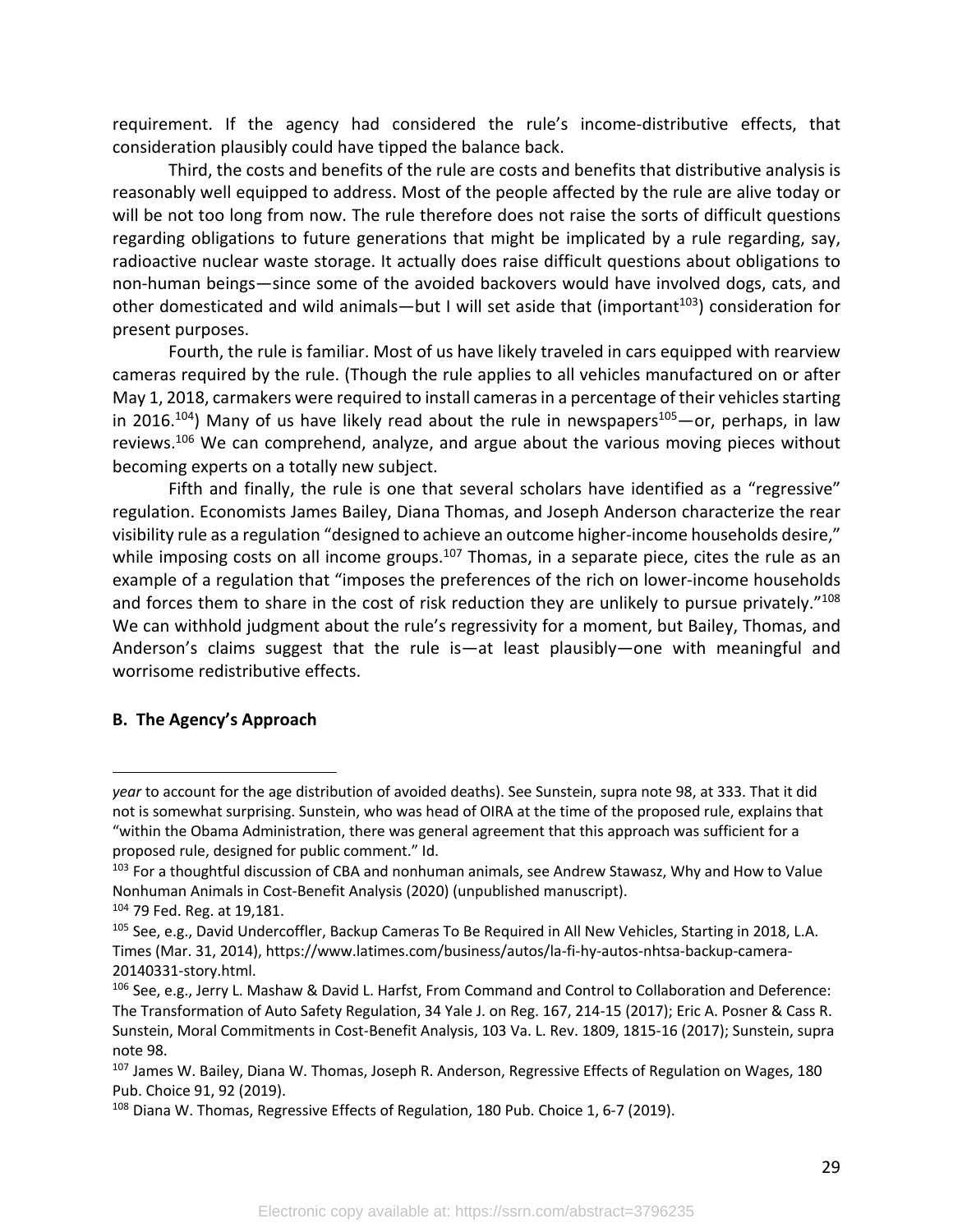NHTSA's analysis of the rear visibility rule was, in most respects, typical of agency CBAs with the notable exception that NHTSA adopted the rule notwithstanding its estimate that costs exceeded benefits. The agency's analysis largely tracked the description of status quo CBA in Section II.B. One slight difference is that the clean air example in Part II involved a public good (i.e., a good that is nonrival and nonexcludable), while rearview cameras have both private-good and public-good qualities. A substantial portion of the benefits of rearview cameras accrue to members of the vehicle owner's own household: NHTSA cited data indicating that in 41 percent of backover death cases, the victim was a close relative of the person driving the car.<sup>109</sup> But the bulk of benefits (59 percent) accrue to others. In this respect, rearview cameras are a part public/part private good.

In the rear visibility case, NHTSA estimated that the rule would save 13 to 15 actual lives $^{110}$ and between 19.5 and 30.1 "equivalent lives" per year.<sup>111</sup> To calculate "equivalent lives" saved, DOT instructs its agencies to use the "Maximum Abbreviated Injury Scale" (MAIS), which rates nonfatal injuries from MAIS 1 (minor) to MAIS 5 (critical). An example of an MAIS 5 injury is a ruptured liver with tissue loss. MAIS injuries are then converted into VSLs based on relative disutility factors prescribed in DOT guidance. For example, at the time of the rear visibility rule, avoiding an MAIS 5 injury "counted" as saving 0.593 equivalent lives. $112$ 

NHTSA next multiplied its equivalent lives estimate by a VSL of \$10.5 million, yielding monetized benefits of \$205 million to \$316 million from fatalities and injuries avoided. The agency then added \$44 million to \$57 million per year more in benefits from property damage avoided, and \$16 million to \$24 million in other societal benefits (e.g., reduced medical expenses, insurance administration expenses, productivity losses, and collision-related legal expenses). All this resulted in an estimate of approximately \$265 million to \$396 million in monetized benefits per year starting in 2018.<sup>113</sup>

On the costs side, NHTSA focused on the costs of installing rearview camera systems. It estimated that the cost per vehicle would be approximately \$43 (or \$45 with a slightly highercost installation option) for vehicles that already have display screens. For vehicles that do not have those screens, the cost would be \$132 (or \$142 with a slightly higher-cost installation option).<sup>114</sup> The agency assumed a 73 percent adoption rate for rearview cameras in the absence of the rule, with approximately 16 million new vehicles per year in total. Overall, it estimated that the cost would be \$546 million to \$620 million to equip all model year 2018 vehicles that did not already have rearview camera systems in place.<sup>115</sup>

As noted, NHTSA adopted the rear visibility rule notwithstanding the fact that monetized costs exceeded monetized benefits. This conclusion was driven by the agency's assumption that

<sup>&</sup>lt;sup>109</sup> See U.S. Department of Transportation, National Highway Traffic Safety Administration, Final Regulatory Impact Analysis: Backover Crash Avoidance Technologies FMVSS No. 111, at 20 (2014) (hereinafter Final RIA). <sup>110</sup> 79 Fed. Reg. at 19,180.

<sup>111</sup> 79 Fed. Reg. at 19,238; Final RIA, supra note 109, at 97.

<sup>112</sup> Final RIA, supra note 109, at 25.

<sup>113</sup> 79 Fed. Reg. at 19,238; Final Regulatory Impact Analysis, supra note 109, at 97. The careful reader will note a \$1 million discrepancy in the high-end benefit estimate, which is attributable to rounding along the way.

<sup>114</sup> 79 Fed. Reg. at 19,236; Final Regulatory Impact Analysis, supra note 109, at 83 tbl.VI-10.

<sup>&</sup>lt;sup>115</sup> 79 Fed. Reg. at 19,236; Final Regulatory Impact Analysis, supra note 109, at iv.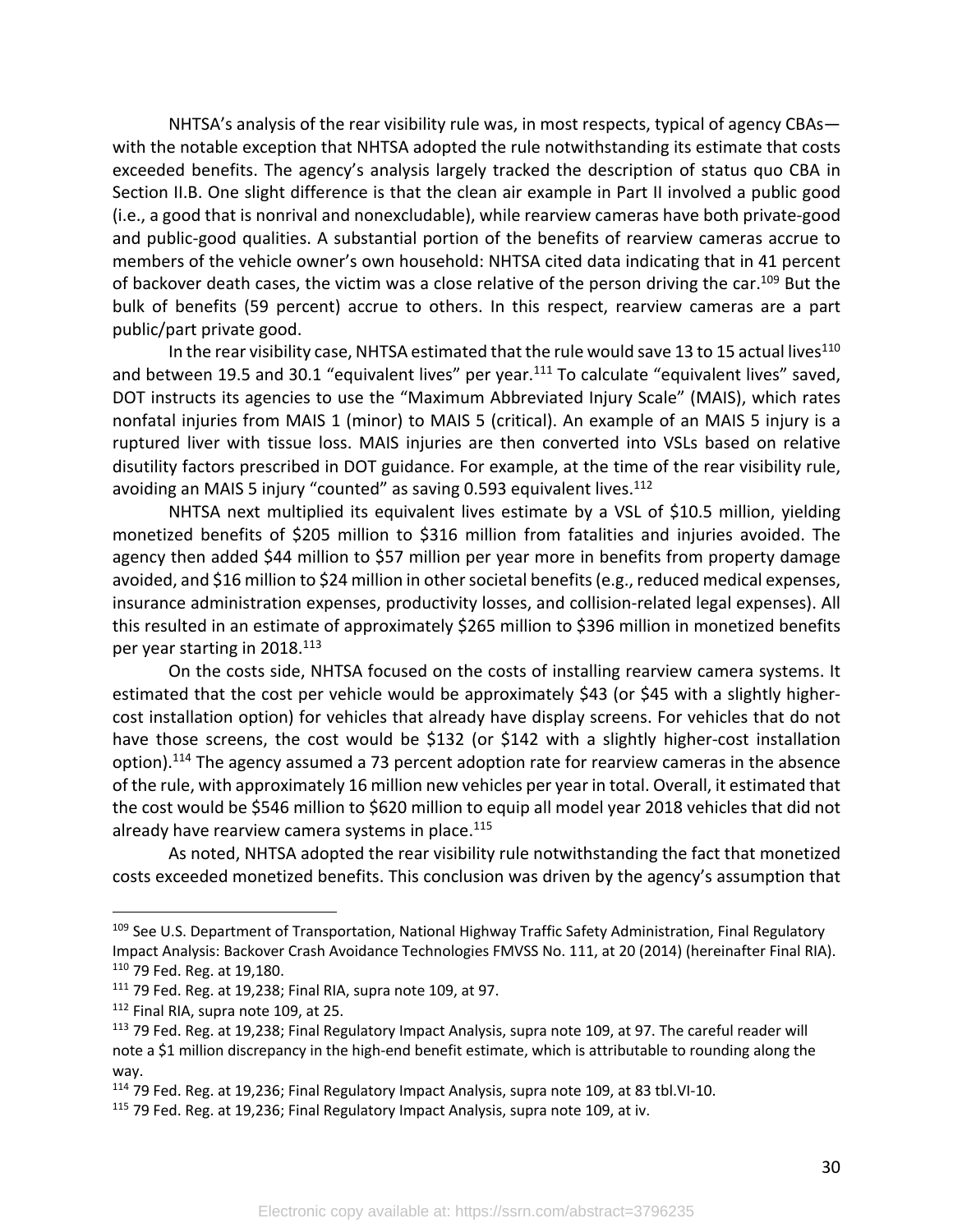most new vehicles without cameras would *not* already have display screens. The agency's estimate was that about 5 to 7 percent of cars and light truck vehicles without cameras would have display screens used for navigation units by model year 2018.<sup>116</sup> The overwhelming majority of new vehicles in the United States (98.8 percent<sup>117</sup>) now *do* have such screens. Of course, this does not mean NHTSA was wrong: manufacturers may have chosen to install those screens in order to comply with the rear visibility rule. But the display screens also allow cars to have onboard navigation units, and having a navigation unit in a vehicle yields additional benefits that NHTSA's CBA ignores (e.g., reducing your risk of getting lost). If the agency had used the \$43 per vehicle cost figure—reflecting the minimum incremental cost of a rearview camera once a vehicle already has a display screen—then the total monetized costs would be approximately \$186 million, well below the low-end estimate of monetized benefits.<sup>118</sup> If it had used a midpoint cost estimate (on the assumption that half of vehicles would have had display screens but for the rule), then its total cost estimate would be around \$380 million, within the range of estimated benefits.119

Instead, the agency justified its decision to adopt the rule based on "fairness and equity" considerations.120 The fairness and equity considerations mentioned by the agency, however, did not relate to the distribution of income. Rather, the agency emphasized the fact that the victims of backover crashes are primarily children, the elderly, and people with disabilities. "Especially in the context at issue, such people lack relevant control over the situation and are not in a good

<sup>116</sup> See Final Regulatory Impact Analysis, supra note 109, at 30 tbl.IV-3. Specifically, it estimated that 39 percent of cars would not have cameras, and that 2 percent of cars would have navigation units without cameras (2%/39% ≈ 5%). It also estimated that 15 percent of light truck vehicles would not have cameras, and that 1 percent of light truck vehicles would have navigation units but not cameras (1%/15%  $\approx$  7%). <sup>117</sup> See Keith Barry, Screen Stars: Which Infotainment System Deserves a Leading Role in Your Next Car?,

Consumer Reports (Aug. 5, 2020), https://www.consumerreports.org/infotainment-systems/screen-stars-incar-infotainment-systems.

<sup>&</sup>lt;sup>118</sup> The above calculation reflects the agency's assumptions of 16 million new vehicles per year, 73 percent of which already have rearview cameras built in.

<sup>&</sup>lt;sup>119</sup> Sunstein raises the intriguing possibility that the rule also might have been justifiable based on the idea that rearview cameras are an "experience good." See Sunstein, Rear Visibility and Unresolved Problems for Economic Analysis, supra note 98, at 319 (suggesting that "rearview cameras count as 'experience goods': people do not know their value until they have had experience with them"). Sunstein reports results of an Amazon MTurk experiment finding "that a lower bound of 74%" of respondents would "demand more than the high-end amount (\$132 to \$142, for vehicles without such displays)" in order to give up the screens today. See id. at 341. Interestingly, the 74 percent figure is close to the agency's assumption at the time of the rule that 73 percent of vehicles would have cameras by 2018. See id. at 335; Final Regulatory Impact Analysis, supra note 109, at 103.

The rule also might be justified on more conventional market-failure grounds: The 23 percent of buyers who wouldn't choose camera-equipped cars in the absence of the rule still derive some benefit from the cameras and from other functions enabled by display screens. Those private benefits on their own might not be enough to warrant the purchase, but adding the positive externality on top of the private benefits potentially could tip the balance. So either a subsidy or a mandate was plausibly necessary to align private purchases with the social objective.

<sup>120</sup> 79 Fed. Reg. at 129,236 (citing Exec. Order 13563).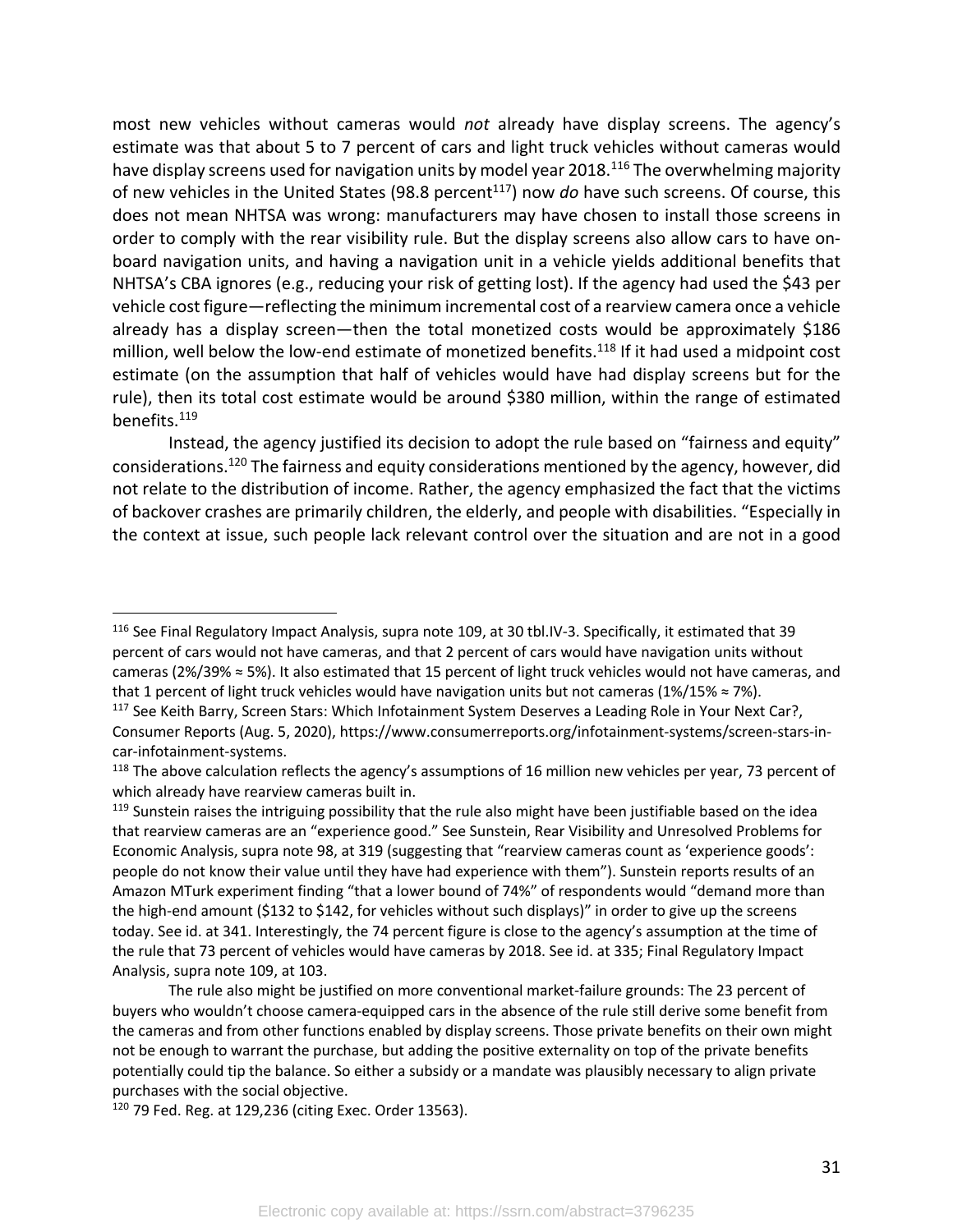position to protect themselves," the agency explained. "There are strong considerations, rooted in fairness and equity, to reduce these risks that they face. $"121"$ 

NHTSA's conception of fairness and equity—which seems to give priority to non-drivers because they have less "control" over the situation—is certainly open to question on both empirical and ethical grounds.<sup>122</sup> My focus will be not on what NHTSA included in its discussion of fairness and equity, but on what it left out. Notwithstanding hundreds of pages of analysis, NHTSA said nothing about whether the benefits of the rule would accrue primarily to highincome or low-income households, and it said nothing about who would bear the costs. The next section will consider how the agency's analysis might have changed if it did account for these effects.

#### **C. Income-Distributive Effects**

How do the costs and benefits of the rear visibility rule vary by income? This section seeks to answer that question. It explains why, at least based on data sources available to NHTSA and empirical assumptions that DOT has made in other contexts, the rear visibility rule appears to be regressive by most measures: it imposes net costs on low-income groups and generates net benefits for high-income groups. Thus, NHTSA would be likelier to reject the rule based on standard weighted CBA than based on unweighted (distribution-neutral) CBA. I then explain why the conclusions of the previous two sentences depend critically on the assumption that the value of a statistical life is income-elastic. With equal dollar VSLs for everyone, the conclusions would flip entirely. Curious readers can view and download all data and assumptions used in this article's analyses at bit.ly/rearvisibility.

**Costs.** Let's start on the cost side. An initial question is whether manufacturers will bear the costs of cameras or whether they will pass these costs along to consumers. Cost passthrough is likelier to occur in a competitive industry, and automobile manufacturing is a competitive industry. The Justice Department and the Federal Trade Commission consider a market with a Herfindahl-Hirschman Index (HHI) below 1500 to be unconcentrated, $123$  and the automotive industry's HHI is less than half that.<sup>124</sup> Moreover, data on cost passthrough in the U.S. automobile

<sup>121</sup> 79 Fed. Reg. at 19,236.

<sup>&</sup>lt;sup>122</sup> It is not immediately obvious that drivers have more control over backover crashes than pedestrians do, especially if drivers cannot see behind their cars. And even if drivers do have more control, it is not immediately obvious why this would mean that pedestrians' lives have greater social value than, e.g., the value that NHTSA assigns to drivers' lives in regulatory contexts such as the roof crush resistance standard. See 74 Fed. Reg. 22,347 (May 12, 2009).

<sup>&</sup>lt;sup>123</sup> U.S. Department of Justice & Federal Trade Commission, Horizontal Merger Guidelines § 5.3 (Aug. 19, 2010), https://www.justice.gov/atr/horizontal-merger-guidelines-08192010.

<sup>&</sup>lt;sup>124</sup> See Sam Korus, The Automotive Industry Is on the Threshold of Massive Consolidation, ARK Invest (Aug. 26, 2016), https://ark-invest.com/analyst-research/automotive-consolidation. That report acknowledges that current concentration is low but predicts that concentration will increase due to the incipient shift toward electric vehicles.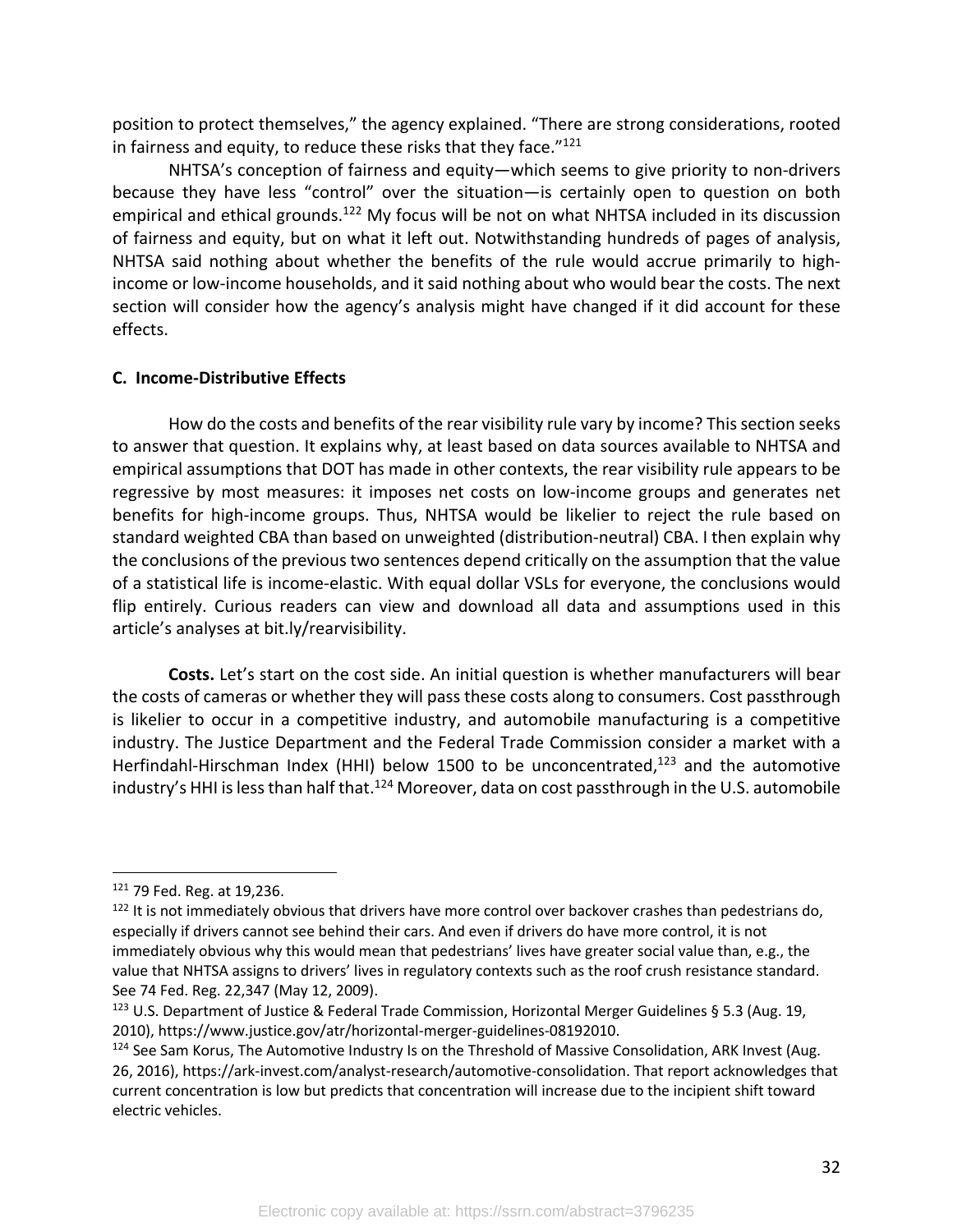market indicates that cost shocks are passed through to consumers at least dollar for dollar.<sup>125</sup> Accordingly, assuming complete cost passthrough here appears to be appropriate.<sup>126</sup>

Which consumers will bear these costs? A decent first approximation is that costs will be distributed across income groups in the same proportion that vehicles are distributed across income groups. Thus, if households earning \$100,000 own twice as many cars as households earning \$20,000, they will bear twice the costs of the rule. This assumption may overestimate or underestimate the income elasticity of regulatory costs (i.e., the change in regulatory costs as a function of the change in income). One reason why it may overestimate the income elasticity of regulatory costs is that higher-income households may be more likely to buy cars with built-in navigation systems (which make it cheaper to comply with the rule). One reason why it may underestimate the income elasticity of regulatory costs is that higher-income households are likelier to buy new cars, whereas lower-income households are likelier to buy used cars not initially subject to the rule. Insofar as the rule raises the price of new cars, though, it may raise the price of used cars as well, since used cars are a substitute for new cars.<sup>127</sup> It would be miraculous if all of these factors balanced out perfectly, but all in all, using the distribution of vehicles to estimate the distribution of costs is a reasonably good guess.

Fortunately for our purposes, we know how vehicles are distributed across income groups because DOT collects data on precisely that subject. The National Household Travel Survey, conducted by the Federal Highway Administration within DOT, includes information on the number of vehicles per household in different income bands.<sup>128</sup> Accordingly, the analysis below allocates costs across income groups in proportion to the number of vehicles per household in those income groups. The following figures reflect scenarios in which vehicles already have display screens (Cost (low)), in which vehicles do not already have such screens (Cost (high)), and in which 50 percent of vehicles have screens (Cost (medium)). $129$ 

**Benefits.** Now turn to the benefits, which are primarily attributable to lives and injuries avoided. NHTSA's regulatory impact analysis indicates that approximately 41 percent of backover

<sup>125</sup> See, e.g., Anne Gron & Deborah L. Swenson, Cost Pass-Through in the U.S. Automobile Market, 82 Rev. Econ. & Statistics 316, 321 (2000) (noting that in response to exchange-rate shocks affecting input prices,

<sup>&</sup>quot;U.S. manufacturers actually increased dollar prices more rapidly than their underlying increase in costs"). Gron and Swenson reject the hypothesis of full cost passthrough for *non*-U.S. automakers. See id. at 321. However, the cost increases contemplated here—mandates announced well in advance, with ample time for manufacturers to adjust prices and quantities—are probably even more likely to be passed through to consumers than the sudden cost swings studied in Gron and Swenson (who focused on cost changes arising from exchange rate fluctuations). I thank Matthew Stephenson for this observation.

 $126$  As emphasized in Section IV.C, cost passthrough assumptions—like IEVSL assumptions—will be critical to distributive analysis. For practical implications of this observation, see infra note 210 and accompanying text.  $127$  See Thomas, supra note 108, at 6 & n.16.

<sup>128</sup> See U.S. Department of Transportation, Federal Highway Administration, 2017 National Household Travel Survey, https://nhts.ornl.gov (last visited Oct. 9, 2020) (choose "Households" as analysis variable and HHFAMINC and HHVEHCNT as additional variables).

<sup>&</sup>lt;sup>129</sup> I use cost figures from the Final RIA: \$131.60 per vehicle where an entire camera system is required and \$42.82 where a navigation unit already is present so only camera and wires are needed. See Final RIA, supra note 109, at 83 tbl.VI-10.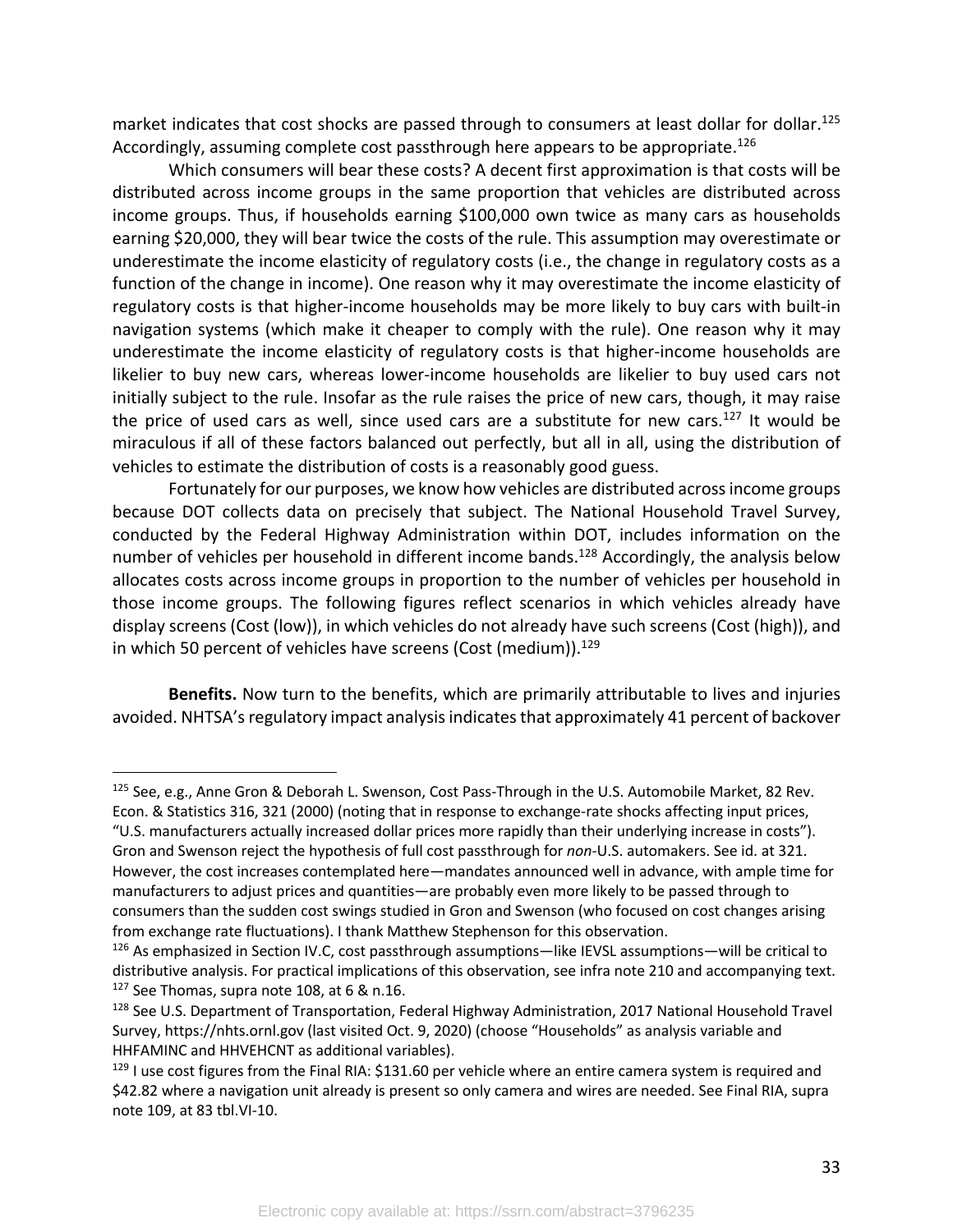crash victims are close relatives of drivers.<sup>130</sup> For those crashes, I assume that equivalent lives saved are distributed across income groups in the same proportion that vehicles are distributed across income groups. For the remaining 59 percent of equivalent lives saved, I assume an equal distribution across the population.

This equal-distribution assumption for remaining equivalent lives may overestimate or underestimate the income elasticity of regulatory benefits (i.e., the change in benefits as a function of the change in income). One reason why it might overestimate is that highsocioeconomic-status individuals are generally less likely to be car-crash victims.<sup>131</sup> We do not know, however, whether the relationship between income and motor vehicle injury risk holds true for backover crashes. (It may be a function of the fact that lower-income individuals *ride* in more dangerous vehicles, whereas backover crash victims almost always are outside the relevant vehicle.) One reason why the equal-distribution assumption may underestimate the income elasticity of regulatory benefits is that nonfamily-member backover crash victims are likely to be neighbors and acquaintances of the drivers, as these crashes generally happen either at the beginning or the end of vehicle trips. If higher-income households are more likely to own vehicles covered by the rule, and their neighbors and acquaintances are also high-income, then benefits to nonfamily members still may accrue disproportionately to high-income individuals.

Importantly, the income distribution of equivalent lives saved matters only for purposes of textbook CBA, *soft* weighted CBA with income-elastic VSLs, and weighted CBA approaches that use equal dollar VSLs for all. Under status quo CBA, there is no need to know the income distribution of equivalent lives saved, because all lives count the same in dollar terms regardless of income. In hard weighted CBA with the standard assumptions—weights inverse to income and an IEVSL of one—there is no need to know the income distribution of equivalent lives saved because all lives count the same in welfare-unit terms regardless of income. Soft weighted CBA is, perhaps ironically, harder than hard weighted CBA with the standard assumptions in this case, because soft weighted CBA requires us to know where saved lives lie on the income distribution and hard weighted CBA doesn't.<sup>132</sup>

As noted above, the rear visibility rule also generates two more types of benefits: benefits from avoiding property damage-only crashes and "societal" benefits."133 The analysis below splits benefits from property damage-only crashes 50/50 between drivers and the rest of society. Societal benefits are allocated across the population on a per capita basis. Since by far the bulk of benefits (more than three quarters) are attributable to equivalent lives saved, the distributive analysis will be largely robust to different assumptions about the allocation of property damage avoidance and societal benefits.

<sup>130</sup> See Final RIA, supra note 109, at 20.

 $131$  See, e.g., Sam Harper, Thomas J. Charters & Erin C. Strumpf, Trends in Socioeconomic Inequalities in Motor Vehicle Accident Deaths in the United States, 1995–2010, 182 Am. J. Epidemiology 606, 610 tbl.3 (2015); Robert B. Noland, Nicholas J. Klein & Nicholas K. Tulach, Do Lower Income Areas Have More Pedestrian Casualties?, 59 Accident Analysis & Prevention 337 (2013).

 $132$  In this particular case, the fraction of equivalent lives saved that are within the driver's household turns out not to be a particularly influential parameter in the distributive analysis. The topline regressivity and progressivity results remain the same whether we assume that 0 percent of equivalent lives saved are in the driver's household or that 100 percent are.

<sup>133</sup> See supra note 113 and accompanying text.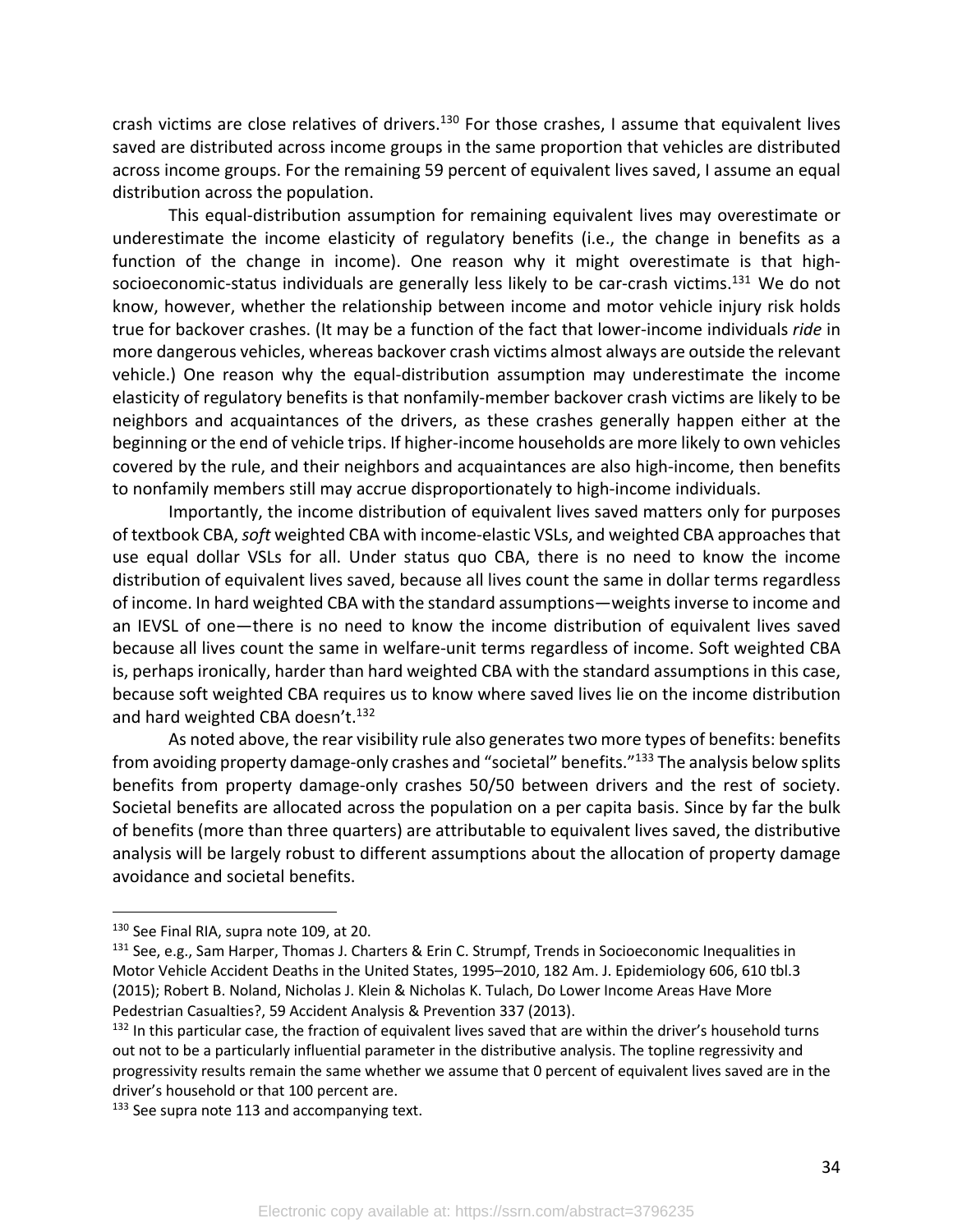**Income Elasticity of the Value of a Statistical Life.** The final element of the distributive analysis entails transforming equivalent lives saved into dollar terms for different income groups. This transformation, again, depends on the income elasticity of the value of a statistical life, the percent change in an individual's private VSL for every percent change in her income. As noted above, logarithmic utility of income implies an IEVSL of one if all individuals value their own lives equally in utility terms.

Empirical estimates of the IEVSL vary considerably. In a 2003 meta-analysis, Kip Viscusi and Joseph Aldy reviewed dozens of wage-risk studies across ten countries and arrived at a point estimate of 0.5 to 0.6 for the IEVSL.<sup>134</sup> This implies that when income goes up by 1 percent, willingness to pay for fatality risk reduction goes up by 0.5 to 0.6 percent. Consistent with those estimates, DOT in 2008 adopted an IEVSL equal to 0.55.<sup>135</sup> As noted above, DOT applies the same VSL to everyone regardless of income, but it adjusts the VSL year-to-year in light of real income growth. DOT's IEVSL assumption guides these year-to-year adjustments.

After Viscusi and Aldy published their IEVSL meta-analysis, Louis Kaplow observed that IEVSLs substantially below one are difficult to reconcile with other widely accepted propositions of utility theory. Kaplow conjectured that, given logarithmic utility of income, the IEVSL would be above one at lower incomes and would fall toward one as income rises. $136$  Viscusi, along with Thomas Kneisner and James P. Ziliak, then reanalyzed data on wage and fatality risks across industry-occupation groups in the United States using a different empirical approach (quantile regression). IEVSL estimates generated through this method largely bear out Kaplow's coniecture.<sup>137</sup> For workers in the 10th percentile by real family income, the estimated IEVSL is 2.24; for workers in the 90th percentile, it is 1.23.<sup>138</sup> The authors note that their results are

<sup>136</sup> Louis Kaplow, The Value of a Statistical Life and the Coefficient of Relative Risk Aversion, 31 J. Risk & Uncertainty 23 (2005). According to Kaplow, the reason why we would expect the income elasticity of the VSL to exceed one at lower income levels is that higher income yields greater utility (i.e., having more money likely makes life more pleasant). Given declining marginal utility of income, this effect fades as the marginal utility of income approaches zero, in which case the income elasticity of the VSL should converge to one.

Kaplow's theoretical analysis appropriately focuses on mortality risk, but DOT's application of the VSL applies to equivalent lives saved (i.e., combining mortality and morbidity). This distinction matters for our purposes because it is not obvious that the income elasticity of the value of a statistical *equivalent* life has the same properties as the IEVSL. For example, one reason why I value my hands is that they allow me to type. But if I had a very large amount of money, my utility loss from a serious hand injury might be lower because I could hire someone else to take dictation for me. It may be that higher income yields greater utility from being alive but less utility from health attributes for which there are privately purchasable substitutes. In any event, the assumption that everyone derives the same utility from their lives and their health regardless of income is useful as a starting point, and with logarithmic utility of income, that equal-utility assumption translates to an income elasticity of the value of a statistical life of one.

<sup>137</sup> Kneisner, Viscusi & Ziliak, supra note 76.<br><sup>138</sup> Id. at 28 tbl.2.

<sup>134</sup> See W. Kip Viscusi & Joseph E. Aldy, The Value of a Statistical Life: A Critical Review of Market Estimates Throughout the World, 27 J. Risk & Uncertainty 5 (2003).

<sup>&</sup>lt;sup>135</sup> For a review of changes to DOT guidance, see Peter Rogoff, Acting Under Secretary for Policy, & Kathryn Thomson, General Counsel, U.S. Department of Transportation, Guidance on Treatment of the Economic Value of a Statistical Life (VSL) in U.S. Department of Transportation Analyses—2014 Adjustment (June 13, 2014), https://www.dot.gov/sites/dot.gov/files/docs/VSL\_Guidance\_2014.pdf.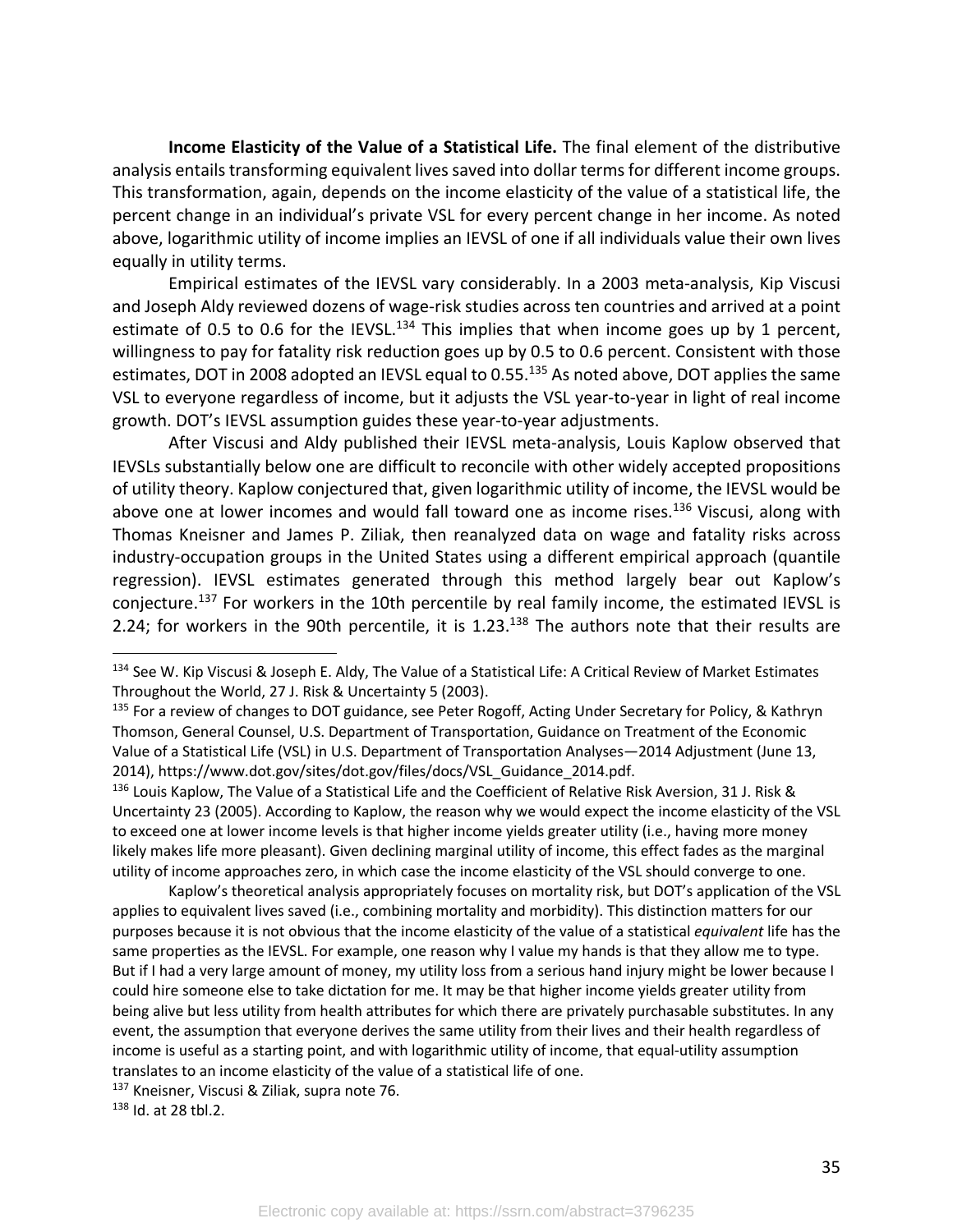broadly consistent with Kaplow's model.<sup>139</sup> Another study by Dora Costa and Matthew Kahn based on changes in wage-risk tradeoffs in the U.S. labor market from 1940 to 1980 similarly finds an IEVSL well above one (in the range of 1.5 to 1.7). $140$ 

Citing these studies as well as Kaplow's theoretical work, the Department of Transportation updated its VSL guidance in 2013 to use an IEVSL of 1.0 going forward.<sup>141</sup> Since DOT uses the same VSL for everyone regardless of income, the policy effect of this update is not that DOT favors rich people's lives more than poorer people's lives, but that DOT values everyone's lives more as overall income rises. DOT's estimate of the IEVSL nonetheless allows us to project how the agency *would* calculate the benefits of the rear visibility rule for different income groups if it applied the same income-elasticity assumption to its distributive analysis as it uses for its annual updating.

**Results.** Figure 1 illustrates benefits and costs of the rear visibility rule across the income distribution, with the above assumptions and an IEVSL equal to one. To make interpretation easier (given different household sizes across the income distribution), all figures reflect costs and benefits in *per capita* terms. The three cost curves reflect alternative assumptions regarding the installation cost of cameras. Vertical lines reflect quintile bounds calculated by the Census Bureau (\$20,000 for the bottom quintile; \$38,000 for the second quintile, \$61,500 for the third quintile, and \$100,029 for the fourth quintile). All figures are in 2010 dollars.<sup>142</sup>

Two observations emerge from Figure 1. First, while costs and benefits both rise with income, the benefits curve (in blue) is much steeper than the cost curves (red). Second, under all three cost assumptions, individuals at the bottom (left side) of the income distribution are made worse off by the rule and individuals at the top (right side) of the income distribution are made better off. The rear visibility rule thus appears to be a "regressive" regulation insofar as it redistributes from the very poor to the very rich—with households in the middle experiencing either positive or negative net benefits depending upon installation-cost assumptions.

 $139$  Id. at 19.

<sup>140</sup> Dora L. Costa & Matthew E. Kahn, Changes in the Value of Life, 1940-1980, 29 J. Risk & Uncertainty 159 (2004); see also Ted R. Miller, Variations Between Countries in Values of a Statistical Life, 34 J. Transport Econ. & Pol'y 169 (2000) (income elasticity of the VSL between 0.85 and 1.00).

<sup>141</sup> Moran & Monje, Guidance on the Treatment of the Economic Value of a Statistical Life (VSL) in U.S. Department of Transportation Analyses—2016 Adjustment, supra note 31, at at 8-9. As of 2016, EPA was reconsidering its own estimates of the income elasticity of the VSL. See Staff of the EPA Office of Air & Radiation & Office of Policy, Recommended Income Elasticity and Income Growth Estimates: Technical Memorandum (Feb. 25, 2016),

https://yosemite.epa.gov/sab/sabproduct.nsf/36a1ca3f683ae57a85256ce9006a32d0/0CA9E925C9A702F285 257F380050C842/\$File/Income+Elasticity+Technical+Memorandum\_final\_2\_5\_16\_docx.pdf (articulating one approach that would yield a central-estimate IEVSL of 0.7 and another approach that would yield a centralestimate IEVSL of 1.1). As of this writing, the review process does not appear to have culminated. <sup>142</sup> U.S. Census Bureau, Table H-1: Income Limits for Each Fifth and Top 5 Percent of All Households: 1967 to 2019 (last visited Oct. 10, 2020), https://www2.census.gov/programs-surveys/cps/tables/timeseries/historical-income-households/h01ar.xlsx.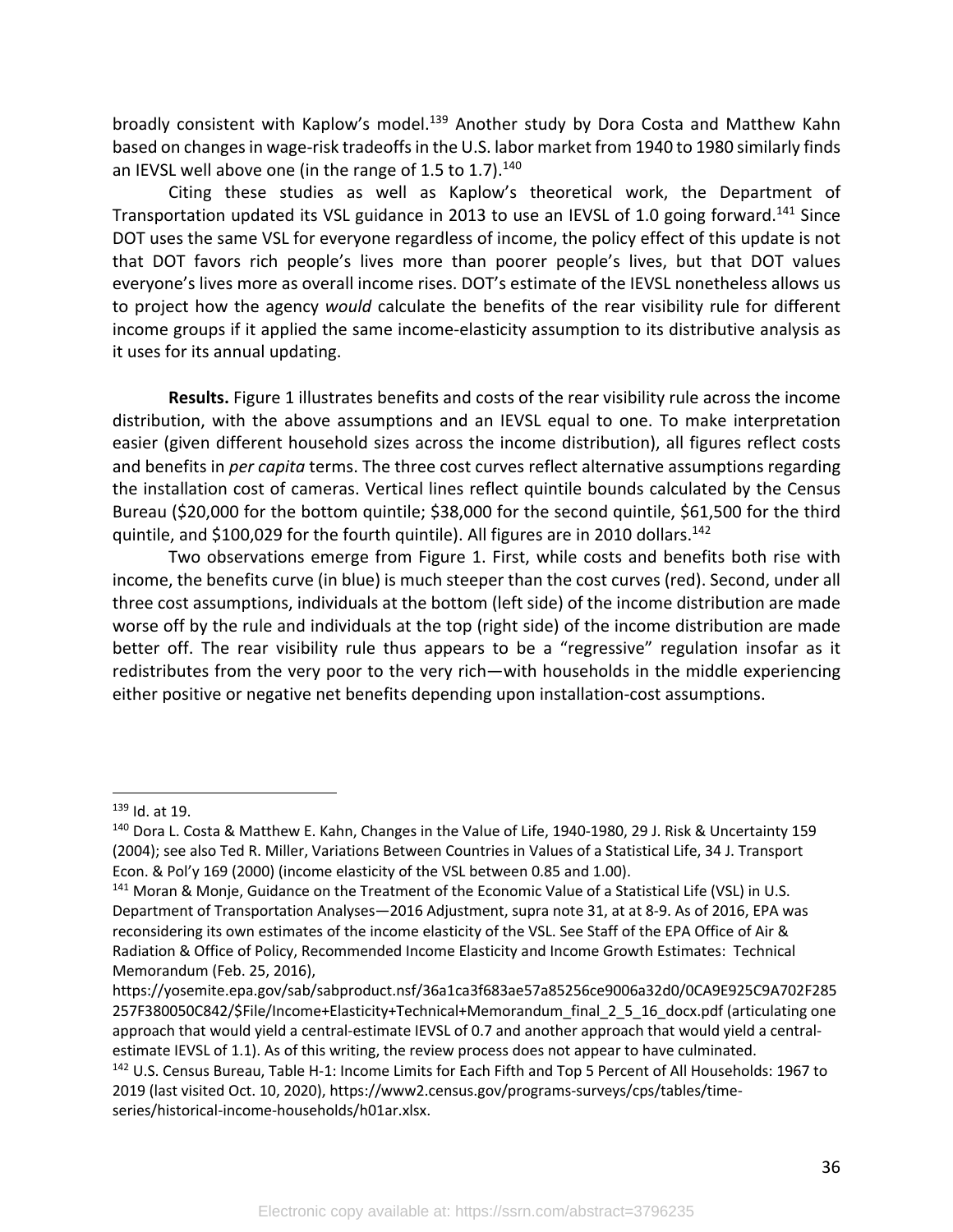**Figure 1. Benefits and Costs of Rear Visibility Rule, by Household Income (2010\$); Income Elasticity of the Value of a Statistical Life = 1**



As noted above, the hard weighted approach to CBA would evaluate the rear visibility rule not based on an impressionistic assessment of its progressivity or regressivity, but based on a more formal weighted-welfare-unit analysis. To make results more easily interpretable, I will use welfare weights that are the ratio of mean household income to actual income (rather than one over actual income, which would yield an inordinate number of decimal points.) According to the Census Bureau, mean household income in 2010 was approximately \$67,000.143 So, for example, a household with income of \$10,000 would have a weight of 6.7, and a \$1 gain to that household would count for 6.7 weighted welfare units. Likewise, a household with income of \$100,000 would have a weight of 0.67, and a \$1 gain to that household would count for 0.67 weighted welfare units.

To illustrate the difference between the hard weighted approach and status quo CBA, Figure 2 shows weighted net benefits and unweighted net benefits for households across the income distribution, using an IEVSL of one to calculate benefits, and based on the midpoint estimate of costs (i.e., 50 percent of vehicles are already equipped with display screens). Vertical lines again delineate quintile boundaries. Figure 2 graphically emphasizes the fact that under a weighted approach, net costs to lower-income households count for much more in the aggregate analysis than net benefits to higher-income households.

<sup>&</sup>lt;sup>143</sup> U.S. Census Bureau, Table H-5: Race and Hispanic Origin of Householder--Households by Median and Mean Income: 1967 to 2019 (last visited Oct. 10, 2020), https://www2.census.gov/programssurveys/cps/tables/time-series/historical-income-households/h05.xlsx (data for all races).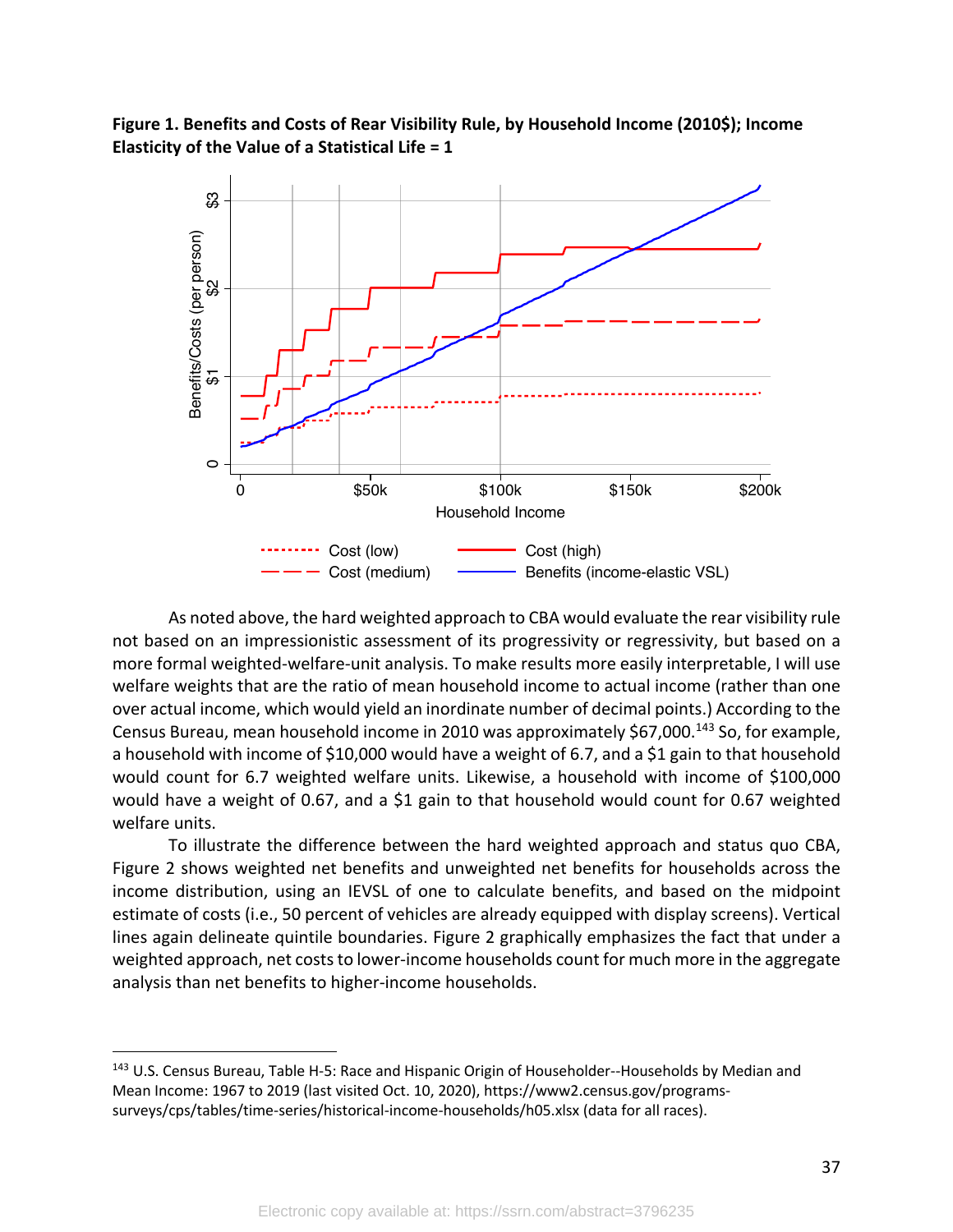**Figure 2. Weighted (welfare unit) and Unweighted (\$) Net Benefits of Rear Visibility Rule, by Household Income; Midpoint Cost Assumption; Income Elasticity of the Value of a Statistical Life = 1**



To assess whether weighted and unweighted CBA would ultimately recommend the rule, one more piece of information is needed: how income is distributed across the population. Based on income data from the 2010 Census,<sup>144</sup> the verdict under weighted CBA is reasonably clear: the net effect of the rule, in weighted welfare unit terms, is negative (-204 million weighted welfare units across the population). Textbook CBA yields the quantitative equivalent of a hung jury (-\$9 million, which—given the imprecision of estimates—amounts to a finding that costs and benefits roughly balance out).

How would this analysis change if DOT used weighted CBA with equal dollar VSLs rather than income-elastic VSLs? In other words, what if we assigned a \$10.5 million VSL to everyone but still performed a distributive analysis? The short answer is that everything would change. Indeed, key conclusions would reverse 180 degrees. Costs and benefits still would increase with income, but now, costs would increase more quickly than benefits. The upshot would be that the rule generates net *benefits* at the low end of the income distribution under all cost assumptions and net *costs* for the highest-income groups under all but the most optimistic cost assumptions.

<sup>144</sup> U.S. Census Bureau, Table H-3: Mean Household Income Received by Each Fifth and Top 5 Percent: 1967 to 2019 (last visited Oct. 10, 2020), https://www2.census.gov/programs-surveys/cps/tables/time-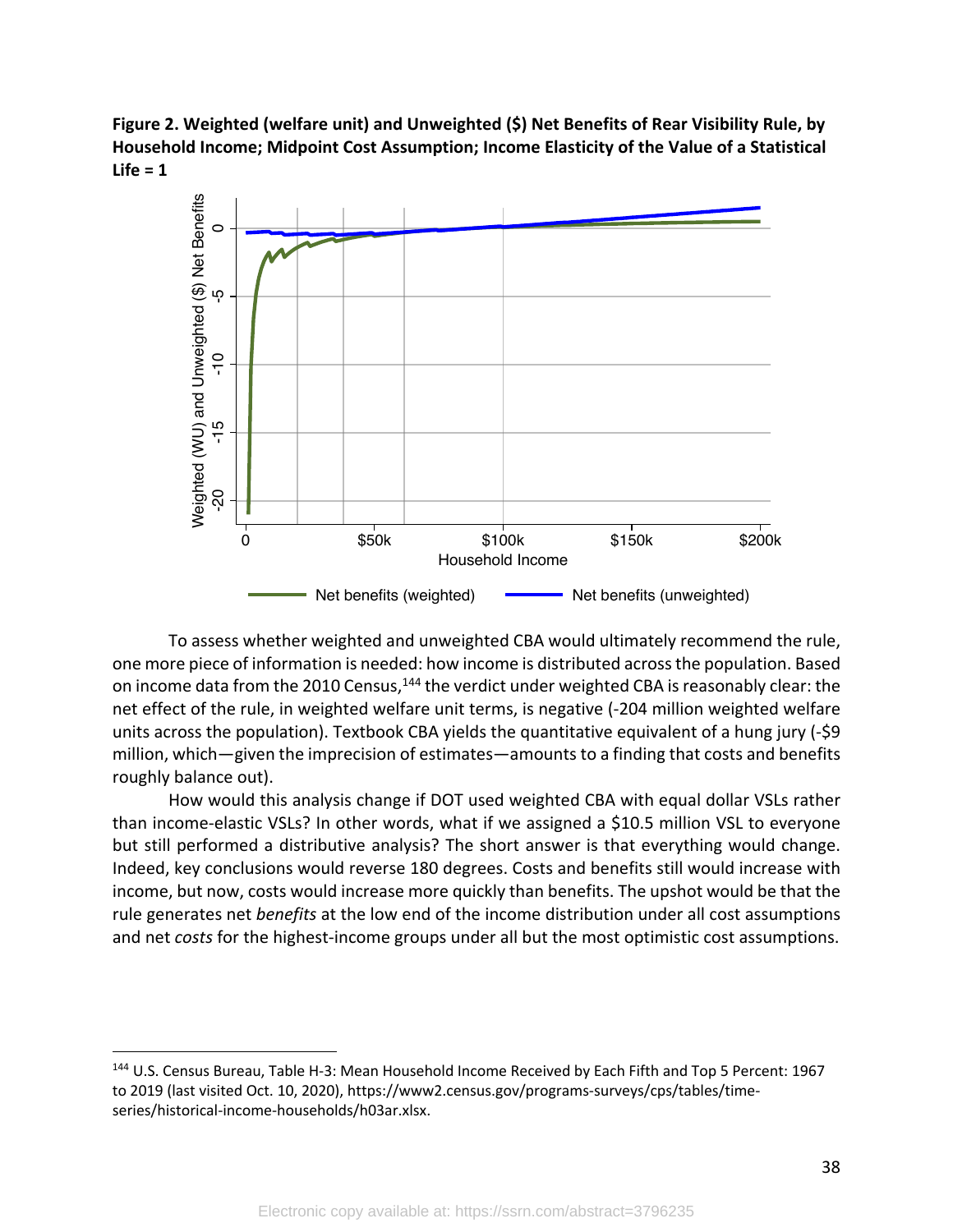**Figure 3. Benefits and Costs of Rear Visibility Rule, by Household Income (2010\$); Equal Dollar (Population Average) Values of a Statistical Life**



The effects of using equal dollar (population average) VSLs appear even more dramatic when costs and benefits are calculated in weighted welfare units (Figure 4). The gains to households in the bottom two quintiles swamp losses in welfare-unit terms elsewhere in the distribution. Using the midpoint cost assumption, the net welfare effect of the rule is a *gain* of 56 million weighted welfare units across the population. Weighted CBA with equal dollar VSLs provides the exact opposite recommendation from the one we reached above.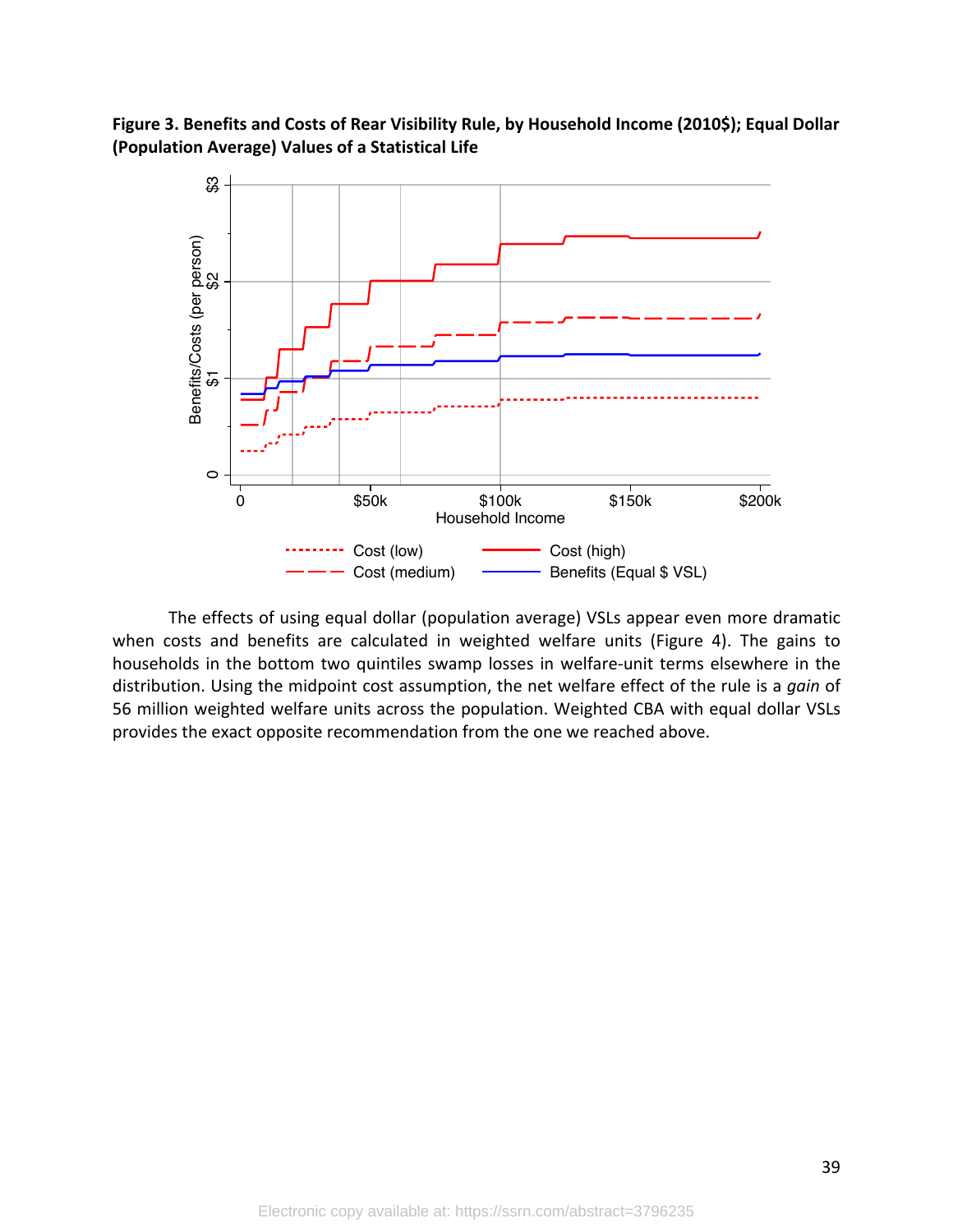**Figure 4. Weighted (welfare unit) and Unweighted (\$) Net Benefits of Rear Visibility Rule, by Household Income; Midpoint Cost Assumption; Equal Dollar (Population Average) Values of a Statistical Life**



In sum, based on NHTSA and DOT's own data and assumptions (including the assumption that the IEVSL equals one), the rear visibility rule appears to fare worse under a soft or hard weighted analysis than under an unweighted analysis. Importantly, though, this verdict hinges entirely on the income elasticity of the VSL. Distributive analysis with equal dollar VSLs for everyone (i.e., an IEVSL equal to zero) will lead to diametrically opposite results. How to calculate VSLs across income groups will have enormously important implications for the weighted-CBA enterprise.

## **D. Practical Implications**

How would NHTSA's decision have changed if the agency incorporated distributive objectives into its CBA—either through hard weighted CBA or through consideration of distributive effects as a soft variable—while maintaining its assumption that the IEVSL equals one? Here we are in the land of speculation, but we can imagine at least three possible agency responses.

First, and least likely, NHTSA might have adopted an explicitly *income-differentiated regulation*. For example, NHTSA might have said that the rearview camera requirement applies only to cars purchased by consumers with incomes over a certain threshold. It is rather doubtful, though, that the agency would have had statutory authority to draw such a distinction. The enabling statute, the Caremon Gulbransen Kids Transportation Safety Act, authorized NHTSA to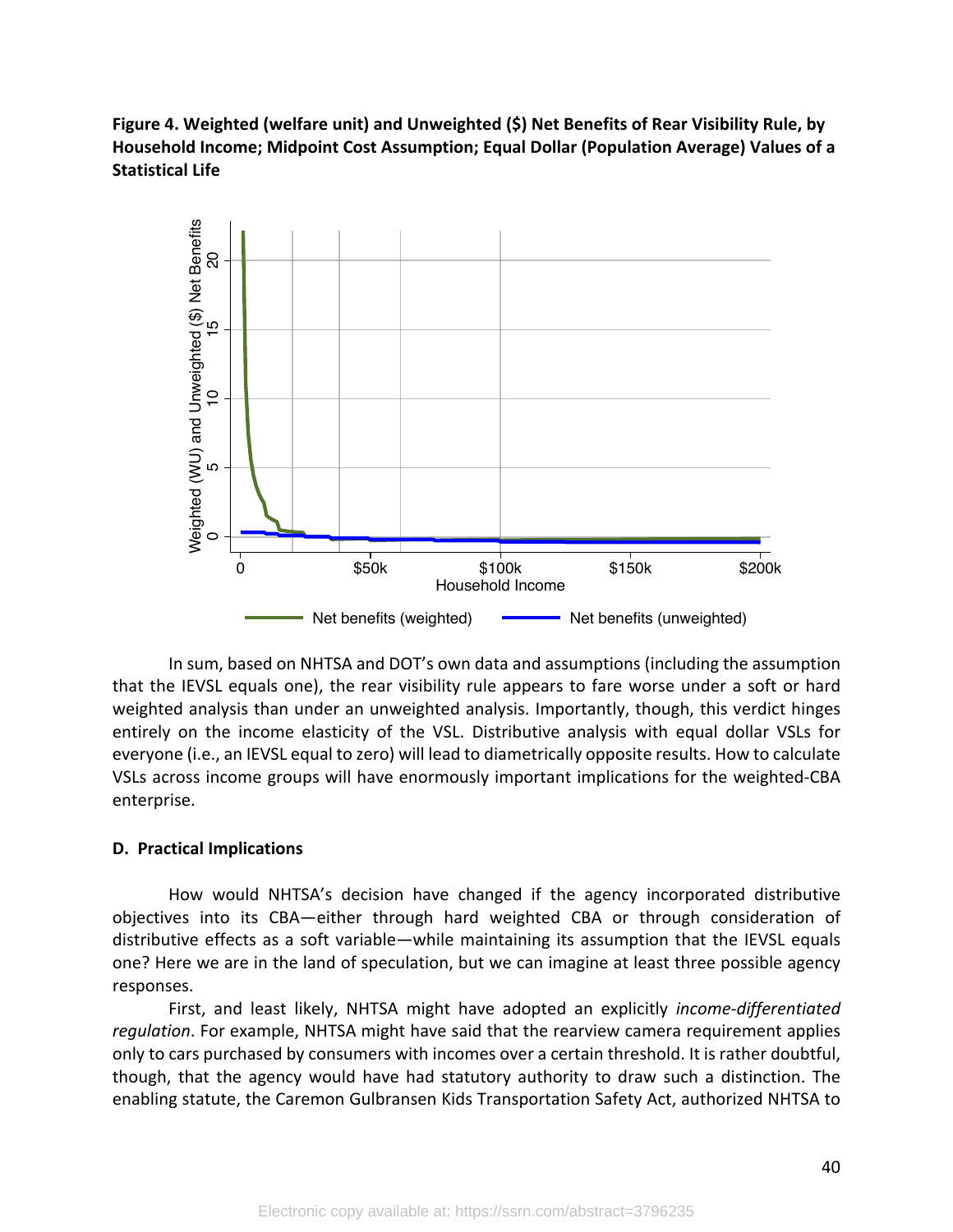"prescribe different rules for different types of motor vehicles;"145 it did not authorize NHTSA to prescribe different rules for different types of drivers. Beyond the statutory authority question, an income-differentiated rule would be enormously difficult to enforce (would automobile dealers be required to check the Form 1040 individual income tax returns of their customers to verify income?). And a secondary market in camera-free cars would undermine any effort to limit those vehicles to low-income buyers.

Second, and somewhat more likely, NHTSA might have issued an *income-correlated regulation*—one that draws distinctions based on attributes associated with income rather than distinctions based directly on income. For example, 50 percent of SUV buyers have household incomes above \$75,000, versus only 43 percent of sedan and truck buyers.<sup>146</sup> In an attempt to exempt lower-income individuals from regulatory burdens, NHTSA might have issued a rear visibility regulation that applies to SUVs but not to sedans and trucks. Shifting from explicit income differentiation to income-correlated rules will substantially reduce the redistributive potential of regulations (the income profiles of SUV, sedan, and truck buyers are different, but not *that* different). Income-correlated regulations will, however, address some of the enforceability challenges arising from explicit income differentiation.

Third and finally, NHTSA might have adopted a generally applicable policy informed by redistributive considerations. For example, if NHTSA concluded that the rear visibility rule would impose inordinate costs on lower-income individuals, NHTSA might have decided not to issue any rearview camera requirement. This approach would mitigate some of the statutory and practical challenges arising from income-differentiated and income-correlated rules. But it would even further reduce the potential for meaningful redistribution.<sup>147</sup>

One can imagine arguments based on *State Farm* going in both directions. Advocates of distributionally weighted CBA might argue that agencies, when *not* accounting for distributive effects, "entirely fail[] to consider an important aspect of the problem." Or the argument could go in reverse: that Congress sets redistributive policy through the tax-and-transfer system and thus that an agency regulating on the basis of its own distributive judgments "has relied on factors which Congress has not intended it to consider." My own view is that, just as "[t]he Fourteenth Amendment does not enact Mr. Herbert Spencer's Social Statics," the Administrative Procedure Act does not enact Professor Paul Samuelson's Pure Theory of Public Expenditure. Cf. Lochner v. New York, 198 U.S. 45, 75 (Holmes, J., dissenting); Paul A. Samuelson, The

<sup>145</sup> Pub. L. No. 110-189, § 2(c), 122 Stat. at 640.

<sup>&</sup>lt;sup>146</sup> See New Buyer Demographics 2020 (Updated), Hedges & Co.,

https://hedgescompany.com/blog/2019/01/new-car-buyer-demographics-2019 (last visited Oct. 16, 2020). <sup>147</sup> An interesting question for administrative law scholars is whether even the third approach would survive judicial review. Could NHTSA get away with saying that it was adopting or not adopting a rule primarily because of distributive concerns?

NHTSA motor vehicle safety standards—like other agency rules—are subject to the criteria set forth in the Supreme Court's decision in *Motor Vehicle Manufacturers Association of the United States v. State Farm Mutual Automobile Insurance Co.*, 463 U.S. 29 (1983), which provides a gloss on the Administrative Procedure Act's "arbitrary and capricious" standard. 5 U.S.C. 706(2)(A) (court shall hold unlawful and set aside agency action found to be "arbitrary, capricious, an abuse of discretion, or otherwise not in accordance with law"). The Court in *State Farm* emphasized that "[t]he scope of review under the 'arbitrary and capricious' standard is narrow and a court is not to substitute its judgment for that of the agency." 463 U.S. at 43. The Court noted, though, that "[n]ormally, an agency rule would be arbitrary and capricious if the agency has relied on factors which Congress has not intended it to consider" or "entirely failed to consider an important aspect of the problem." Id.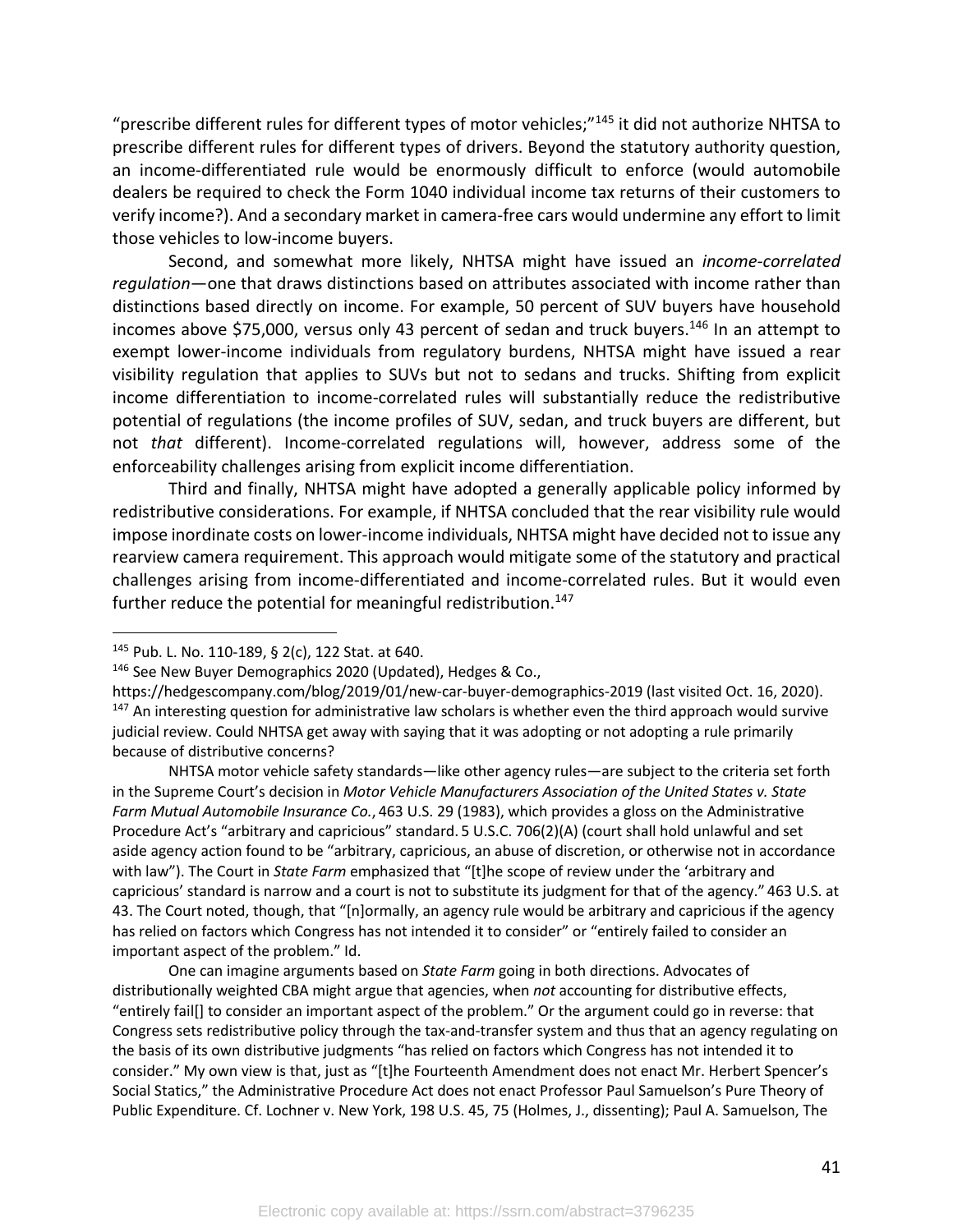Weighted CBA with equal dollar VSLs, by contrast, would encourage adoption of the rule with no exemptions or carveouts. That is, it would offer exactly the opposite recommendation of weighted CBA with income-elastic VSLs. While it may seem superficially attractive to maintain equal dollar VSLs for all income groups, note that the prescription generated by weighted CBA with equal dollar VSLs leaves lower-income individuals worse off under standard economic reasoning (and, indeed, commonsense intuition).

Textbook CBA (i.e., unweighted CBA with income-elastic VSLs) would potentially favor the first or the second approach. Textbook CBA typically favors rules that require lower-income individuals to purchase less safety. But once one decides to issue a generally applicable rule, textbook CBA does not provide a reason for prioritizing lower-income individuals' interests over higher-income individuals' interests. For rules that apply on a population-wide basis, like the rear visibility rule, textbook CBA and status quo CBA largely align (though they may diverge if, for example, a disproportionate number of lives saved by a regulation are in higher-income or lowerincome groups). $148$ 

In sum, the practical implications of distributionally weighted CBA for the rear visibility rule would be significant. Weighted CBA with income-elastic VSLs would make it much harder for NHTSA to justify the rule. (Weighted CBA with equal dollar VSLs would make it much easier.) The next section considers whether weighted CBA would have similarly profound effects on other lifesaving regulations.

#### **E. Generalizability**

To what extent are the conclusions of the rear visibility rule case study generalizable to other important environmental, health, and safety regulations? This section seeks to shed light on that question. It suggests that the rear visibility rule is not a one-off, though determining just how many major federal regulations would flunk weighted CBA with income-elastic VSLs will require a case-by-case analysis beyond a single study's scope.

Before diving into the details, a crucial caveat is in order. Distributive analysis is difficult. One cannot glance casually at a rule and guesstimate its distributive effects very accurately. This is so for at least three reasons.

The first and most obvious reason is lack of data. Because agencies generally don't analyze the effects of their regulations across income groups, they usually don't collect the sort of information we would need for a comprehensive distributive analysis. For example, in the rear visibility case, NHTSA's Special Crash Investigations (SCI) program probed 50 backover crash cases, gathering information that later helped the agency assess whether the crash could have been avoided by rearview cameras.  $149$  The agency's summation of its SCI findings, though,

Pure Theory of Public Expenditure, 36 Rev. Econ. Studies 387 (1954) (intellectual foundation for textbook CBA). So even though I ultimately don't think agencies should apply hard or soft distributional weights, I don't think the APA and *State Farm* categorically preclude those approaches.

<sup>&</sup>lt;sup>148</sup> Here, there is actually a slight difference between textbook CBA and status quo CBA. With midpoint cost assumptions, the rule generates net costs of \$9 million under textbook CBA and net costs of \$37 million under status quo CBA. The gap—which is quite small within the scheme of a rule this size—emerges because equivalent lives saved skew modestly toward the higher end of the income distribution. <sup>149</sup> See Final RIA, supra note 109, at 34-43.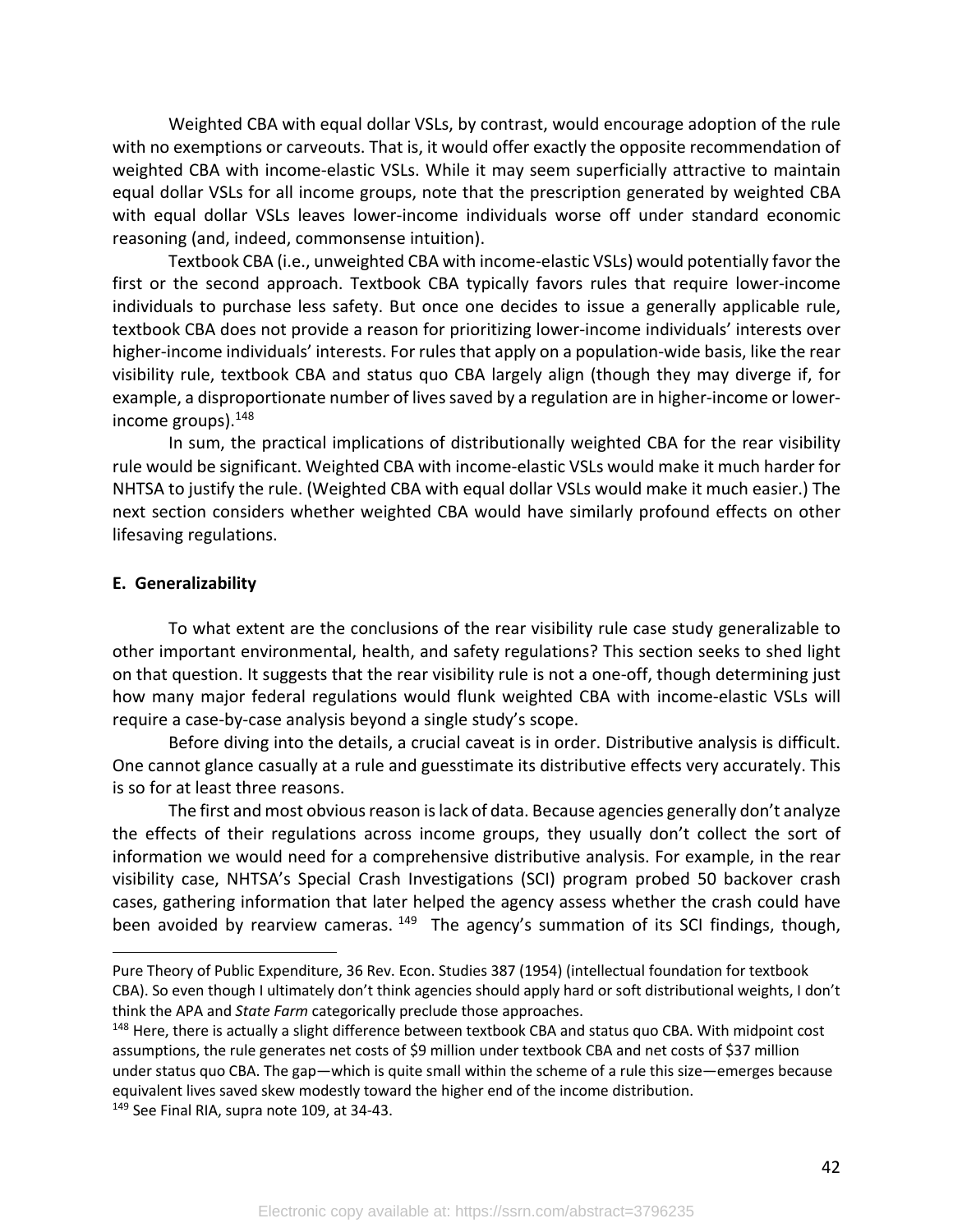included no information on the income of the driver or victim. After-the-fact distributive analyses of other rules are likely to encounter similar data limitations.

Second, the ultimate incidence of regulatory costs will not always be apparent even when the immediate incidence is clear. Motor vehicle safety standards are somewhat special in this respect because we have theoretical and empirical reasons to believe that manufacturers will pass costs through to consumers.<sup>150</sup> In other cases, though, it will be much harder to determine whether costs will be passed through and if so, to whom. For example, who bears the cost of DOT's 2003 rule limiting the number of consecutive hours that commercial motor vehicle drivers can work without a break?151 Do owners of transportation companies pass on those costs to drivers in the form of lower total wages, or do they pass on the costs to customers in the form of higher prices, or do they bear the costs themselves in the form of narrower profit margins? The answer is not obvious, and the results of any distributive analysis will almost certainly depend on whether costs are borne by working-class truck drivers<sup>152</sup> or by shareholders of United Parcel Service and Federal Express.

Third, and symmetrically, just as the incidence of regulatory costs may be opaque, the incidence of regulatory benefits may be difficult to discern. For example, local environmental improvements are likely to raise property values in affected areas, benefiting homeowners but potentially pushing up rents.<sup>153</sup> Nearly half of households with below-median family incomes are renters,<sup>154</sup> and the rate of renting is much higher (above 80 percent) among households in poverty who receive public assistance.<sup>155</sup> The interaction with rents poses the possibility that pollution control and hazard remediation will lead to "environmental gentrification," displacing poorer residents of neighborhoods where environmental quality has improved.<sup>156</sup>

All this is to say that without careful case-by-case analysis, broad generalizations about the distributive effects of environmental, health, and safety regulations are highly hazardous. With that caveat in mind, though, we can make three limited observations.

<sup>&</sup>lt;sup>150</sup> See supra notes 123-125 and accompanying text.

<sup>151</sup> See 68 Fed. Reg. 22,456, 22,456-57 (Apr. 28, 2003) (limiting drivers to 11 hours of driving in their first 14 hours on a shift, after which they must take at least 10 hours off before driving again). For subsequent history, see Public Citizen v. Fed. Motor Carrier Safety Admin., 374 F.3d 1209 (D.C. Cir. 2004) (vacating rule); . Transportation Extension Act of 2004, Part V, Pub. L. No. 108-310, § 7(f), 118 Stat. 1144, 1154 (temporarily reinstating rule); 70 Fed. Reg. 49,978, 49,980 (Aug. 25, 2005) (readopting rule).

<sup>&</sup>lt;sup>152</sup> According to the Bureau of Labor Statistics, median pay for heavy and tractor-trailer truck drivers in 2019 was \$45,260 per year. For delivery truck drivers, it was \$32,020. See U.S. Bureau of Labor Statistics, Occupational Outlook Handbook, https://www.bls.gov/ooh (last updated Sept. 1, 2020).

<sup>&</sup>lt;sup>153</sup> See Jacob L. Vigdor, Does Environmental Remediation Benefit the Poor?, in The Political Economy of Environmental Justice 52, 53 (Spencer Banzhaf ed., 2012).

<sup>154</sup> U.S. Census Bureau, Quarterly Residential Vacancies and Homeownership 10 tbl.8 (July 28, 2020), https://www.census.gov/housing/hvs/files/currenthvspress.pdf.

<sup>155</sup> See H. Spencer Banzhaf & Eleanor McCormick, Moving Beyond Cleanup: Identifying the Crucibles of Environmental Gentrification, in The Political Economy of Environmental Justice 23, 23 (Spencer Banzhaf ed., 2012).

<sup>&</sup>lt;sup>156</sup> See id. at 24; National Environmental Justice Advisory Council, Unintended Impacts of Redevelopment and Revitalization Efforts in Five Environmental Justice Communities: Final Report (Aug. 2006),

http://www.epa.gov/compliance/ej/resources/publications/nejac/redev-revital-recomm-9-27-06.pdf.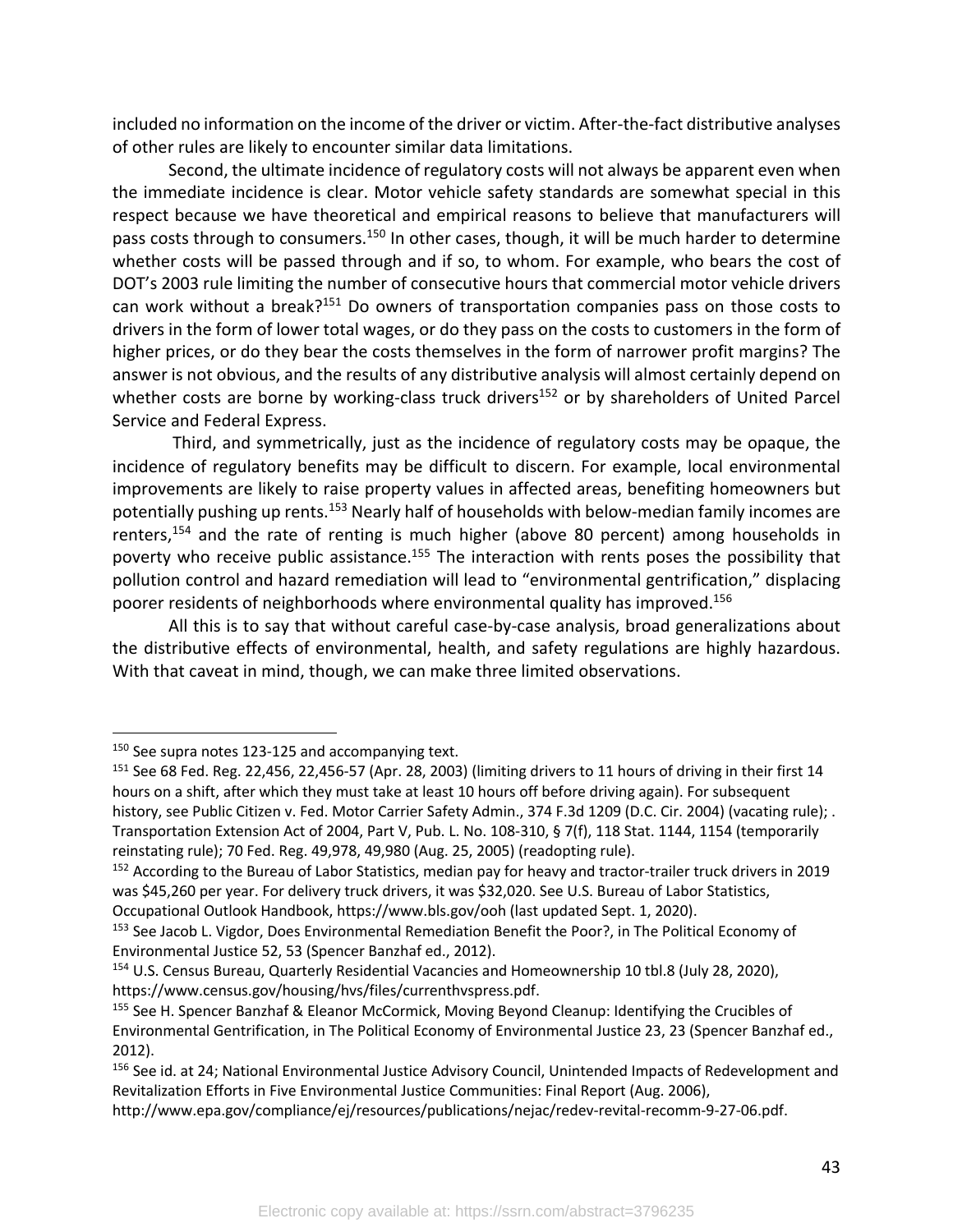First, as Dustin Chambers, Courtney Collins, and Alan Krause document, lower-income households spend larger shares of their incomes on goods and services in sectors subject to more intensive federal regulation.<sup>157</sup> This should not be terribly surprising. Food, healthcare, transportation, and utilities all are highly regulated industries. A household earning \$200,000 will likely spend more on (for example) food than a household earning \$20,000, but not 10 times more. Thus, the income elasticity of regulatory costs will generally be less than one (i.e., a 1 percent increase in household income will lead to less than a 1 percent increase in regulatory costs). Chambers, Collins, and Krause infer from this finding that regulations therefore have a "regressive" impact.<sup>158</sup> But of course, regulations generate benefits as well as costs, and we cannot reach definitive conclusions about the effects of regulations on different income groups without knowing something more about the distribution of benefits.

Second, with respect to motor vehicle safety standards specifically, there are strong reasons to believe that these regulations will fare worse under weighted CBA with income-elastic VSLs than under status quo or textbook CBA. Consider, for example, NHTSA's 2009 roof crush resistance rule, which the agency estimated would prevent 135 deaths and 1065 nonfatal injuries per year.<sup>159</sup> NHTSA projected that the cost per equivalent life saved would be between \$6.1 million and \$9.8 million,<sup>160</sup> which rendered the rule roughly breakeven according to the agency's then-current VSL estimate.<sup>161</sup> If a motor vehicle safety standard is breakeven overall, then it is very likely net negative for lower-income groups with below-average VSLs and net positive for higher-income groups with above-average VSLs. And with distributional weights inverse to income, the net costs to lower-income households would count for much more in the aggregate analysis. Similar observations apply to other close-call NHTSA rules, like the 2001 advanced air bags standard<sup>162</sup> and the 2007 side impact protection update.<sup>163</sup> Regulations that impose relatively constant costs across income groups in exchange for largely uniform lifesaving benefits will struggle to survive under weighted CBA with income-elastic VSLs.

Third, there is one area of regulation for which the literature on distributive effects is large: air pollution control. This literature yields two clear lessons with ambiguous implications. One robust funding is that the costs of air pollution control are larger as a proportion of income for lower-income households than for higher-income households.<sup>164</sup> In this sense, pollution

<sup>157</sup> See Dustin Chambers, Courtney A. Collins & Alan Krause, How Do Federal Regulations Affect Consumer Prices? An Analysis of the Regressive Effects of Regulation, 180 Pub. Choice 57 (2019).

<sup>158</sup> See id. at 81.

<sup>159</sup> 74 Fed. Reg. 22,348, 22,377 (May 12, 2009).

<sup>160</sup> Id. at 22,378 tbl.2.

<sup>&</sup>lt;sup>161</sup> At the time, DOT guidance specified a VSL of \$5.8 million. See id. at 22,377.

<sup>162</sup> 66 Fed. Reg. 65,376 (Dec. 18, 2001). Net benefits ranged from \$140 million to \$1.6 billion and net costs from \$400 million to \$2 billion. See supra Table 1.

<sup>&</sup>lt;sup>163</sup> 72 Fed. Reg. 51,907 (Sept. 11, 2007). Net benefits ranged from \$736 million to \$1.06 billion in 2001 dollars and net costs from\$401 million to \$1.05 billion. See supra Table 1. The rear visibility rule likely fares *better* in distributive analysis than other NHTSA motor vehicle safety standards because lower-income individuals who might not buy cars subject to the standards—nonetheless capture a share of external benefits. Many other NHTSA rules, like the roof crush resistance and side impact protection standards, generate benefits primarily for the driver and her passengers, not for other motorists, cyclists, and pedestrians.

<sup>164</sup> See, e.g., Sarah E. West, Distributional Effects of Alternative Vehicle Pollution Control Policies, 88 J. Pub. Econ. 735, 753-54 (2004) (modeling CAFE standards as a tax on new vehicles that are large and finding that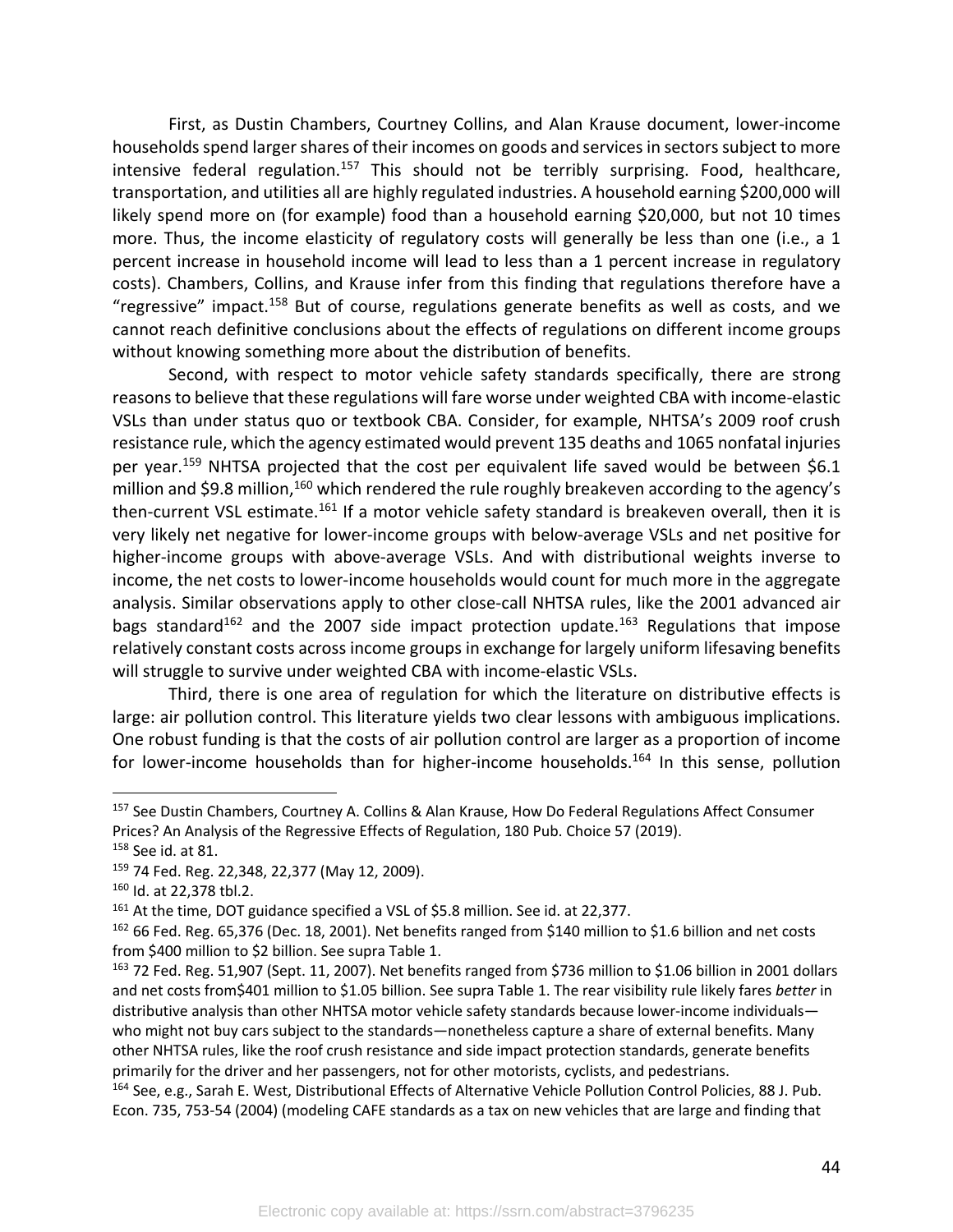controls are "regressive."165 A second finding is that lower-income groups suffer more from air pollution than higher-income groups.<sup>166</sup> Although evidence regarding the relationship between income and *exposure* to air pollution is mixed,<sup>167</sup> the effect of exposure on mortality and morbidity appears to be larger among lower-income groups.168 Possible explanations include that lower-income individuals are more likely to suffer from underlying medical conditions, are less likely to have healthcare access,  $^{169}$  and are less likely to have air conditioning.  $^{170}$ 

Only a few studies combine costs and benefits to assess the overall effect of air pollution control across income groups, with mixed results. $171$  Most recently, Akshaya Jha, Peter

<sup>167</sup> Compare Paul J. Brochu et al., Particulate Air Pollution and Socioeconomic Position in Rural and Urban Areas of the Northeastern United States, 101 Am. J. Pub. Health S224 (2011) (household income negatively associated with particulate matter levels in Northeast), with Zhengyan Li, David M. Konisky & Nikolaos Zirogiannis, Racial, Ethnic, and Income Disparities in Air Pollution: A Study of Excess Emissions in Texas, 14 PLoS One e0220696 (2019) (household income positively associated with particulate matter levels in Texas). <sup>168</sup> See Matthew J. Neidell, Air Pollution, Health, and Socio-Economic Status: The Effect of Outdoor Air Quality on Childhood Asthma, 23 J. Health Econ. 1209 (2004) (finding that the effect of air pollution on childhood hospitalizations for asthma is larger for children in lower-income households); Yan Wang et al., Long-Term Exposure to PM2.5 and Mortality Among Older Adults in the Southeastern United States, 28 Epidemiology 207 (2017) (finding stronger effect of particulate matter exposure on mortality among lower-income adults). <sup>169</sup> See Wang et al., supra note 168 (proposing lower baseline health and less access to health care services as explanations); Sabit Cakmaka, Robert E. Dales, Maria Angelica Rubio & Claudia Blanco Vidal, The Risk of Dying on Days of Higher Air Pollution Among the Socially Disadvantaged Elderly, 111 Envtl. Research 388 (2011) (suggesting that healthcare access, smoking rates, and exposure to co-pollutants such as occupational dust and fumes as explanations).

<sup>170</sup> See supra note 67 and accompanying text.

171 Compare David Harrison, Jr., Who Pays for Clean Air?: The Cost and Benefit Distribution of Federal Automobile Emission Controls 128-131 (1975) (finding that cost of automobile emission controls as a proportion of income is larger for lower-income households than for higher-income households, while distribution of benefits by income is less clear); Robert Dorfman, Incidence of the Benefits and Costs of Environmental Programs, 67 Am. Econ. Rev.: Papers & Proceedings 333, 337 tbl.2 (1977) (estimating benefits of pollution control based on self-reported willingness to pay and finding that pollution control imposes net costs on lower-income households and yields net benefits for higher-income households); and F. Reed Johnson, Income Distributional Effects of Air Pollution Abatement: A General Equilibrium Approach, 8 Atlantic Econ. J. 10 (1980) (finding that sulfur abatement policy in Sweden imposes net costs on low-income groups and yields net benefits for high-income groups), with Leonard P. Gianessi, Henry M. Peskin & Edward Wolff,

lower-income households would pay a larger proportion of their income than higher-income households); Sarah E. West & Roberton C. Williams III, Estimates from a Consumer Demand System: Implications for the Incidence of Environmental Taxes, 47 Envtl. Econ. & Mgmt. 535, 551 tbl.1 (2004) (finding that burden of gas tax as a proportion of income is higher for lower- and middle-income households than for households in the top quintile under a variety of demand-response scenarios); Sebastian Rausch, Gilbert E. Metcalf & John M. Reily, Distributional Impacts of Carbon Pricing: A General Equilibrium Approach with Micro-Data for Households, 33 Energy Econ. S20, S25 (2011) (noting that lower-income groups spend a larger fraction of their income on energy-intensive goods).

<sup>165</sup> See Richard J. Lazarus, Pursuing Environmental Justice: The Distributional Effects of Environmental Protection, 87 Nw. U. L. Rev. 787, 800 (1993) (summarizing literature up to that date).

<sup>166</sup> See Nicholas Z. Muller, Peter Hans Matthews & Virginia Wiltshire-Gordon, The Distribution of Income Is Worse Than You Think: Including Pollution Impacts Into Measures of Income Inequality, 13 PLoS ONE e019246 (2018) (finding that lower-income groups suffer larger health-related damages from air pollution, even though differences in exposure across income groups are relatively small).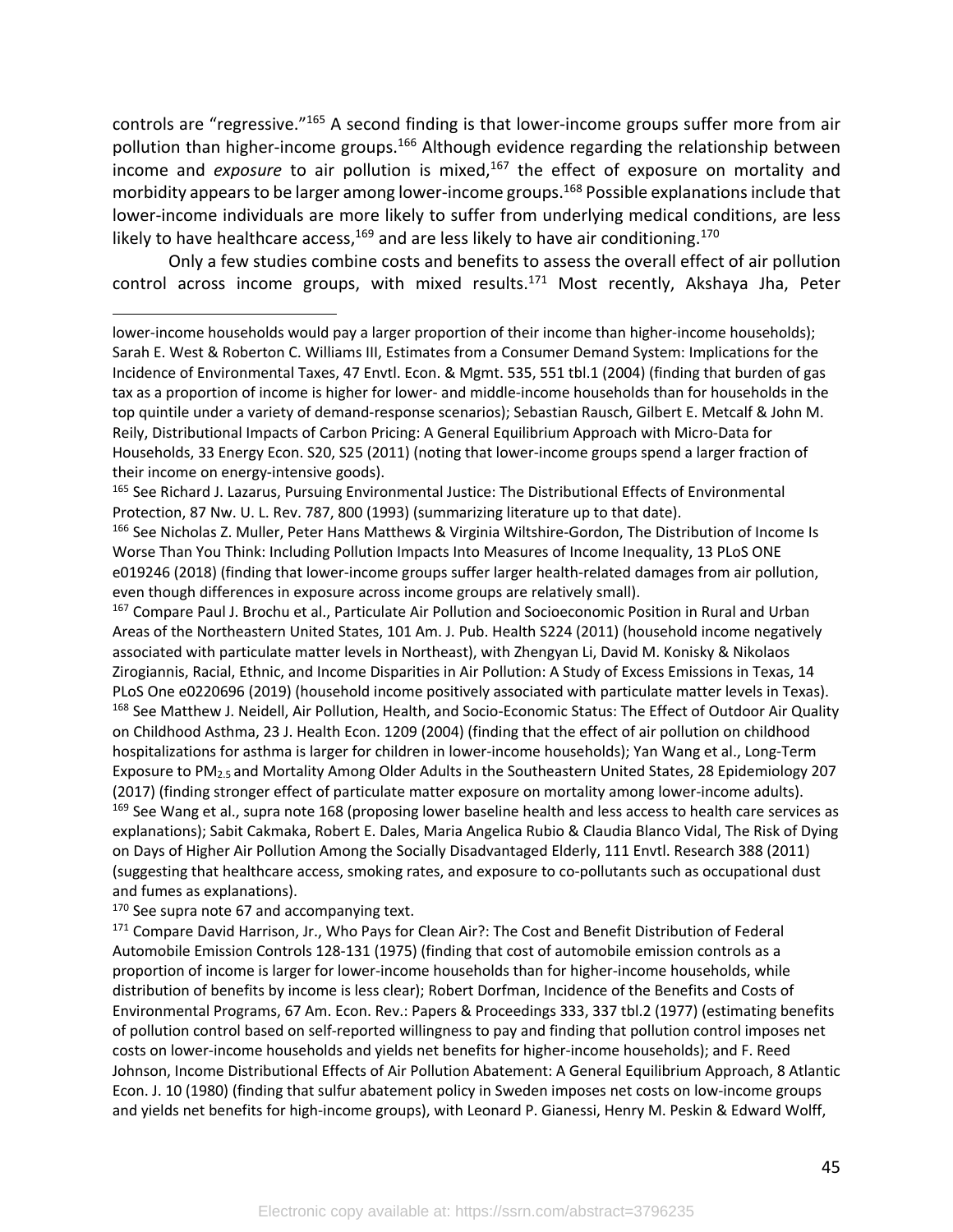Matthews, and Nicholas Muller examine the overall distributive effects of EPA's 2006 national ambient air quality standard for fine particulate matter<sup>172</sup> and its 2008 standard for ozone.<sup>173</sup> After adjusting income to account for pollution-related damages, the authors conclude that the two rules led to an increase in income inequality.<sup>174</sup> They explain that benefits "accrue disproportionately to cities, which tend to have higher income on average than rural areas."<sup>175</sup>

These findings do not mean that EPA air quality standards will necessarily flunk distributionally weighted CBA. At least for the highest-cost EPA regulations, $176$  benefits so overwhelmingly exceed costs that these regulations might survive CBA even under the most unfavorable approach.<sup>177</sup> Statutory limits on the consideration of costs in the setting of national ambient air quality standards also might ensure that the rules survive intact even if weighted CBA recommends that they be modified.178 Benefits and costs for motor vehicle safety standards tend to be somewhat less lopsided, though, and so the potential for distributive analysis to tip the balance is greater there. Moreover, NHTSA is not prohibited from considering costs in setting federal motor vehicle safety standards, so it would have more leeway to adjust those standards in light of redistributive objectives.

In sum, there are strong reasons to believe that the rear visibility rule is not a one-off instance of a regulation that would fare worse under standard weighted CBA than under status quo CBA. At the same time, not every major federal environmental, health, or safety rule will share the same distributive properties. Thus the claim here is not that weighted CBA with incomeelastic VSLs will doom every lifesaving rule in Table 1: each regulation requires its own analysis.

The Distributional Effects of Uniform Air Pollution Policy in the United States, 93 Q. J. Econ. 281, 294-95 tbl.VI (1979) (finding that industrial air pollution controls impose net costs on higher-income households and generate net benefits for lower-income households, while automobile emissions controls impose net costs on all income groups); Matthew E. Kahn, The Beneficiaries of Clean Air Act Regulation, 24 Regulation 34, 38 (2001) ("[I]t appears that regulation under the Clean Air Act has helped, and not economically harmed, the 'have nots.'").

<sup>172</sup> 71 Fed. Reg. 61,144 (Oct. 17, 2006).

<sup>173</sup> 73 Fed. Reg. 16,436 (Mar. 27, 2008).

<sup>&</sup>lt;sup>174</sup> Akshaya Jha, Peter H. Matthews, and Nicholas Z. Muller, Does Environmental Policy Affect Income Inequality? Evidence from the Clean Air Act, 109 AEA Papers and Proceedings 271, 273 tbl.1 (2019).

<sup>175</sup> See id. at 274-75.

<sup>176</sup> See supra Table 1.

<sup>&</sup>lt;sup>177</sup> With the one exception of the NAAQS for lead, the low end of the benefits range exceeds the high end of the cost range for all the rules issued by the EPA alone in Table 1.

<sup>&</sup>lt;sup>178</sup> The Clean Air Act requires EPA to set primary NAAQS at levels that, "allowing an adequate margin for safety, are requisite to protect public health." 42 U.S.C. § 7409(b)(1). The Supreme Court, in the 2001 case *Whitman v. American Trucking Associations*, interpreted that language to prohibit EPA from considering "implementation costs" in setting NAAQS. 531 U.S. 457, 486 (2001). In theory, EPA might argue that poverty and income inequality generate negative health effects, and so income redistribution—by reducing poverty and inequality—thereby serves to "protect public health." See, e.g., Eric Neumayer & Thomas Plümper, Inequalities of Income and Inequalities of Longevity: A Cross-Country Study, 106 Am. J. Pub. Health 160, 160 & nn.5-8 (2016) (compiling sources); Beth C. Truesdale & Christopher Jencks, The Health Effects of Income Inequality: Averages and Disparities, 37 Annual Rev. Pub. Health 413 (2016). But it is somewhat doubtful that the courts would effectively allow EPA to undo *Whitman* by reframing cost considerations as poverty reduction.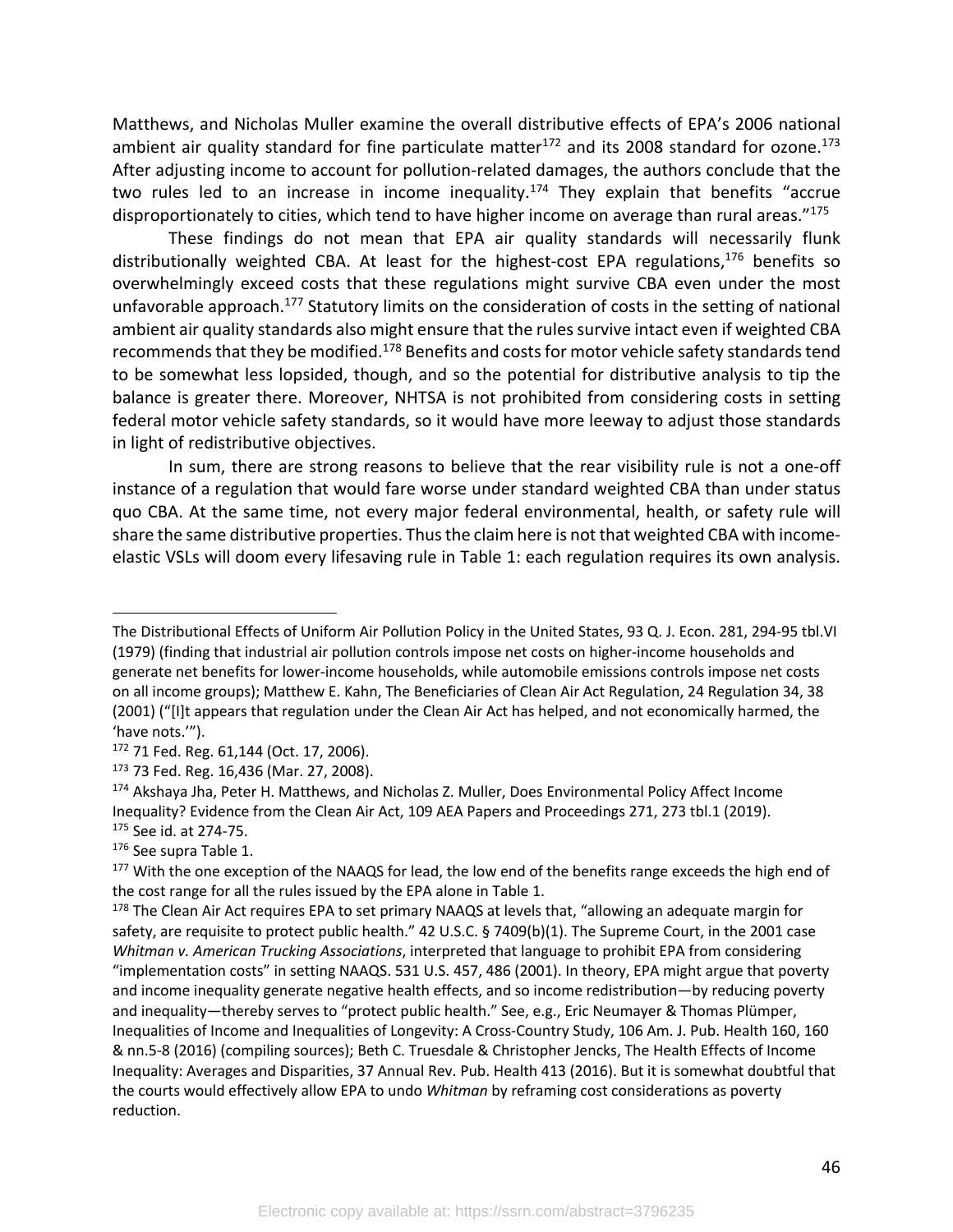Weighted CBA with income-elastic VSLs likely would, though, swing the scales in a number of cases—particularly in motor vehicle and other product safety contexts.

### **IV. Normative Implications**

This part shifts from a descriptive register to a normative one. It takes up two questions: first, whether CBA should retain its commitment to equal dollar VSLs at all income levels, and second, whether CBA should continue to be unweighted (i.e., distribution neutral). The analysis in this part operates as a sort of meta-cost-benefit analysis—cost-benefit analysis about how we should do cost-benefit analysis. Meta-CBA, like first-order CBA, entails difficult choices among imperfect options. I ultimately come down on the side of the status quo—unweighted CBA with equal dollar VSLs—though reasonable minds may differ. While I hope to convince readers of the bottom-line result, the primary purpose of this part is not to win converts but to make tradeoffs transparent.

The meta-cost-benefit analysis proceeds in four parts. Section IV.A considers whether the choice among the various approaches to CBA can be resolved on ethical grounds. For the most part, the answer appears to be no. Even if we take it as a given that the government must accord equal value to all lives, alternatives to status quo CBA still vindicate the equal-value-for-all-lives principle—they just define value in welfare-unit rather than dollar terms. Section IV.B examines expressivist arguments for the various approaches. It considers whether the use of income-elastic VSLs in an unweighted or weighted analysis might communicate disrespect for low-income individuals—either through the procedures employed or the policies prescribed. This is, I think, a real cause for concern, though I will suggest some ways that practitioners of CBA might be able to use income-elastic VSLs while mitigating expressive harms. Section IV.C examines the different informational burdens imposed by various approaches to CBA. An advantage of the status quo approach—unweighted CBA with equal dollar VSLs—is that it significantly economizes on information costs. Section IV.C also considers how the informational burdens of alternative approaches would interact with other agency and executive-branch policy priorities. Section IV.D looks to the tax system. It argues that the executive branch has a number of options apart from distributionally weighted CBA that would allow a President to achieve distributive objectives much more effectively.

## **A. "Equal Value for All Lives"?**

For some readers, the question of whether we should assign equal values to the lives of rich people and poor people may seem straightforward. As Deborah Hellman writes (though not in the CBA context), the "equal moral worth of all persons" is a "bedrock moral principle." $179$ There is, to be sure, a distinction between assigning different VSLs to different people and ascribing different moral worth to different people.<sup>180</sup> But even assuming that "equal value for

<sup>179</sup> Deborah Hellman, When Is Discrimination Wrong? 6 (2008).

<sup>180</sup> See Benjamin Eidelson, Comment, Kidney Allocation and the Limits of the Age Discrimination Act, 122 Yale L.J. 1635, 1647 (2013).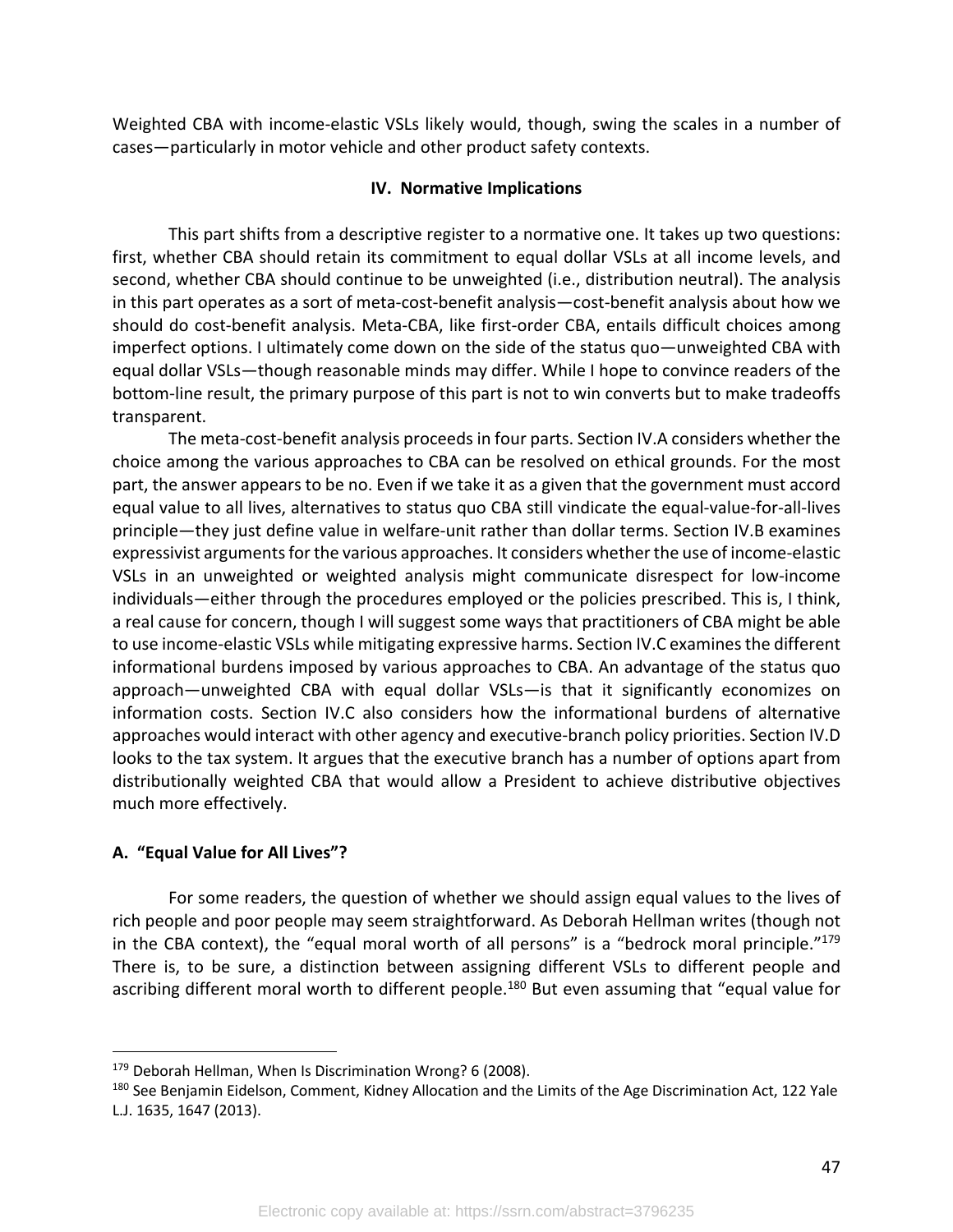all lives" (or "equal value for all life-years") is a moral or ethical mandate, that won't resolve the debate here (except perhaps to further rule out one already-unattractive option).

A modification of philosopher Philippa Foot's famous trolley problem will serve to motivate the discussion.<sup>181</sup> Imagine that the driver of a runaway trolley can only steer from one track to another. On one track are 99,999 average Americans and on the other track is the CEO of the world's most valuable company, with an income 100,000 times the average American's. Let's say that the trolley company is state-owned, the driver is a government employee, and (notwithstanding the fact that she is steering a runaway trolley) the driver has the wherewithal amidst all of this to realize that the lone man is the world's richest person. Should the driver direct the trolley so that it hits the 99,999 average Americans (whose combined income-elastic VSLs are \$999.99 billion) and avoids the CEO (whose income-elastic VSL is \$10 million x 100,000  $=$  \$1 trillion)?

The question seems to be self-answering. One virtue of status quo CBA is that it gets the modified trolley problem "right," in the sense that it saves the 99,999 average Americans. But status quo CBA is not the only approach that yields this outcome. Distributionally weighted CBA with the standard assumptions (i.e., weights inverse to income and an IEVSL equal to one) does too. The average American's distributional weight is one and her VSL is \$10 million, so the value of saving 99,999 average Americans is 999.99 billion welfare units. The CEO with an income 100,000 times the average American's receives a distributional weight of 1/100,000; with an income-elastic VSL of \$1 trillion, the value of saving his life is 10 million welfare units. Distributionally weighted CBA with the standard assumptions easily chooses the 99,999 average Americans over the CEO. It just does so with an extra arithmetic step.

On first glance, textbook CBA would appear to yield a different result. The CEO's incomeelastic VSL of \$1 trillion trumps the 99,999 average Americans' aggregate VSLs of \$999.99 billion. The hypothetical is concededly contrived, but textbook CBA's answer to the hypothetical still seems startling.

On further inspection, though, it is not so clear that textbook CBA really would favor the CEO over the 99,999 others. To see why, let's posit that utilitarianism is the correct approach to normative analysis. When utility is logarithmic in income, weighted CBA with the standard assumptions is an implementation of utilitarianism. And recall that weighted CBA with the standard assumptions yields equal values for all lives in welfare-unit terms.

Now return to the Boadway-Keen model introduced in Section II.A. When the tax system is optimal and weak separability applies, textbook CBA gives us the same prescriptions that weighted CBA would if weighted CBA were symmetrical. That is, with weights inverse to income, an IEVSL equal to one, and consideration of both the welfare benefits of redistribution and the concomitant deadweight loss, textbook CBA just spits out the answer that weighted CBA would give us (provided that the tax system is optimal).

Bringing this all back to the billionaire on the tracks, the practitioner of textbook CBA can offer the following response to the modified trolley problem: *Look, I'm really a utilitarian at heart who thinks the tax system is optimal, and so I apply textbook CBA because it serves as a short cut* 

<sup>&</sup>lt;sup>181</sup> See Philippa Foot, The Problem of Abortion and the Doctrine of Double Effect, in Virtues and Vices and Other Essays in Moral Philosophy 19 (1978); Judith Jarvis Thompson, The Trolley Problem, 94 Yale L.J. 1395 (1985).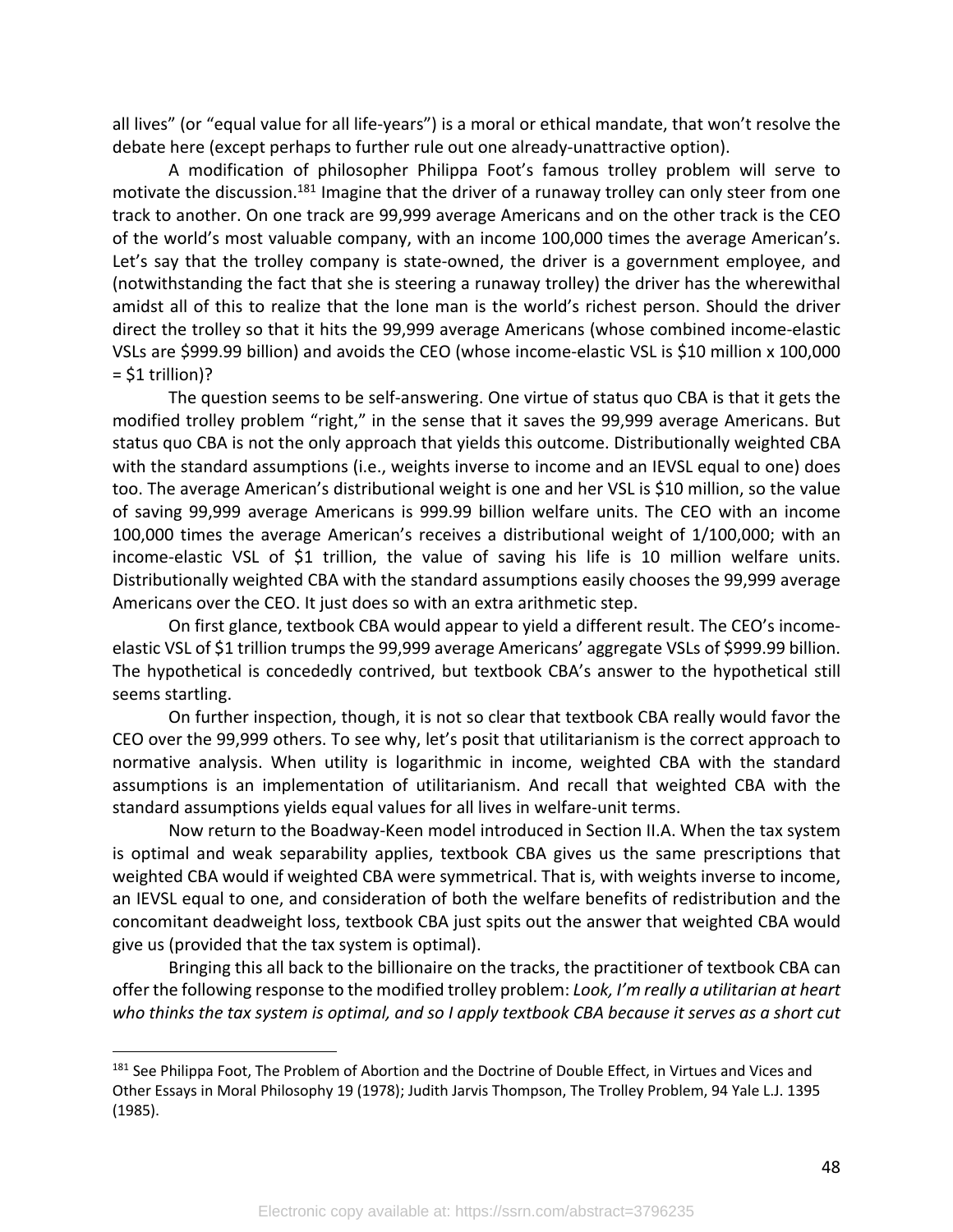*to the utilitarian solution. Since I think the tax system is optimal, I think the welfare gain from additional redistribution generally equals the welfare loss from additional labor/leisure distortions, so I ignore distributive effects and focus on efficiency effectsin CBA. But if we stipulate that I can save 99,999 average Americans' lives at the cost of one multibillionaire's life without any effect on deadweight loss, then of course I will choose the 99,999 over the one. After all, I'm really a utilitarian at heart. In more realistic scenarios, there may be deadweight loss to worry about, but if we stipulate that there isn't here, then this case is as easy for me as for the adherent to status quo CBA or standard weighted CBA.*

Somewhat surprisingly, the approach that is most difficult to reconcile with the equalvalue-for-all-lives principle is weighted CBA with equal dollar VSLs. To flip the modified trolley problem, if there were a single average American on one track and 99,999 CEOs on the other, the practitioner of weighted CBA with weights inverse to income and equal dollar VSLs for everyone would favor the average American. The benefit of saving the average American would be 10 million welfare units, and the benefit of saving 99,999 CEOs would be 99,999 x (1/100,000) x \$10 million = 9.9999 million welfare units. The notion that we should sacrifice tens of thousands of average Americans to save a single billionaire is horrific, but the notion that we would sacrifice tens of thousands of billionaires (if there were tens of thousands of billionaires) to save an average American is no more palatable. Moreover, unlike in the case of textbook CBA, we can't reverse-engineer a defensible moral theory from weighted CBA with equal dollar VSLs.

In sum, the ethical principle that all lives have equal value potentially helps us to further rule out weighted CBA with equal dollar VSLs, but it fails to resolve the debate among textbook CBA, status quo CBA, and weighted CBA with the standard assumptions. The choice among those approaches will have to be made on other grounds.

## **B. Expressive Harms**

A second approach to the choice between equal dollar VSLs and income-elastic VSLs emphasizes expressive consequences. As Richard McAdams notes, claims about the content of expression can refer to the meaning intended by the speaker (first party), the meaning perceived by the audience (second party), or the meaning as interpreted by a hypothetical reasonable person (third party).182 Like McAdams, my focus is on the *consequences* of expression and so emphasizes the second-party perspective: how will individuals—and in particular, lower-income individuals—perceive the results of CBA with income-elastic VSLs? What message will they glean from a procedure that assigns a lower dollar value to their lives and/or from the policies that such a procedure prescribes? And most importantly, what welfare effects will follow from those interpretations?

While scholars sometimes distinguish between "expressivist" and "consequentialist" claims,183 the concern here about expressive harms remains entirely consequentialist. Individuals

<sup>&</sup>lt;sup>182</sup> See Richard H. McAdams, The Expressive Powers of Law 240-46 (2015) (presenting a typology of expressive claims about law).

<sup>183</sup> See Elizabeth S. Anderson & Richard H. Pildes, Expressive Theories of Law: A General Restatement, 148 U. Pa. L. Rev. 1503, 1556 (2000) (arguing that constitutional law "is pervasively oriented to expressivist, rather than to consequentialist, welfare-maximizing, or functional concerns").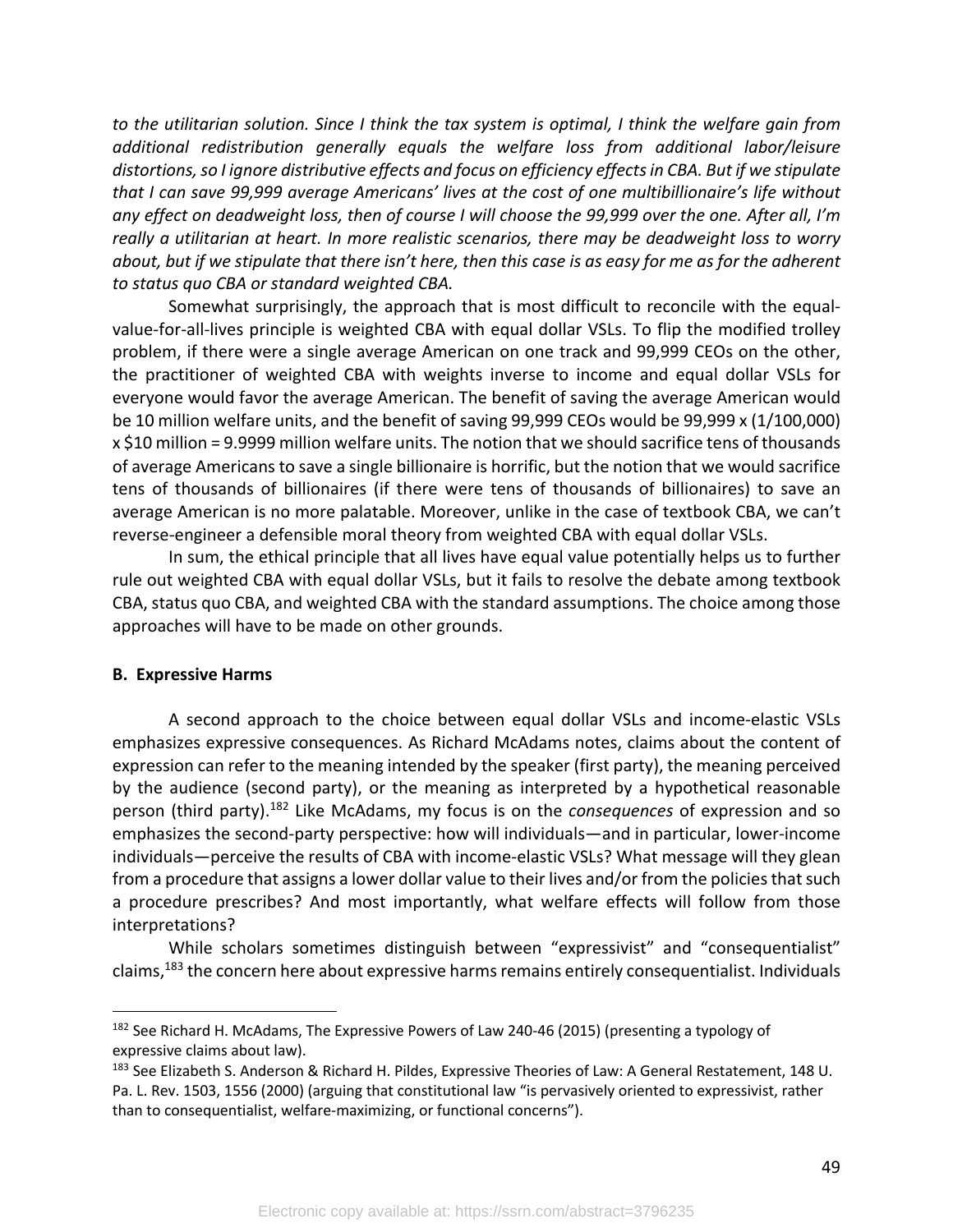experience real harms from what they perceive to be expressions of disrespect. A law student suffers harm when a professor calls him by the wrong first name. The student may be less likely to seek out the professor for an independent study or a letter of recommendation down the road, and even apart from that, he may experience disutility in the moment. Whether the student suffers harm does not depend on whether the professor meant any disrespect (though the fact that the professor failed to predict and avert the expressive harm may justify us in saying that the professor, consciously or not, *did* disrespect the student).184 Assigning a precise number of dollars or welfare units to the harm may be hard, though we could at least settle on a broad range (it's not \$1 but it's also probably not \$10,000).

The argument here about income-elastic VSLs focuses on harms of a similar sort. Let's stipulate that practitioners of textbook CBA and weighted CBA with income-elastic VSLs do not mean to communicate disrespect for low-income individuals by assigning their lives a lower dollar value. Indeed, the practitioners' motivation may be to *improve* the lot of low-income individuals. What matters to the welfarist, though, is not only what practitioners intend but also how the practice is perceived and what consequences follow from those perceptions. And it is not hard to imagine circumstances in which individuals would perceive the use of income-elastic VSLs to be an indication of disrespect regardless of the practitioners' intent.

Relevant expressive harms could arise through several channels. First, the very fact that agency officials assign lower dollar VSLs to lower-income individuals might itself give rise to expressive harms. Agencies publicly release their "regulatory impact analyses" (the documents that detail their CBAs), and they typically summarize key elements of the CBA in the preambles to proposed and final rules published in the Federal Register. Although it is unlikely that large numbers of Americans will read regulatory impact analyses and Federal Register notices in their original form, reporters likely will read these documents. Before deciding to use lower dollar VSLs for lower-income individuals, practitioners of CBA need to think about the consequences of news headlines declaring, for example, that EPA and DOT are discounting poorer people's lives.

The concern is not purely about public relations. It is, virtually all will agree, a bad thing if millions of Americans think that the federal government values their interests less than the interests of other citizens—and bad for reasons beyond the fact that agency officials may endure a few difficult news cycles. We derive utility from believing that federal officials are looking out for our interests and disutility from believing that they are not. Public confidence in government is a difficult-to-quantify value, but it is not a trivial value. One consideration in the decision to (or not to) use income-elastic VSLs should be whether the practice will be interpreted as communicating a lack of concern for lower-income individuals' interests.

Although this concern is serious, it is also partly mitigable—at least in the hard weighted CBA context. Insofar as the concern arises solely from the use of different dollar VSLs for

<sup>184</sup> As Benjamin Eidelson notes, the fact that an action "will predictably appear disrespectful" in light of social conventions may mean that it *is* disrespectful in a nonconsequentialist sense. Benjamin Eidelson, Respect, Individualism, and Colorblindness, 129 Yale L.J. 1600, 1621 (2020). Treating other people "in a way consistent with their value" requires one to take into account their predictable reactions. See id. at 1619-21. The argument in body text does not depend, though, on the idea that disrespect has "any moral importance apart from its effects." See id. at 1621 n.63. The argument depends only on the claim that policymakers should be concerned about the harms they inflict through their policies and through the procedures they use to select their policies.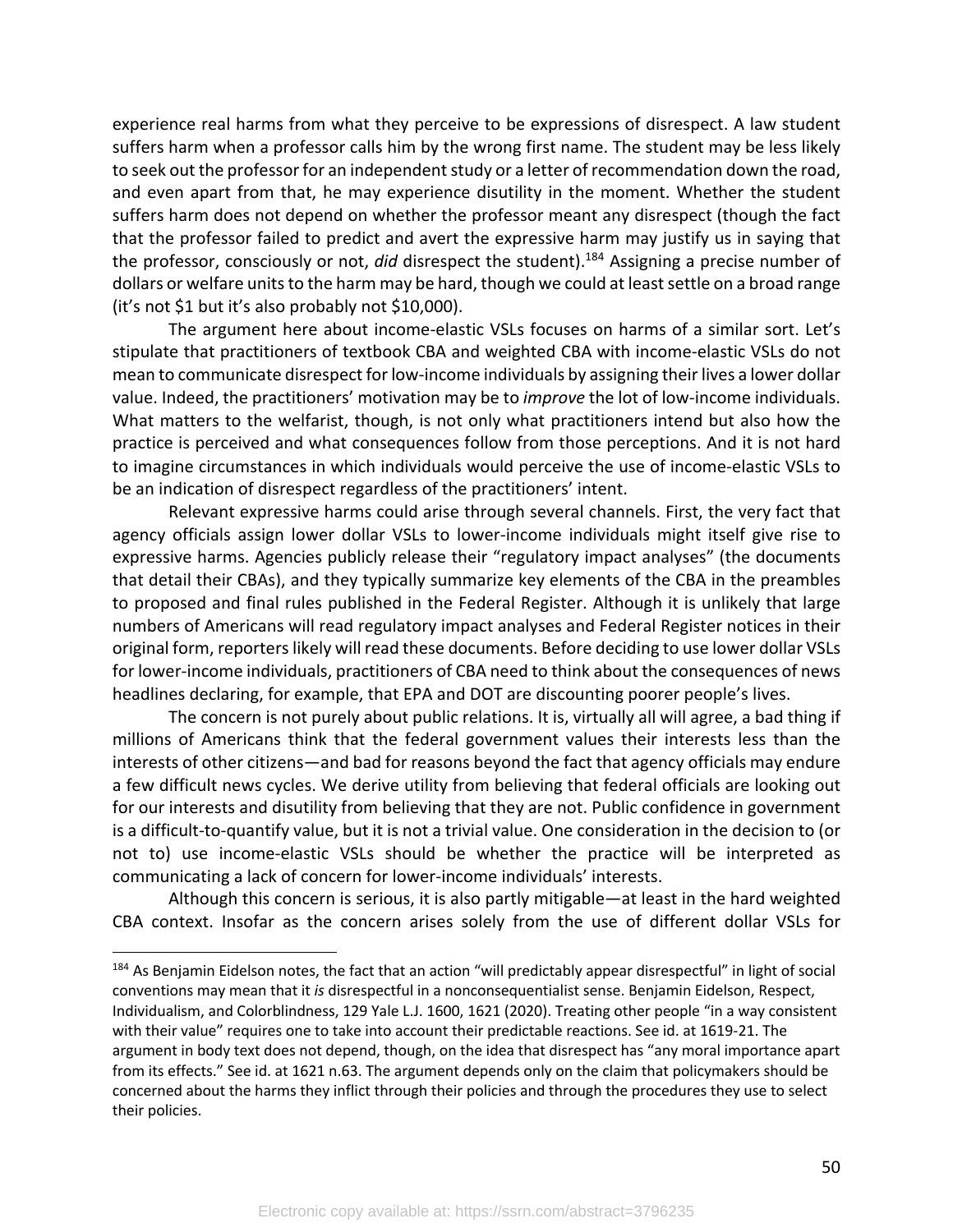individuals of different incomes, the most straightforward solution is just not to use dollar VSLs. The typical approach to hard weighted CBA is to calculate net benefits in dollar terms for all individuals or income groups and then to convert those dollar terms into welfare units via multiplication by distributional weights. But practitioners of hard weighted CBA could take a different approach. They could (1) calculate net *non-mortality* benefits for all individuals or income groups, (2) convert those dollar terms into welfare units via multiplication by distributional weights, and then (3) add net mortality benefits in welfare-unit terms without ever assigning dollar VSLs to anyone. Recall again that hard weighted CBA with the standard assumptions—distributional weights inverse to income and an IEVSL equal to one—assigns the same number of welfare units to all lives. So the practitioner of hard weighted CBA with the standard assumptions simply needs to know the standardized welfare-unit value of a life or equivalent life and can proceed from there.<sup>185</sup>

This workaround to avoid the use of different dollar VSLs for individuals of different incomes won't, though, fully address a second potential channel for expressive harms. The *policies* prescribed by the procedure presented in the previous paragraph will be the same policies prescribed by hard weighted CBA with income-elastic VSLs. This should come as no surprise, because the procedure presented in the previous paragraph is arithmetically identical to hard weighted CBA with income-elastic VSLs. And it may be the policies prescribed rather than the procedures employed that give rise to expressive harms.

Whether expressive harms manifest through this second channel will depend critically on what types of policies result from the use of income-elastic VSLs. As noted in Section III.D, policies based on income-elastic VSLs can be explicitly income-differentiated (e.g., lower safety standards for cars purchased by lower-income individuals), income-correlated (e.g., lower safety standards for sedans and trucks than for SUVs because sedans and trucks are likelier to be purchased by lower-income individuals), or simply redistribution-informed (e.g., lower safety standards across the board to take into account the interests of lower-income individuals). The risk of expressive harm is likely decreasing from the first to the third. If NHTSA explicitly said that lower-income individuals can drive more dangerous cars because their lives are less valuable in dollar terms, then it is not hard to imagine expressive harms manifesting. On the other hand, very few people would have interpreted a failure to adopt the rear visibility rule *for all vehicles* as a suggestion that lower-income individuals' lives have less value. The less narrowly tailored a rule is on the basis of income, the less likely it is to generate expressive harms. At the same time, the less narrowly tailored a rule is on the basis of income, the less likely it is to significantly advance the efficiency and welfare goals that underlie the use of income-elastic VSLs in the first place.

EPA's unhappy experience with dollar VSL differentiation may shed light on some of these expressive-harm concerns, though it also may muddle the picture. The story begins in the late Clinton years, when EPA—in a series of rulemakings—reported benefit estimates based on both VSLs and VSLYs.<sup>186</sup> In each instance EPA noted that it preferred the VSL approach. In none of

<sup>&</sup>lt;sup>185</sup> For a proposal along these lines, see E. Somanathan, Valuing Lives Equally: Distributional Weights for Welfare Analysis, 90 Econ. Letters 122 (2006).

<sup>&</sup>lt;sup>186</sup> See Findings of Significant Contribution and Rulemaking on Section 126 Petitions for Purposes of Reducing Interstate Ozone Transport: Final Rule, 65 Fed. Reg. 2,674 2721-22 (Jan. 18, 2000); Tier 2 Motor Vehicle Emissions Standards and Gasoline Sulfur Control Requirements: Final Rule, 65 Fed. Reg. 6,698, 6,785 &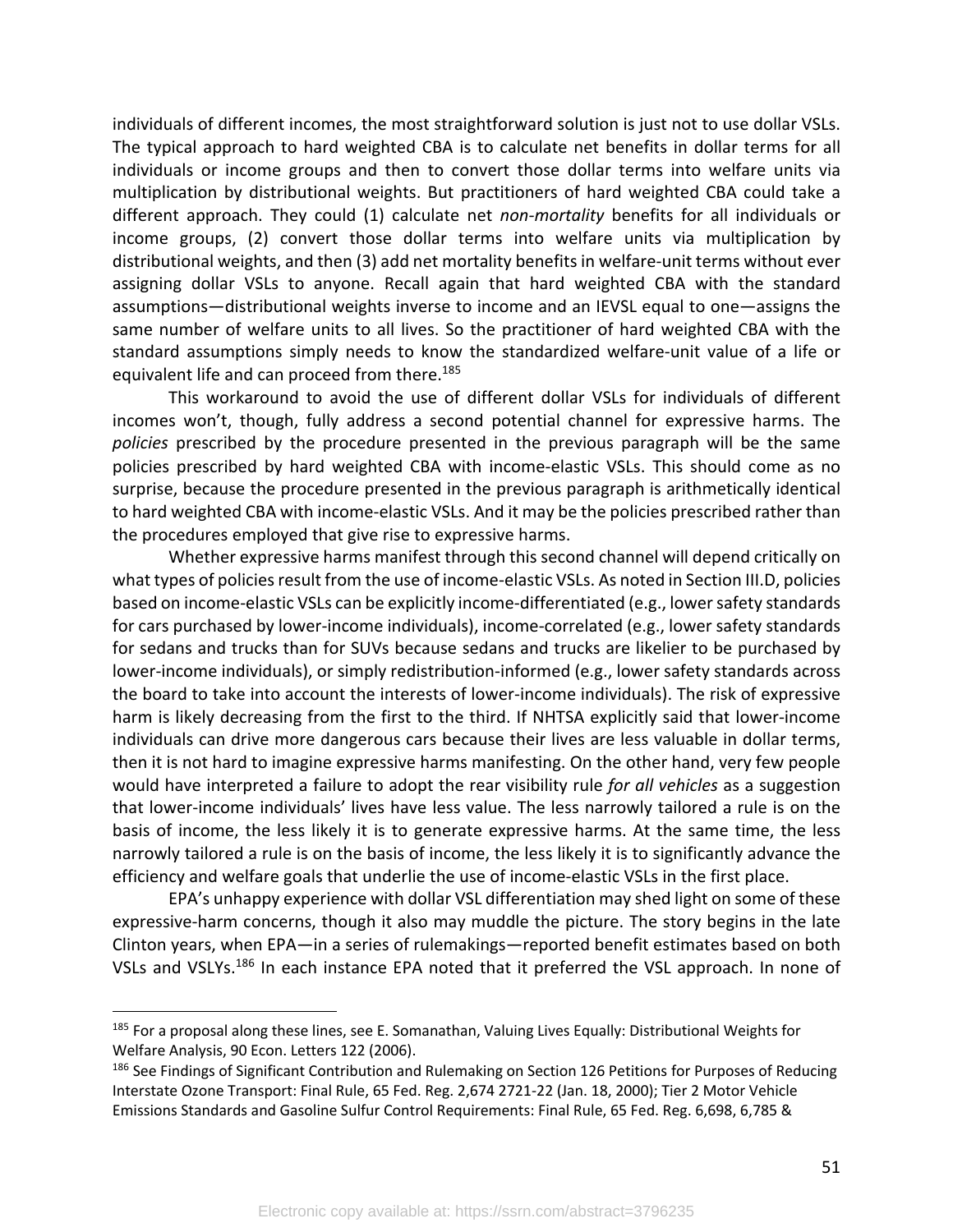these rulemakings did EPA explicitly say that it was assigning a lower dollar value to mortality gains accruing to older Americans under the VSLY approach, though that is (usually<sup>187</sup>) the effect of using VSLYs. In all three instances, EPA's rulemaking resulted in more stringent air quality standards. The agency's use of VSLYs in its alternative estimates elicited no public outcry (nor even any apparent mention in the press).

Then in 2002, the Bush administration unveiled a "Clear Skies" proposal that would have amended the Clean Air Act to allow broader use of cap-and-trade programs.<sup>188</sup> In a technical analysis of benefits associated with the Clear Skies plan, EPA reported an alternative estimate based on age-adjusted VSLs. The agency explicitly said that its alternative estimate was based on a VSL of \$3.7 million for the general population and a mean VSL of \$2.3 million for seniors (all figures in 1999 dollars).  $189$ 

The Natural Resources Defense Council and other environmental groups seized upon EPA's use of age-adjusted VSLs to rally opposition to the Clear Skies plan.<sup>190</sup> Ads in local newspapers showed images of grandmothers with price tags stating, "Senior Discount: 37 percent."191 EPA officials encountered protests at hearings in Tampa, Pittsburgh, Iowa City, San Antonio, and Los Angeles.<sup>192</sup> Bowing to public pressure, EPA administrator Christine Todd Whitman disavowed the use of age-adjusted VSLs in May 2003.<sup>193</sup>

Lost amid the "senior death discount" controversy was the fact that EPA's 2002 technical analysis actually assigned a *higher* value to avoided deaths for seniors than to avoided deaths for younger Americans. EPA surmised that 40-year-olds have approximately 35 years of life remaining while the average senior has 10 years of life remaining. Translating age-adjusted VSLs into VSLYs (assuming a 3 percent discount rate), the agency estimated that 40-year-olds have a VSLY of \$163,000 and seniors have a VSLY of \$258,000. The agency then assumed that individuals who die prematurely as a result of particulate matter exposure likely would have had around five

 $187$  Usually, but as we will soon see, not always.

tbl.IV.D-7 (Feb. 10, 2000); Heavy-Duty Engine and Vehicle Standards and Highway Diesel Fuel Sulfur Control Requirements: Final Rule, 66 Fed. Reg. 5002, 5107 & tbl.VI.F-3 (Jan. 18, 2001).

<sup>188</sup> See Christopher Marquis, Bush Energy Proposal Seeks To 'Clear Skies' by 2018, N.Y. Times (July 30, 2002), https://www.nytimes.com/2002/07/30/us/bush-energy-proposal-seeks-to-clear-skies-by-2018.html. The administration embraced the Clear Skies proposal over an alternative EPA plan that would have led to faster air quality improvements. See Katharine Q. Seelye, White House Rejected a Stricter E.P.A. Alternative to the President's Clear Skies Plan, N.Y. Times (Apr. 28, 2002), https://www.nytimes.com/2002/04/28/us/whitehouse-rejected-stricter-epa-alternative-president-s-clear-skies-plan.html.

<sup>189</sup> U.S. Environmental Protection Agency, Technical Addendum: Methodologies for the Benefit Analysis of the Clear Skies Initiative 35-36 (Sept. 2002), https://archive.epa.gov/clearskies/web/pdf/tech\_adden.pdf. <sup>190</sup> See Environmentalists Use 'Senior Discount' Issue to Buoy Alliances, Risk Policy Report (June 24, 2003); Press Release, Natural Resources Defense Council, Cheapening the Value of Life: The Bush Administration's Death Discount (Apr. 1, 2003), https://www.nrdc.org/media/2003/030401-0.  $191$  Id.

<sup>&</sup>lt;sup>192</sup> See Cindy Skrzycki, Under Fire, EPA Drops the 'Senior Death Discount,' Wash. Post (May 13, 2003), https://www.washingtonpost.com/archive/business/2003/05/13/under-fire-epa-drops-the-senior-deathdiscount/e14279ed-9109-40e5-998b-fd3a1620799c; Bush Administration Changes the Way It Calculates the Value of a Human Life in Dollars, NPR Morning Edition (May 5, 2003).

<sup>&</sup>lt;sup>193</sup> See Katharine Q. Seelye & John Tierney, E.P.A. Drops Age-Based Cost Studies, N.Y. Times (May 8, 2003), https://www.nytimes.com/2003/05/08/us/epa-drops-age-based-cost-studies.html.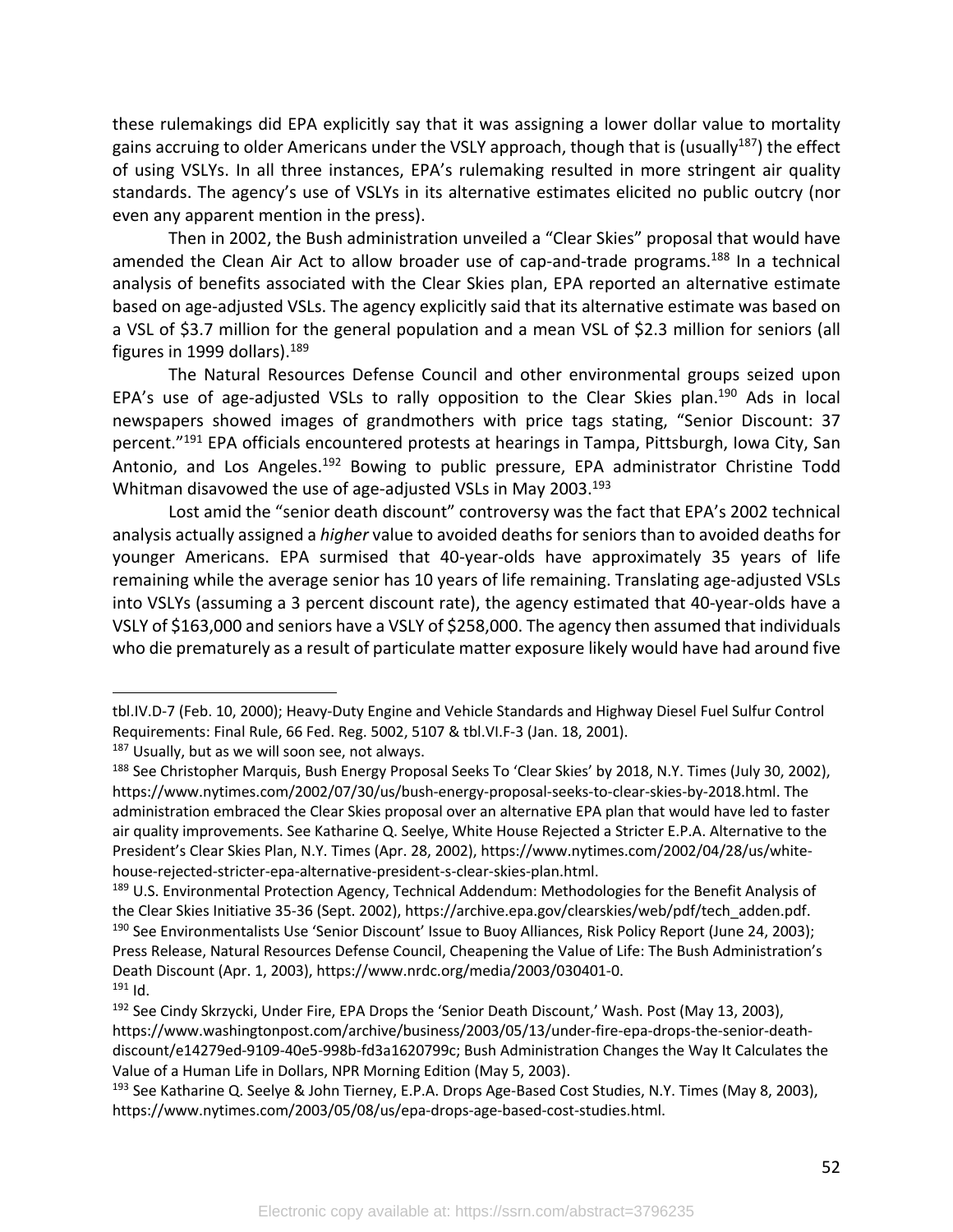years of life remaining, regardless of age. This yielded values of approximately \$880,000 per avoided death for under-65s in 2010 and \$1.4 million per avoided death for over-65s in 2010.194 (The agency assigned lower figures to individuals with chronic obstructive pulmonary disease on the assumption that they have even shorter lifespans.) Startlingly, the agency was applying an approximately 59 percent *premium* for seniors, not a 37 percent discount. As the agency explained, "The implied VSL for younger populations is less than that for older populations because the value per life year is higher for older populations. Since we assume that there is a 5 year loss in life years for a PM related mortality, regardless of the age of person dying, this necessarily leads to a lower VSL for younger populations."195

One possible interpretation of the senior death discount episode is that the second-party expressive consequences of differentiated dollar VSLs lie beyond an agency's control. If EPA's application of a senior death premium could be misconstrued as a senior death discount, then there is no predicting how activists will recast agency CBAs. This, though, is not the only possible interpretation. As Benjamin Eidelson notes, the reaction to EPA's analysis was not totally unpredictable: "the suggestion that some people's lives were less worth saving was understandably heard to say that the people themselves were worth less."<sup>196</sup> Perhaps if seniors had carefully read the agency's analysis, they would have realized that EPA actually was assigning a higher value to mortality benefits for older Americans, but we cannot expect ordinary citizens to carefully parse CBAs. Activists and journalists told seniors that EPA was valuing their lives at \$2.3 million and valuing younger people's lives at \$3.7 million—and while that was an oversimplification, it was not entirely wrong. This is not to say that the content of agency CBAs should be dictated wholly by worries about misinterpretation or spin. It is to say, though, that a pragmatic approach to CBA should take into account the risk that assigning different dollar VSLs to different individuals will cause people to perceive that their government counts them for less.

The analysis so far has focused on second-party consequences (i.e., consequences for the "audience" of CBA, broadly construed), but the use of income-elastic VSLs also may have firstparty consequences too (i.e., consequences for agency officials). One might worry that when agency officials regularly assign lower dollar VSLs to lower-income individuals, this may routinize them into *thinking* that lower income individuals' lives and health "matter" less. Defenders of weighted CBA (and, by extension, textbook CBA) may respond that this is all an illusion arising from the focus on dollars: after all, in welfare-unit terms, everyone's life has the same value when distributional weights are inverse to income and the IEVSL equals one. But most of us are not used to thinking about the world in welfare-unit terms; we are much more accustomed to thinking in dollars. It is not crazy to worry that the practice of assigning lower dollar VSLs to lowerincome individuals will have a corrosive effect on agency officials' attitudes toward the poor even though that is not at all the underlying motivation.

There is a further dimension to the expressive-harm concern that intersects with the discussion in the next section. Assigning different dollar VSLs to individuals of different income levels may affect not only perceptions of government writ large but of CBA specifically. One

<sup>&</sup>lt;sup>194</sup> See Technical Addendum, supra note 189, at 35-37.

<sup>195</sup> Id. at 37.

<sup>196</sup> Benjamin Eidelson, Comment, Kidney Allocation and the Limits of the Age Discrimination Act, 122 Yale L.J. 1635, 1648 (2013).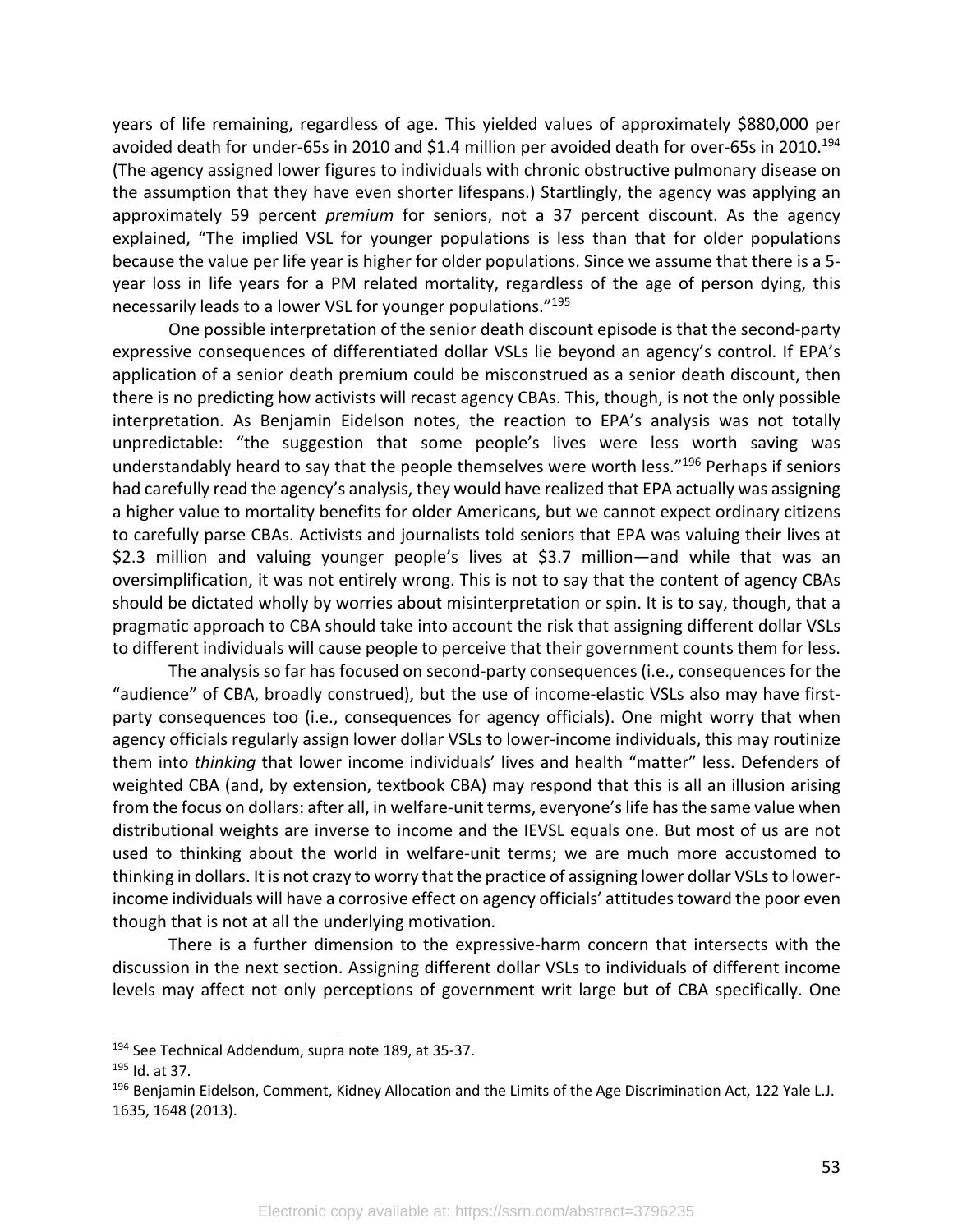outcome of the senior death discount episode was to provide CBA critics with a predictably effective avenue of attack against the practice of assigning dollar figures to benefits and costs.<sup>197</sup> One might argue on principled grounds that we should not yield to the heckler's veto (especially if the heckler misunderstands or misconstrues the reason for income-differentiated VSLs). At the same time, a committed welfarist should account for all the likely consequences of a policy including the consequences arising from predictable hecklers. The PR concern on its own is probably not weighty enough to resolve the income-differentiated VSL debate (though the expressive harms highlighted in this section go well beyond PR). But EPA's age-adjusted VSL experience—as well as the anticipated backlash from using income-elastic VSLs in the future should at least prompt second thought about whether the potential gains from using different dollar VSLs justify the risk to the entire CBA enterprise.

#### **C. Informational Burdens and Their Institutional Consequences**

A further cause for concern regarding the use of income-differentiated VSLs and distributional weights emphasizes informational burdens and their institutional consequences. Each of the alternatives to status quo CBA considered in Part II entails significantly heavier informational burdens than the current approach. Textbook CBA requires us to determine not only how many fatalities a regulation will prevent but also the distribution of those avoided fatalities across income groups. Hard weighted CBA with the standard assumptions requires us to determine not only how many dollars will be gained or lost by a regulation but also the distribution of those dollar gains and losses. Soft weighted CBA and versions of weighted CBA that use equal dollar VSLs present the worst of all worlds: they require us to know both the distribution of avoided fatalities and the distribution of non-mortality net benefits, thus effectively doubling the informational burden on agencies.

Some of these informational burdens are manageable. As illustrated in Part III, it is possible in the case of the rear visibility rule to generate a decent estimate of the distribution of mortality and non-mortality effects based on existing DOT data and a number of not-implausible assumptions. But in other cases, distributional analysis will not be so straightforward. As noted above, estimating the economic incidence of occupational safety and air quality standards is difficult. <sup>198</sup> Without careful attention to subtleties, there is a real risk of making adjustments that not only fail to achieve—but actually set back—redistributive goals.

The concern here is not solely a concern that CBA with distributional weights and/or income-elastic VSLs might be more difficult for agencies. Costs borne by agencies are social costs too, and the additional informational burden of more complex CBA may divert agency officials from other important policymaking or enforcement priorities. But the increase in the costs of CBA may have farther-reaching effects on federal administration.

<sup>&</sup>lt;sup>197</sup> See, e.g., Christian Bourge, Analysis: Is Cost-Benefit Policy Flawed?, United Press Int'l (July 3, 2003) ("An uproar in recent months over the Environmental Protection Agency's application of the economic valuation technique to Bush administration clean air regulations has focused attention on the issue amid questions of [CBA's] appropriateness as a policy tool.").

<sup>&</sup>lt;sup>198</sup> See supra notes 150-156 and accompanying text.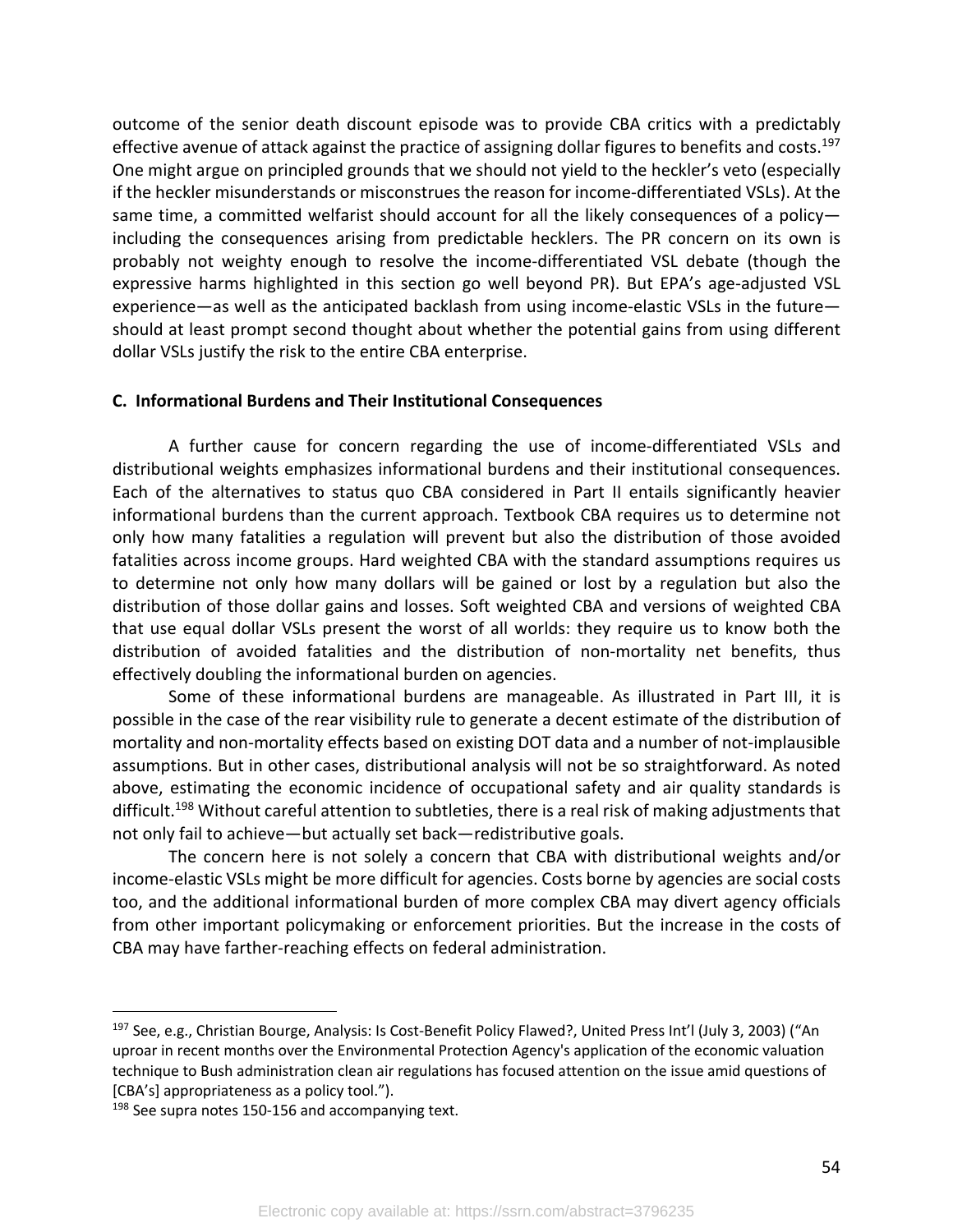For one thing, raising the cost of CBA may deter some agencies from engaging in the practice. As Jennifer Nou illustrates, agencies have considerable leeway as to whether they conduct CBAs at all.<sup>199</sup> Agencies can, for example, seek to implement policies via adjudication rather than regulation, thus escaping Executive Order 12866's mandate that costs and benefits be assessed and that proposed regulations be submitted to OIRA.<sup>200</sup> Or they may split a single regulation into several pieces so as to evade the requirement of formal CBA for actions with annual effects on the economy of \$100 million or more.<sup>201</sup> Nou observes that agency leaders sometimes pursue strategies of "self-insulation" because their preferences diverge from the preferences of the President and/or White House officials.<sup>202</sup> In other cases, though, selfinsulation may result not from preference divergence but from resource constraints. CBA can be burdensome, and agencies' capacities are limited.<sup>203</sup>

A mandate for agencies to estimate the distribution of mortality and/or non-mortality effects across the income distribution would raise the "price" to agencies of conducting CBAs. Even if OIRA provides top-down guidance regarding relevant parameters (e.g., distributional weights and an executive branch-wide IEVSL), data collection and analysis will fall to the agencies. This increase in the price of CBA may in turn give the agency stronger incentives to self-insulate from centralized review (or perhaps to refrain from regulating at all). In other words, the harder it is for agencies to perform CBA, the less likely they are to do it.

The worry about deterring agencies from engaging in CBA is greater if the benefits of CBA are large. And CBA does more than simply implement a particular notion of efficiency. As Cass Sunstein argues, one important function of CBA is to impose a check on cognitive biases.<sup>204</sup> The practice of CBA "reduces people's reliance on intuitive judgments that sometimes go wrong, especially in highly technical areas."<sup>205</sup> Richard Revesz and Michael Livermore add that CBA "can be used to ensure that [agencies'] decisions are based on reasoned analysis and not, for instance, on the unaccountable whim of an official or a bargain-hunting special interest."206 CBA also can enhance the political accountability of agencies by requiring them to justify their regulations in light of the President's priorities.<sup>207</sup> And CBA may serve what could be described as an "Elysian" function—representation-reinforcing regulatory review<sup>208</sup>—by forcing agency officials to explicitly account for all members of society and their interests in the evaluation of proposed rules.

<sup>&</sup>lt;sup>199</sup> See Jennifer Nou, Agency Self-Insulation Under Presidential Review, 126 Harv. L. Rev. 1755 (2013).

<sup>200</sup> See id. at 1783-84.

<sup>201</sup> See id. at 1792.

<sup>202</sup> See id. at 1774.

<sup>203</sup> See id. at 1775.

<sup>&</sup>lt;sup>204</sup> See Cass R. Sunstein, Cognition and Cost-Benefit Analysis, 29 J. Legal Studies 1059, 1072-73 (2000).

<sup>&</sup>lt;sup>205</sup> Cass R. Sunstein, Is Cost-Benefit Analysis a Foreign Language?, 72 Q.J. Experimental Psychology 3, 5 (2019).

<sup>206</sup> Richard L. Revesz & Michael A. Livermore, Retaking Rationality: How Cost-Benefit Analysis Can Better Protect the Environment and Our Health 13 (2008).

<sup>&</sup>lt;sup>207</sup> See Eric A. Posner, Controlling Agencies with Cost-Benefit Analysis: A Positive Political Theory Perspective, 68 U. Chi. L. Rev. 1137 (2001).

<sup>208</sup> See John Hart Ely, Democracy and Distrust: A Theory of Judicial Review (1980); Kathleen M. Sullivan & Pamela S. Karlan, The Elysian Fields of the Law, 57 Stan. L. Rev. 695 (2004).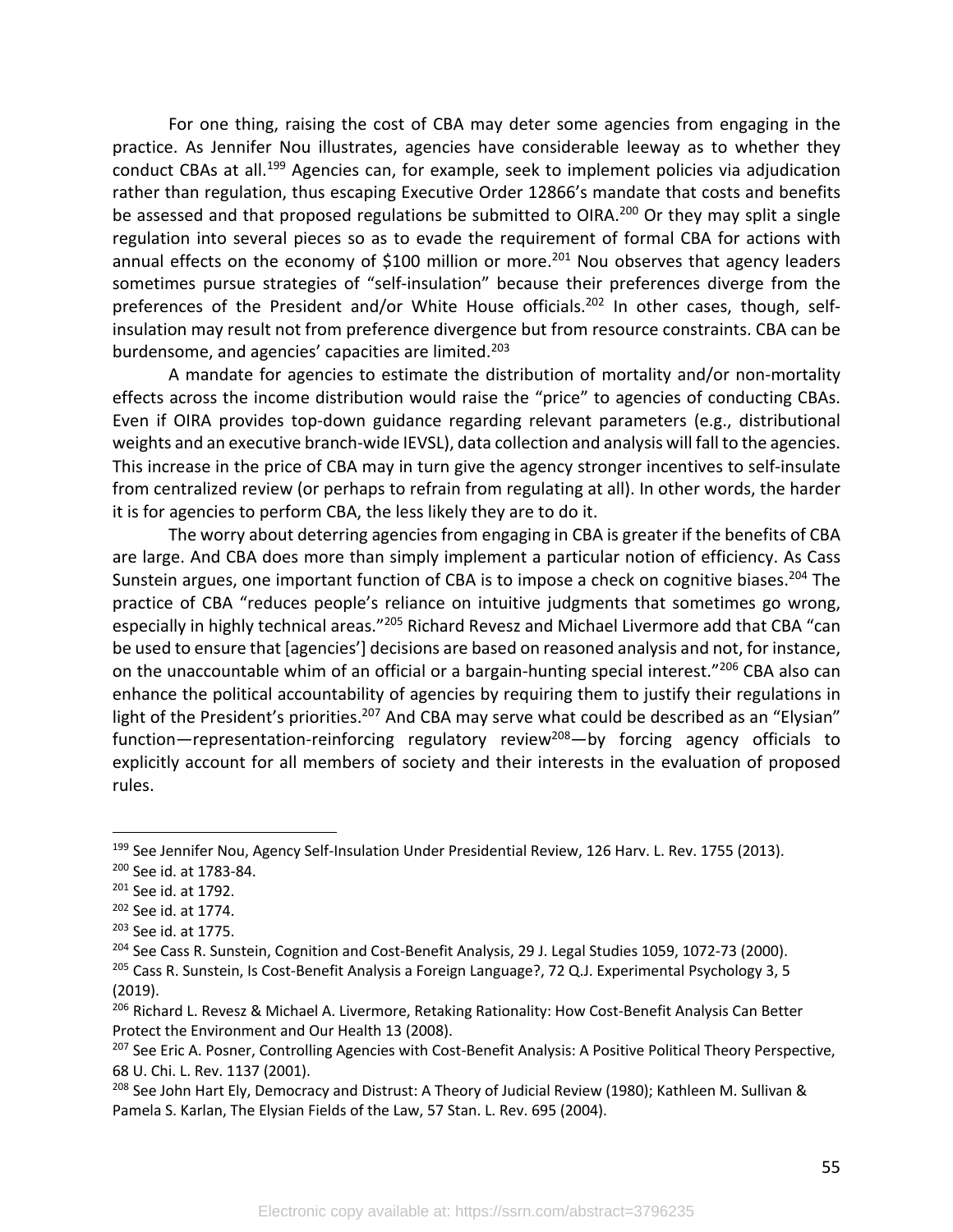An increase in the price of CBA will potentially mean less of all these things. The price increase might be an expense worth bearing if the use of different dollar VSLs or distributional weights substantially improved the quality of the output. But there are reasons to worry that it would have the opposite effect. These concerns apply primarily to distributionally weighted CBA (rather than textbook CBA with income-elastic VSLs), though some will apply to both.

First, for distributionally weighted CBA to improve welfare, it not only needs to get its distributive analysis right on average; it needs to be right substantially more often than not. When we adjust legal rules away from efficiency, we bear a cost regardless of whether any distributive benefit follows. If we only redistribute a bit on average but incur significant inefficiencies along the way, the net welfare effect will be substantially negative.

In many cases, the direction of the optimal redistributive adjustment will be uncertain.<sup>209</sup> For example, the analysis of the rear visibility rule in Part III depends entirely on the assumption that car manufacturers pass costs along to customers. If cost passthrough does not occur, and shareholders of car manufacturers bear the costs, then the rule is likely to be highly progressive because households in the top income decile own more than 90 percent of US equities.<sup>210</sup> If assumptions about cost passthrough turn out to be wrong, agencies may end up rejecting, on redistributive grounds, regulations that not only would be efficient but also would be redistributive.

Second, the sensitivity of distributive analysis to subtle modeling changes makes it more difficult for weighted CBA to serve as a check on bias, whim, and interest-group capture. Agency officials who want to justify a particular policy often will be able to justify that policy with the additional degrees of freedom that weighting brings. Cost passthrough is one parameter that motivated agency officials can modify in order to achieve their preferred results, but it is not the only one. For example, in the context of air quality standards, changes to assumptions about the effect of air quality on rents will have important implications for distributive findings.<sup>211</sup> These concerns apply to some extent to textbook CBA with income-elastic VSLs as well. For example, a regulator who wants to justify an air quality standard under textbook CBA will do well to aggregate mortality data at the county level, because mortality gains are likely to be greatest in high-income urban counties (though likely among the lowest income residents of those counties).212

<sup>&</sup>lt;sup>209</sup> This point is an extension of Kaplow and Shavell's observation that redistributive legal rules "may well overshoot the optimum." Kaplow & Shavell, Should Legal Rules Favor the Poor?, supra note 36, at 832. The concern highlighted in text is a concern not just about overshooting but about shooting in the wrong direction.

<sup>&</sup>lt;sup>210</sup> See Robin Wigglesworth, How America's 1% Came To Dominate Equity Ownership, Financial Times (Feb. 10, 2020), https://www.ft.com/content/2501e154-4789-11ea-aeb3-955839e06441; Heidi Chung, The Richest 1% Own 50% of Stocks Held by Americans, Yahoo! Finance (Jan. 17, 2019),

https://finance.yahoo.com/news/the-richest-1-own-50-of-stocks-held-by-american-households-150758595.html.

<sup>&</sup>lt;sup>211</sup> See supra notes 153-156 and accompanying text.

<sup>&</sup>lt;sup>212</sup> County-level aggregation potentially explains the result in Jha, Matthews & Muller, supra note 174, which finds that national ambient air quality standards increase inequality. From a textbook CBA perspective, income-regressive distribution of mortality gains will make total gains look greater.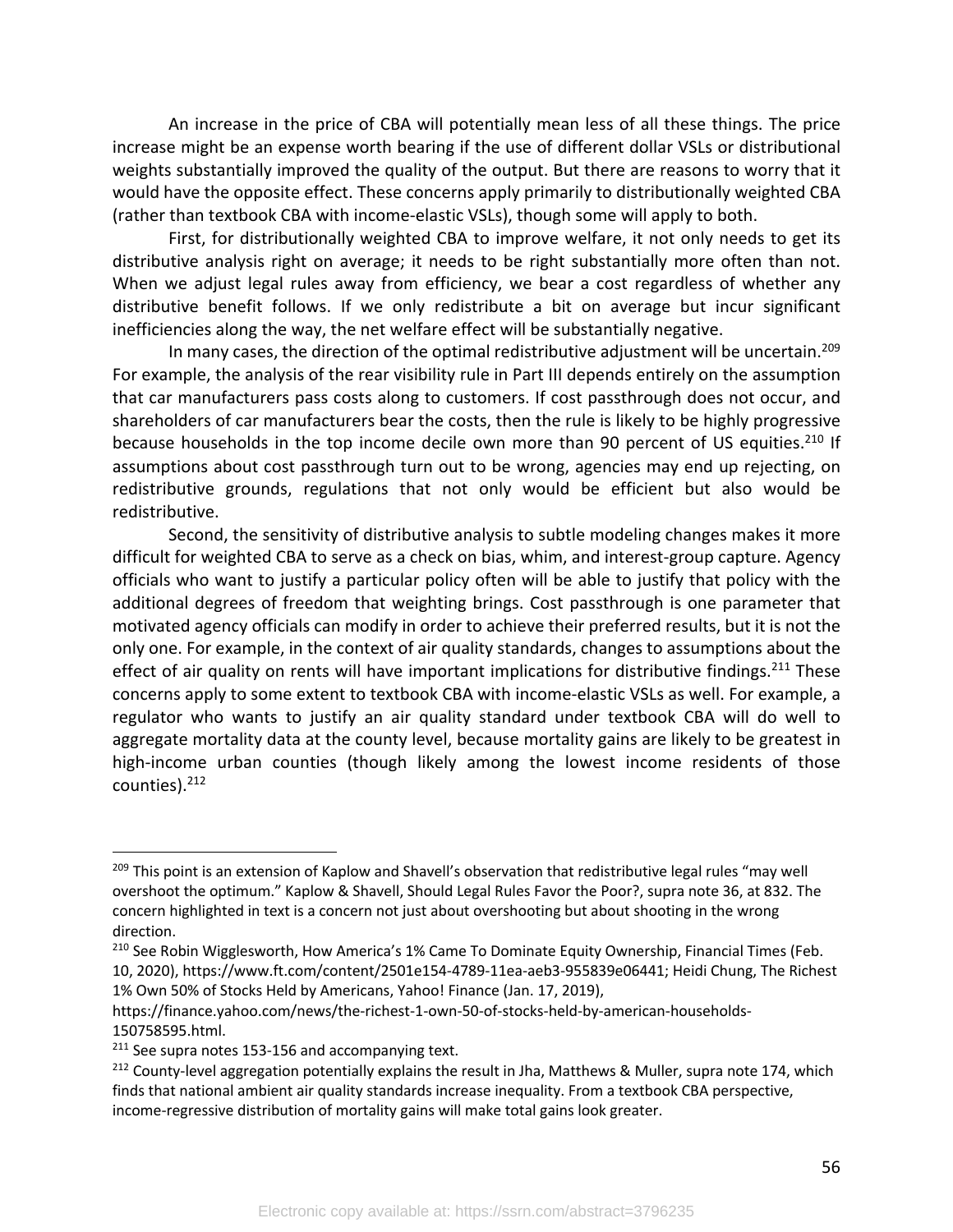To be sure, some of these same concerns apply to status quo CBA. In the rear visibility case, if NHTSA had wanted to show that its rule was cost-justified, it could have made the most favorable cost assumption (i.e., that cars by 2018 would come equipped with display screens). But the fact that there is already play in the joints of CBA is not a good reason to generate more. At the very least, the additional opportunities for shading that come with weighted CBA should prompt thought about whether and how to limit analytical flexibility.

Finally, a President could address some of the concerns related to the resource costs and deterrent effects of textbook CBA or weighted CBA by giving agencies the *option* to use incomeelastic VSLs and/or distributional weights, rather than making their use mandatory. Optionality, though, is not a panacea. Under an optional system, agencies could incorporate IEVSLs or distributional weights into CBA when it would make their favored regulations look better and omit discussion those factors when it would make their favored regulations look worse. This would potentially undermine one of CBA's chief goals: aligning agency policies with presidential priorities.213

Whether the President and OIRA are comfortable with this optionality may vary from agency to agency and from administration to administration. Republican Presidents will generally have more reason to be concerned about agencies with liberal staffs (e.g., the EPA) straying from the administration's agenda, and Democratic Presidents will generally have more reason to be concerned about agencies with more conservative careerists (e.g., the Pentagon).<sup>214</sup> A particular President may decide that her control over her administration is sufficiently secure that she can afford to give agencies more slack. The judgment is difficult to assess in the abstract. The key point for present purposes is that the use of income-elastic VSLs and distributional weights can create tension with CBA's diverse objectives. These concerns may not be decision-determinative, but they certainly merit consideration as part of a holistic evaluation of the various approaches.

## **D. Alternative Mechanisms for Redistribution**

The expressive and informational concerns emphasized in the previous two sections relate both to textbook CBA and to weighted CBA with income-elastic VSLs. A further argument for the status quo emphasizes the availability of alternative policy channels that are superior to non-tax regulations as mechanisms for redistribution. This argument specifically addresses the choice between distributionally weighted and unweighted approaches rather than the choice between textbook CBA and status quo CBA (both of which are unweighted).

Recall that the case for distributionally weighted CBA depends critically on the assumption that the existing tax-and-transfer system fails to accomplish the "optimal" amount of redistribution.<sup>215</sup> (Optimality means that the welfare gains from additional redistribution equal the welfare losses; it does *not* mean that taxes must be nondistortionary.) Thus, if the same decisionmaker were to have control over the tax system and over agency CBA procedures, there

57

<sup>213</sup> See Posner, supra note 207.

<sup>&</sup>lt;sup>214</sup> See, e.g., Joshua D. Clinton et al., Separated Powers in the United States: The Ideology of Agencies, Presidents, and Congress, 56 Am. J. Pol. Sci. 341 (2012); Mark D. Richardson, Joshua D. Clinton & David E. Lewis, Elite Perceptions of Agency Ideology and Workforce Skill, 89 J. Pol. 303 (2018).

<sup>&</sup>lt;sup>215</sup> See supra notes 64-73 and accompanying text.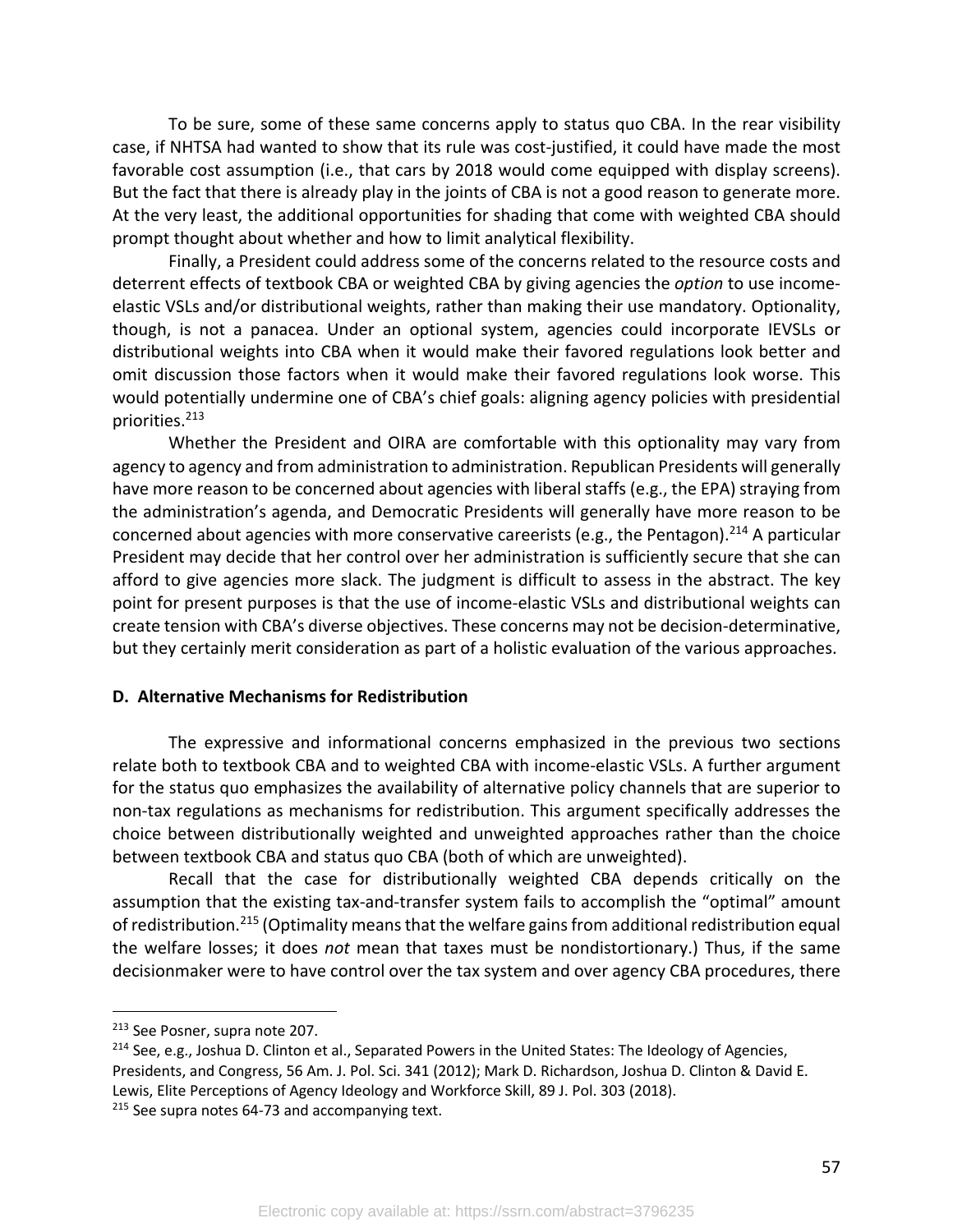would be little reason to use distributionally weighted CBA. And the decisionmaker with control over agency CBA procedures across the executive branch is, ultimately, the President, whose power over the tax system is vast.

At initial glance, the notion that the President has control over the tax system may seem strange. After all, in the United States, Congress—not the President—holds the power to tax.<sup>216</sup> On further inspection, though, this "Schoolhouse Rock!"<sup>217</sup> vision of the US federal tax system becomes quite a bit more nuanced—for several reasons.

First, the President wields enormous influence over tax legislation. To some extent, this influence arises through the same channels that allow the President to influence non-tax legislation (e.g., the bully pulpit and the veto pen).<sup>218</sup> But for reasons rooted in congressional procedure, recent Presidents have been more successful in pushing tax-and-transfer changes than other changes through Congress. This is primarily because tax-and-transfer changes can go through the fast-track, filibuster-proof budget reconciliation process.<sup>219</sup> Presidents Clinton,<sup>220</sup> George W. Bush,<sup>221</sup> Obama,<sup>222</sup> and Trump<sup>223</sup> all achieved major elements of their distributive agendas via budget reconciliation. Sometimes, they did so with the slimmest of majorities. For example, President George W. Bush's second round of tax cuts in 2003 and President Trump's 2017 tax cuts both passed the Senate through the budget reconciliation procedure on a 51-49 vote. Clinton's 1993 tax hike was an even closer call—splitting the Senate 50-50, with Vice President Al Gore breaking the tie. (As of this writing, Senate Democrats had initiated a process to enact President Biden's COVID-19 relief package via reconciliation, but the results of the effort remain to be seen.<sup>224</sup>)

The upshot has been that the past four Presidents all have succeeded in transforming the federal tax system. Using the budget reconciliation process, President Clinton pushed through Congress a 10.9 percentage-point increase in the top marginal tax rate.<sup>225</sup> President George W. Bush then cut the top marginal rate on ordinary income by 5.8 percentage points and cut the top rate on qualified dividends and long-term capital gains by a remarkable 25.8 percentage

<sup>216</sup> U.S. Const. art. I, § 8, cl. 1.

<sup>&</sup>lt;sup>217</sup> See Schoolhouse Rock!: I'm Just a Bill (1976).

<sup>&</sup>lt;sup>218</sup> No tax legislation has passed via veto override in 231 years of U.S. history. See Vetoes, 1789 to Present, U.S. Senate, https://www.senate.gov/legislative/vetoes/vetoCounts.htm (last visited Sept. 19, 2020). The closest Congress ever came to a veto override of a tax bill was the Death Tax Elimination Act of 2000, where the House fell 14 votes short of overriding President Clinton's veto. H.R. 8, 106th Cong., 2d Sess. (2000). For the override vote, see Roll Call No. 458 (Sept. 7, 2000), https://clerk.house.gov/Votes/2000458.

<sup>&</sup>lt;sup>219</sup> See Ellen P. Aprill & Daniel J. Hemel, The Tax Legislative Process: A Byrd's Eye View, 81 Law & Contemp. Probs. 99 (2018).

<sup>220</sup> See Omnibus Budget Reconciliation Act of 1993, Pub. L. No. 103–66 (1993).

 $221$  See Economic Growth and Tax Relief Reconciliation Act of 2001, Pub. L. No. 107–16 (2001); Jobs and Growth Tax Relief Reconciliation Act of 2003, Pub. L. No. 108–27 (2003)

<sup>&</sup>lt;sup>222</sup> See Health Care and Education Reconciliation Act of 2010, Pub. L. No. 111–152, 124 Stat. 1029.

<sup>&</sup>lt;sup>223</sup> See An Act to Provide for Reconciliation Pursuant to Titles II and V of the Concurrent Resolution on the Budget for Fiscal Year 2018, Pub. L. No. 115–97, 131 Stat. 2054 (2017).

<sup>&</sup>lt;sup>224</sup> See Luke Broadwater & Jim Tankersley, Democrats Speed Ahead on Economic Aid Package, N.Y. Times (Feb. 2, 2021), https://www.nytimes.com/2021/02/02/business/stimulus.html.

<sup>&</sup>lt;sup>225</sup> Omnibus Budget Reconciliation Act of 1993, Pub. L. No. 103-66, 107 Stat. 312.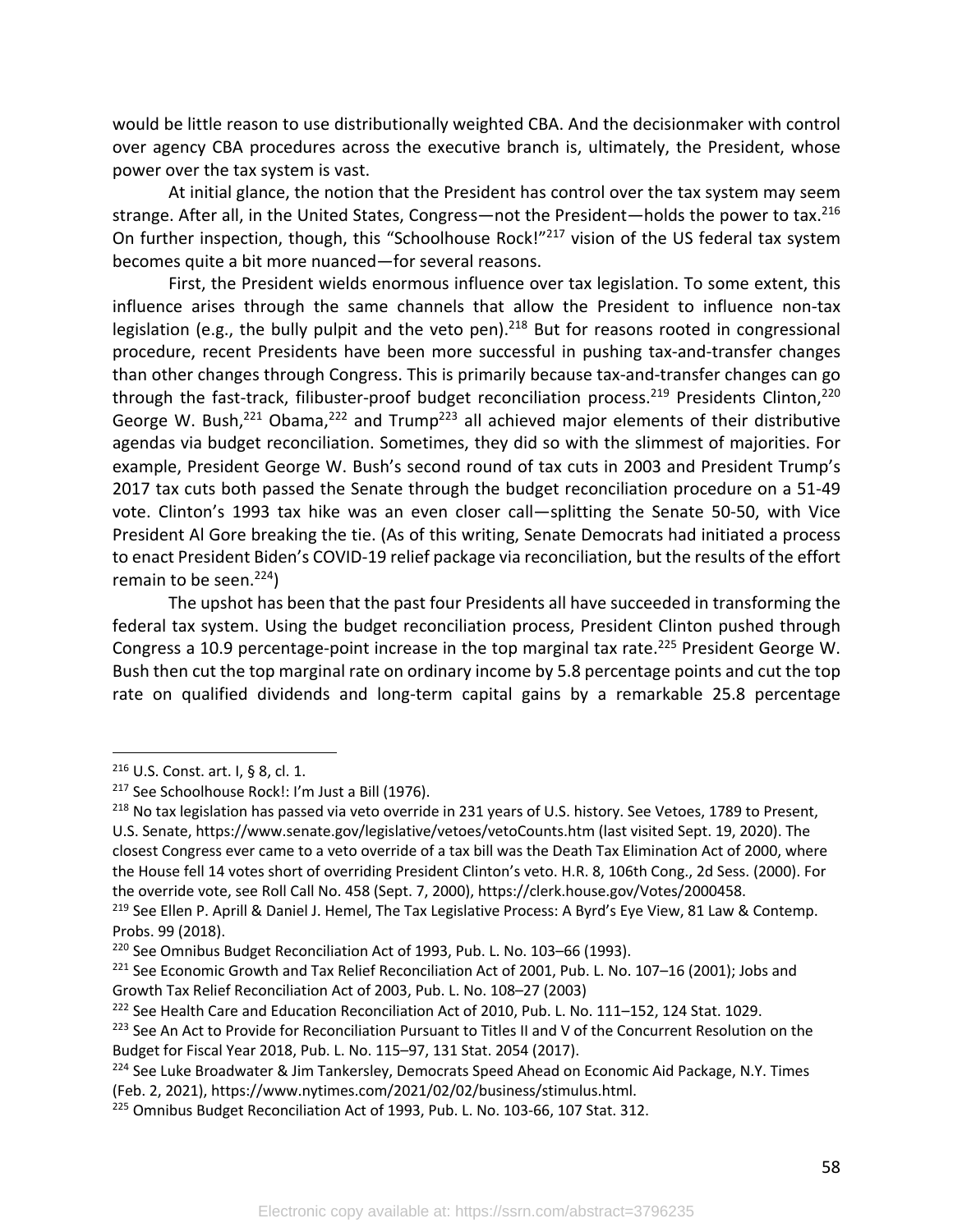points.226 President Obama's signature legislative accomplishment—the Affordable Care Act—is not typically characterized as a tax law (except by Chief Justice John Roberts), but its companion budget reconciliation bill raised the top tax rate by 3.8 percentage points.<sup>227</sup> All in all, the top marginal rate rose by a total of 9.6 percentage points in President Obama's first term.<sup>228</sup> President Trump then succeeded in slashing the top marginal rate by 3.8 percentage points and the top marginal rate on passthrough income by 11.2 percentage points.<sup>229</sup>

Of course, the fact that these four Presidents transformed the federal income tax system does not mean that they ended up with exactly the amount of redistribution they wanted. President Obama, for example, sought further tax increases for the rich and tax cuts for the middle class at the end of his presidency but was unable to win support from a Republicancontrolled Congress.230 Moreover, past performance is no guarantee of future results. Future Presidents might have less success pushing a reconciliation package through the House and Senate. But even when their tax legislative reforms fail in Congress, Presidents have other tools that they can use to influence the amount of redistribution that occurs through the tax system.

First, the President controls the Treasury Department, and the Treasury Department writes tax regulations. The President's power to effect more (or less) redistribution via tax regulation is far-reaching.<sup>231</sup> For example, one of the most important questions in corporate income taxation is whether an instrument will be considered debt or equity (i.e., stock). Interest on debt is deductible to the corporation whereas dividends and distributions to stockholders are not. Non-tax lawyers might assume that a question this central to the tax system would be resolved by Congress, but Congress has punted the question to Treasury. The Treasury Secretary is authorized by statute to "prescribe such regulations as may be necessary or appropriate to determine whether an interest in a corporation is to be treated  $\dots$  as stock or indebtedness."<sup>232</sup> The Obama administration invoked this broad grant of authority in 2016 to substantially limit the ability of corporations to deduct interest paid to foreign affiliates.<sup>233</sup> With authority to define debt versus equity, a President (through her Treasury Secretary) has significant influence over the effective corporate income tax rate.

Or to use another example: Probably the primary mechanism of estate and gift tax avoidance today is the grantor retained annuity trust, or "GRAT." The statute that authorizes

<sup>&</sup>lt;sup>226</sup> Economic Growth and Tax Relief Reconciliation Act of 2001, Pub. L. No. 107-16, 115 Stat. 38; Jobs and Growth Tax Relief Reconciliation Act of 2003, Pub. L. No. 108-27, 117 Stat. 752.<br><sup>227</sup> Health Care and Education Reconciliation Act of 2010, Pub. L. No. 111-152, 124 Stat. 1029.

 $^{228}$  The 9.6 percentage points include the 4.6 percentage-point statutory rate increase, the restoration of the Pease provision (which had effectively added 1.2 percentage points to the marginal tax rate of top earners), and the 3.8 percent net investment income tax added by the Affordable Care Act. I.R.C. §§ 1(a); 68(a)-(b), 1411.

<sup>&</sup>lt;sup>229</sup> The December 2017 tax law reduced the top statutory rate by 2.6 percentage points, but it also suspended the Pease provision. See I.R.C. § 68(f). The additional rate cut for passthrough income occurs via the qualified business income deduction. See I.R.C. § 199A.

<sup>&</sup>lt;sup>230</sup> See Julie Hirschfeld Davis, Obama Will Seek to Raise Taxes on Wealthy to Finance Cuts for Middle Class, N.Y. Times (Jan. 17, 2015), https://www.nytimes.com/2015/01/18/us/president-obama-will-seek-to-reducetaxes-for-middle-class.html.

<sup>&</sup>lt;sup>231</sup> See Daniel J. Hemel, The President's Power To Tax, 102 Cornell L. Rev. 633 (2017).

<sup>232</sup> I.R.C. § 385(a).

<sup>&</sup>lt;sup>233</sup> See Treas. Dec. 9790, 81 Fed. Reg. 72,858 (Oct. 21, 2016).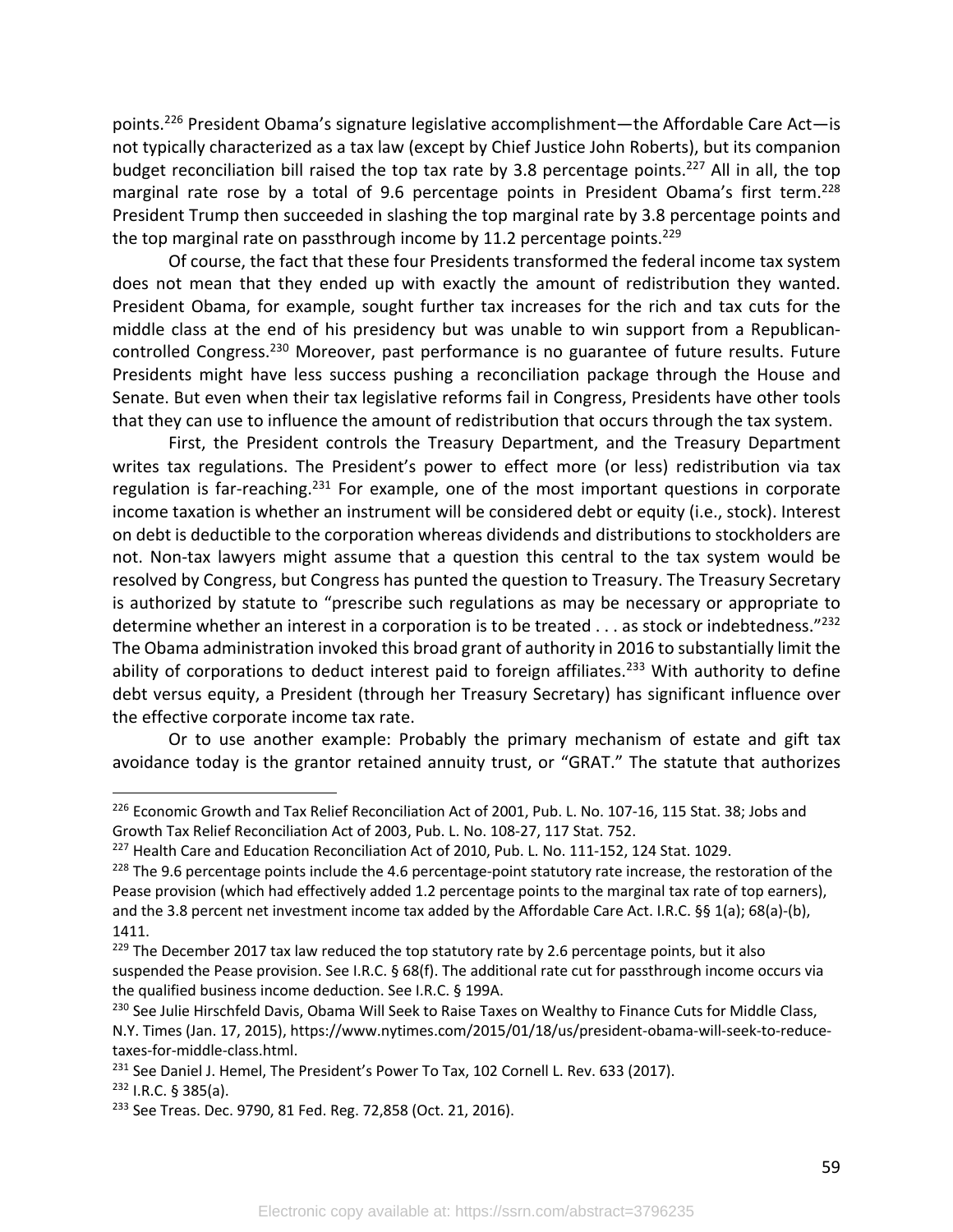GRATs also allows the Treasury Secretary to limit uses of GRATs that are "inconsistent with the purposes of this section."234 The particular provision authorizing the valuation method that makes it possible for taxpayers to pay no gift tax on their use of GRATs also enables the Treasury Secretary to effectively turn off that valuation method.<sup>235</sup> A President who wanted to increase redistribution from rich to poor could instruct her Treasury Secretary to promulgate regulations substantially limiting the use and abuse of GRATs. $236$  President Obama's last budget proposal included a modification to the grantor trust rules that would have raised revenue by \$19 billion over a decade,<sup>237</sup> with virtually all of that revenue coming from taxpayers in the top percentile. A motivated Treasury Department likely could have implemented most if not all elements of that proposal via regulation.<sup>238</sup> Few changes to, say, EPA or DOT regulations would have as large an impact on income distribution as this one.

Beyond the President's control over tax regulation, the President also can direct the IRS's allocation of enforcement resources. Natasha Sarin and Larry Summers have estimated that the IRS, by redirecting audit resources toward high-income taxpayers, could raise roughly \$500 billion over the next decade from taxpayers earning more than  $$1$  million.<sup>239</sup> Even if that estimate is optimistic by an order of magnitude, it likely exceeds the potential redistributive gains from refashioning all the rules in Table 1 with redistributive goals in mind.

What I have described as "the President's power to tax $^{240}$  places arguments for distributionally weighted CBA in an awkward position, at least insofar as they apply to the US context. The case for distributionally weighted CBA derives force from the fact that we do not do enough to redistribute through the tax system. But the actor with authority to implement distributionally weighted CBA across the executive branch—the President—also has substantial authority over the tax system. If we could persuade the President that the federal government should do more to redistribute resources from rich to poor, the logical next step of the argument would not be to tell her to adopt distributionally weighted CBA for non-tax regulations. It would be to tell her to pursue substantially more redistribution through the tax system—and if legislative avenues were blocked, to do so through tax regulation and tax enforcement.

To be sure, it may be that even after the President pursues redistribution vigorously through tax channels, she remains unsatisfied with the amount of redistribution that she has accomplished and is unable to persuade Congress to take further action either. So the argument about the availability of alternative redistributive mechanisms does not logically defeat the case for distributionally weighted CBA when tax regulatory and enforcement routes are exhausted and legislative reform is politically impossible. In that case, though, a President would need to compare whatever additional redistributive benefits she thinks she can achieve via weighted CBA against the expressive, informational, and institutional costs emphasized above. The upshot is

60

<sup>234</sup> I.R.C. § 2702(a)(3)(iii).

<sup>235</sup> I.R.C. § 7520(b).

<sup>&</sup>lt;sup>236</sup> See Hemel, supra note 231, at 669-771.

<sup>&</sup>lt;sup>237</sup> U.S. Department of the Treasury, General Explanations of the Administration's Fiscal Year 2017 Revenue Proposals 269 (Feb. 2016), https://home.treasury.gov/system/files/131/General-Explanations-FY2017.pdf. <sup>238</sup> See Hemel, supra note 231, at 670.

<sup>&</sup>lt;sup>239</sup> See Natasha Sarin & Lawrence H. Summers, Shrinking the Tax Gap: Approaches and Revenue Potential tbl.4 (Nov. 8, 2019).

<sup>&</sup>lt;sup>240</sup> See Hemel, supra note 231, at 716 (internal quotation marks omitted).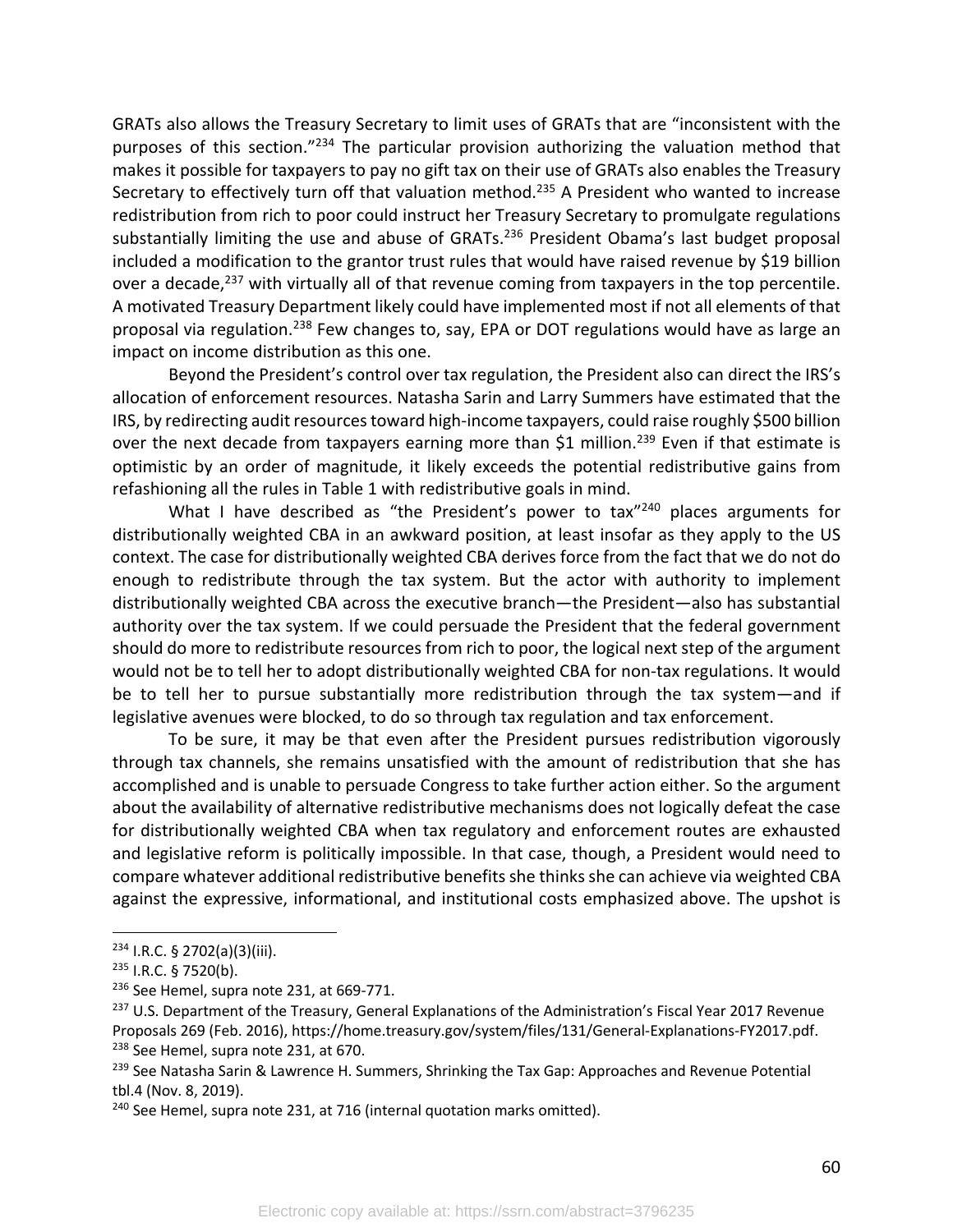not, then, that weighted CBA is never justifiable as an nth-best response to the challenge of income and wealth inequality. But it is at best a last resort—one that is dominated by other approaches (including approaches that do not depend on congressional buy-in).

#### **V. Conclusion: Beyond Cost-Benefit Analysis**

The discussion so far has focused on agency CBA—and, specifically, agency CBA in the US federal executive branch. The article's central observation is that redistribution through lifesaving regulations will likely require policymakers implicitly or explicitly to assign lower dollar values to lower-income individuals' lives. The normative implications are less clear. A moral or ethical commitment to the equal-value-for-all-lives principle won't resolve the debate: the three most viable approaches—textbook CBA, status quo CBA, and standard distributionally weighted CBA with income-elastic values of a statistical life—all adhere to the equal-value-for-all-lives principle, albeit in their own ways. Concerns about expressive harms favor the status quo approach, though this factor on its own might not be enough to tip the balance. Concerns about informational burdens provide an additional argument for status quo CBA. The case for adding distributional weights to CBA loses even more steam once one accounts for the other redistributive options available to the executive branch. Distributionally weighted CBA still might be a way to shift resources from rich to poor when all other avenues are exhausted, but the analysis here should cause advocates to rethink whether the comparatively small upside is worth the considerable costs.

On first glance, the debate over distributionally weighted CBA and income-elastic VSLs might seem like it is of interest primarily to scholars and practitioners of federal administrative law—and perhaps to those impacted by the lifesaving regulations to which weighted CBA would potentially apply. The latter category is, to be sure, not a small universe: virtually all of us breathe air, drink water, and drive or ride in vehicles affected by EPA and DOT CBAs. ("Virtually all" rather than "all" to accommodate non-US readers, though even they are impacted by agency CBAs that affect US carbon emissions levels.) But the implications go further. The case for distributionally weighted CBA is simply one element of a broader argument over redistributive non-tax legal rules—an argument with implications well beyond the federal executive branch and well beyond the United States.<sup>241</sup> What, if anything, does the debate over CBA and income-elastic VSLs tell us about that question?

Quite a bit, it turns out. Much of law involves tragic tradeoffs between dollars and lives.<sup>242</sup> The COVID-19 pandemic has put this point in the spotlight: large swaths of society are now governed by laws and rules that seek to strike a balance between economic interests and lifesaving objectives. Since long before the pandemic, these sorts of tradeoffs have been particularly salient in tort law. Tort law also happens to be the area in which the academic debate about redistributive legal rules has been most robust.<sup>243</sup>

<sup>&</sup>lt;sup>241</sup> See supra notes 35-36 and accompanying text.

<sup>242</sup> See Guido Calabresi & Philip Bobbitt, Tragic Choices

<sup>&</sup>lt;sup>243</sup> See, e.g., Thomas J. Miceli & Kathleen Segerson, Defining Efficient Care: The Role of Income Distribution,

<sup>24</sup> J. Legal Studies 189 (1995); Kaplow & Shavell, supra note 35, at 669 (modification to strict liability rule as motivating example); Jolls, supra note 36, at 1657 (explaining that tort law focus "tracks much of the existing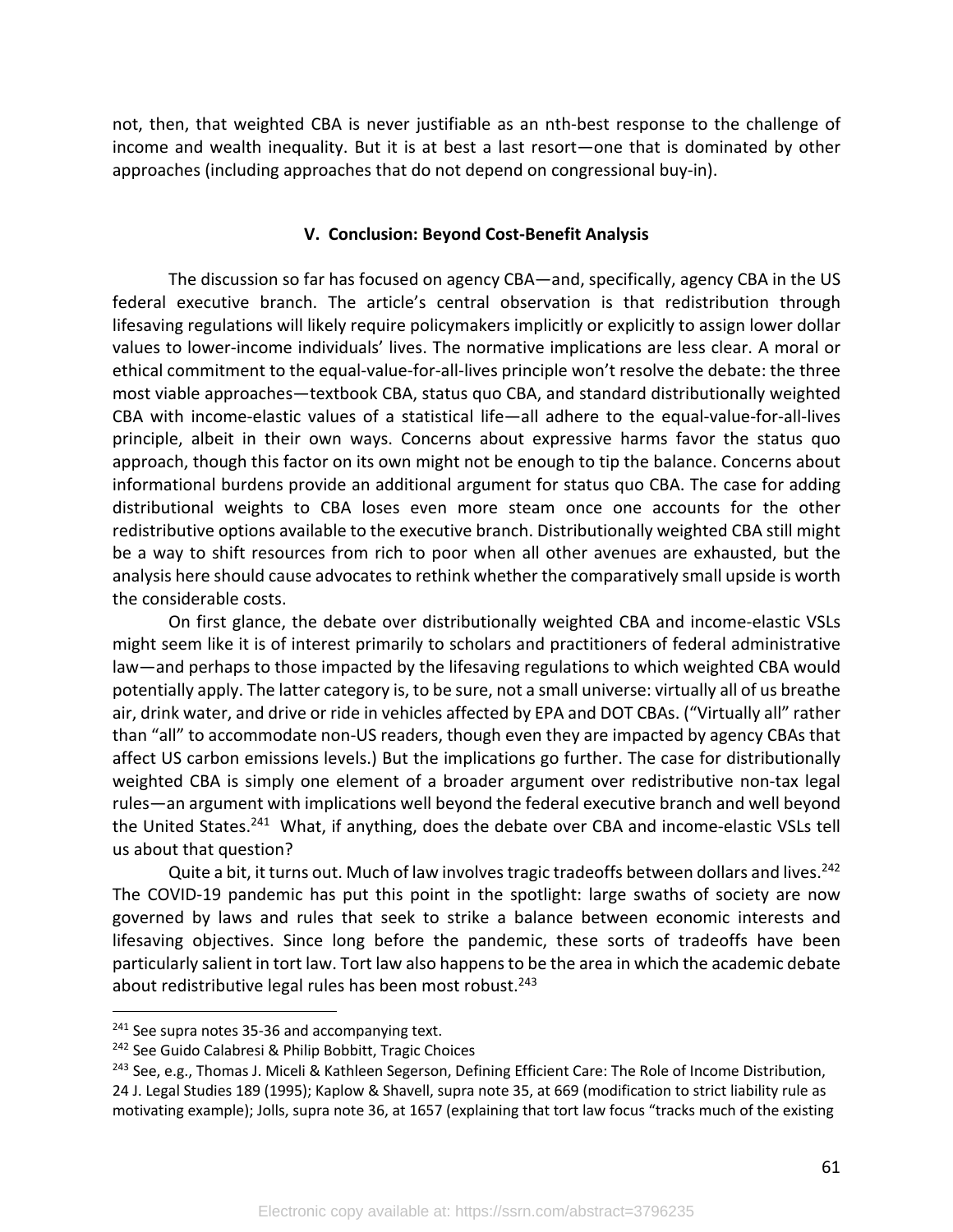Tort law's approach to dollars-for-lives tradeoffs contrasts with CBA in some respects but aligns in others. As Eric Posner and Cass Sunstein observe, the lodestar of economic damages in wrongful death cases—future income minus expenses—is very different from the emphasis in administrative law on VSLs derived from wage-risk tradeoffs.<sup>244</sup> Moreover, tort law's focus on lost earnings means that economic damages—like VSLs in textbook CBA but unlike VSLs in status quo CBA—are income-elastic. On the other hand, as Ariel Porat notes, courts do *not* adjust the standard of care at the liability stage on the basis of income.<sup>245</sup> In this last respect, tort law's approach shares similarities with status quo CBA's income invariance. And in tort law, as in textbook CBA and status quo CBA, the interests of lower-income individuals do not receive greater weight formally or informally.246

Some scholars argue that tort law should be modified to incorporate incomeredistributive concerns. As Christine Jolls notes, these arguments typically focus on "tort rules that operate between strangers," as opposed to "parties in a contractual relationship."<sup>247</sup> The rationale for focusing on stranger cases is that the distributive consequences are likelier to stick. By contrast, a rule that—say—favored lower-income litigants in contract cases might make others less likely to enter into contracts with lower-income parties.

The stranger tort setting is not all that dissimilar to the fact pattern underlying Part III's case study. Backover crashes have been a frequent subject of tort litigation in recent years.<sup>248</sup> In *Wright v. Ford Motor Co.*, for example, a three-year-old boy was crushed and killed when a woman driving a Ford 2001 XLT Expedition failed to see the boy as she reversed out of a parking spot.<sup>249</sup> The boy's parents then sued Ford—presumably because they could not show negligence on the part of the Expedition driver. The parents argued that Ford should have equipped the

<sup>244</sup> See Posner & Sunstein, supra note 22, at 544.

<sup>246</sup> Indeed, this income-neutrality principle is one of the first propositions about tort law that students may encounter as 1Ls. See Vosburg v. Putney, 47 N.W. 99, 100 (Wis. 1890) (holding that it was improper to introduce evidence of the Vosburg family's financial condition and stating that "[t]he plaintiff, if he recovered, was entitled to full compensation for his injury, no less and no more, whatever his pecuniary circumstances or those of his father"), subsequent proceedings at 50 N.W. 403 (Wis. 1981).

literature on redistributive legal rules."); Sanchirico, supra note 36, at 806 ("Tort rules were chosen here because they are what are examined in the existing literature on the question."); Avraham et al., supra note 36, at 1132 (focusing on tort regime as guiding example).

<sup>&</sup>lt;sup>245</sup> See Ariel Porat, Misalignments in Tort Law, 121 Yale L.J. 82, 86 (2011). If one were to justify tort law's chimerical stance—income neutrality at the liability stage, income elasticity at the damages stage presumably it would be for reasons related to moral hazard: we do not want to create situations in which individuals can earn far more in death than in life. See id. at 102 n.53; Arthur Miller, Death of a Salesman: Certain Private Conversations in Two Acts and a Requiem 109 (Penguin Books 1998) (1949).

 $247$  See Jolls, supra note 36, at 1657; see also Avraham et al., supra note 36, at 1127 (emphasizing centrality of the stranger tort setting to the redistributive legal rules debate); Kyle Logue & Ronen Avraham,

Redistribution Optimally: Of Tax Rules, Legal Rules, and Insurance, 56 Tax L. Rev. 157, 177 (2003) (same). <sup>248</sup> See, e.g., Clemens v. Nissan Motor Co., Civil Action No. 3:04-CV-2584-N, 2006 U.S. Dist. LEXIS 116258 (N.D. Tex. Oct. 20, 2006) (entering judgment for manufacturer after jury found that lack of backup camera did not render SUV defective and that plaintiff was contributorily negligence); Messerly v. Nissan N. Am., Inc., 2011 Ky. App. LEXIS 234, at \*11-15 (Ky. App. 2011) (reversing trial court's grant of summary judgment for manufacturer and holding that whether lack of a backup camera renders an SUV unreasonably dangerous is question for jury).

<sup>249</sup> Wright v. Ford Motor Co., 508 F.3d 263, 266-68 (5th Cir. 2007).